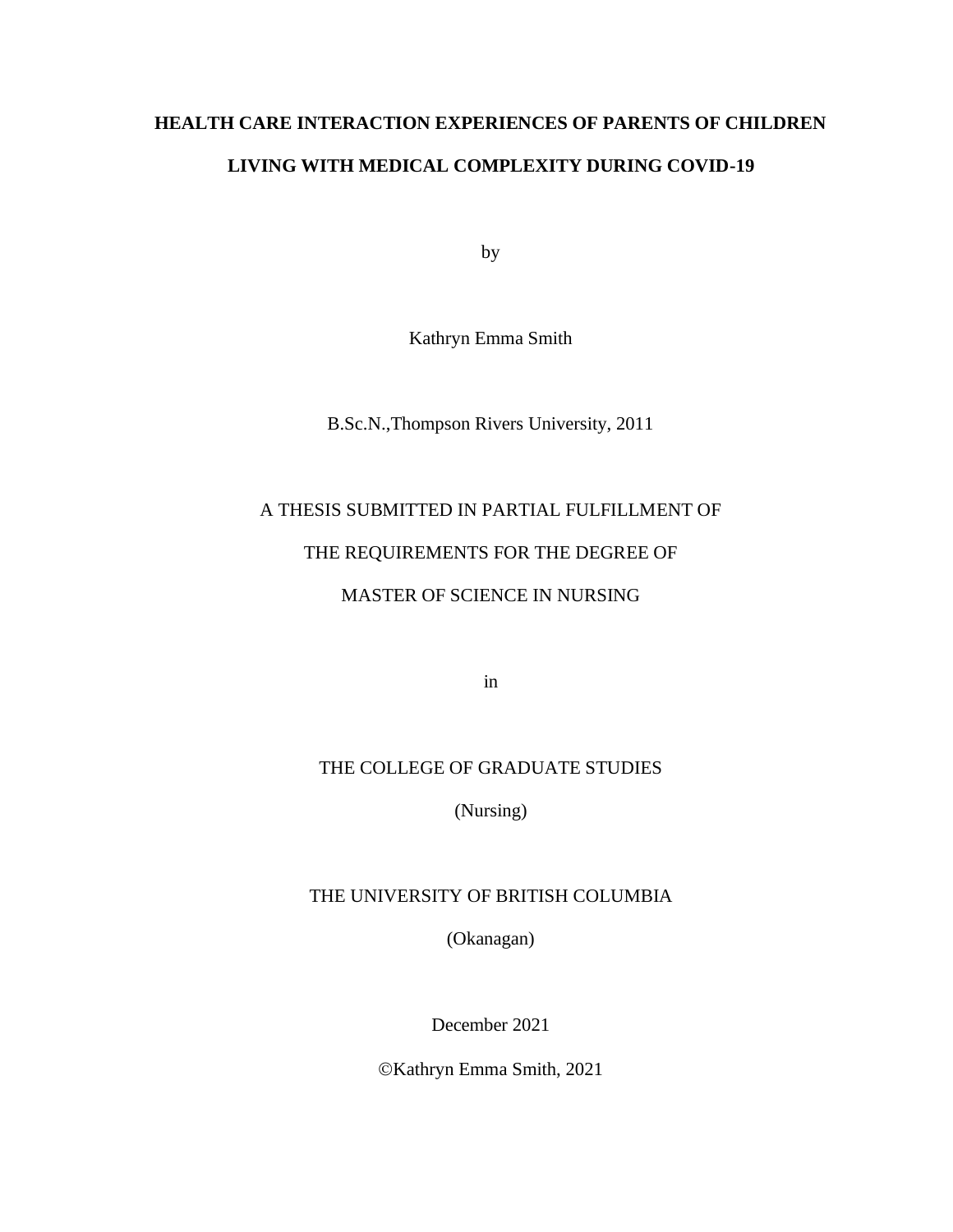The following individuals certify that they have read, and recommend to the College of Graduate Studies for acceptance, a thesis/dissertation entitled:

Health Care Interaction Experiences of Parents of Children Living with Medical Complexity

During COVID-19

submitted by Kathryn Emma Smith in partial fulfillment of the requirements of

the degree of Master of Science in Nursing.

Dr. Lise Olsen, UBC Okanagan, Faculty of Health and Social Development, Nursing **Supervisor**

Dr. Kathy Rush, UBC Okanagan, Faculty of Health and Social Development, Nursing **Supervisory Committee Member**

Dr. Florriann Fehr, Thompson Rivers University, School of Nursing **Supervisory Committee Member**

Dr. Christine Cassidy, Dalhousie University, School of Nursing, Faculty of Health **University Examiner**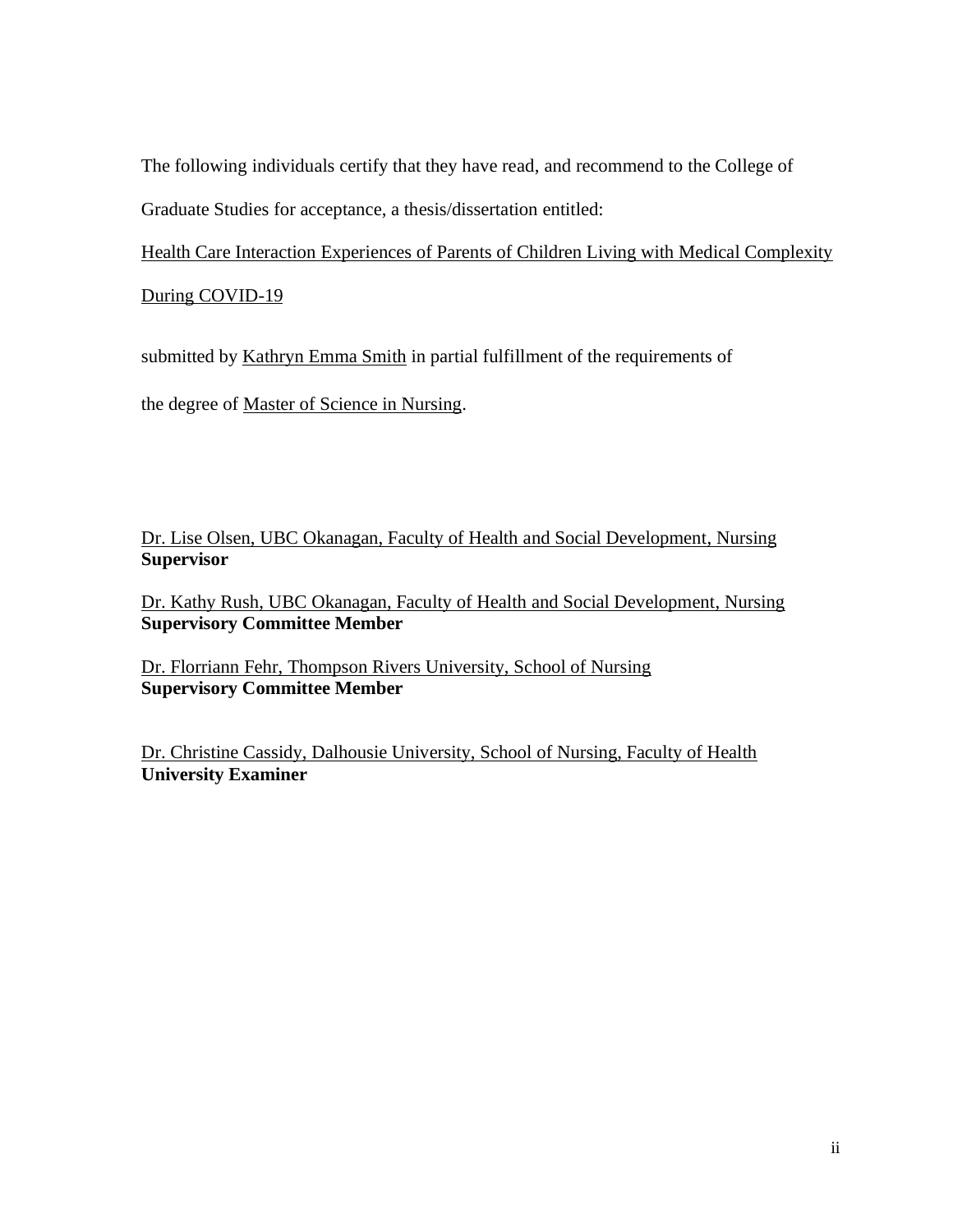### **Abstract**

<span id="page-2-0"></span>Children with medical complexity (CMC) are a growing population who often access health care services more frequently than children without medical complexity and whose parents commonly assume the medical caregiver role in addition to their regular parenting responsibilities. CMC usually have high care needs, frequent use of health care services, functional limitations, and at least one complex, chronic condition. Despite the growing population, the frequency of accessing health care services, and the role of parents as medical caregivers, there is a lack of focused research regarding the experiences of parents following hospital discharge or medical interactions. This research study aimed to explore parents' experiences and provide clinicians with recommendation from parents on how to improve inpatient hospital discharge or medical interaction processes. Using interpretive description methodology, this study was conducted using semi-structured interviews with five parents of CMC living within the interior of British Columbia about their experiences with in-patient hospital discharge or medical interactions of their CMC. The study identified five main themes related to parents' experiences: parents' emotional response to interactions; being acknowledged as an expert; providers building connections with children; accessibility to health care services; and COVID-19 pandemic-related challenges. In addition, six themes related to recommendations from parents for clinicians to improve processes were identified: the importance of forming connections with children; the importance of clear and effective communication; individualized approaches to care; creating and communicating a plan of care; including parents and children as part of the health care team; and the importance of clustering care. The results indicate parents' experiences during and after health care interactions are complex events which can be influenced by the clinician providing care to

iii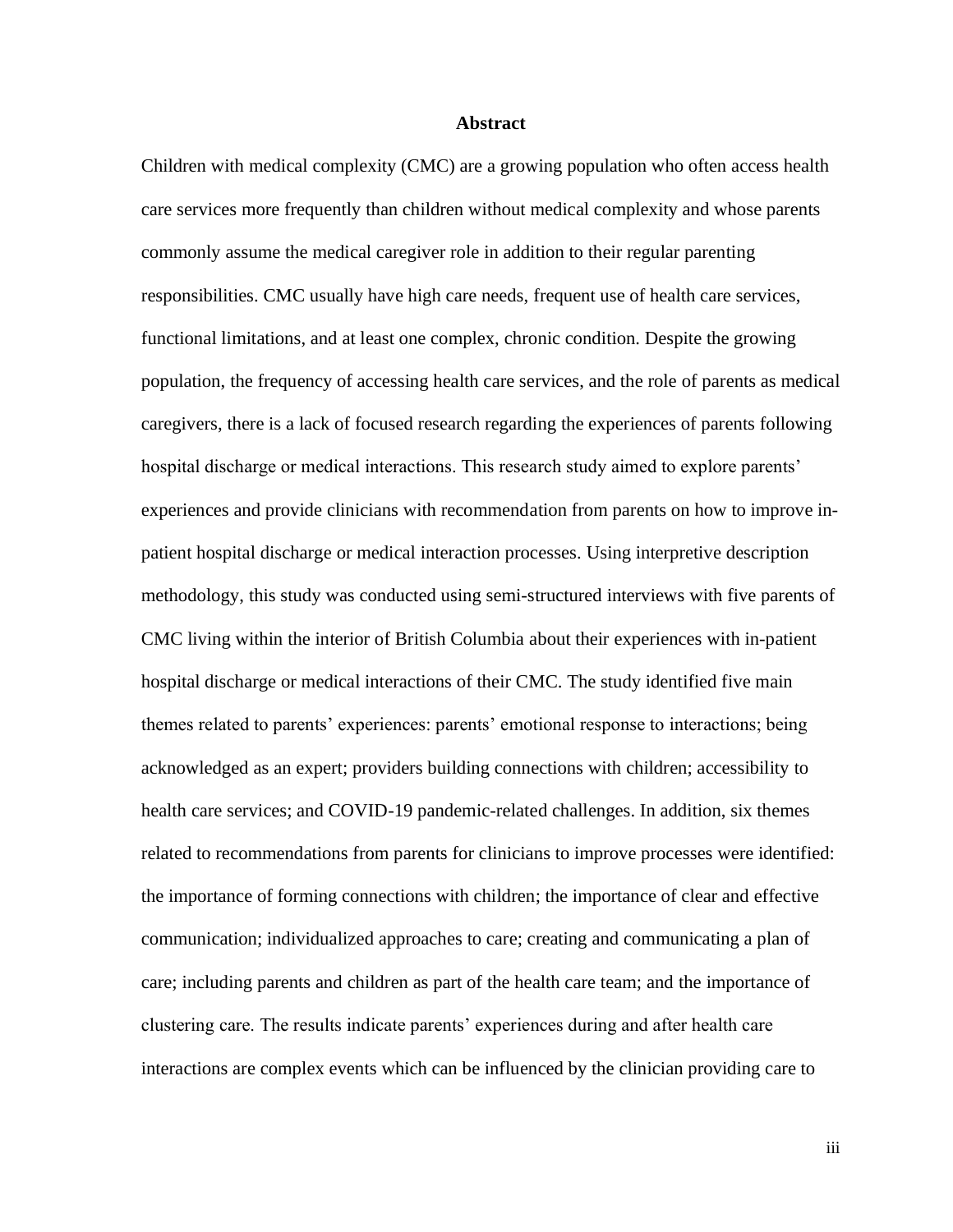the CMC and their family. This study can help providers learn how to better support parents during and after medical interactions.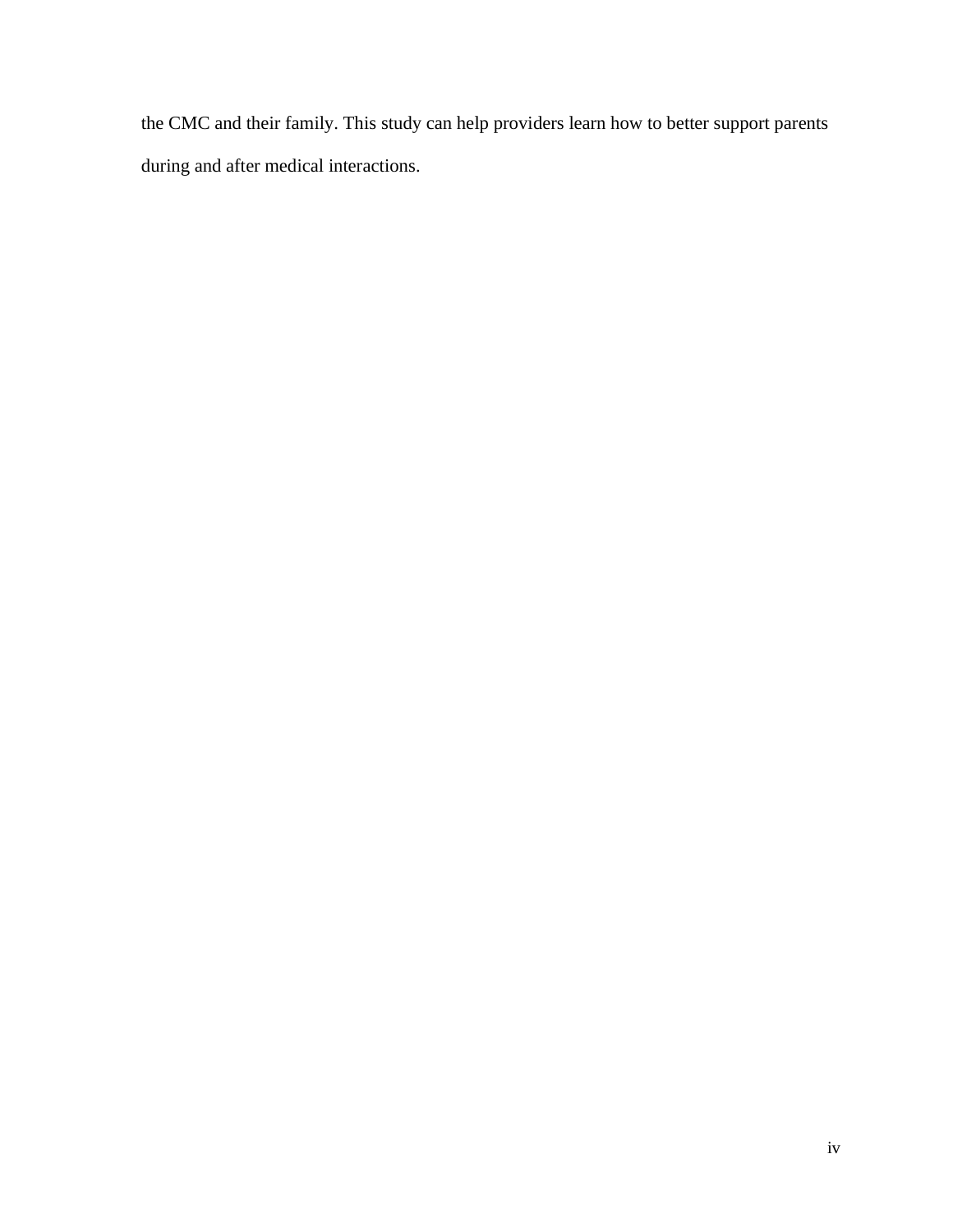## **Lay Summary**

<span id="page-4-0"></span>The aim of this study was to explore the experiences of parents of children living with medical complexity during and after interactions with the health care system. Additionally, this study provided recommendations from parents for health care workers on how to better support parents during these interactions. The results showed that parents' experiences during interactions with the health care system are complex, often challenging, but can also be supportive. Nurses, doctors, and other health care workers can influence a parent's experience during and after an interaction and are well-situated to help improve the support system for parents of children with medical complexity.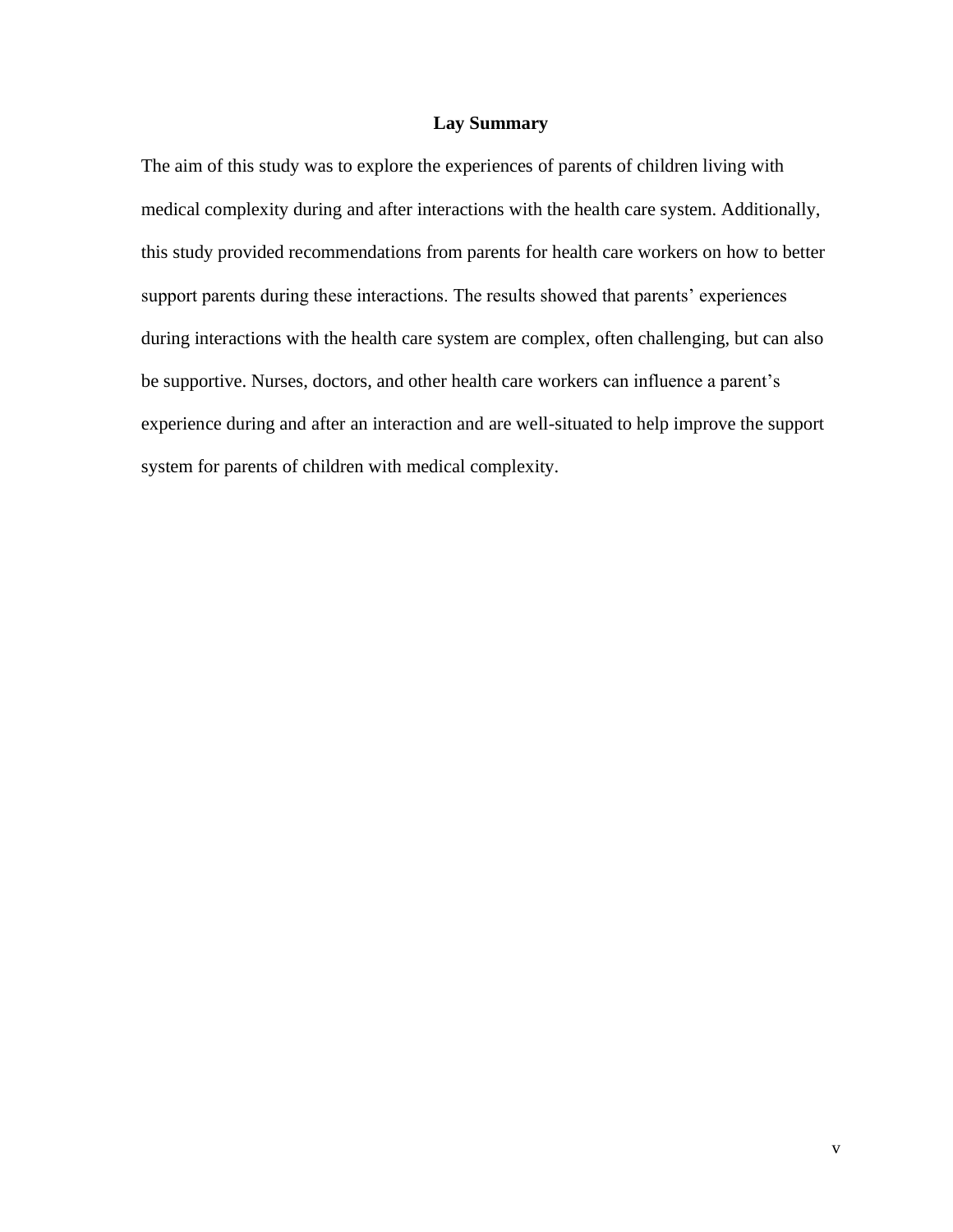# **Preface**

<span id="page-5-0"></span>The qualitative research study was conducted using interpretive description methodology by Ms. Kathryn Emma Smith under the supervision of Dr. Lise Olsen at UBC Okanagan. Data collection and analysis were conducted by Ms. Smith and followed the principles of interpretive description methodology. In addition, Dr. Kathy Rush at UBC Okanagan and Dr. Florriann Fehr at Thompson Rivers University were the further members of the thesis committee. Dr. Olsen, Dr. Rush, and Dr. Fehr provided ongoing feedback, guidance and support for Ms. Smith throughout this research study and have reviewed this completed report. Ethics approval for this research project was sought and obtained by the UBC Okanagan Behavioural Research Ethics Board and the Interior Health Authority Research Ethics Board and was classified as a minimal risk study. Dr. Lise Olsen was listed as the Principal Investigator and the certificate number is H19-03228-A002.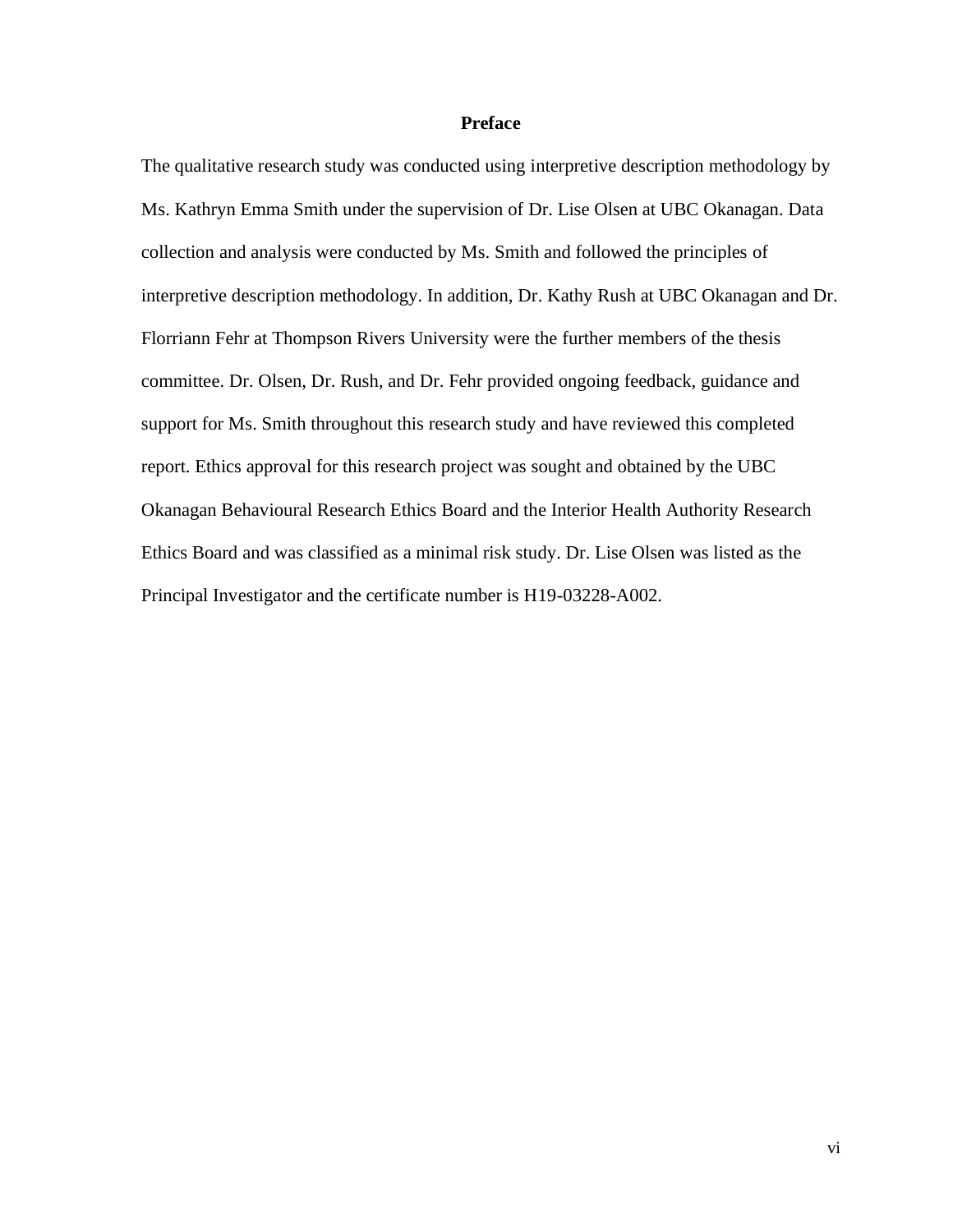<span id="page-6-0"></span>

| <b>Table of Contents</b> |
|--------------------------|
|                          |
|                          |
|                          |
|                          |
|                          |
|                          |
|                          |
|                          |
|                          |
|                          |
|                          |
|                          |
|                          |
|                          |
|                          |
|                          |
|                          |
|                          |
|                          |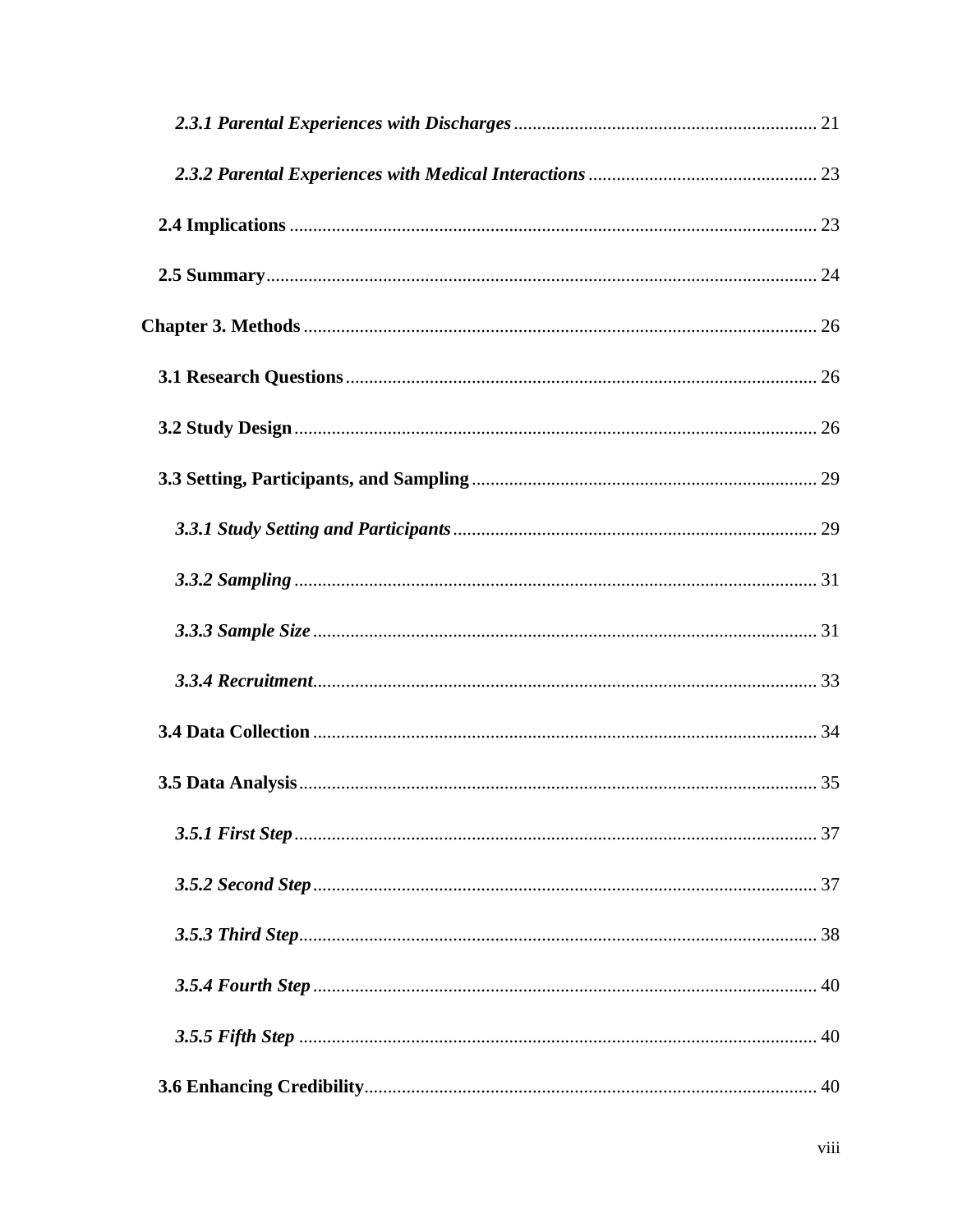| 4.3.5 Including Parents and Children as Part of the Health Care Team |  |
|----------------------------------------------------------------------|--|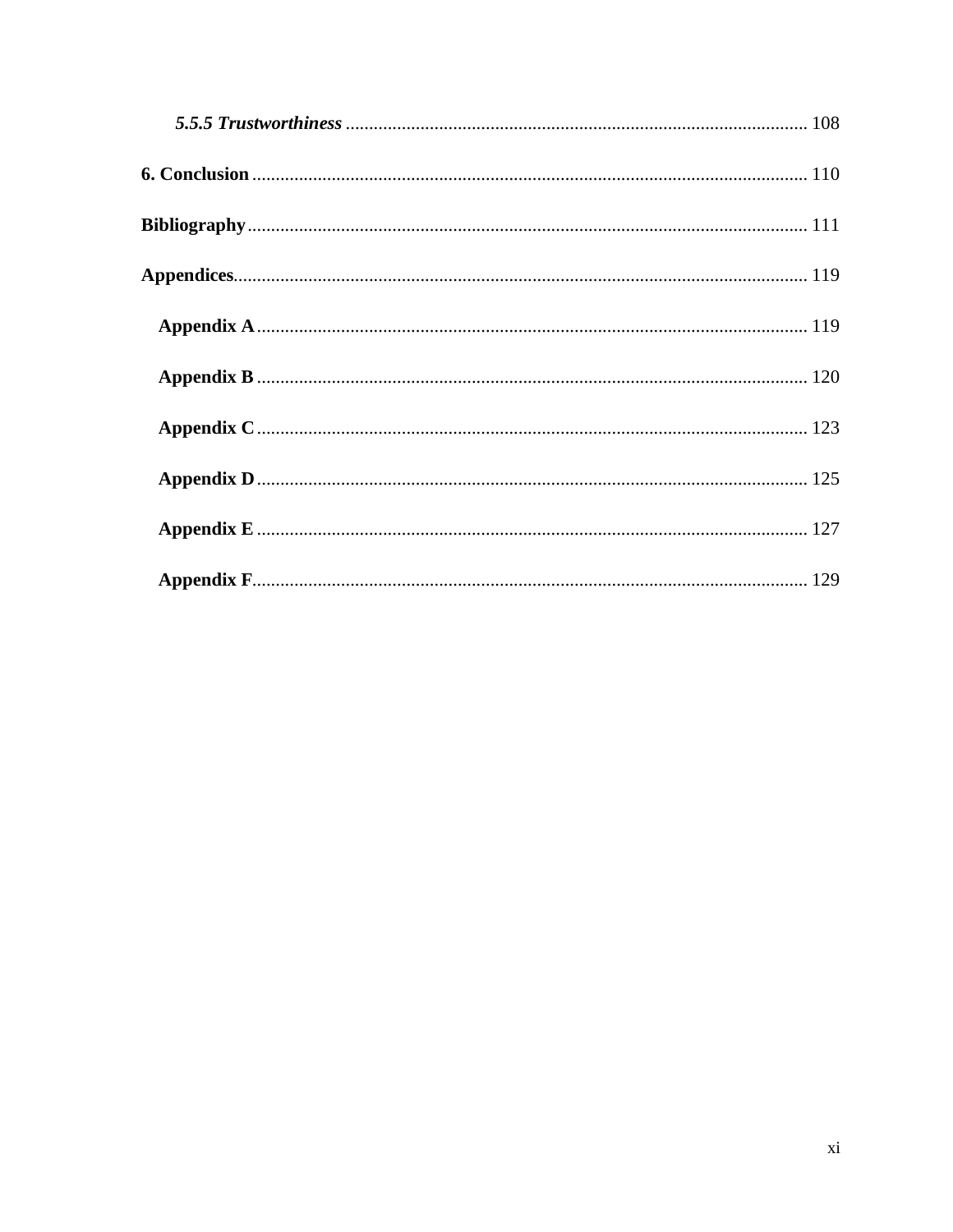# **List of Tables**

<span id="page-11-0"></span>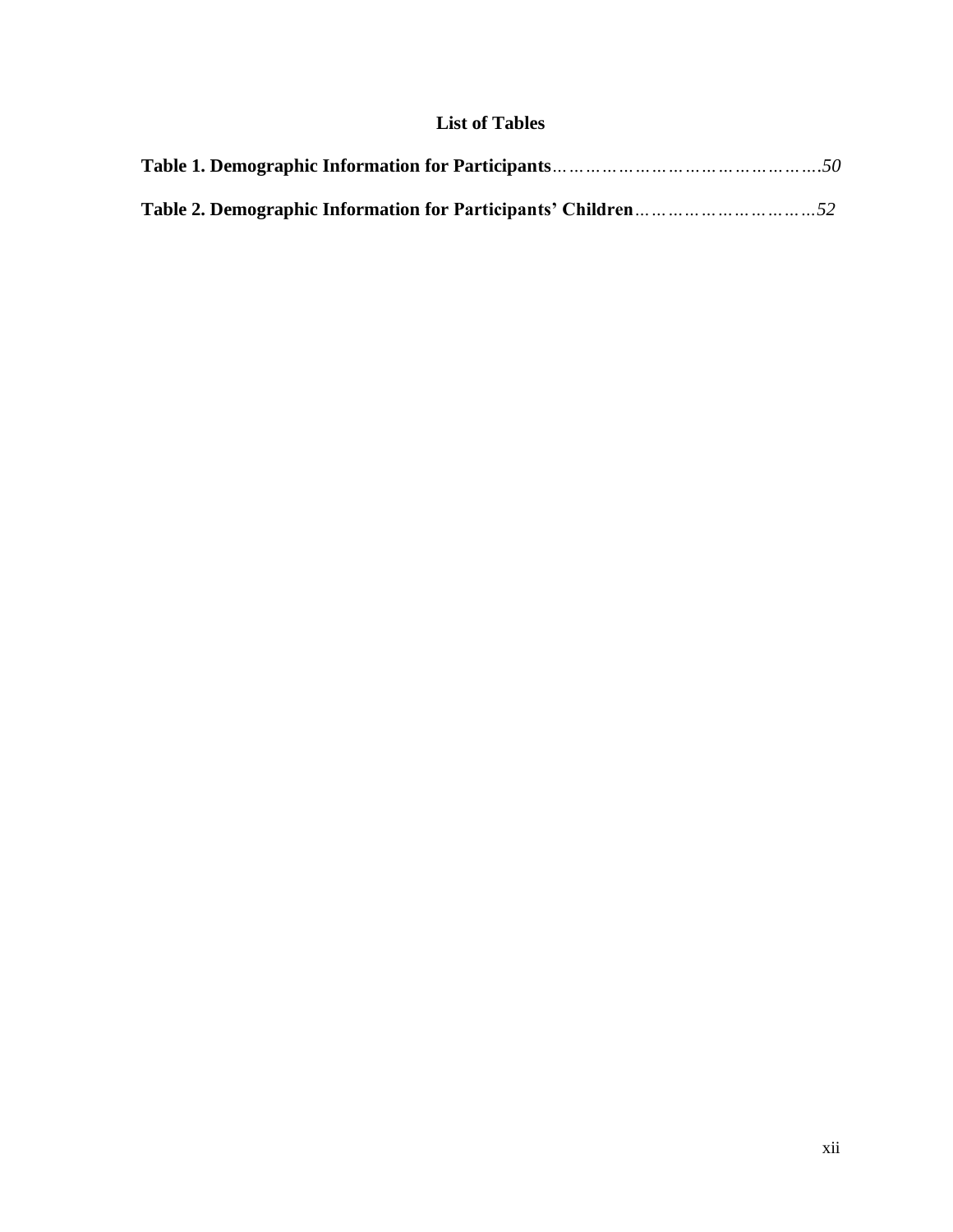### **Acknowledgments**

<span id="page-12-0"></span>I would like to extend my sincere and heartfelt gratitude to my supervisor, Dr. Lise Olsen. Your support, knowledge, and availability to answer my questions made all the difference for me during this process. I would also like to express my appreciation and thanks to the other members of my thesis committee, Dr. Kathy Rush and Dr. Florriann Fehr. Thank you for your guidance, support, and thoughtful feedback. I would like to thank the parents who participated in this study and their willingness to speak about their experiences so openly and honestly. Lastly, an immense thank you to the Dorothy Anna Proudfoot Memorial Scholarship fund and the College of Graduate Studies at the University of British Columbia Okanagan for their financial support of this project and my graduate degree.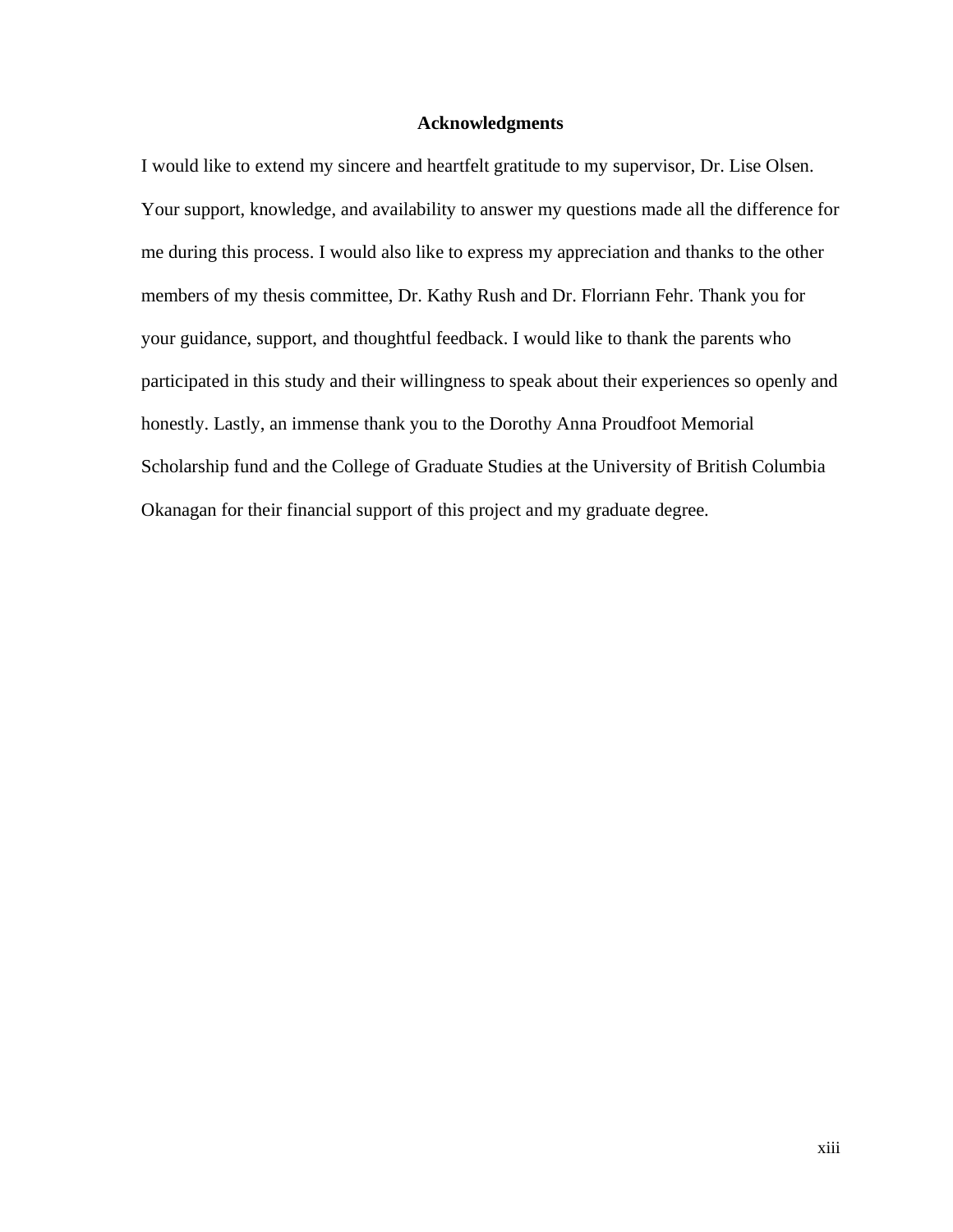# **Dedication**

<span id="page-13-0"></span>To Michael, Eliana, and Libby. This wouldn't be a reality without your support, encouragement, and understanding. Thank you for being the best part of my life.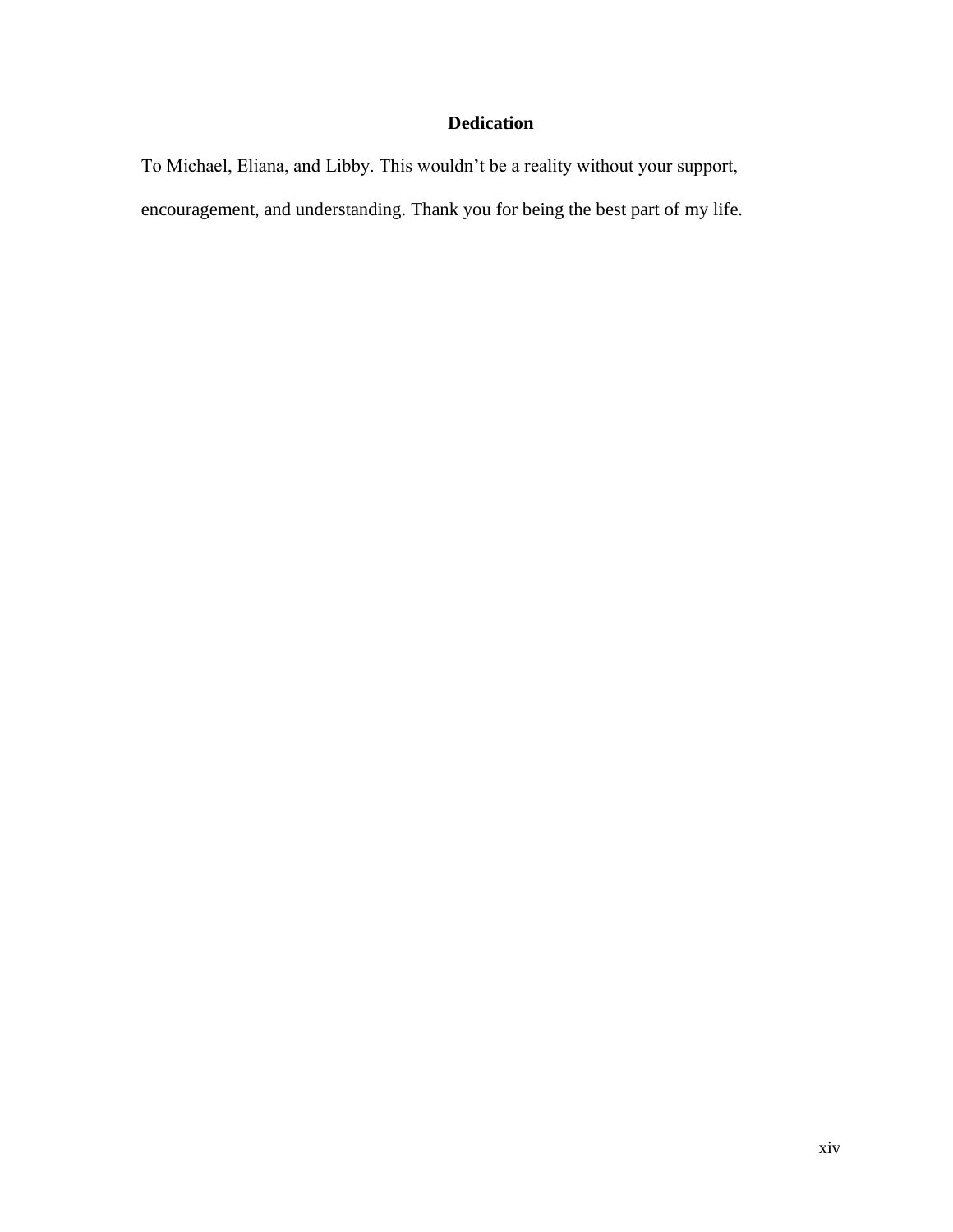#### **Chapter 1. Introduction**

<span id="page-14-0"></span>The number of children with chronic, complex medical needs is rising; partly a result of improvements with treatments and intensive care (Dewan & Cohen, 2013). According to the Canadian Institute for Health Information (CIHI) (2020), "in 2015-2016, the age-adjusted rate of medical complexity was 948 per 100,000 children and youth" across Canada (p. 7). The same study estimated the medical complexity rate for children and youth in British Columbia to be approximately 802 per 100,000 children and youth (Canadian Institute for Health Information, 2020). 'Children with medical complexity' (CMC) are considered a subpopulation of a larger group described as 'children with special health care needs' (Cohen et al., 2011). No universal definition exists for this population; however, Cohen et al. (2011) provide an operational definition that will be utilized throughout this study: CMC are children who have high care needs, functional limitations, frequent use of health care services, and the existence of one or more chronic complex conditions. Examples of chronic, complex conditions include (but are not limited to) congenital heart defects, genetic conditions (i.e. neurological or metabolic), cystic fibrosis, and/or autoimmune disorders.

Children with medical complexity (CMC) often require much more frequent access to health care services compared to children without medical complexity. According to the CIHI (2020), CMC were found to access primary care services twice as often as children without medical complexity and accounted for approximately one-third of hospital admissions and one-sixth of emergency department visits in Canada between 2015-2016. In 2012, research completed by Cohen et al. established that children with medical complexity accounted for nearly 30 percent of pediatric health care expenditures in Ontario. Additionally, analysis of CIHI data showed that children and youth with medical complexity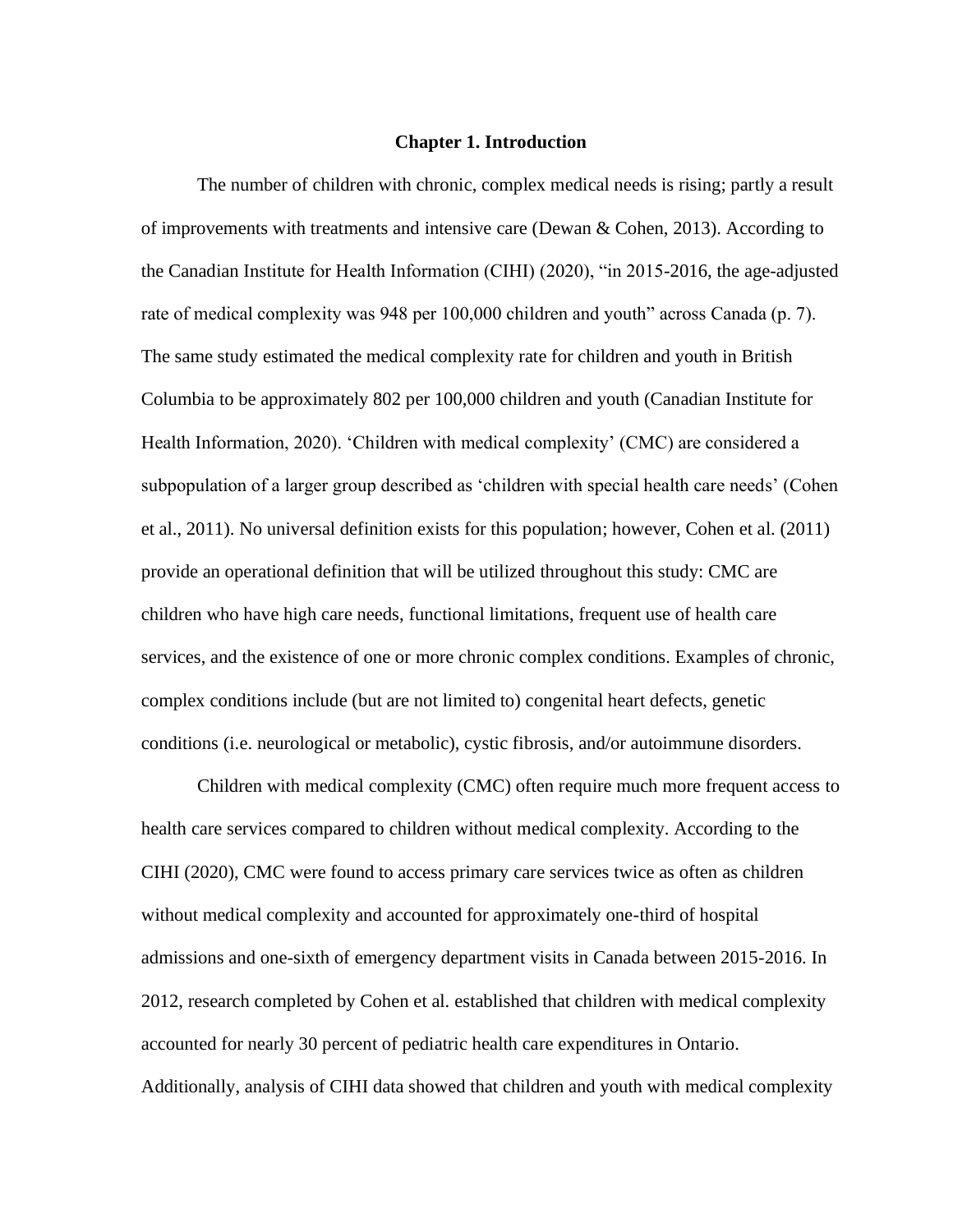in Ontario, Alberta, and the Yukon were responsible for approximately 17% of visits and 21% of total costs for all children and youth accessing emergency department services in these provinces between 2015-2016 (CIHI, 2020).

It is therefore clear that the care for children with complex disorders comprises a substantial portion of services provided to children in Canada. While there is emerging evidence related to the frequency and type of health care services that are being accessed by children with medical complexity (CMC), there remains a gap in research that describes the experiences of CMC and their families during and after these health care services are accessed. As parents often assume the role of primary medical caregiver for their child, Cohen et al. (2011) suggest that the inclusion of parents in research efforts aimed at understanding this population and its unique needs is vitally important. Therefore, the overall aim of this project was to help address the research gap within the Canadian health care system and provide clinicians with tangible ideas to influence the provision of care for this population. The following key terms were used in this thesis and are described below.

#### <span id="page-15-0"></span>**1.1 Definition of Key Terms**

- 1. **Children with Medical Complexity (CMC).** CMC are considered a subpopulation of a larger group described as 'children with special health care needs'. CMC are children who have high care needs, functional limitations, frequent use of health care services, and the existence of one or more chronic, complex conditions (Cohen et al., 2011).
	- a. **High care needs.** When a child requires a high level of health care services that can include but are not limited to medical care, specialized therapy,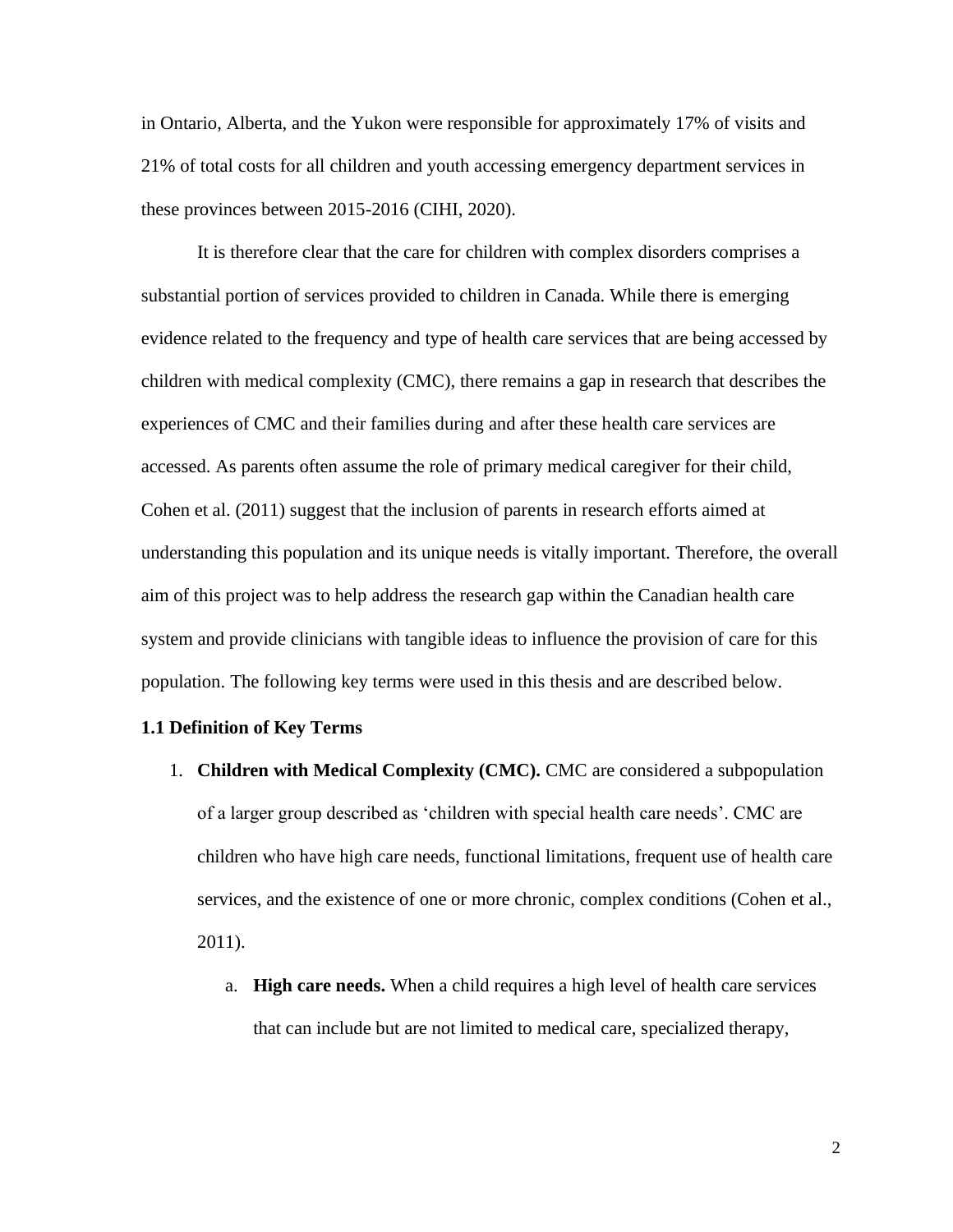and/or educational requirements. These services usually have a large financial, social, or time impact on the whole family unit (Cohen et al., 2011).

- b. **Functional limitations.** Limitations that exist as part of a medical condition which restrict the child's ability to perform functions associated with everyday activities in life independently. Examples include feeding tubes, use of a wheelchair, or medical technology equipment like a ventilator (Cohen et al., 2011.).
- c. **Frequent access to health care services.** The use of health care services above what is expected of other children with special health care needs and children without a complex condition. Examples of the health care services that CMC might access on a more frequent basis than other children include but are not limited to the following: hospitalizations; specialized therapies; specialized health care providers or services; and surgeries (Cohen et al., 2011).
- d. **Complex chronic conditions.** A medical condition(s) or complications from a condition that the child is expected to have for their entire life. The condition could be diagnosed or unknown and is generally associated with high death or complication rates (Cohen et al., 2011). Examples include (but are not limited to) genetic conditions or autoimmune disorders.
- 2. **In-patient hospital discharge, hospital discharge, or discharge.** For the purpose of this thesis, discharge refers to transferring a patient from an acute care facility to their home after being classified as 'admitted' within that facility.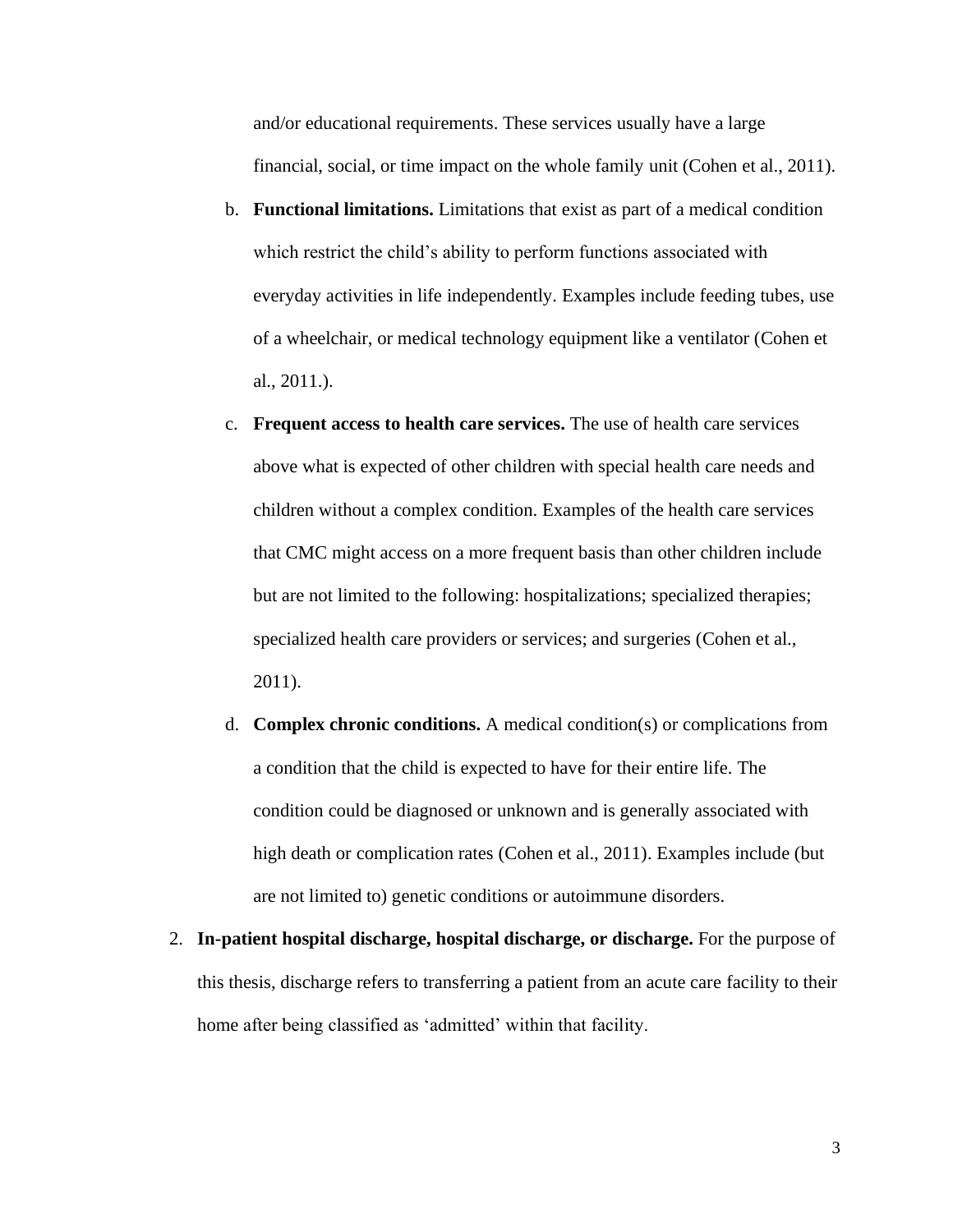- 3. **Health care interaction or medical interaction.** For the purpose of this thesis, health care or medical interaction refers to any interaction with, or delivery of, care from a health care professional or health care service that was required outside of routine care (i.e. not a wellness checkup). Medical interactions only include outpatient interactions when no admission to an acute care facility occurred. Interactions include but are not limited to those occurring in-person, virtually, or over the phone.
	- a. **Health care professionals.** For the purpose of this thesis, health care professionals include but are not limited to family practice physicians, specialist physicians, Nurse Practitioners, Registered Nurses, Licensed Practical Nurses, occupational therapists, physical therapists, and respiratory therapists.
	- b. **Health care services.** For the purpose of this thesis, health care services include but are not limited to any service received in hospitals (inpatient or outpatient services), specialty clinics, doctors' offices, or diagnostic services.
- 4. **Parent.** For the purpose of this thesis, parent refers to the child's primary caregiver or legal guardian.
- 5. **Clinician or provider.** For the purpose of this thesis, clinician or provider will be used interchangeably to refer to any health care professional the child or parent encounters or interacts with as defined above.

## <span id="page-17-0"></span>**1.2 Problem and Significance**

As established above, children with medical complexity (CMC) require more frequent access to health care services as compared to children living without medical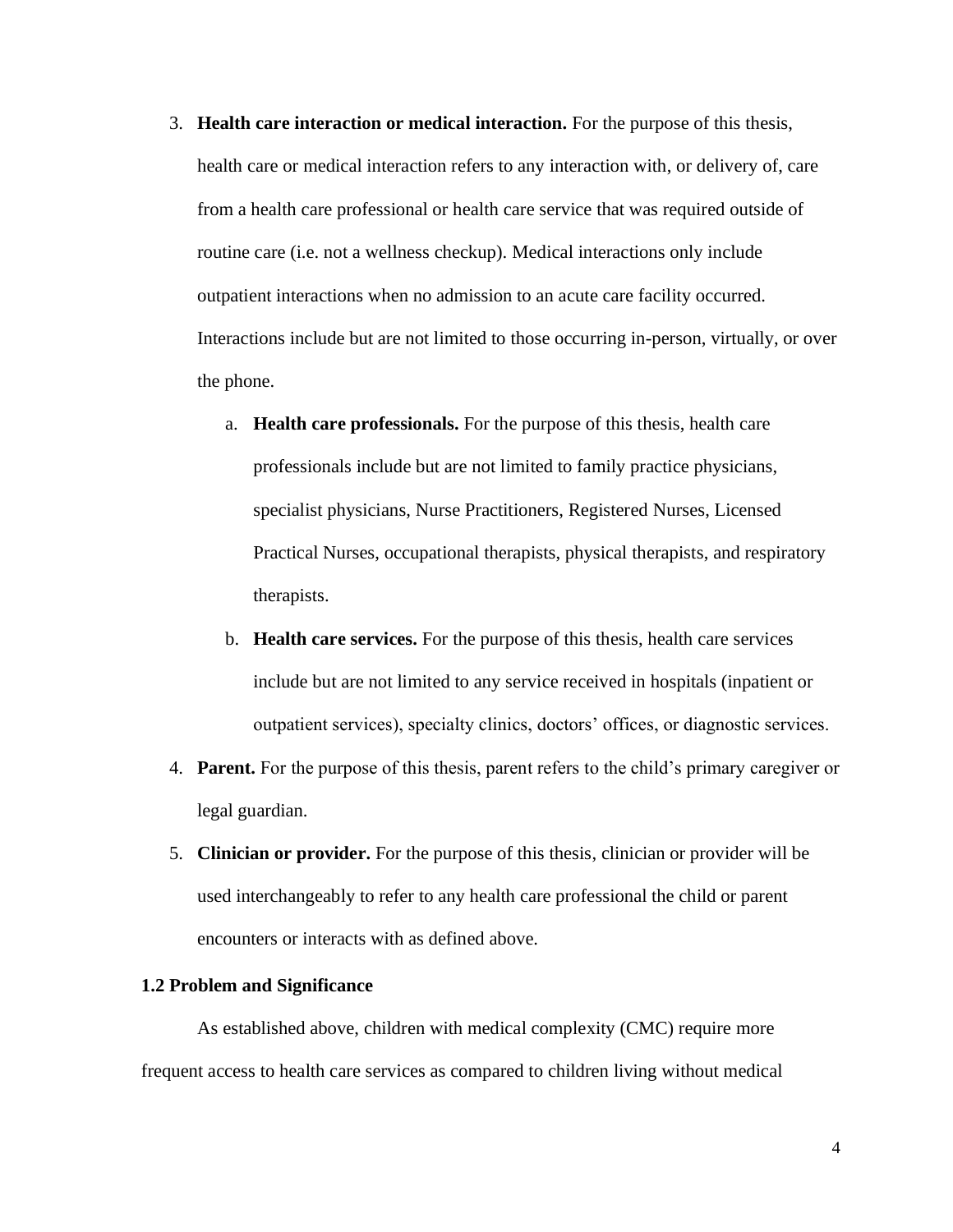complexity (CIHI, 2020). These health care services can include admissions to hospitals, outpatient services, and/or specialty clinics and usually always require some form of interaction with a health care professional. In addition, parents of CMC are often responsible for providing certain ongoing medical care or support for their children in addition to their regular parenting role (CIHI, 2020). For example, one survey of CMC and their families conducted in British Columbia found that 112 out of 156 respondents (71.8%) described themselves as being their children's sole medical caregiver 75-100% of the time (Baumbusch et al., 2020).

Despite the necessary frequency with which children with medical complexity (CMC) access health care services, the subsequent interactions that occur with health care professionals, the well-supported fact that parents assume medical caregiving roles for their children, and a body of research that focuses on the transitions and discharges of children with medical complexity there continues to be a limited amount of research that focuses specifically on the experiences of parents following in-patient hospital discharge or medical interactions. In addition, there is a lack of research that utilizes parents' perspectives and knowledge to learn how hospital discharges and health care interactions affect CMC and their families as well as recommendations from parents on how discharge or medical interaction processes could be improved. Therefore, little evidence exists that can be used to evaluate current hospital discharge or interaction processes, identify successes and/or challenges, and make suggestions to improve the care of CMC during these experiences.

## <span id="page-18-0"></span>**1.3 Purpose and Objectives**

The purpose of this study was to explore the experiences of parents of children living with medical complexity (CMC) after an in-patient hospital discharge or health care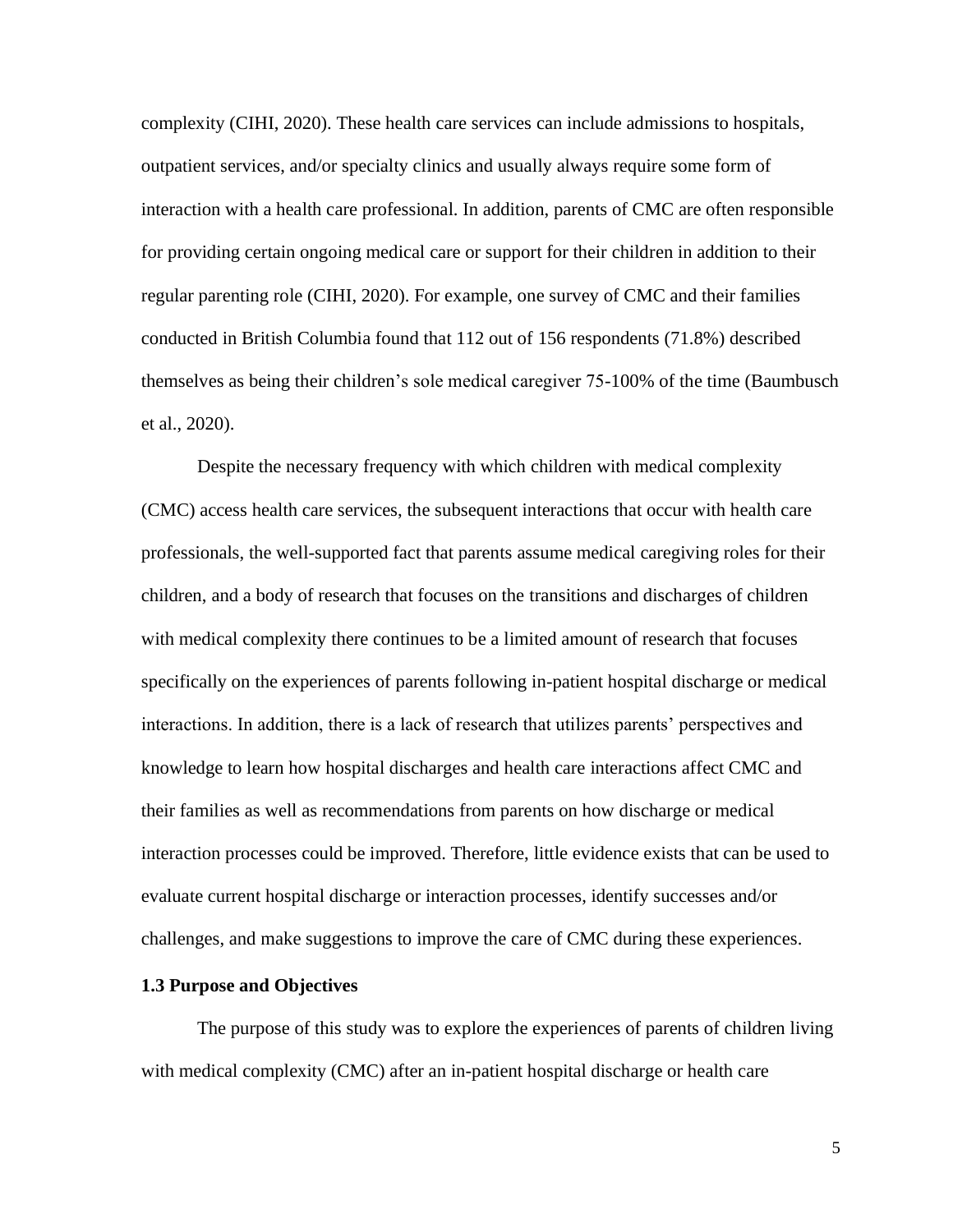interaction in order to inform the provision of care by clinicians who work with this population. Three objectives guided this project. First, to gain an in-depth, comprehensive understanding of parents' perspectives of the in-patient hospital discharge or health care interaction process for their CMC. Second, to address the current research gap present within the Canadian health care system. Lastly, to provide parent recommendations for clinicians to be able to support parents of CMC throughout the hospital discharge or health care interaction experience.

## <span id="page-19-0"></span>**1.4 Potential Contributions**

This project holds the potential to deepen understanding of the experiences and perspectives of parents who are caring for CMC and help to bridge the knowledge gap that exists within the current literature on this topic. It is important to note that the study was conducted within Canada, a context which to date had lacked research focused in this area. This project gathered information about how parents of children living with medical complexity (CMC) experienced their children's health care interaction(s) and how these medical interactions impacted parents.

In addition to increasing the understanding of the experiences of parents of CMC during medical interactions, the study also provided opportunities to guide and shape the practice of clinicians working with this population by including recommendations from parents on how clinicians could provide supportive care during interactions. Ideally, the qualitative evidence provided through this study may help lead to clinicians participating in self-reflection to identify areas within their own practice that could benefit from incorporating parent perspectives. Clinicians can then utilize this information to evaluate current interaction processes and policies, identify potential problem areas, and champion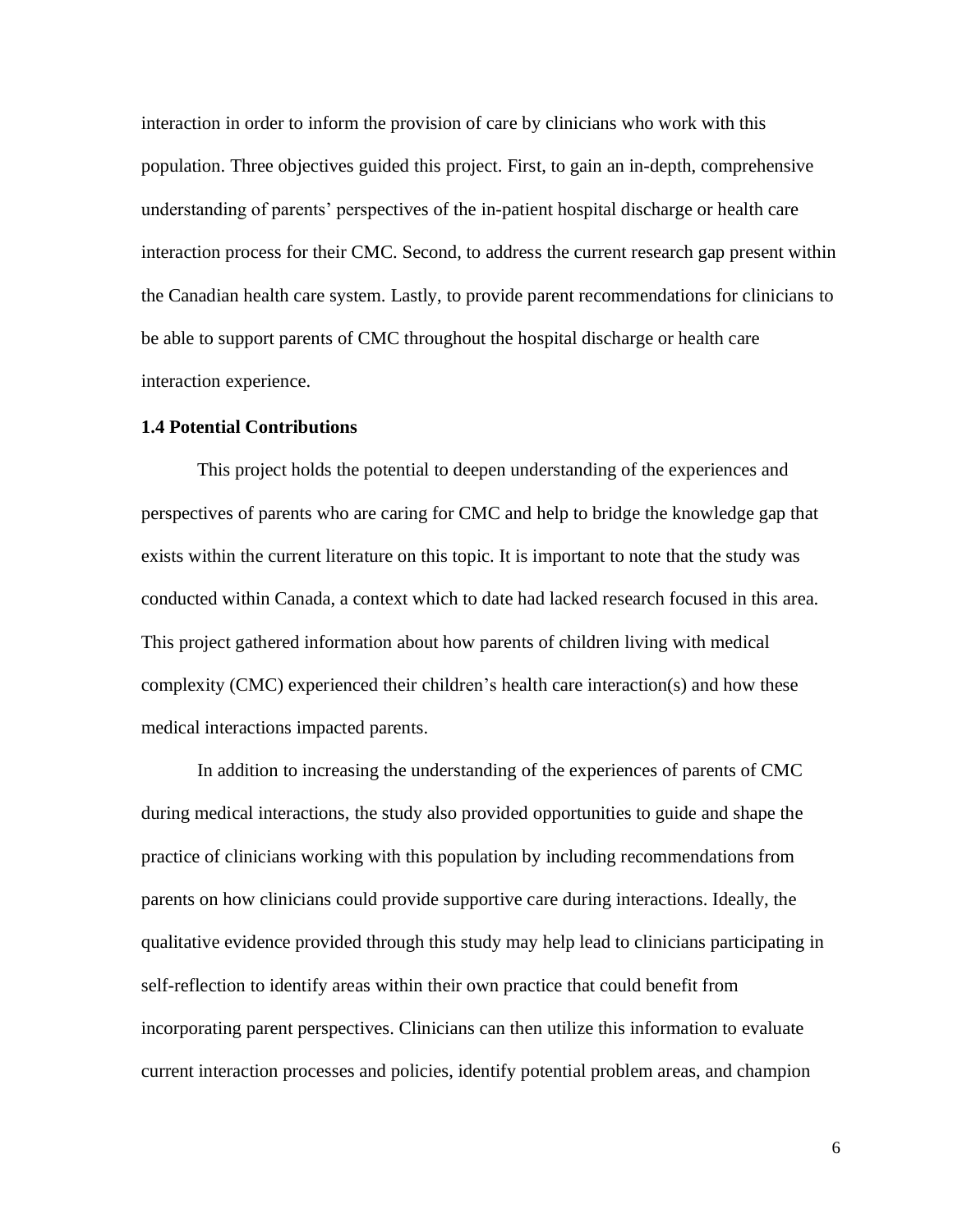changes that will include increasing parental involvement in the medical interaction process. Additionally, this project would stimulate further research within this area.

# <span id="page-20-0"></span>**1.5 Overview of Thesis**

The remainder of this thesis includes a review of the literature, an explanation of the methods utilized, a report of the results from data collection, a discussion of the findings, a conclusion, followed by appendices that include the study documents.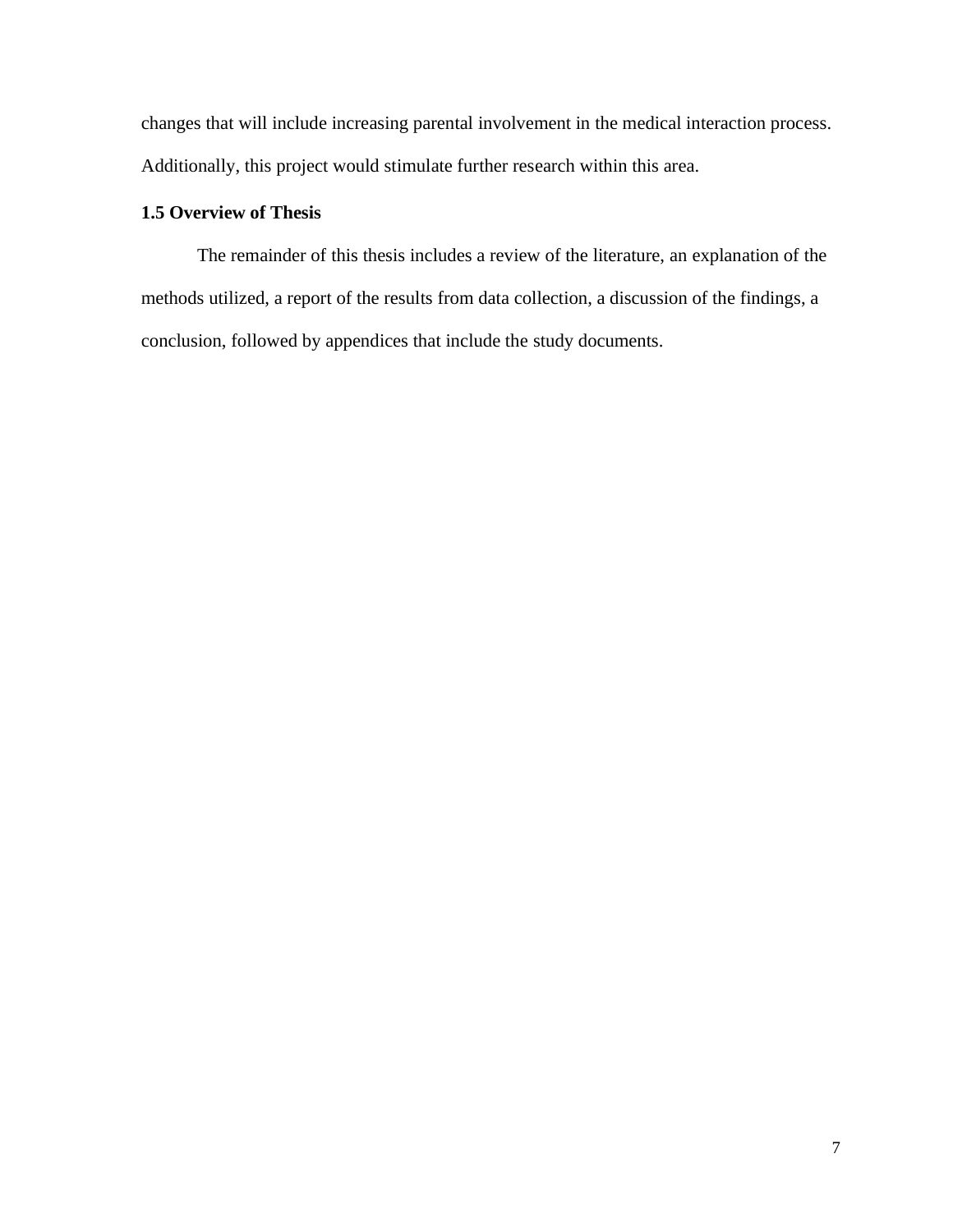#### **Chapter 2. Review of the Literature**

<span id="page-21-0"></span>A three-step process was utilized to review literature related to the study topic. An initial literature search was first conducted to capture research regarding discharge experiences for children in general to provide a basic understanding of current discharge processes for this population. Subsequently, two separate, more specific and tailored searches were conducted; one to identify the current literature related to parental experience of discharge processes for children with medical complexity, and the other to identify current literature related to the parental experiences of medical interactions for children with medical complexity. The specific search strategies are described below for each literature review.

First, a literature search was performed to assess existing research regarding the discharge process for children in general. The search was conducted through the University of British Columbia Okanagan's library using the Medline database. Search terms included child, patient discharge, and process. The results were screened based on their title and abstract to determine which were to be assessed more thoroughly. Only articles available in English were included.

Second, a more focused literature review was conducted to identify current research related to parental perspectives and experiences of discharge processes for children with medical complexity (CMC). This search was conducted through the University of British Columbia Okanagan's library using CINAHL, Medline, and Embase databases. The search strategy, which was reviewed with a UBC-O Librarian to ensure a complete and appropriate search strategy, included the following terms: child ("child", "child health", "child disabled"); parent ("parents", "parents of disabled child"); medical complexity ("chronic disease", "child, medically fragile", "medically fragile", "child, disabled"); and patient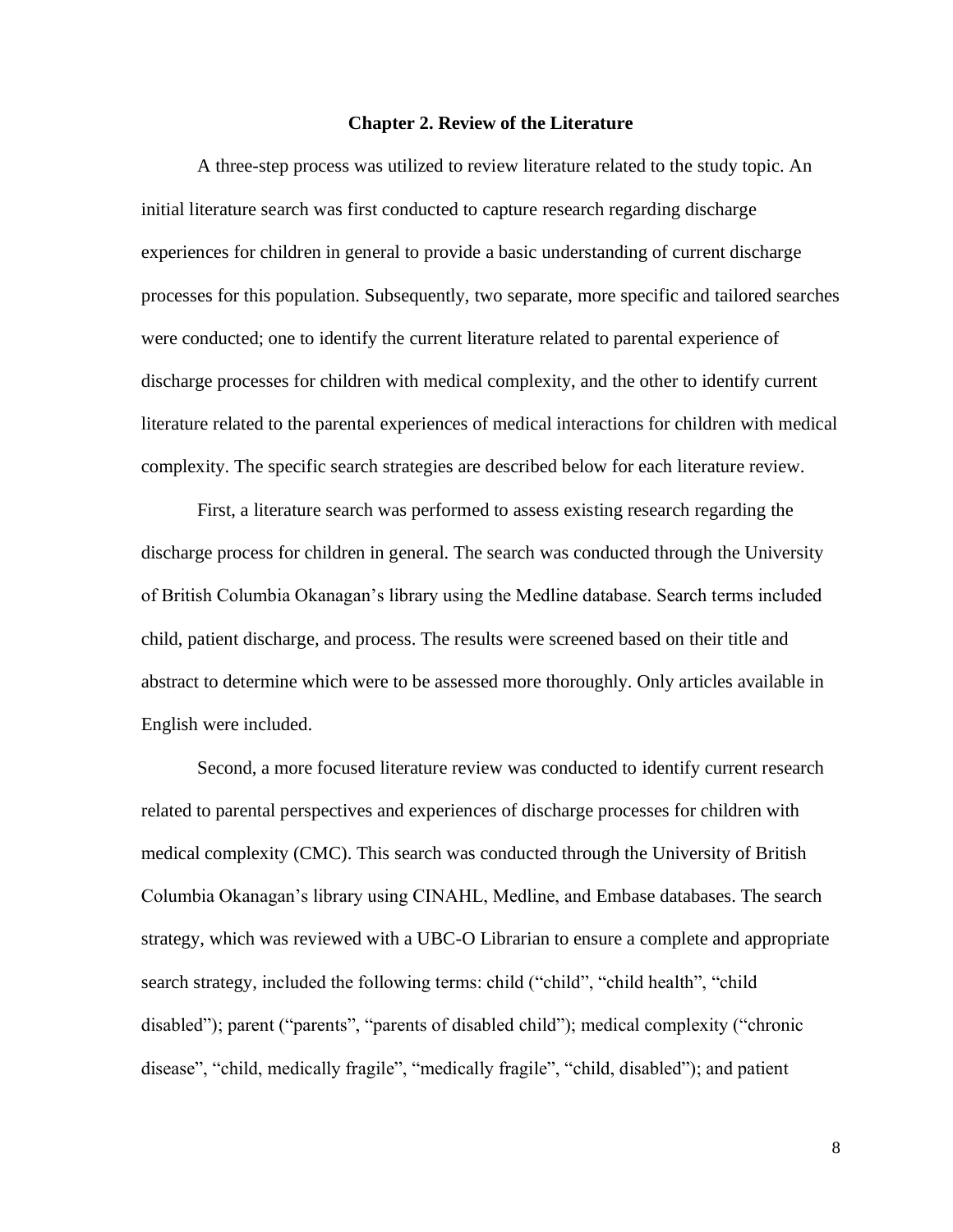discharge ("discharge", "transfer, discharge", "discharge planning"). Additional search criteria included the following limitations in order to focus on accessible and recent results: access to full-text, peer-reviewed articles; published within the last ten years (2011-2021); and available in English. Reference lists of the identified articles were also manually searched to locate further articles to include in the literature review.

As a third step, a literature review was conducted to identify current research that existed regarding parents' experiences of medical interactions for children with medical complexity (CMC). This search was also conducted through the University of British Columbia Okanagan's library using CINAHL, Medline, and Embase databases. The search strategy included the following: child ("child", "child health", "child health services", "child health care", "hospitalized child"); parent ("parent", "parents"); medical complexity ("medical complexity", "chronic disease", "disabled children"); outpatient ("outpatient", "outpatient clinics", "hospital", "outpatient care", "outpatient department"); and parentprovider interaction ("parent-provider interaction", "professional-family relations", "child health services", "professional-parent interaction", "child health care", "patient care", "doctor patient relation"). The additional search criteria utilized included the following: access to full-text, peer-reviewed articles; published within the last ten years (2011-2021); and available in English. The reference lists of identified articles were also manually searched to locate other articles that could be included in the literature review.

### <span id="page-22-0"></span>**2.1 Findings**

The first step of reviewing literature pertaining to the general discharge process for children yielded a total of four primary studies, all completed in the United States. Authors of these studies discussed the lack of standardization in pediatric discharge processes that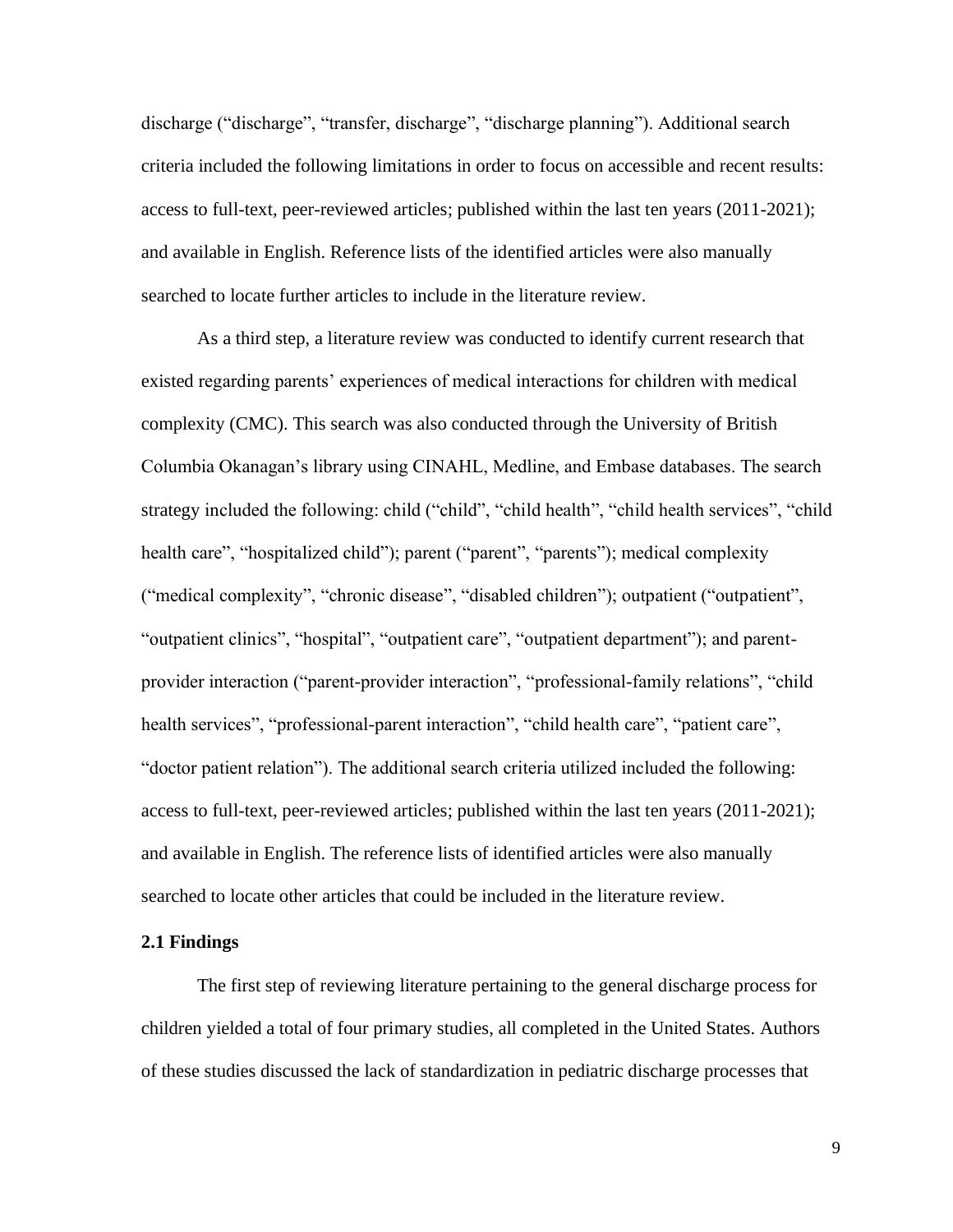exist within the United States, despite thousands of pediatric discharges daily (Berry et al., 2014; Blaine et al., 2018; Holland et al., 2014; Holland et al., 2016). As pointed out by the authors of these four studies, there is a lack of standardization within the discharge process which can negatively impact the quality of pediatric discharge, the health and well-being of patients and their families, potentially lead to higher rates of readmission for patients, and limit quality improvement projects within health care systems (Berry et al., 2014; Blaine et al., 2018; Holland et al., 2014; Holland et al., 2016).

The second step of the literature review undertaken was specific to parent perspectives of discharge processes for children with medical complexity. This step yielded a total of seven studies, five of which were conducted within the United States, one within Ireland, and the last one in Italy. One of the identified articles was a systematic literature review that included ten studies that focused on the transition to home with a child with a congenital heart defect (March, 2017). The remaining articles were qualitative research studies using various designs that utilized either telephone or face-to-face interviews with parents, most of which were considered semi-structured. Canary and Wilkins (2017) was the only study included to also utilize focus groups. Two of the seven studies included interviews with primary care providers and hospitalists in addition to parents to discuss the discharge process of children from the hospital (Canary & Wilkins, 2017; Leyenaar et al., 2017).

Four of the seven identified studies were specifically focused on children living with a chronic condition (Brenner et al., 2015; Lerret et al., 2015; Leyenaar et al., 2017; & Zanello et al., 2015) while two studies interviewed parents whose children had been admitted to hospital with an acute condition (Canary & Wilkins, 2017; & Desai et al., 2016). The studies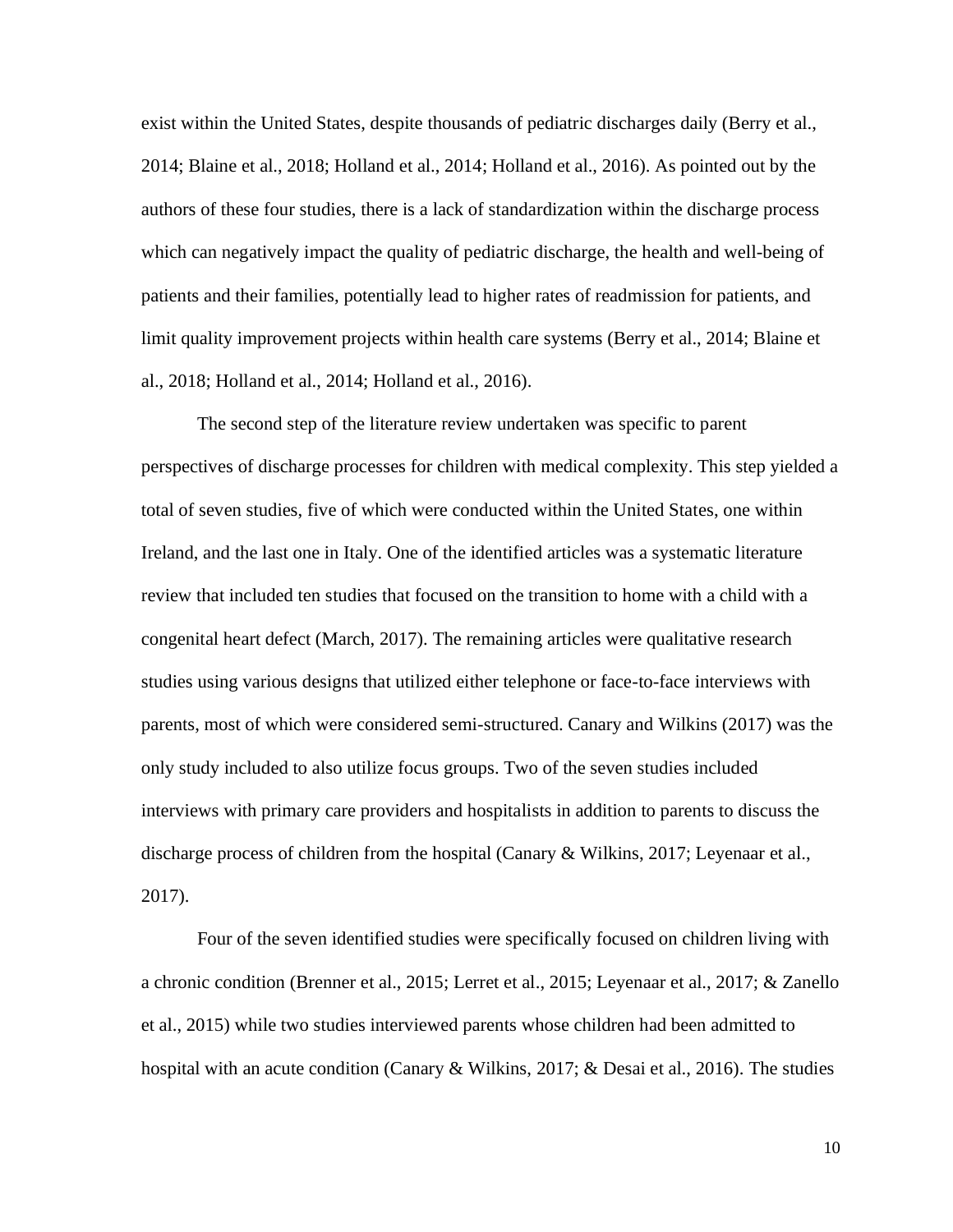that listed inclusion criteria for children included age ranges from zero to sixteen years old (Brenner et al., 2015; Desai et al., 2016; Lerret et al., 2015). Sample sizes varied from eleven to forty-seven participants. In the studies which included demographic data of the parents, mothers participated significantly more frequently than fathers (Desai et al., 2016; Lerret et al., 2015; Leyenaar et al., 2017; and Zanello et al., 2015). The time from discharge to interview of parents varied in each study: Brenner et al. (2015) included discharges within the last five years; Canary and Wilkins (2017) focused on discharges within three months for the children with acute illnesses and did not place a time limit on parents with children living with a chronic condition; Desai et al. (2016) included discharges within the last three months; Leyenaar et al. (2017) initially aimed to interview parents in hospital and then one to two weeks post-discharge but for a variety of reasons, only interviewed parents in hospital: and the remaining two studies did interviews six months after discharge (Lerret et al., 2015; Zanello et al., 2015).

The third step of the literature review search regarding parents' experiences with medical interactions did not yield any studies that focused broadly on the overall experience of parents. However, there were a number of articles identified which focused on specific aspects of parents' experience with medical interactions or provided parent recommendations for how to better support parents of children living with medical complexity during medical interactions. In the following section, the findings from each of the two tailored literature reviews are discussed.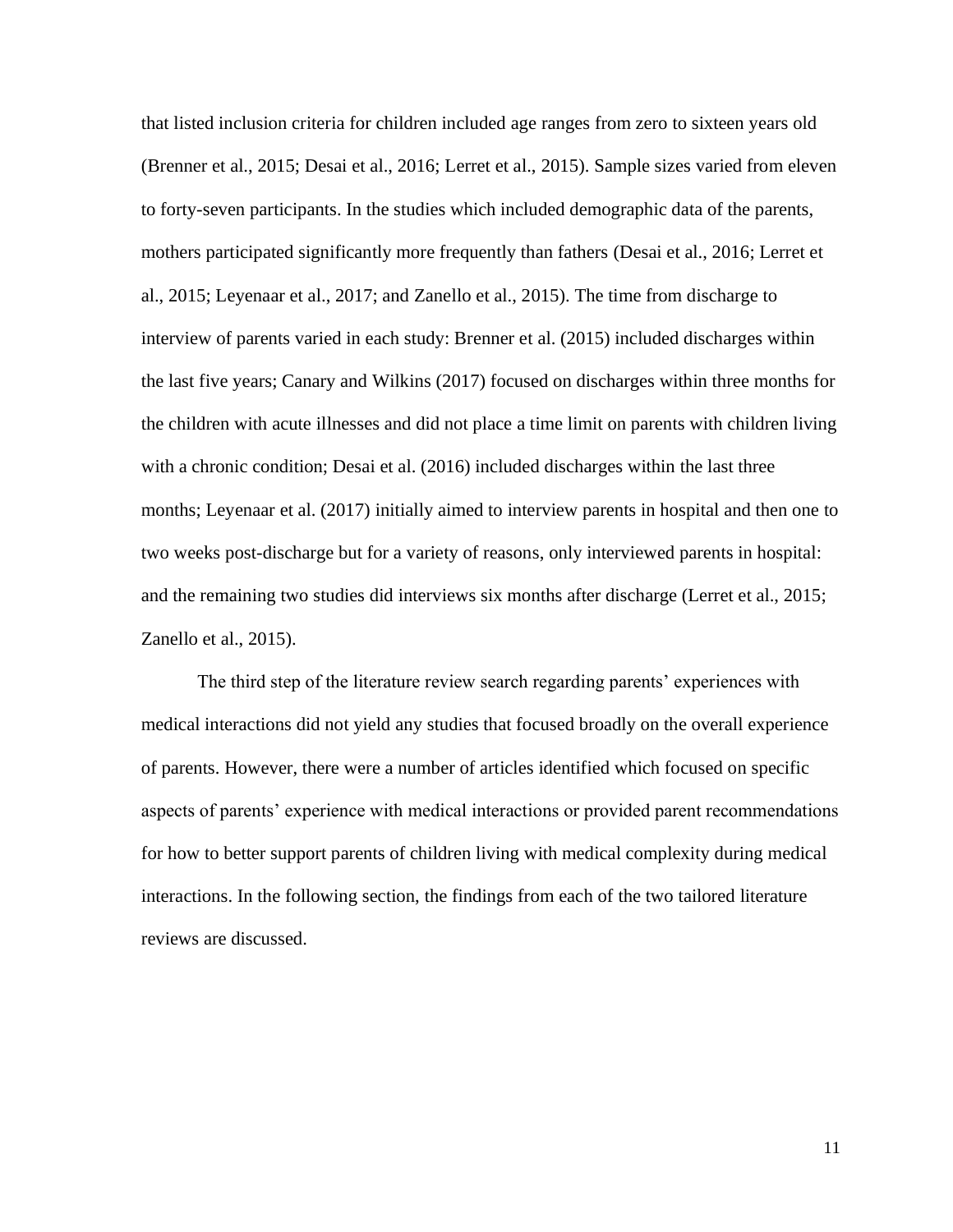### <span id="page-25-0"></span>**2.2 Discussion of Findings**

#### <span id="page-25-1"></span>*2.2.1 Parental Experiences with Discharges*

Despite the frequency of discharges for CMCs, there is little research that specifically explores the parental perspectives and experiences of discharge processes. A total of seven studies were found that specifically addressed the experiences, suggestions, and insights from parents of CMC to guide care provision. From the review of these articles, several themes emerged: disorganization of current discharge processes; the importance of discharge readiness; engagement and communication; the emotional aspect of the discharge process; and supports for parents. These will be discussed in depth in the following sections.

**Current Discharge Processes are Disorganized.** One theme that appeared across three of the identified articles was that parents experienced the discharge process as disorganized and fragmented (Brenner et al., 2015; Canary & Wilkins, 2017; Leyenaar et al., 2017). Brenner et al. (2015) reported that parents frequently experienced frustration over the amount of time it took to have all the appropriate arrangements made for their child to be able to go home. Similarly, Canary and Wilkins (2017) found that parents were frustrated by delays in the discharge process, particularly the prescription and medication process. Parents reported that many aspects of the discharge process were complete but they were unable to leave for home until the prescription was filled, which sometimes took several hours. Canary and Wilkins (2017) also interviewed primary care providers (PCP) along with parents. When discussing problems with current discharge processes in relation to timing, PCPs suggested that delays in discharges were often multifactorial in nature but some aspects could be explained by the competing priorities of the PCP caring for the child. It was found that other factors, such as the schedules of medical residents, influenced the daily schedules of PCP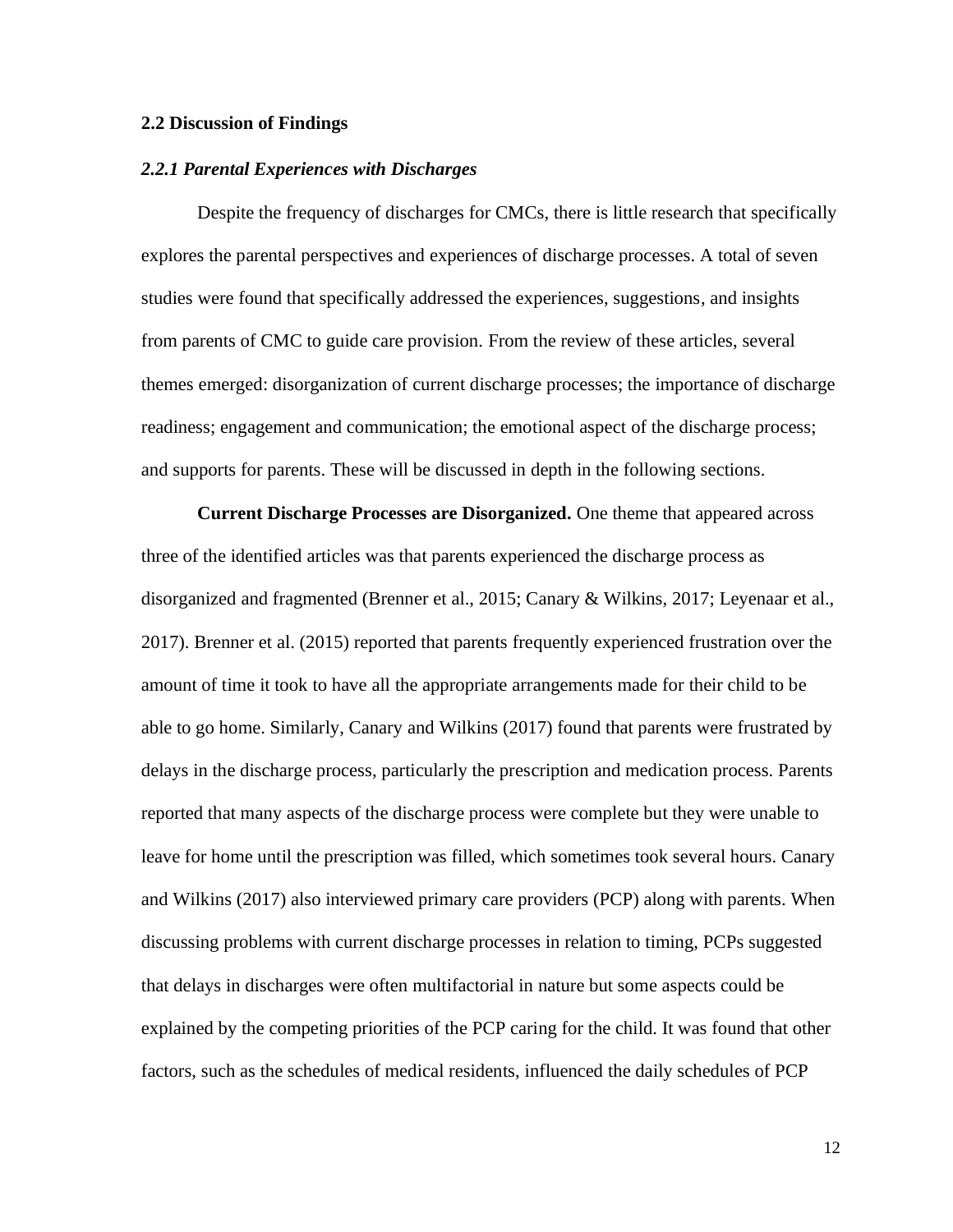more than the priorities of families. Another study by Leyenaar et al. (2017) found very similar results from both parents and PCPs. Parents in this study reported they were originally told a discharge time of early in the day but were then not actually discharged until late in the evening which left little time to organize and settle back into their home before the night. The PCPs that participated in this study agreed with the parents, stating that the discharge process occurred primarily around the schedule of the health care providers which meant that parents were left waiting for long periods of time. The PCPs also spoke about the potential impact the timing of the discharge can have on families. They reported that discharges that occurred in the evening instead of earlier in the day were not well synchronized with family routines and could therefore contribute to higher parental anxiety levels (Leyenaar et al., 2017).

**Importance of Discharge Readiness.** The second theme that emerged from these studies was the importance of discharge readiness of parents, which can be explained as to how ready parents felt they were to go home with their children living with a complex condition. There were four ways discharge readiness was discussed in the studies included in this section of the review. First, the articles by Lerret et al. (2015) and Desai et al. (2016) found that parents with higher discharge readiness prior to leaving the hospital reported fewer problems coping with the responsibility of caring for their children's additional needs and reported feeling more successful in the transition to home. Second, Lerret et al. (2015), Desai et al. (2016), and March (2017) reported similar results regarding a link between discharge readiness and the quality of discharge teaching the parents received. These studies found that comprehensive and consistent discharge teaching was found to increase parent's confidence levels at home and was linked to lower parental anxiety levels (Lerret et al.,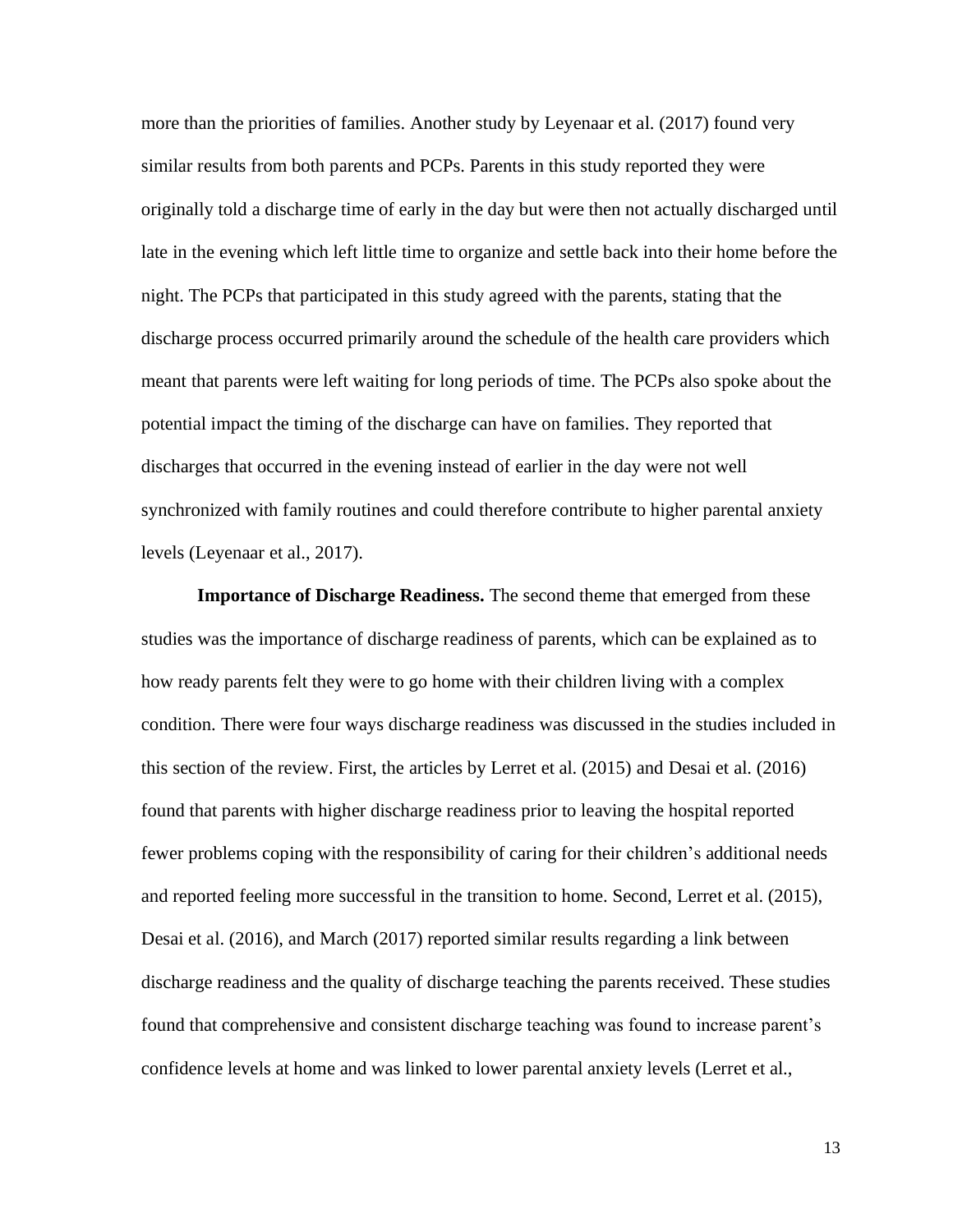2015; Desai et al., 2016; March (2017). Third, Brenner et al. (2015) and Canary and Wilkins (2017) both reported parents found phased approaches to discharge helpful because these styles of discharge allowed them to recognize any gaps that were present in knowledge, equipment, or skills and then work towards addressing those gaps so they could understand and organize all the different aspects that taking a complex child home includes. In addition, it was noted that phased approaches to discharge allow for parents to gradually accept the changes in monitoring and care that occur when a child is discharged home (Brenner et al., 2015; Canary & Wilkins, 2017).

**Engagement and Communication.** Another theme identified from the articles regarding discharge was the engagement of participants, specifically the inclusion of parents in discharge planning and communication. Parents spoke about the importance of creating a sense of teamwork amongst everyone involved in the discharge of the child and stressed that communication between all parties was key, not only during admission but also once they were home and settled (Canary & Wilkins, 2017). Similarly, parents in the study conducted by Leyenaar et al. (2017) reported how they wanted to feel included in all aspects of care and discharge, that their perspectives were valued by other members of the health care team, and that health care providers communicate more with them to help them to feel more like a member of the team. In addition, Zanello et al. (2015) found that communication between parents and health care providers was not only a critical component of interactions between the team members but also influenced the confidence levels of parents.

**Emotional Aspects of the Discharge Process.** In many of the studies included, parents spoke about their emotions during various phases of discharge. Many parents discussed feelings of worry, isolation, fear, and anxiety. Lerret et al. (2015) reported that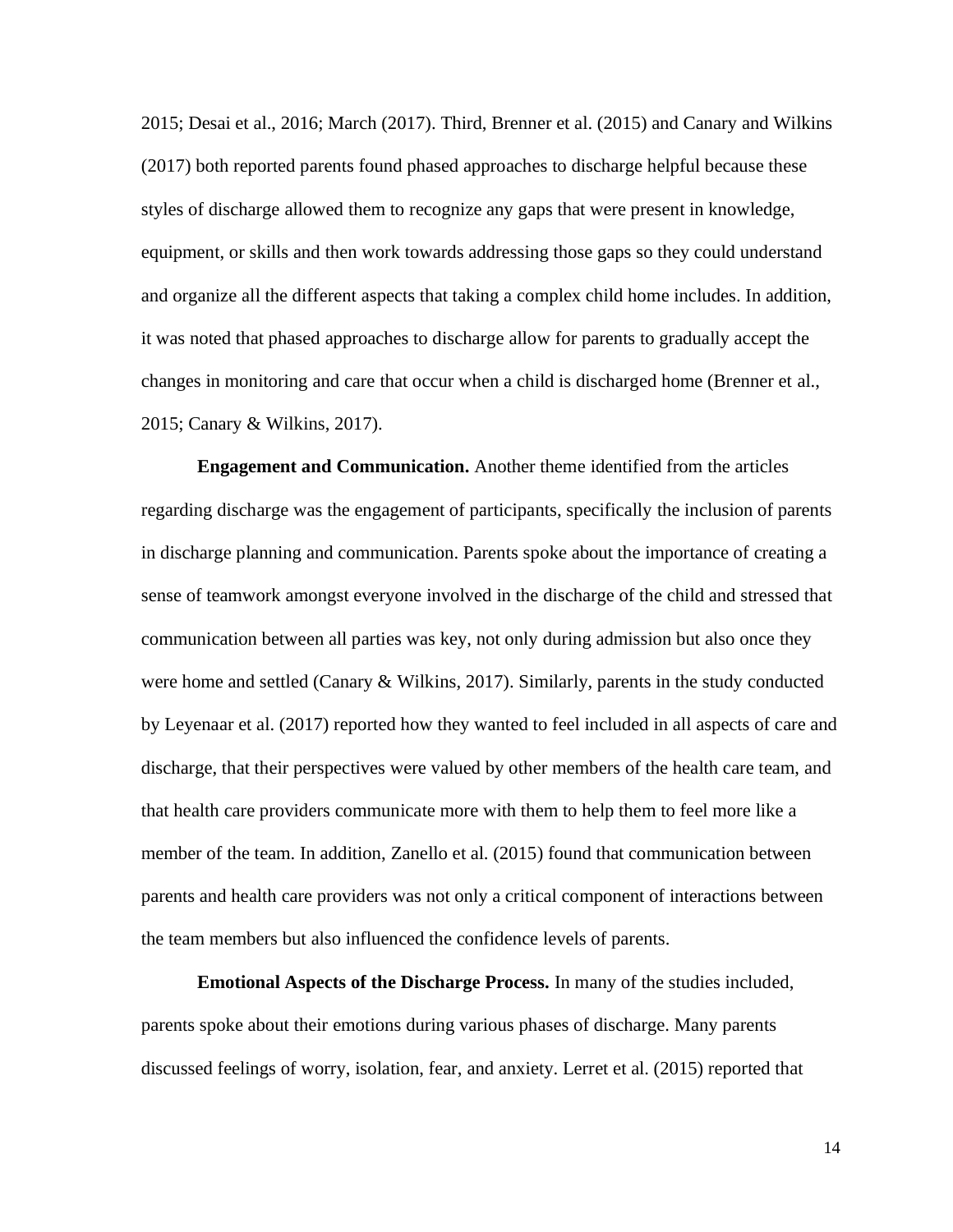parents' feelings of worry were persistent over the six months during the study, specifically in relation to what the child's future would look like and potential complications of medications. Brenner et al. (2015) found that parents experienced worry when they thought about the burden of illness the child would have to deal with in the future. In addition, Brenner et al. found that parents often felt isolated once they had transitioned home. Desai et al. (2016) reported that parents often felt isolated because they did not know what to anticipate in regards to their child's recovery. Leyenaar et al. (2017) described parental ambivalence with fear of readmission mixed with feelings of excitement about the ability to transition home. Brenner et al. found parents often reported experiencing fear during the first few days at home regardless of how prepared the family felt prior to discharge while March (2017) described these parental emotions during the early days at home as anxiety.

**Support for Parents.** The last theme that emerged from the literature review related to formal support for parents. March (2017) found that parents reported experiencing insufficient support systems once they were discharged home but did not want to over-use the informal support systems they had in place for fear of becoming a burden to those support people. Canary and Wilkins (2017) found that parents reported not only a general lack of formal support for themselves as caregivers but also for their child once they were home. Brenner et al. (2015) described parents' frustration at often having to fight to secure and maintain support at home for their child; reporting they sometimes made compromises in the amount of home support they agreed to just to end the conflict with the service providers. In addition, many parents in this study recounted their worries over the quality of the home care supports available. Health care providers in smaller hospitals or in the community setting were perceived by parents as often lacking adequate education about how to care for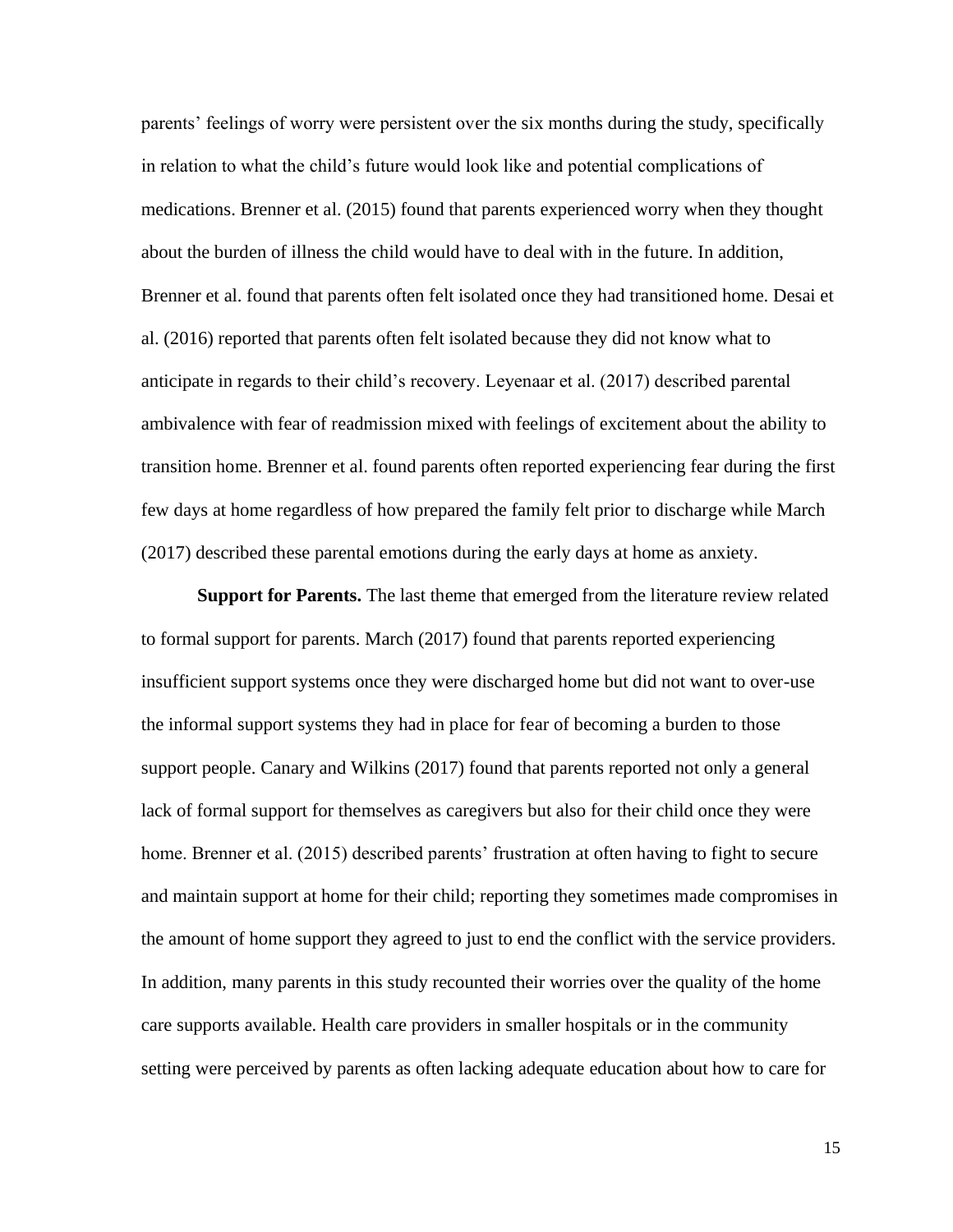children with complex needs, making it difficult for the parents to feel secure in allowing these providers to work with their children. Further, Desai et al. (2016) discovered that parents reported higher confidence in their ability to care for their child at home when they were given adequate support from providers, hospitals, family and friends, and schools during the discharge home. Examples of these supports included the following: providers being knowledgeable about the child; hospitals helping families arrange transport home; parents having access to pharmacy services; ensuring a strong social support network to help families cope with the emotional aspect of caring for a child with medical complexity; and ensuring the health care team communicates with the child's school to ensure they are aware of the needs of the child.

## <span id="page-29-0"></span>*2.2.2 Parental Experiences with Medical Interactions*

There were no identified articles within the literature search that focused broadly on parents' experiences of medical interactions; however, there were seven articles identified for review which included specific aspects of parents' experiences or provided recommendations for clinicians on how to better support parents during medical interactions. These articles will be discussed below.

The aim of the first article identified was to build understanding about the experiences of parents of children living with medical complexity during their admission to a pediatric intensive care unit (Rennick et al., 2019). This interpretive description study was conducted at a Canadian pediatric hospital and included in-person interviews of parents of CMC who had been admitted to the pediatric intensive care unit (PICU) over a twelve-month period. The authors identified four main themes from their research: we know our child best; when expertise collides; negotiating caregiving boundaries; and the importance of being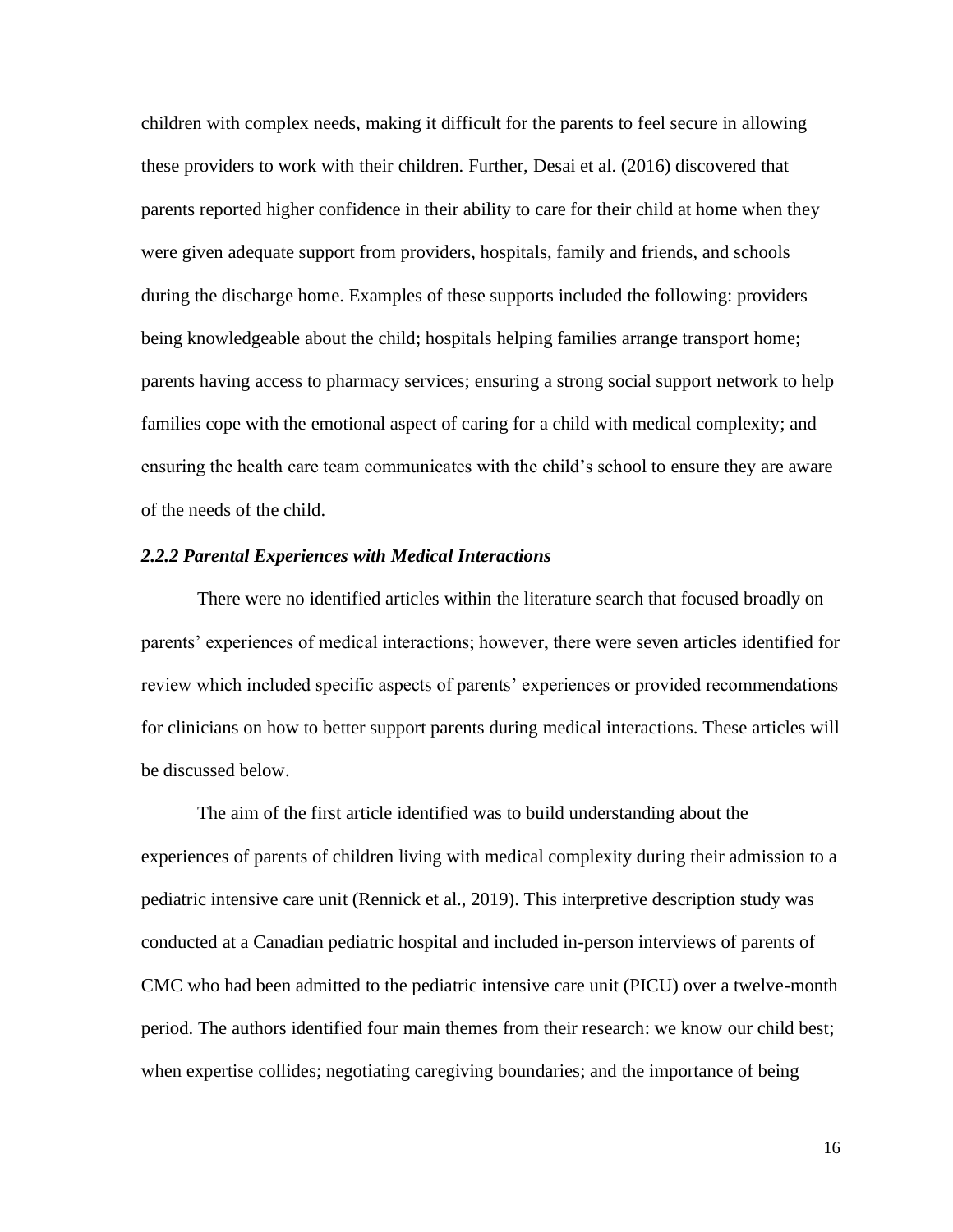known. The theme of we know our child best was described as parents having intimate and extensive knowledge of their child's condition, care needs, communication methods, and responses to treatments or interventions. Rennick et al. (2019) explained the next theme of when expertise collides as the struggle parents experienced when they were not acknowledged as experts in their child's care or included in the decision-making process. Negotiating caregiving boundaries referred to the collaboration between parents and providers during the admission. Parents reported wanting to be involved, feel heard, and valued as a member of the health care team. The importance of the being known theme was explained as the parents' desire to have consistency and continuity in their child's providers in order to build trusting relationships.

The next article found within the literature search was a grounded theory study conducted in Western Canada which aimed to explore and explain the characteristics of health care professionals who were considered to be providing best practices during interactions with parents of children with medical complexity who were receiving care at one of three identified facilities (Davies et al., 2017). The authors utilized interviews as well as observations of interactions between parents of CMC and health care professionals in order to determine characteristics of health care professionals that were present during each encounter with parents. Some of the identified characteristics included respecting the worth of all persons, providing equitable care to all, striving to know parents as people, building and maintaining trust, empathizing, showing kindness, supporting, sharing information, seeing parents' perspectives, and flexibility or open-mindedness (Davies et al., 2017).

One article was identified within the literature search that focused specifically on parent-provider communication and the impacts it has on the experiences of parents (Adams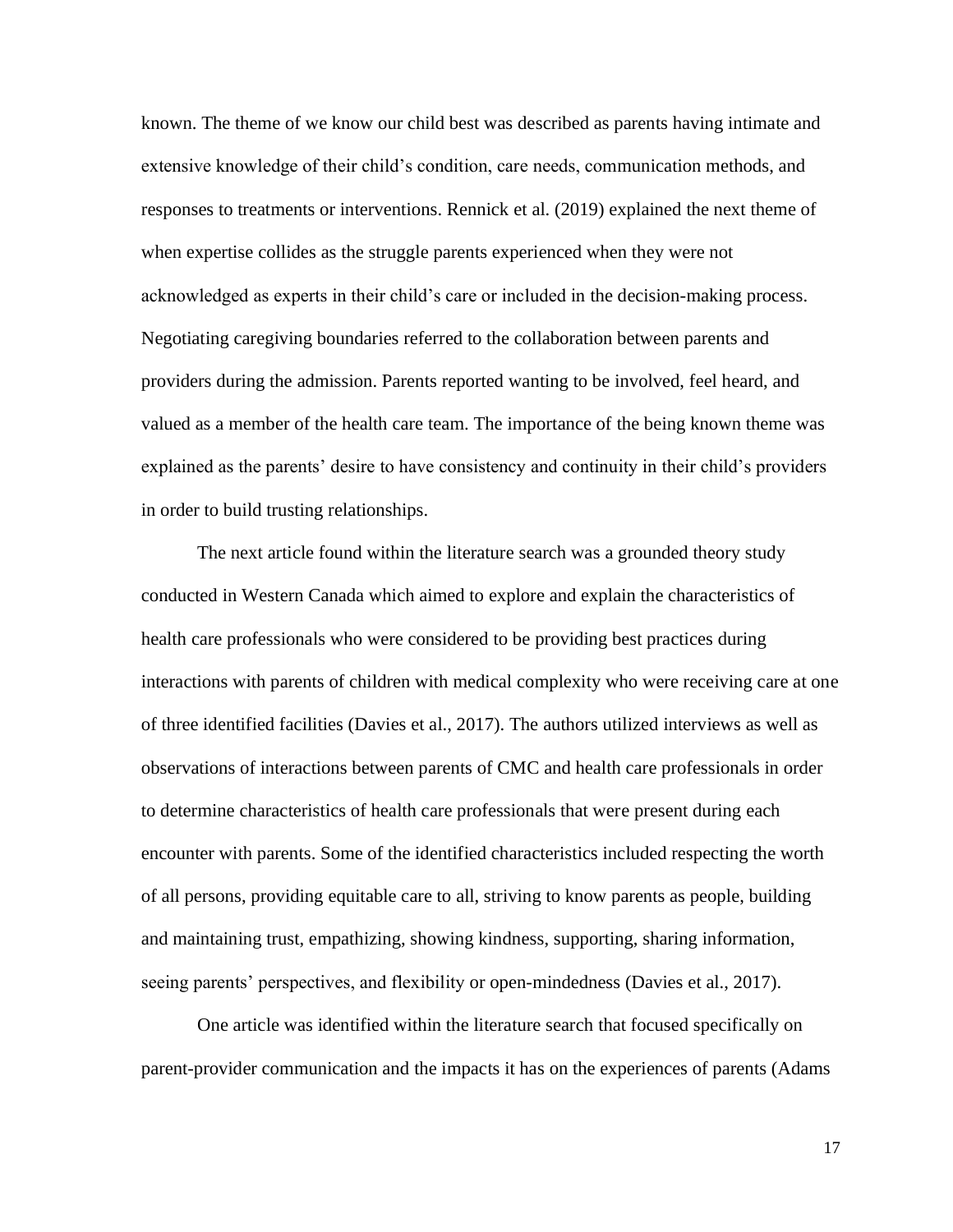et al., 2021). Adams et al. (2021) conducted an interpretive description study in Ontario, Canada and interviewed parents of children living with medical complexity (CMC) as well as health care professionals and teachers who worked with this population. The aim of this study was to identify any barriers in communication that occurred across the multiple caregivers of CMC and provide recommendations from parents, health care professionals, and teachers to help address and resolve these barriers in communication in order to improve the overall care of CMC. The study identified three main barriers to communication for the caregivers of CMC: organizational policy and technology systems barriers; inadequate access to health information; and lack of partnership in clinical decision making. Examples of organizational policy and technology systems barriers included security policies within organizations that limited the type of communication allowed between caregivers of CMC or the use of outdated communication systems which made it difficult for caregivers to connect with each other hindering their access to new information and therefore negatively impacting the care CMC received. The authors explained that inadequate access to health information included parents not having access to their child's health information (especially in an electronic format), health care professionals having difficulty accessing information about the CMC from other organizations or professionals, and teachers facing physical barriers to accessing the limited information that is given to educational institutions. Adams et al. (2021) described lack of partnership in clinical decision making as the challenges caregivers face in connecting with the other professionals or caregivers of CMC, specifically when health care decisions are being made. For example, the parent participants in the study reported feeling like the expert in their child's care but not always being accepted as the same by health care professionals involved in their child's care. Another example included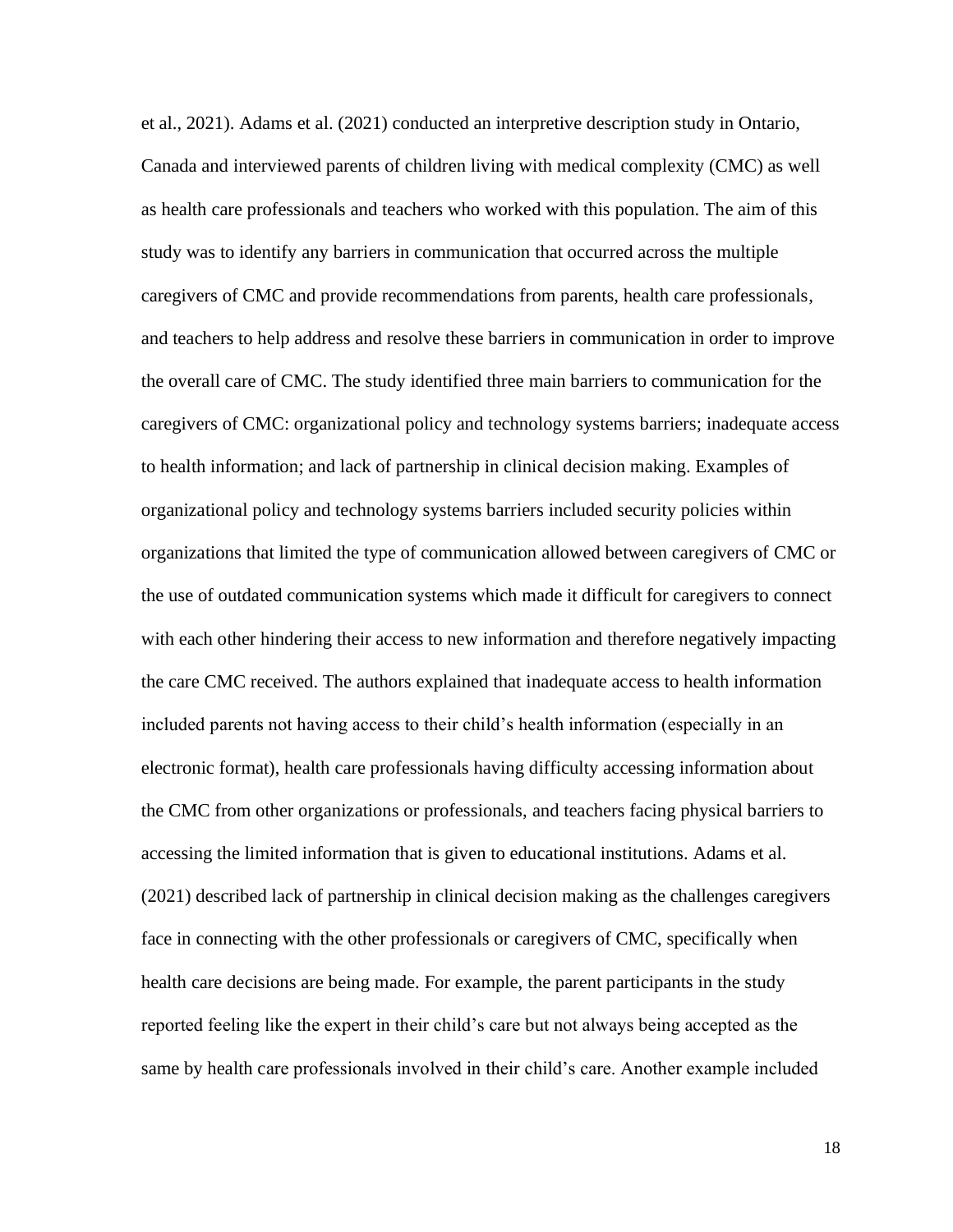health care professionals across community settings reporting issues in communication and shared decision-making with health care professionals in the hospital setting. After discussing the main communication challenges identified from their analysis, Adams et al. (2021) discussed three potential resolutions for these communication barriers including a shared system that can be accessed in real-time, universal access to health information, and partnered contribution to care which was explained as the inclusion of parents and families in the decision-making process.

In another study identified in the literature search, researchers aimed to understand how parents and nurses experienced continuity of nursing care for children living with medical complexity in a pediatric intensive care unit (PICU) (Baird et al., 2016). Baird et al. conducted this grounded theory study interviewing and observing parents and nurses in a PICU in the United States. The objective of the study was to explore what continuity of nursing care meant to both parents and nurses in the PICU to understand the concept of continuity of care as part of best practices in parent-provider interactions. The authors found that both parents and nurses felt continuity of care was important for children living with medical complexity (CMC) but felt it was not always possible to achieve. Parents in this study explained that continuity of care helped to also achieve individualized care for their child as nursing staff were given the opportunity to get to know their child and his/her unique needs which helped parents to feel more comfortable and trusting of the care their child was receiving while in the PICU. When continuity of care was not able to be achieved parents in this study reported feeling frustrated with having to continually explain their child's needs to new staff. The authors also found that a lack of continuity of care could negatively impact trust in the parent-nurse relationship. Nurses who participated in this study had varying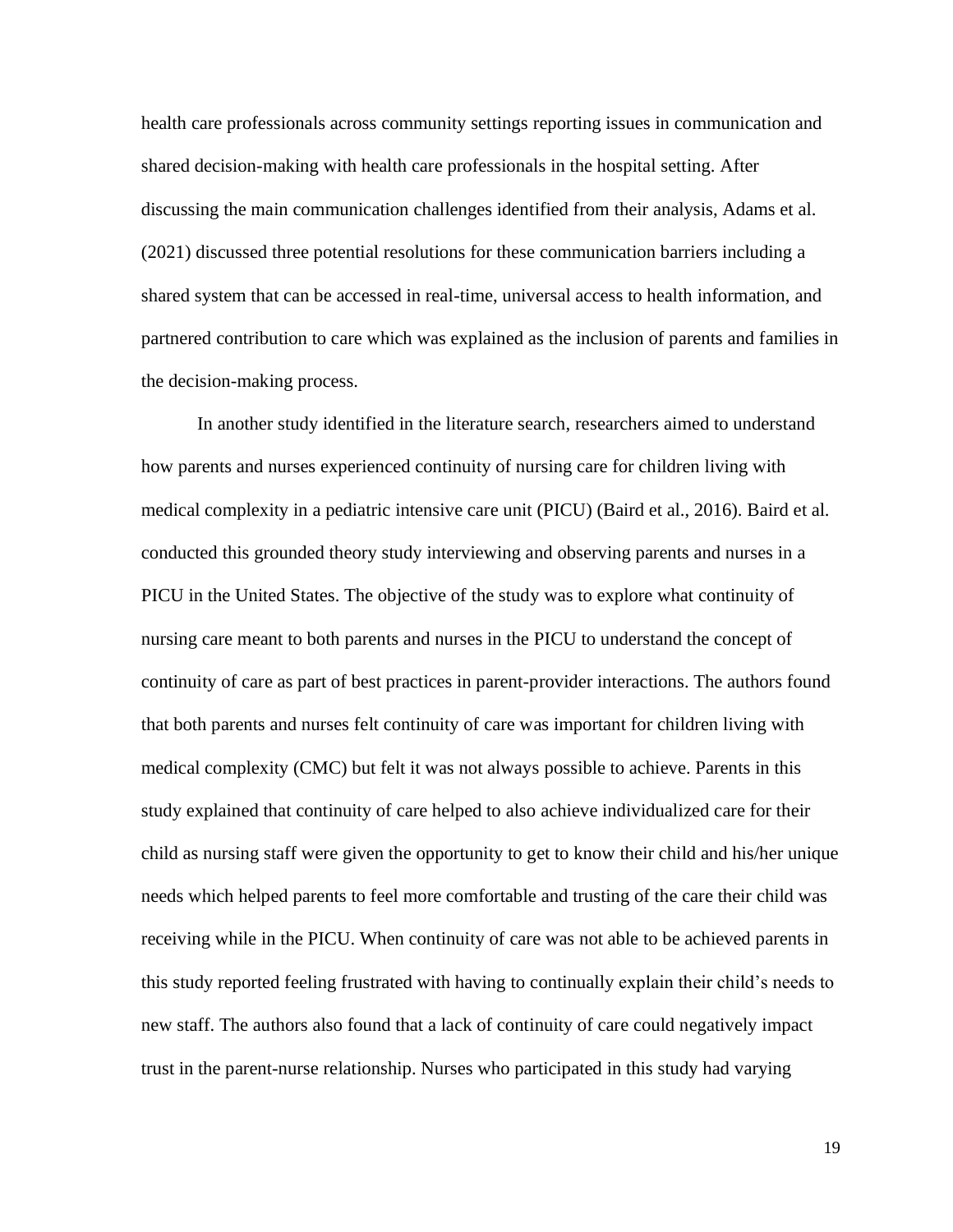degrees of investment in providing continuity of care for CMC in the PICU. While it was identified that continuity of care was beneficial for families and nurses for a variety of reasons, some of the nurse participants also felt there were potentially negative implications for their practice in terms of expanding their technical skills if they were to always participate in continuity of care assignments.

The next study identified from the literature search was conducted by McNeilly et al. (2017) in Northern Ireland and aimed to explore how parents experienced their participation in the decision-making process for their disabled child's care. This mixed-methods study utilized surveys and interviews and found that 91% of the parents who participated felt it was vitally important for parents to be involved in the decision-making process. McNeilly et al. found that parents reported how they were often required to be strong advocates for their children in order to receive the care their children needed and that parents greatly valued health care professionals who listened to them, were considered trustworthy, and cared about their children. The study found parents placed particular importance on working with health care professionals who valued their opinion and knowledge regarding their children and included them in the decision-making process.

One opinion article identified within the literature search was written by Carosella et al. (2018) and was selected for inclusion in this section of the review because it was derived from a research project in Massachusetts that included over 700 surveys that were completed by parents. In this study, parents completed a survey regarding barriers they faced when trying to access health care services for their children living with medical complexity. From the survey data, the authors compiled ten requests or recommendations for clinicians from parents on ways to help parents of children living with complex medical conditions.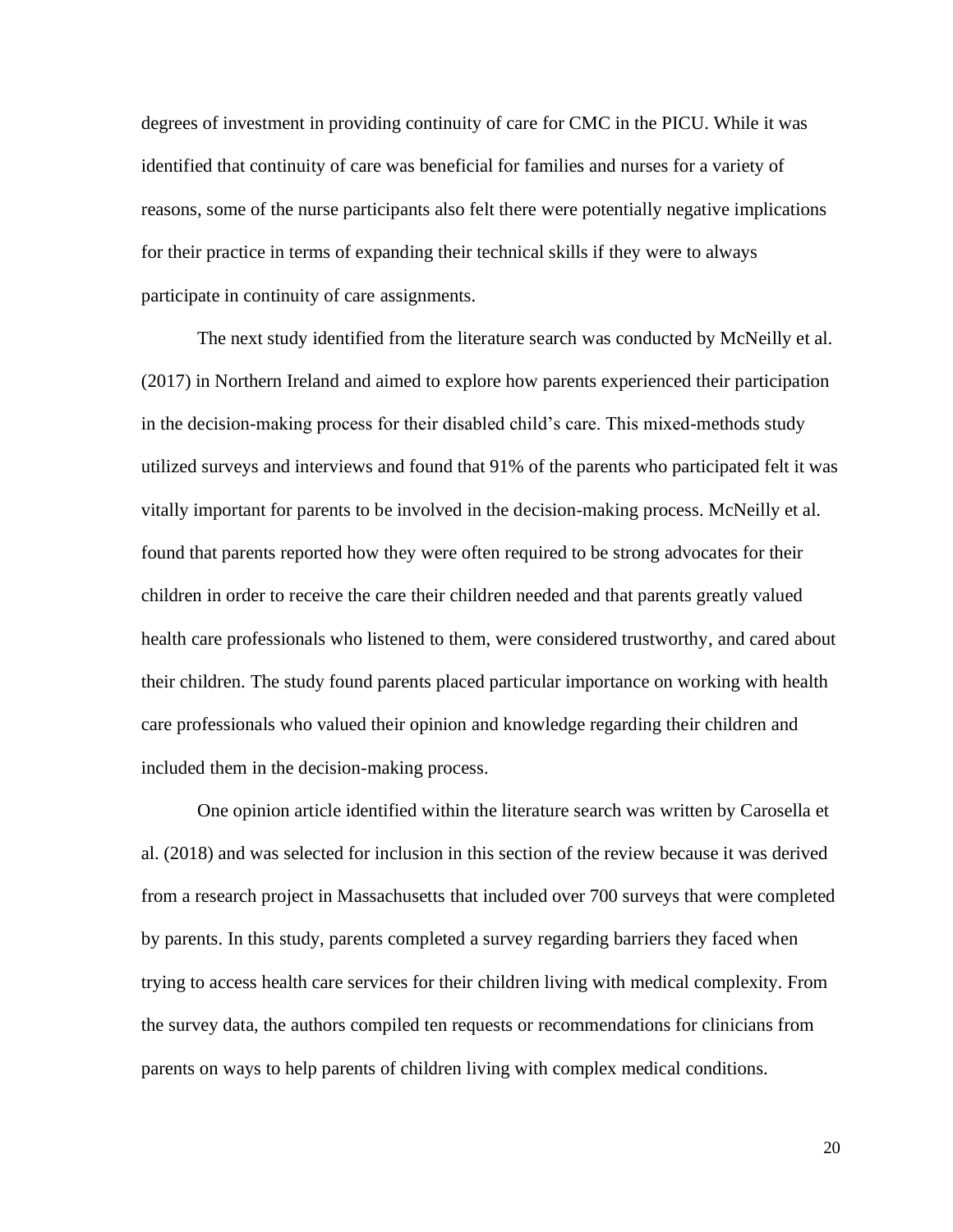Examples of the ten recommendations included the following: view their child as a person outside of their medical needs; utilize and respect parents' knowledge and skills they have gained while caring for their children; include their children in age-appropriate discussions and decisions about their health and care; and reduce the number of medical interactions and appointments to help improve quality of life (Carosella et al., 2018).

The last article identified in the literature search was written by parents of children living with medical complexity and aimed to explain the challenges that parents and families of CMC face within the United States health care system (Allshouse et al., 2017). The authors identify a number of important concepts they wish providers, policy-makers, and insurance companies to consider when working with parents and families of CMC. For example, the authors state that families want to work with providers, policy-makers, and insurance companies who view their child as a person, not just a diagnosis. They also explain that flexibility in health services delivery and inclusion of parents and families in the decision-making process are essential components to providing quality care for CMC. In addition, Allshouse et al. argue that it is imperative to include parents and families in the creation of a plan of care for CMC as they are often the primary medical caregivers of their children and therefore need to be included as equal partners in the health care team.

#### <span id="page-34-0"></span>**2.3 Literature Gaps**

#### <span id="page-34-1"></span>*2.3.1 Parental Experiences with Discharges*

While results from these seven studies reviewed about parents' experiences with discharge processes indicated some of the challenges parents experience, there remains a lack of evidence regarding the experiences of parents within the Canadian health care system. For example, five of these studies were conducted in the United States, one was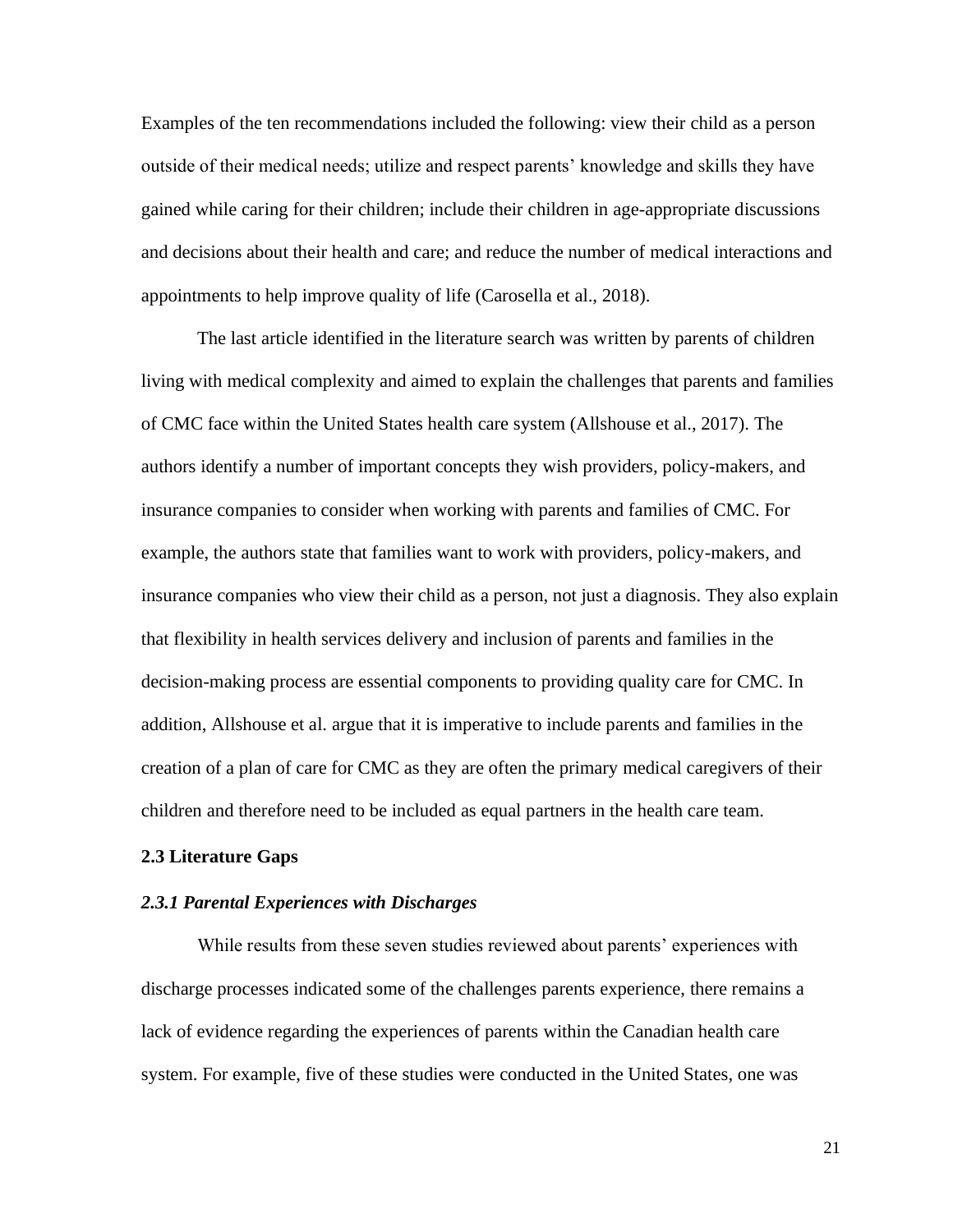conducted in Ireland, and one in Italy. Although much can be learned about potential processes to follow or those to avoid from studies conducted within other countries, other specific aspects, such as evaluation of formal support systems for parents, are unique to the Canadian health care system and therefore need to be studied in a Canadian context in order to provide relevant evidence for Canadian parents.

Also noted to be absent from the literature were details and examples which help apply the research to current practice. For example, while discharge readiness was identified as a very important aspect of the discharge process for parents, details regarding how health care teams and parents currently communicate about this topic were absent. This could reduce the ability of health care managers to improve discharge processes in hospital settings as they would be unsure exactly which aspects of current practice to adapt. Another example of a lack of specific findings within the literature was found within the engagement and communication theme. While these authors highlighted some aspects of engagement and communication that parents found to be important, there remained many unknown components that will require further exploration. These include the effectiveness of professionals in roles related to discharge coordination along with the types and timing of communication that parents find most helpful. Lastly, although some of the authors of these studies discussed common emotions parents experienced after discharge, there was a lack of examples and suggestions for ways in which the discharge process could be optimized to better support parents and lessen the negative emotions they may experience during and after their child's discharge.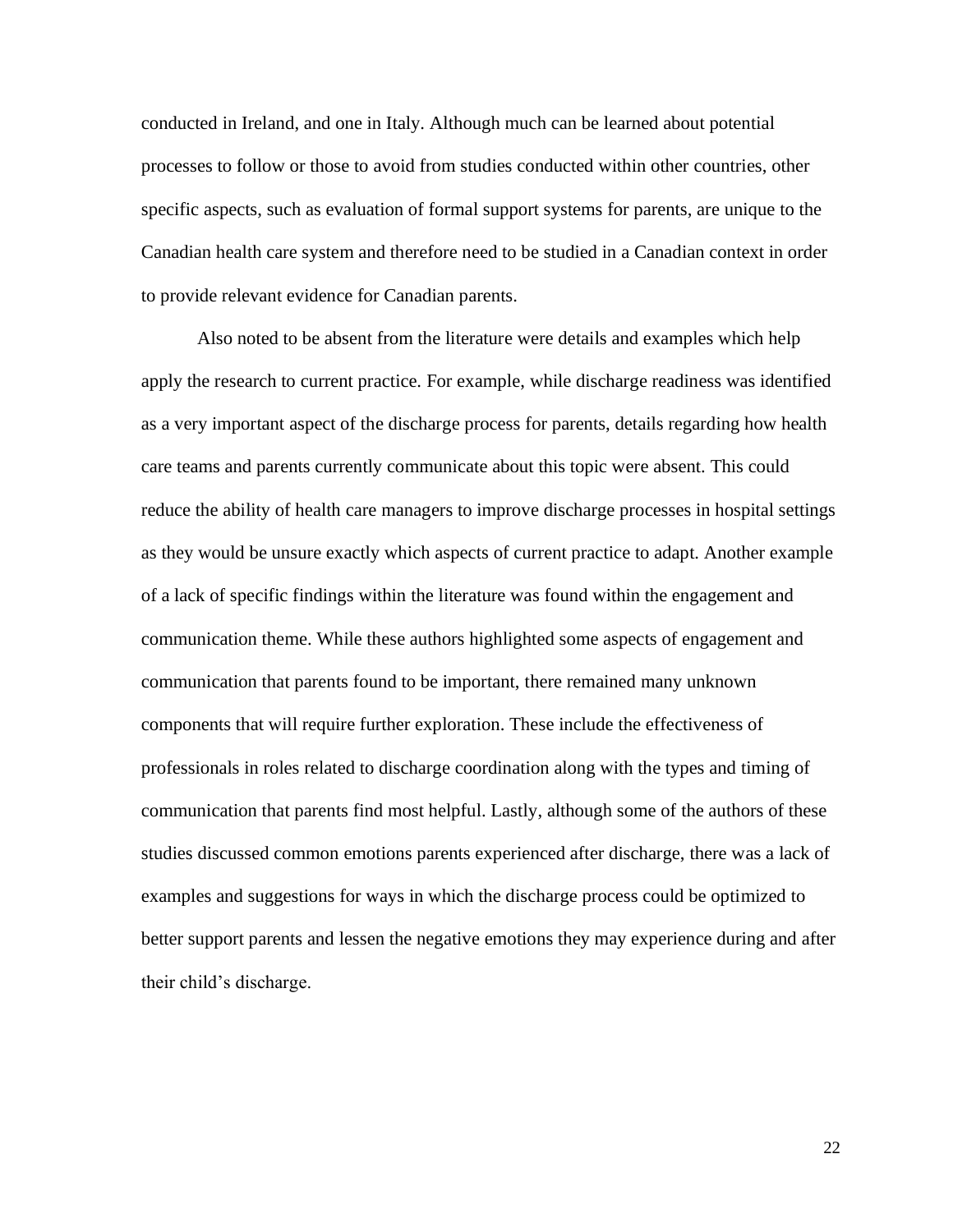#### *2.3.2 Parental Experiences with Medical Interactions*

After reviewing the literature search results regarding the experiences of parents of children living with medical complexity (CMC) during medical interactions, it is apparent there is a lack of research surrounding the overall experiences of parents. Among the seven studies reviewed there were none that focused broadly on the overall experiences of parents; although three of the articles focused on specific aspects of parents' experiences during interactions, for example, parent-provider communication, continuity of nursing care, and parental participation in the medical decision-making process. The lack of results from the literature review could be partly due to terminology; it appears there is no standard phrase or word that is used to universally label medical interactions which make it challenging to find literature that is available for this topic. Along with the general lack of research available on this topic is the lack of research being conducted within the Canadian health care system. Only three of the articles identified within the literature search on medical interactions were carried out within Canada. This can make it challenging to apply these findings within the Canadian health care context as there are such fundamental and variable differences in processes and delivery of health care services between countries.

#### **2.4 Implications**

There is a small body of evidence that exists surrounding the topic of parents' experiences of discharge processes with their children with medical complexity; however, the evidence is not comprehensive. In addition, there appears to be a general lack of research regarding parents' overall experiences during medical interactions. Further, findings from these literature reviews reveal a lack of studies that address this topic specifically within the Canadian health care system despite initiatives in multiple provinces that identify the value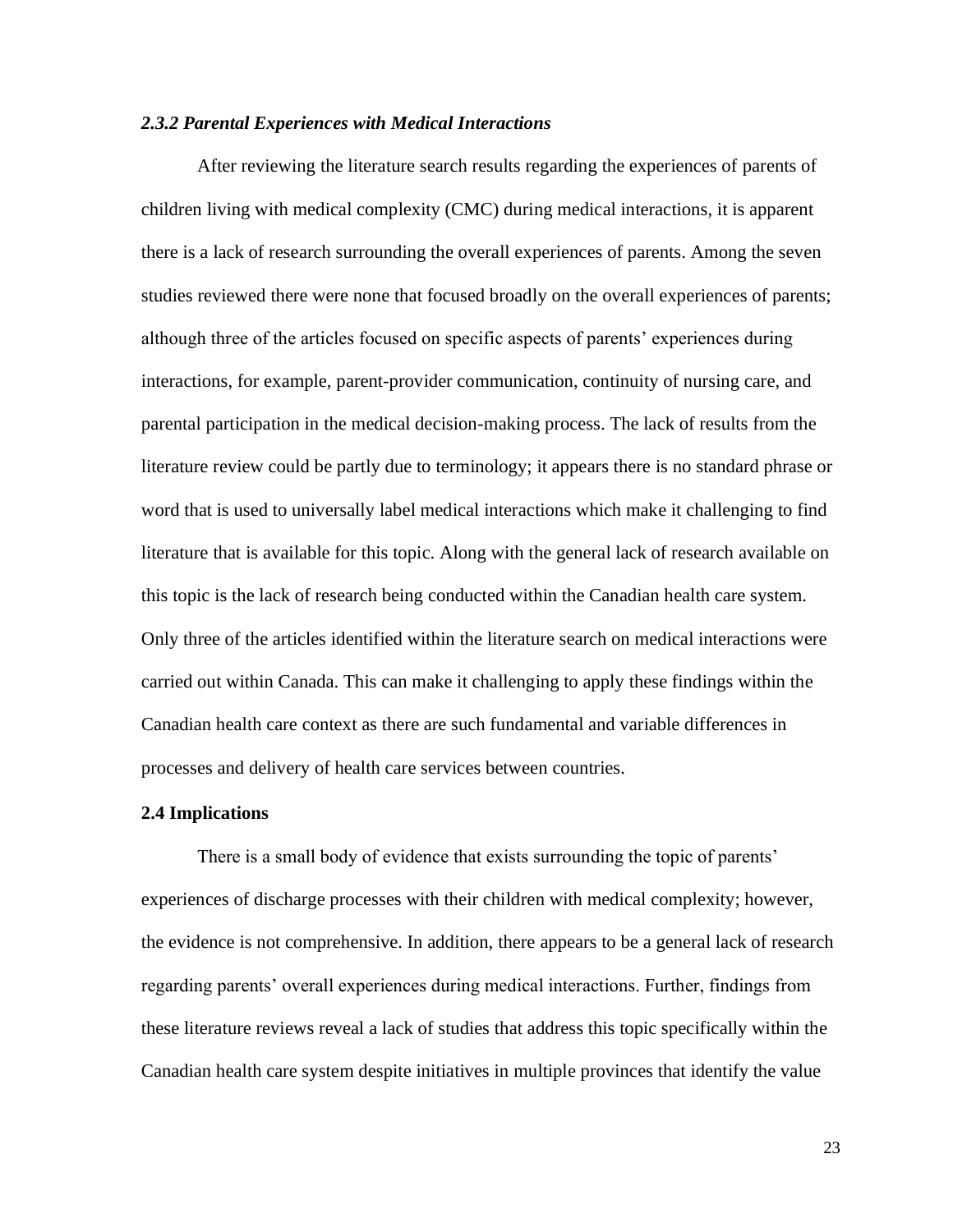of parent/family evaluation and participation in addressing multiple aspects of care provision for CMC (Child Health BC, 2016; Fayed et al., 2018). It is important to highlight the missing voice of parents in Canada as there are many aspects within our health care system and culture that differ significantly from those of other countries. This research project will help to address these gaps as it aims to build understanding about the overall experiences of parents during discharges and medical interactions and will be conducted within the Canadian health care system, specifically in British Columbia.

# **2.5 Summary**

In summary, two main literature searches were conducted for the literature review chapter of this project. The first literature search identified seven articles that were found relating to parental perspectives and experiences of discharge processes for children living with medical complexity. From the literature, five themes were identified that exist within current discharge processes: disorganization; the importance of discharge readiness; engagement and communication; the emotional aspect of the discharge process; and supports for parents. The studies included within this review were conducted in the United States, Ireland, and Italy. The second literature search identified seven articles that were found to be related to parents' experiences of medical interactions for children living with medical complexity. Out of the seven articles identified, three focused on specific aspects of the parent-provider interaction including communication, continuity of care, or the decisionmaking process. The remaining articles were either specific to inpatient admission experiences, opinion style articles written from the viewpoint of parents of CMC, or studied best-practices of providers during parent-provider interactions. Of the studies included within this review, three were conducted within Canada, one in Northern Ireland, and three within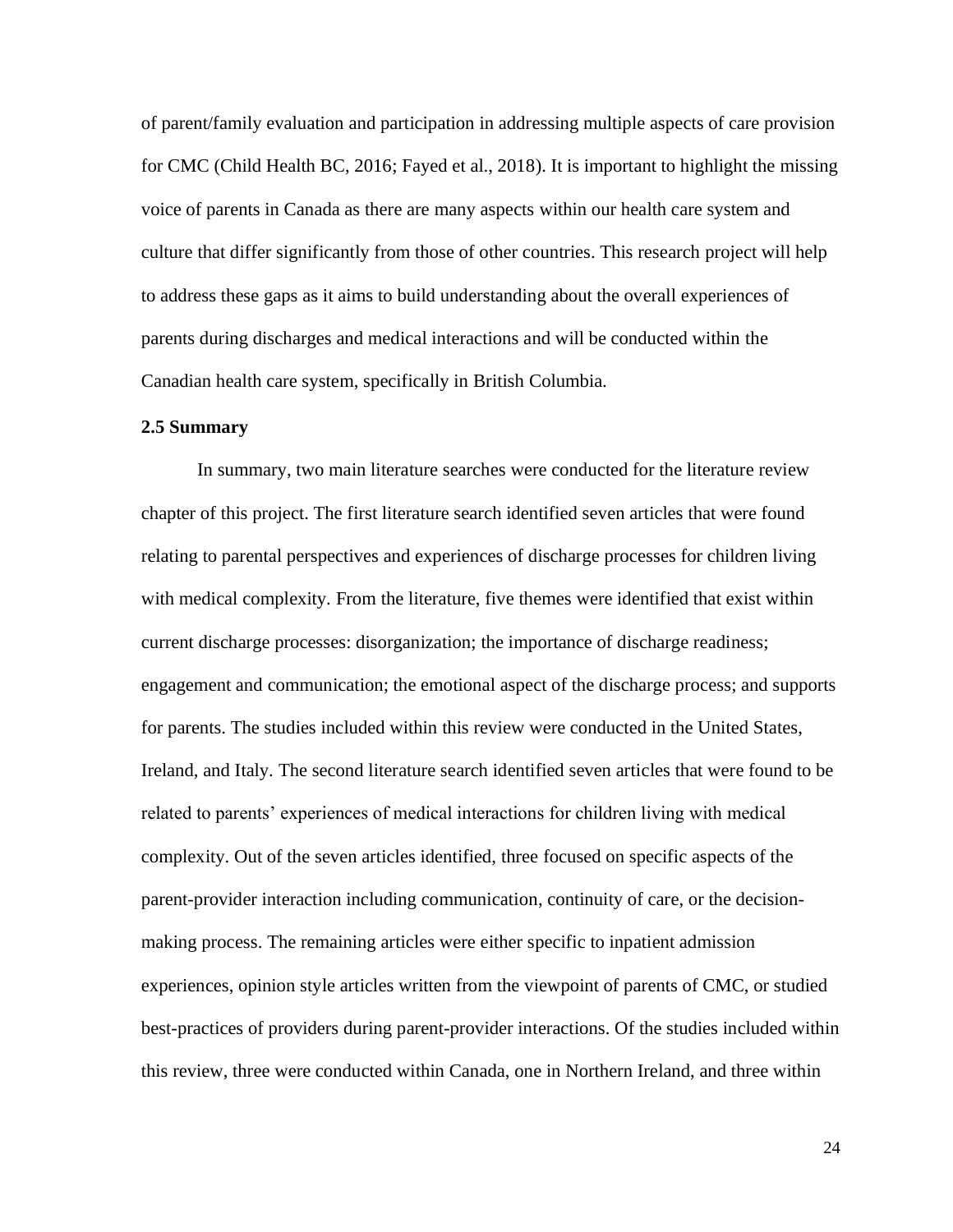the United States. The gaps identified from the literature included a lack of research that was conducted within the Canadian health care system in addition to a lack of details and examples within the various themes that would allow practitioners to apply this research to practice. This project aims to help reduce these literature gaps by focusing on processes within the Canadian health care system as well as inviting parents to provide suggestions on ways clinicians can better support parents of CMC during discharges or medical interactions. These aspects of the project will help provide clinicians with the evidence needed to deepen their understanding of the perspectives of parents in order to improve the care provided to these parents and their children.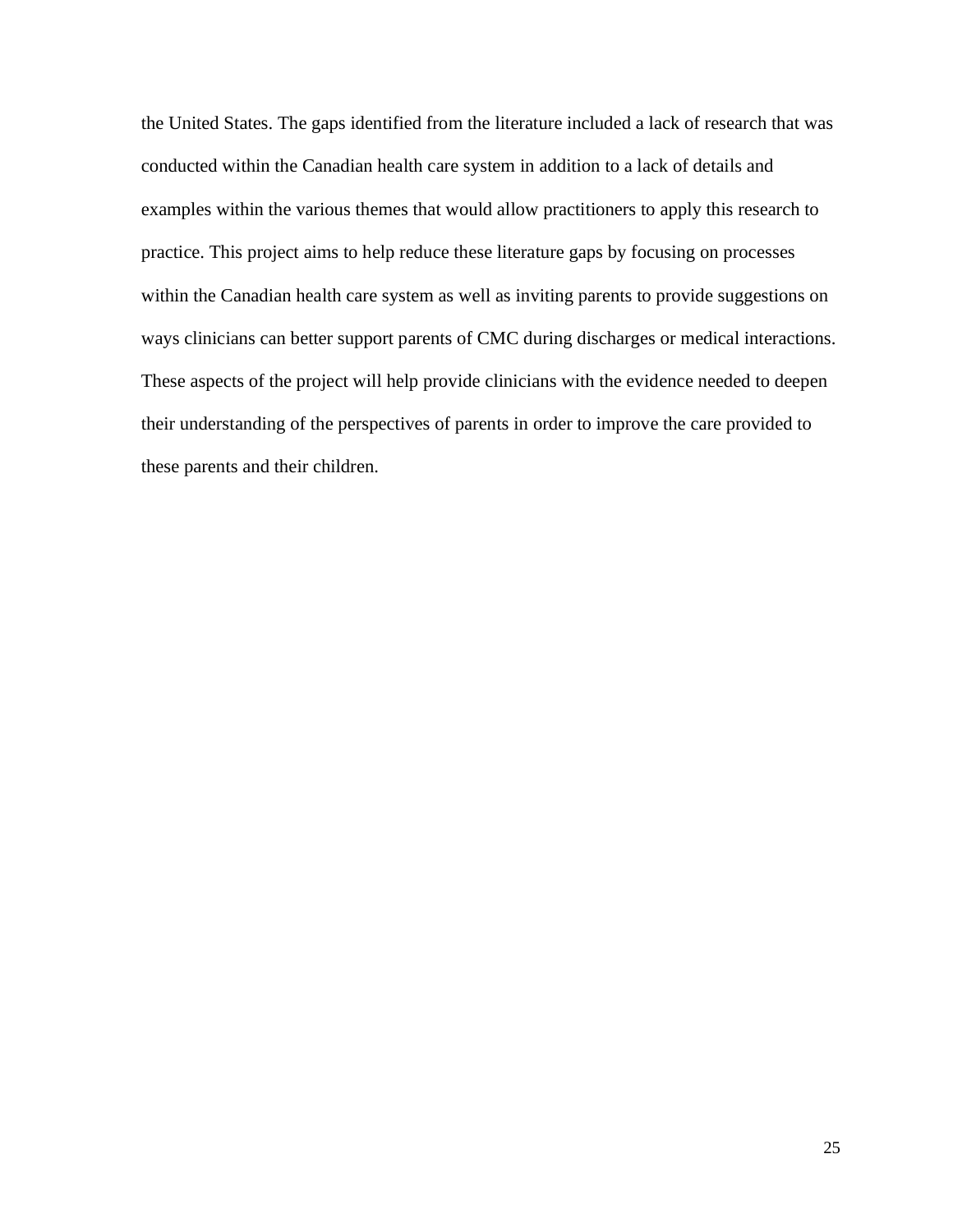# **Chapter 3. Methods**

#### **3.1 Research Questions**

As there is limited research into the in-patient hospital discharge or medical interaction experiences of parents of children with medical complexity, this study addressed this research gap by utilizing two research questions. The first question was 'What are the experiences of parents of children with medical complexity during in-patient hospital discharge or medical interaction via any delivery method (i.e. in person, virtual, telephone, etc.) that was required for more than routine care purposes?'. This question utilized data gathered from parents to contribute to a richer understanding of this topic. The second question, 'How can clinicians effectively support parents and families of CMC during the inpatient hospital discharge or completed medical interaction process?', was used to gain more insight into ways clinicians can support children living with medical complexity (CMC) and their families as suggested by parents of CMC.

# **3.2 Study Design**

The idea for this project arose from my clinical experiences while providing care for children living with medical complexity (CMC) in acute and community care settings. I am a Bachelor of Science in Nursing prepared Registered Nurse who has worked the majority of my ten-year career in both acute pediatric inpatient wards as well as in the community providing respite care for medically complex pediatric patients and their families with different diagnoses and care needs. I have worked with many families and children at different stages of health, illness, and life, which has afforded me the opportunity to observe processes and discuss many topics with parents of CMC, including in-patient hospital discharge processes and medical interaction experiences. During discussions with parents of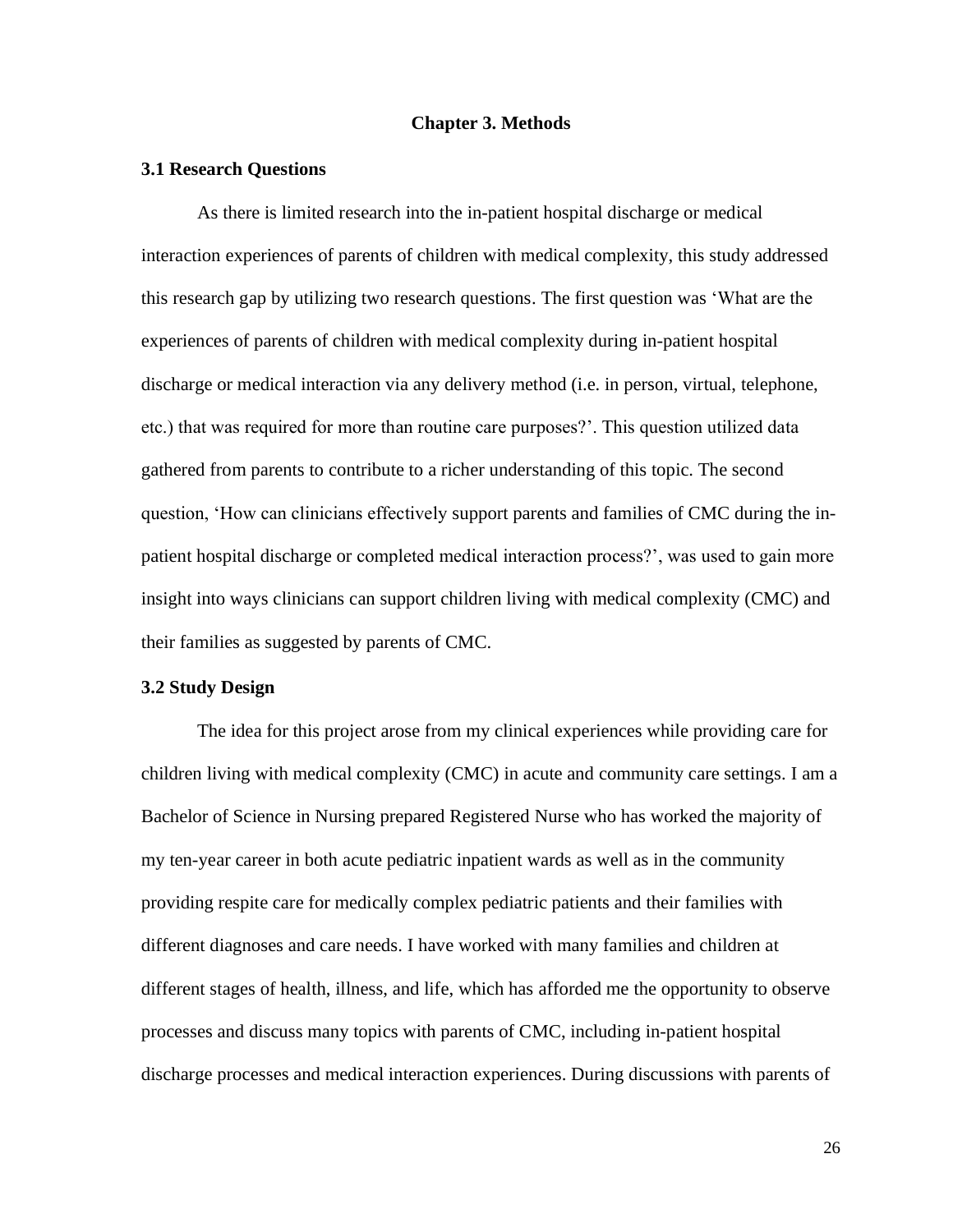CMC, I found that while the experiences of parents varied greatly, there also appeared to be common, shared experiences among parents. These interactions with parents caused me to start questioning how individual parents experienced these events, if commonalities between experiences exist, and how clinicians could positively influence these events for parents and their children which then lead to the development of this research project.

The interpretivist paradigm was chosen to provide the theoretical framework for this project as it encourages researchers to honour multiple truths, multiple realities, and the relationship between researcher and participants in order to gain knowledge of the phenomena from those who experience it (Ponterotto, 2005). Consequently, I believed this paradigm aligned well with my own values and beliefs and would ensure the data were collected and analyzed in a way that would honour the individuals involved and their stories. Interpretive description (ID) was then identified as a methodology that would enable the gathering of information from participants who have intimate knowledge of the topic and create a description of the phenomenon that both acknowledges multiple truths or experiences while also highlighting patterns across events (Thorne et al., 2004). These descriptions can then be utilized by clinicians to gain a deeper insight into the phenomena and adjust their practice accordingly (Thorne et al., 2004). Interpretive description also contributes to the achievement of study objectives by facilitating the exploration of original clinical questions/issues with the ultimate desire to generate practice implications (Thorne et al., 2004). The use of interpretive description allowed me to develop a deeper understanding of parental experiences and provide tangible ideas for clinicians on how to change in-patient hospital discharge or medical interaction processes as suggested by the population with intimate knowledge and experience with this topic. By deepening the understanding of this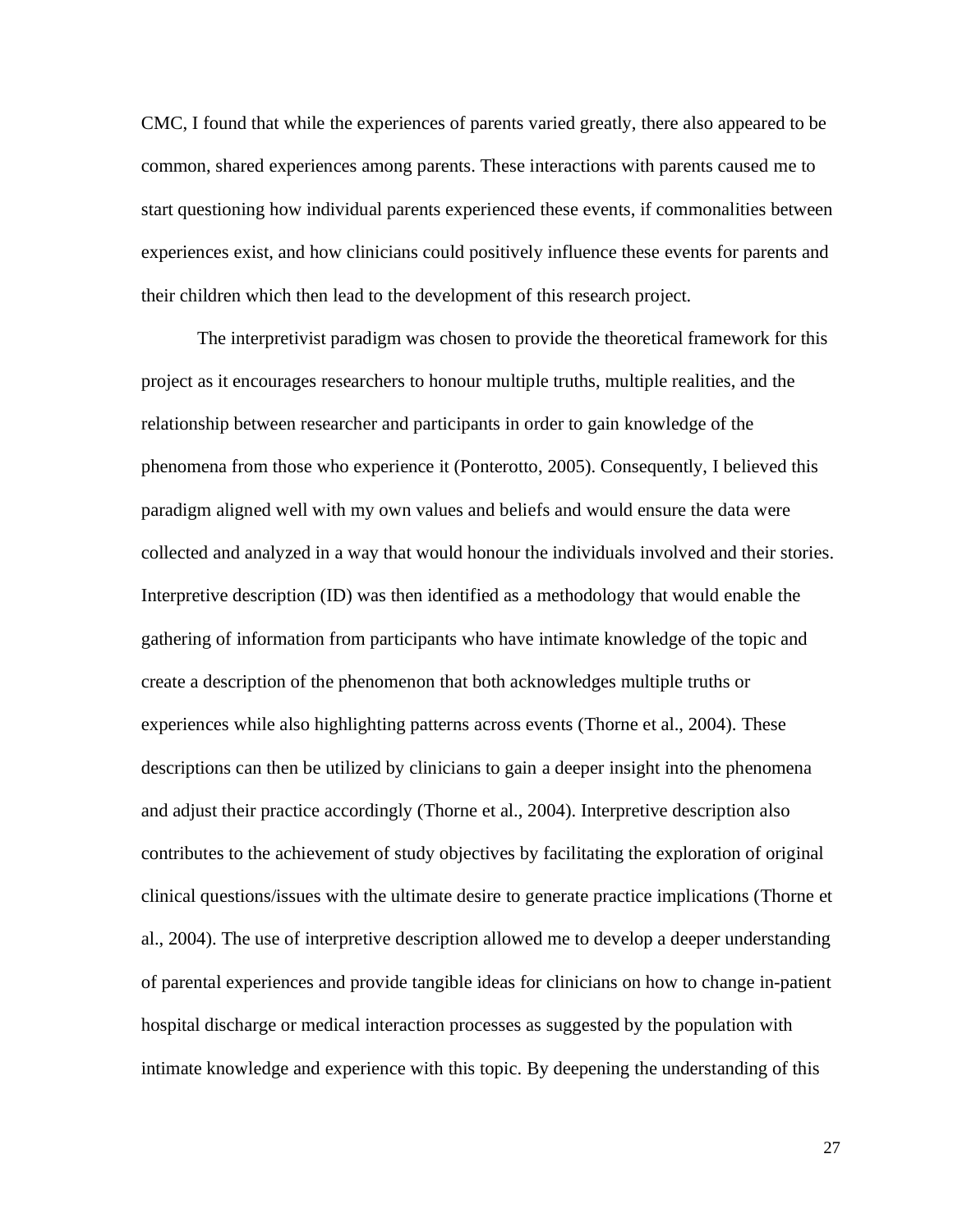topic and creating clinically relevant ideas for use in practice, interpretive description enabled me to answer the research questions and fulfill the goals of this project while also contributing to the development of knowledge in this area for use by other clinicians and researchers. This study provided new knowledge to help tangibly inform clinicians' practice, acknowledge the need for flexibility in practice application, and account for emerging contexts, concepts, and meanings (Thorne, Kirkham, & MacDonad-Emes, 1997; Thorne, Kirkham, & O'Flynn-Magee, 2004).

In addition, a patient- and family-centered care (PFCC) theoretical perspective was utilized to help shape the study approach. Patient- and family-centered care is a care delivery model that encourages and emphasizes collaboration among health care professionals, patients, and their families in all aspects of care in order to foster the health, well-being, and empowerment of individuals and their families (Institute for Patient- and Family-Centered Care, 2021). I utilized this theoretical perspective to help guide the study approach because of my previous professional experience working as a Registered Nurse in pediatrics where PFCC was the adopted care delivery model. I saw the many benefits children and their families experienced when PFCC was implemented. In addition, the principles of PFCC aligned with my personal and professional viewpoints as they place emphasis on establishing and maintaining a collaborative relationship between patients, families, and health care professionals as well as valuing the opinions and experiences of the patient and their family (Institute for Patient- and Family-Centered Care, 2021). I shared the perspective of PFCC that patient and family viewpoints matter and that patient and family experiences are important to understand and should be central to care provision. These principles helped shape the overall study approach as well as specific study design elements such as the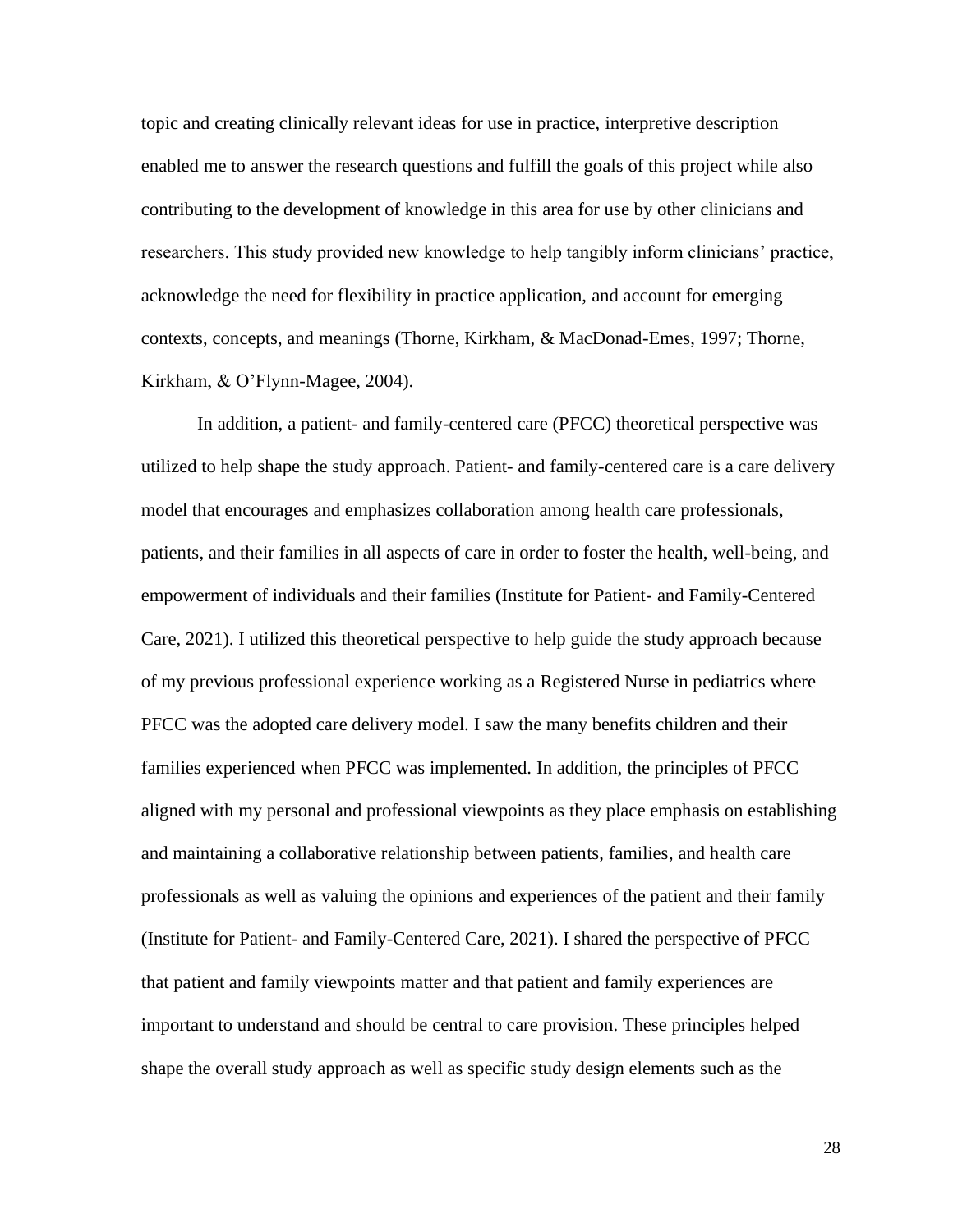interview guide questions. For example, PFCC theory shaped how I approached and interacted with the participants to encourage them to feel valued and respected as members of the health care team, parents of a CMC, and contributors to the study. Another example of a PFCC informed approach included the development of interview guide questions that were worded to encourage participants to feel that their experiences were important and their perspectives valuable.

# **3.3 Setting, Participants, and Sampling**

#### *3.3.1 Study Setting and Participants*

The study took place within the interior of British Columbia with all participants residing within the Interior Health Authority boundaries, which is a region in BC with a population of approximately 795, 000 (Interior Health Authority, 2019). Participants were identified from the larger population of parents who have a child living with a chronic, complex condition under the age of 19. Cohen et al.'s (2011) definition of children with medical complexity was used to help determine the eligibility of participants. The definition includes the following: children with high care needs, presence of one or more chronic complex conditions, functional limitations, and frequent use of health care services. Participants were all parents who had experienced a medical interaction related to their complex child from the Interior Health region between March 2020 and March 2021. None of the participants had experienced an admission or discharge from an Interior Health acute care facility inpatient ward between March 2020 and March 2021. The inclusion and exclusion criteria of the study are listed below for clarification.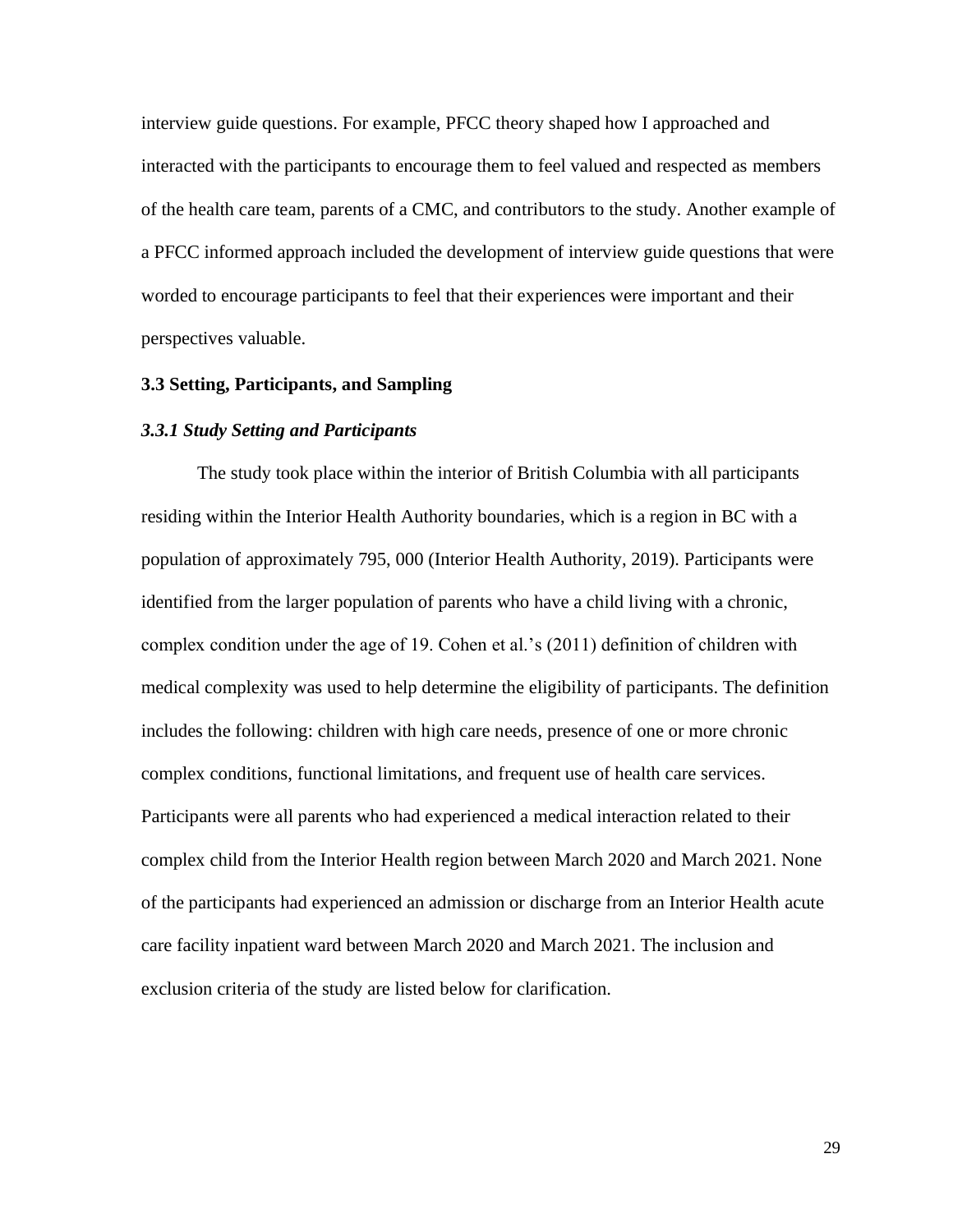# **Inclusion Criteria.**

- Parents (mothers, fathers, and/or legal guardians) who are the primary caregiver(s) or legal guardian(s) of a child under 19 years of age who has all of the following:
	- o High care needs (medical, educational, or specialized therapies)
	- o One or more chronic complex conditions
	- o At least one functional limitation
	- o Frequent access to health care services (i.e. at least 2 or more medical interactions between March 2020 and March 2021)
- Resided within the Interior Health Authority region
- Experienced or participated in an in-patient hospital discharge or medical interaction of their child from the Interior Health region between March 2020 and March 2021
- Working knowledge of English to be able to participate in interviews

# **Exclusion Criteria.**

- Parents with complex children over 19 years of age
- Absence of high care needs, one or more chronic complex conditions, functional limitations, and/or frequent use of health care services
- Resided outside of the Interior Health Authority region
- Parents of a child with a complex condition who have not experienced an inpatient hospital discharge or medical interaction from the Interior Health region between March 2020 and March 2021
- Primary diagnosis of a psychiatric condition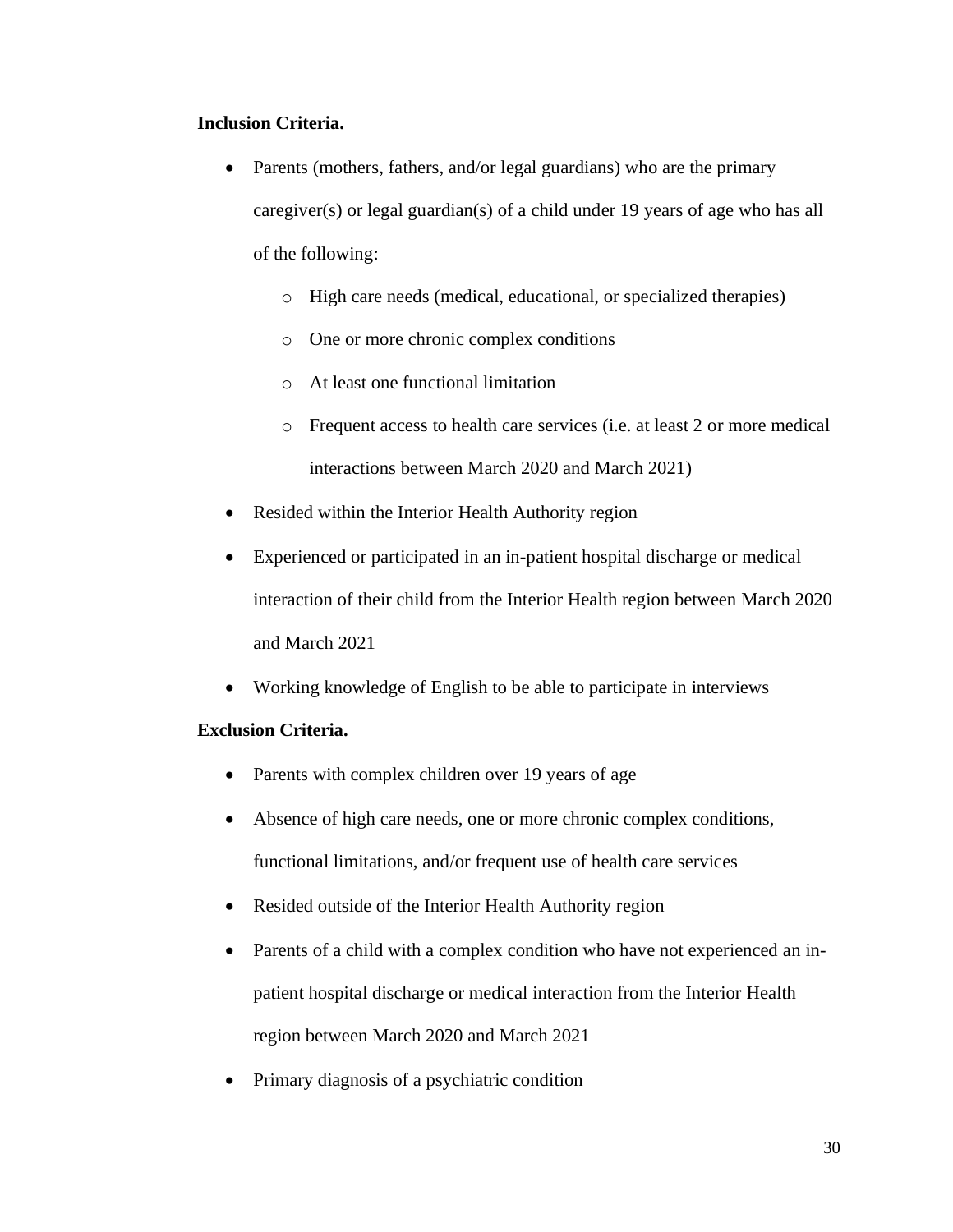# *3.3.2 Sampling*

Interpretive description methodology encourages clear, thoughtful, and contextual sampling strategies in order to address the concept of representativeness of findings (Thorne, 2014). For this project, participants were recruited from the specific population of parents who have a child with a chronic, complex medical condition and who have experienced an in-patient hospital discharge or medical interaction. As this population is considered small and specific in nature, purposeful sampling was utilized as it allows researchers to recruit participants from a specific population group that has intimate knowledge or experience with the topic under study (Patton, 2002). Focusing on sampling from this specific population enabled the concentration to remain on parental experiences of their child's hospital discharge or medical interaction while also studying why these experiences occur (Thorne, 2016).

#### *3.3.3 Sample Size*

Interpretive description methodology does not prescribe specific sample sizes, but rather encourages researchers to justify their chosen sample size based on the number of cases they feel is needed for the results to have value (Thorne, 2016). Although there is no specific sample size associated with interpretive description, common sizes are often between five and thirty cases or participants (Trotter, 2012). As the overall aim of this project was to understand parents' perspectives of the in-patient hospital discharge or medical interaction process for their child living with medical complexity (CMC) in order to address the current research gap and help influence clinicians' practice, I wanted to identify a sample size that would allow the project to produce valuable clinical results. The final sample size for the study was five participants due to several reasons. First, as data collection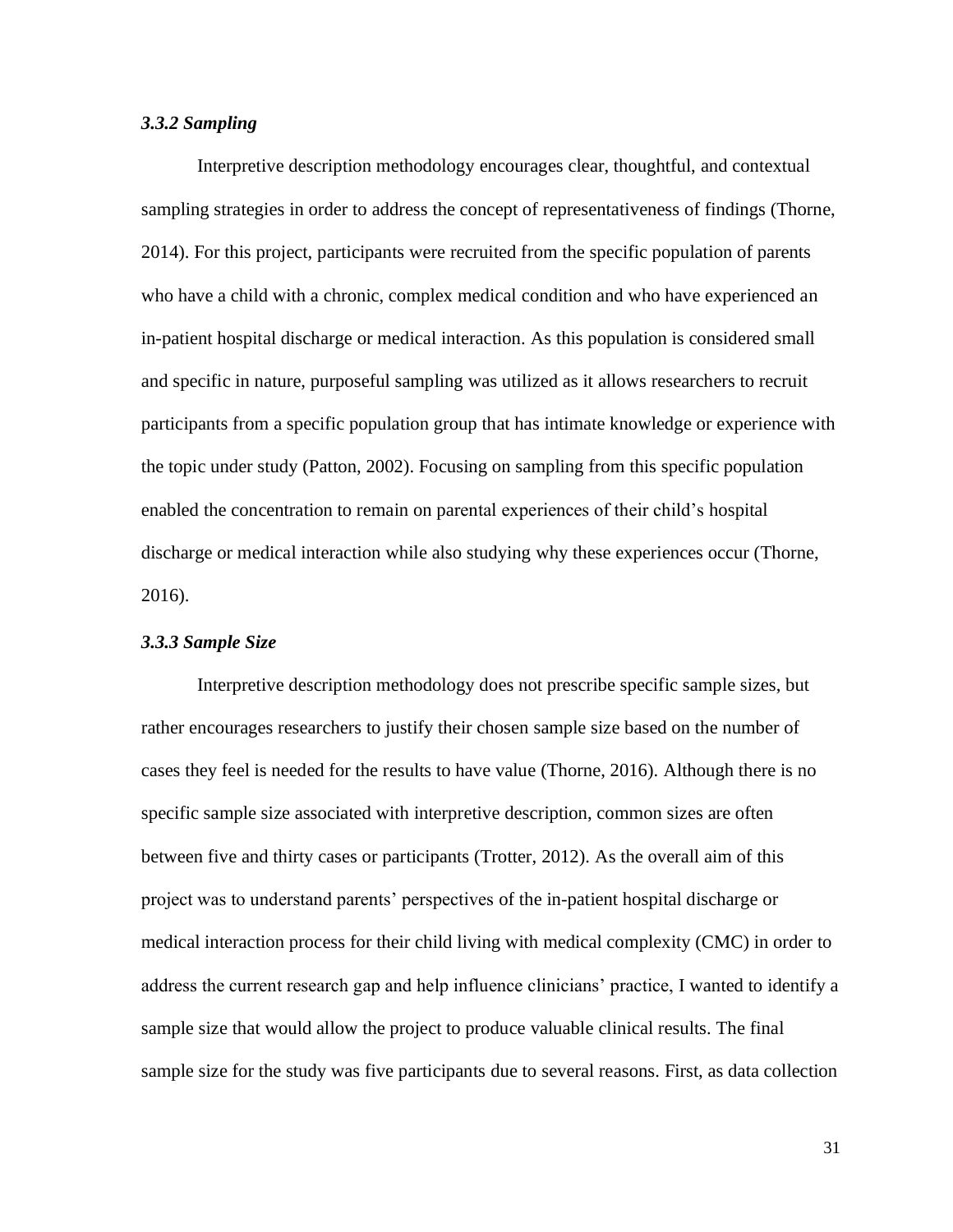and analysis were an iterative process for this project, preliminary results were provided to the study committee for discussion and review. While the sample size was five, the number of interactions each participant discussed ranged from one to seventy, with an approximate total number of interactions from all participants of 166. Secondly, the participants were all parents of children with chronic complex conditions that had been diagnosed, at minimum, one to two years prior to the study timeframe, which allowed the participants to compare and contrast the interactions experienced during the study timeframe with the multitude of interactions they had experienced prior to the study. Thirdly, participants genuinely wished to help create opportunities for improvement within a system their child had to navigate frequently and therefore provided rich, compelling feedback and thoughtful recommendations for clinicians. Fourth, this project, while small in size, helped to reduce the identified literature gap within Canada as it was conducted entirely within the Canadian health care system. Thorne (2016) suggests that the researcher should remain realistic about the full potential of the results from a smaller study but by ensuring transparency regarding what the study aims to achieve based on its size, the researcher can justify their choice of sample size. Considering the approximate number of interactions, the richness of the data provided by participants, and guidelines for sample sizes within the interpretive description methodology, it was determined by the study committee that a sample size of five would still provide valuable impact on a local level as well as provide findings to fill gaps that currently exist within Canadian research and potentially provide a starting place for future studies within this area.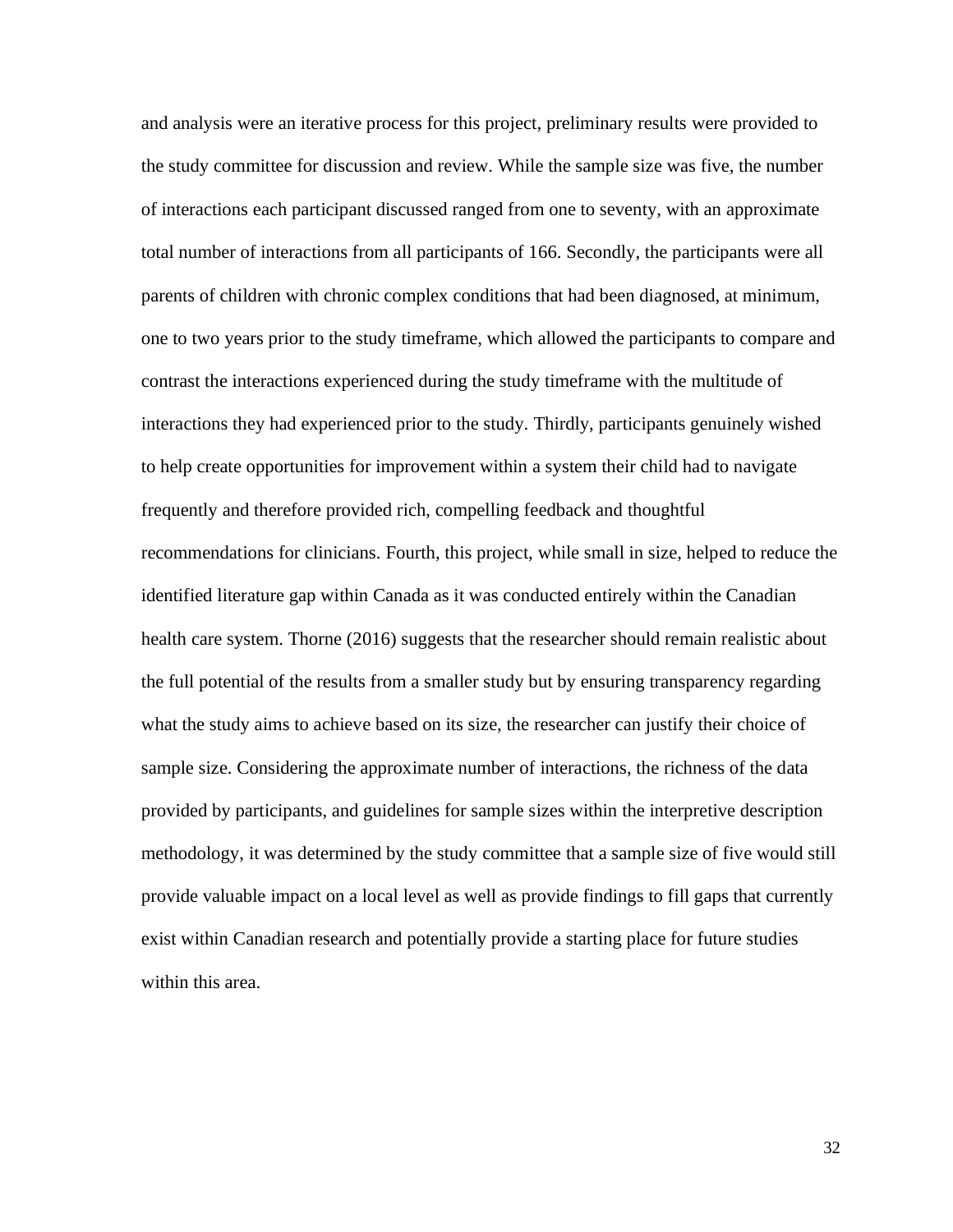# *3.3.4 Recruitment*

Recruitment efforts were undertaken through inpatient pediatric wards in acute care facilities, pediatric care clinics, infant development programs, public health offices, private pediatric respite care companies, and social media accounts of various family or parent support organizations all within the Interior Health Authority. Paper and/or electronic copies of the information poster (see Appendix A) and parent consent form (see Appendix B), which both contained study information and contact details of the researcher, were sent to recruitment sites for distribution. Participants made first contact by email to express their desire to participate in the study, at which point, a phone call was arranged to discuss the study further and determine eligibility of the potential participant (see Appendix C). Once eligibility was determined and informed consent was reviewed with the participant, participants were asked to provide a signed electronic copy of the consent form. The interview date and time was then arranged. Approval for this study was obtained from the UBC Okanagan Behavioural Research Ethics Board and the IHA Ethics Board (H19-03228- A002).

The recruitment efforts of this study were impacted by the COVID-19 pandemic in several ways. Initially, the study was aimed at interviewing parents of CMC about their experiences with their child's in-patient hospital discharge from an acute care facility only. Recruitment using the original criteria of only acute care in-patient hospital discharge experiences of parents took place from August to November of 2020 with no participants identified. The presence of barriers to recruitment efforts were acknowledged, including fewer pediatric inpatient admissions and decreased engagement from parents of CMC, likely as a result of the COVID-19 pandemic and the many challenges families were experiencing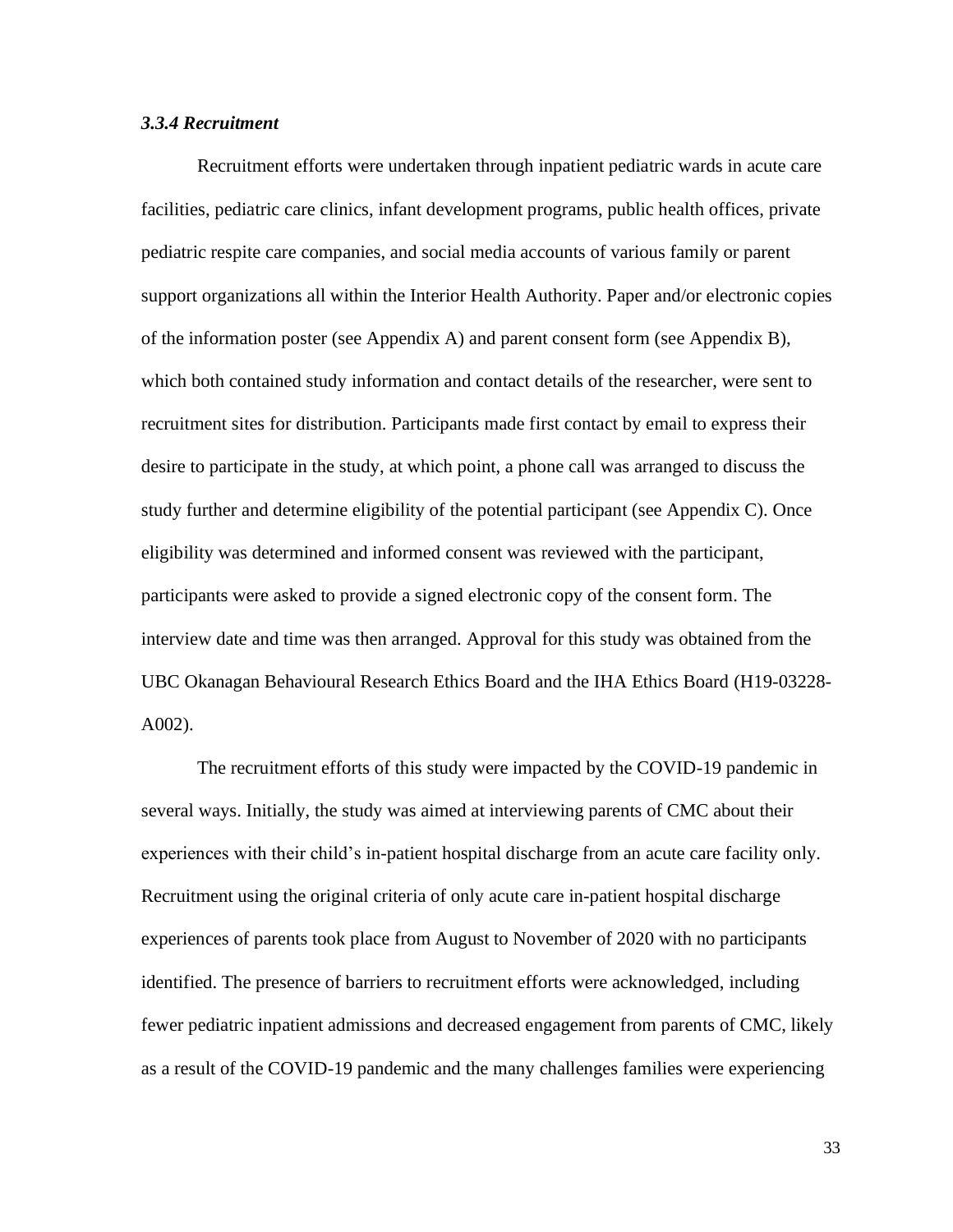at this time. In consultation with the supervisory committee, changes were then made to the eligibility criteria and timeline which were approved by the University of British Columbia Okanagan and Interior Health Authority ethics boards. Recruitment began again in January 2021 at which point current recruitment sites were supplied with the updated study information and several new sites were contacted. All five participants were recruited and interviewed between January and March 2021. Despite extensive recruitment efforts, no participants who had experienced an acute care in-patient hospital discharge with their child living with medical complexity (CMC) were identified; instead, all participants met the other inclusion criteria of having experienced a medical interaction.

# **3.4 Data Collection**

This study utilized individual, semi-structured telephone interviews with participants. This method of data collection was used for multiple reasons. First, this interview style is a flexible way to collect rich data while allowing the researcher to guide the interview and still be responsive to participant answers (Tod, 2015). Second, the use of semi-structured interviews aligned with the qualitative, interpretive description approach utilized for this study. Third, there were COVID-19 related restrictions on in-person data collection at the time of the study which limited study data collection methods to telephone interviews vs inperson interviews. Lastly, telephone interviews were utilized to increase feasibility for participants and to reduce the potential for barriers to participation such as geographical location or access to an adequate internet connection to support virtual interviews.

Potential participants were invited to contact for details of the study via email or phone. During the first contact, eligibility was confirmed and participants were then asked to pick the date and time for the interview to occur as well as provide a signed copy of the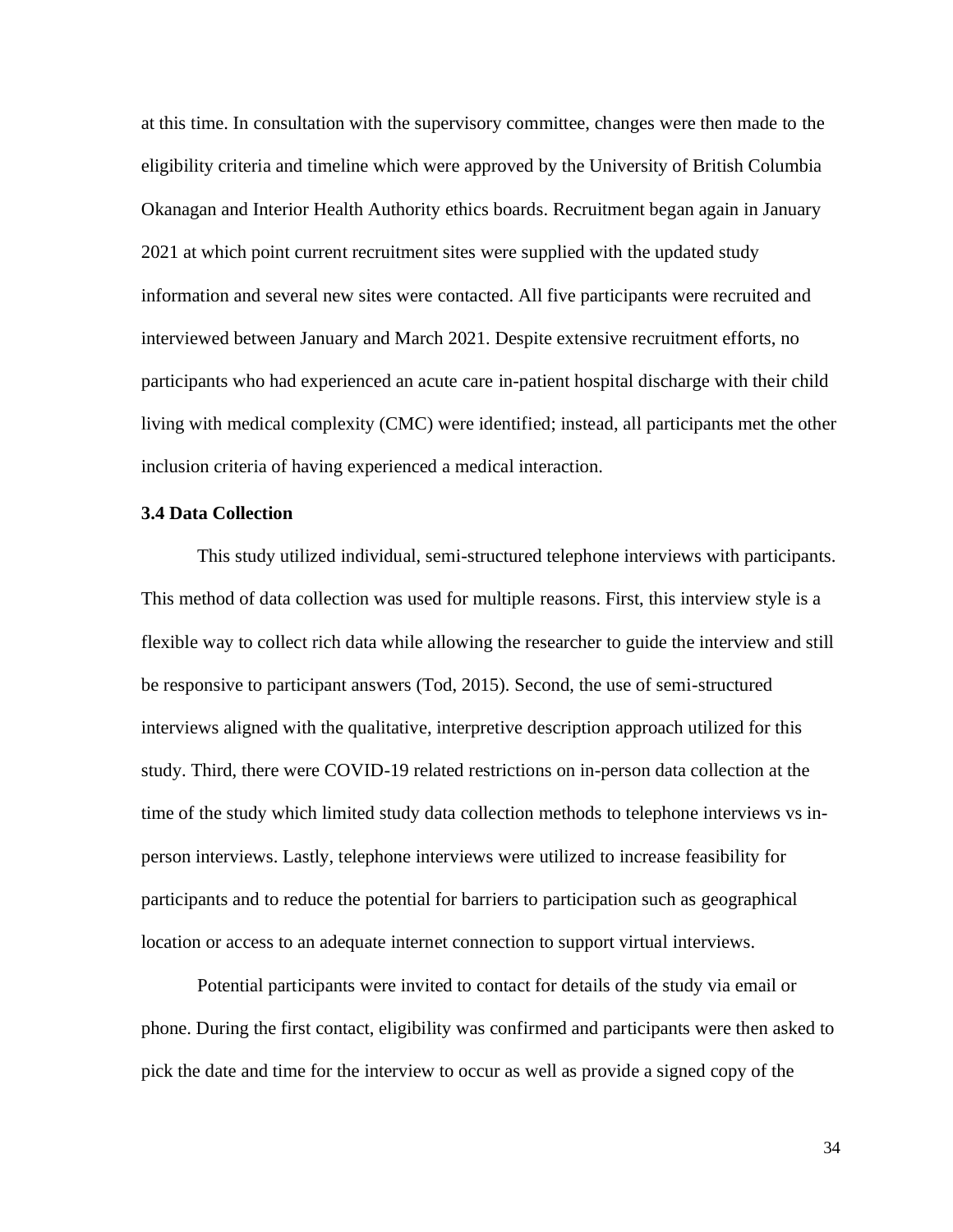consent form. All participants were able to return an electronic version of their signed consent form via UBC-O email prior to the interview. At the beginning of the interview, the purpose of the study was reviewed with the participant and a confidential and supportive environment was established. Participants were then sent an electronic gift card for a small sum (\$20) to acknowledge their contribution to the study. The gift cards were provided at this time in order to acknowledge participants desire to be involved in the study, recognize the potential time commitment associated with study involvement, and ensure they knew the study was voluntary and they were not obligated to confirm their consent or fully complete the interview questions before receiving the gift card. Langer et al. (2021) point out the value of providing incentives in real-time rather than delaying payment and suggest this can be helpful when conducting research with vulnerable populations. Verbal consent to participate in the study was then confirmed and the demographic form was completed with each participant (see Appendix D). The semi-structured interview guide consisting of 17 questions with probes (see Appendix E) provided a general outline and was used to help initiate the interview and maintain a flow of conversation. Interviews varied from 45 minutes to 1 hour and 20 minutes in length and were audio-recorded to aid in transcription and analysis. Audio files were transcribed into Word documents to prepare for analysis and then deleted for confidentiality. Field notes were completed after each interview to note reflections on the interview process and content discussed.

# **3.5 Data Analysis**

The data analysis process followed guidelines within the interpretive description (ID) methodology as described by Thorne (2016). During data analysis, to maintain methodological alignment as the analysis occurred, three important guiding principles from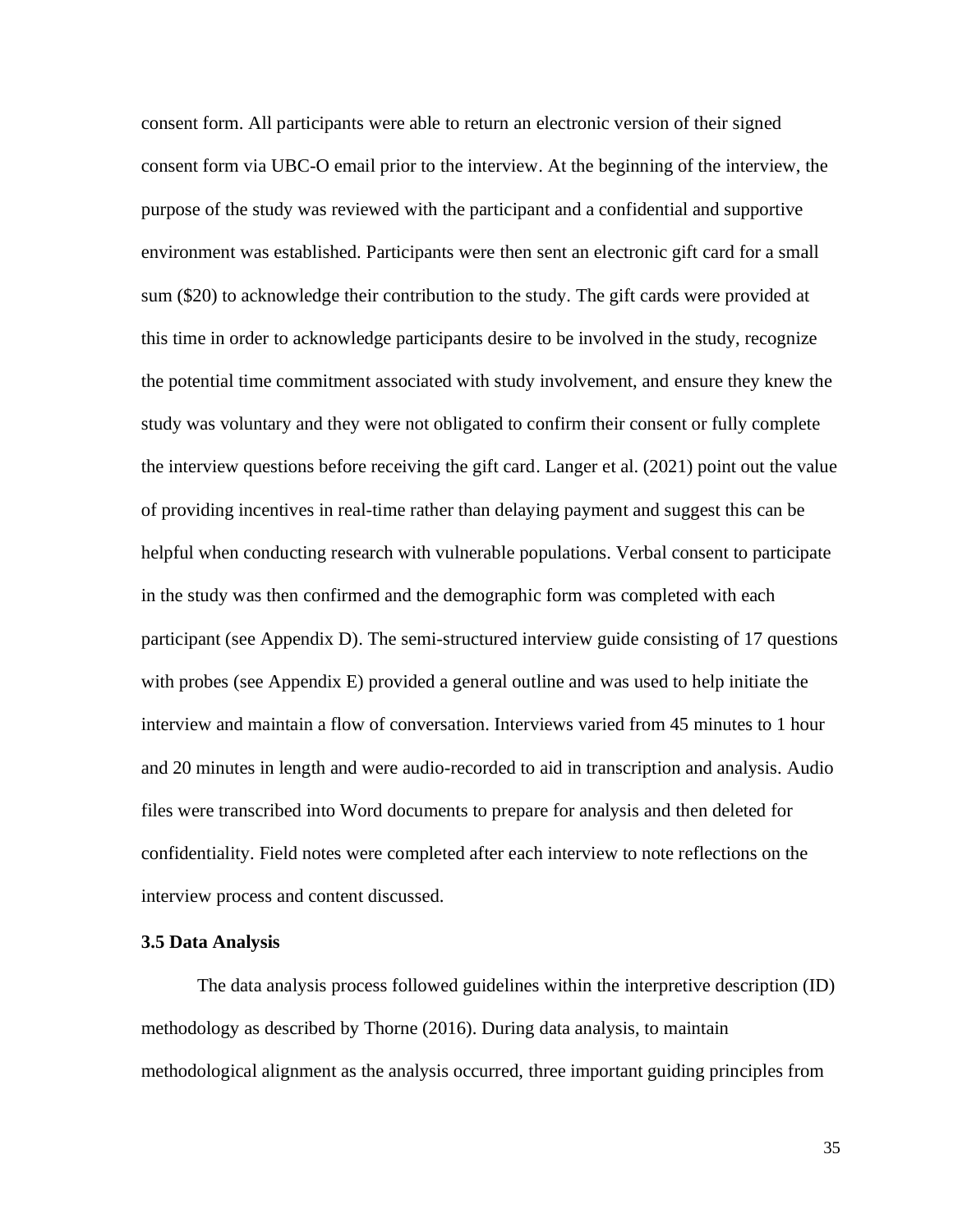the ID methodology were utilized. First, ID acknowledges that it is the researcher(s), not the analysis method, that determines what are data, what are relevant data, the composition of the final description, and how to distribute the findings (Thorne et al., 2004). In this project, I acknowledged and stated my epistemological and theoretical positioning in order to recognize how this affected the selection and interpretation of data. Second, ID encourages an iterative analytic analysis process that focuses on integrating, formulating, and recontextualizing the data to move beyond what is currently known towards a new understanding (Thorne et al., 2004). For this project, the same systematic analysis process was utilized for all the interviews which helped to organize the information for formulating new insights. Lastly, the project should maintain inductive logic processes throughout so that clinicians and researchers are able to follow the processes that led to the description in order to enhance applicability (Thorne, 2014). The individual data analysis steps will be described below. Data collection and analysis initially occurred concurrently during the project until data collection ceased, at which point, data analysis continued until I distinguished what I felt was the most significant and coherent arrangement of the data.

The process of data analysis began with my acknowledgment that my past experience would affect the way data were analyzed by influencing which data were seen as important and which data might have been overlooked (Thorne, 2016). To help mitigate this influencing factor, ID encourages researchers to keep accurate and precise records, be involved in the transcription process, and allow themselves time to be present and immersed within the data (Thorne, 2016). To achieve this, I kept an analytic journal to document the individual steps of data analysis, transcribed each interview, and did not place time limits on any portion of the data analysis process.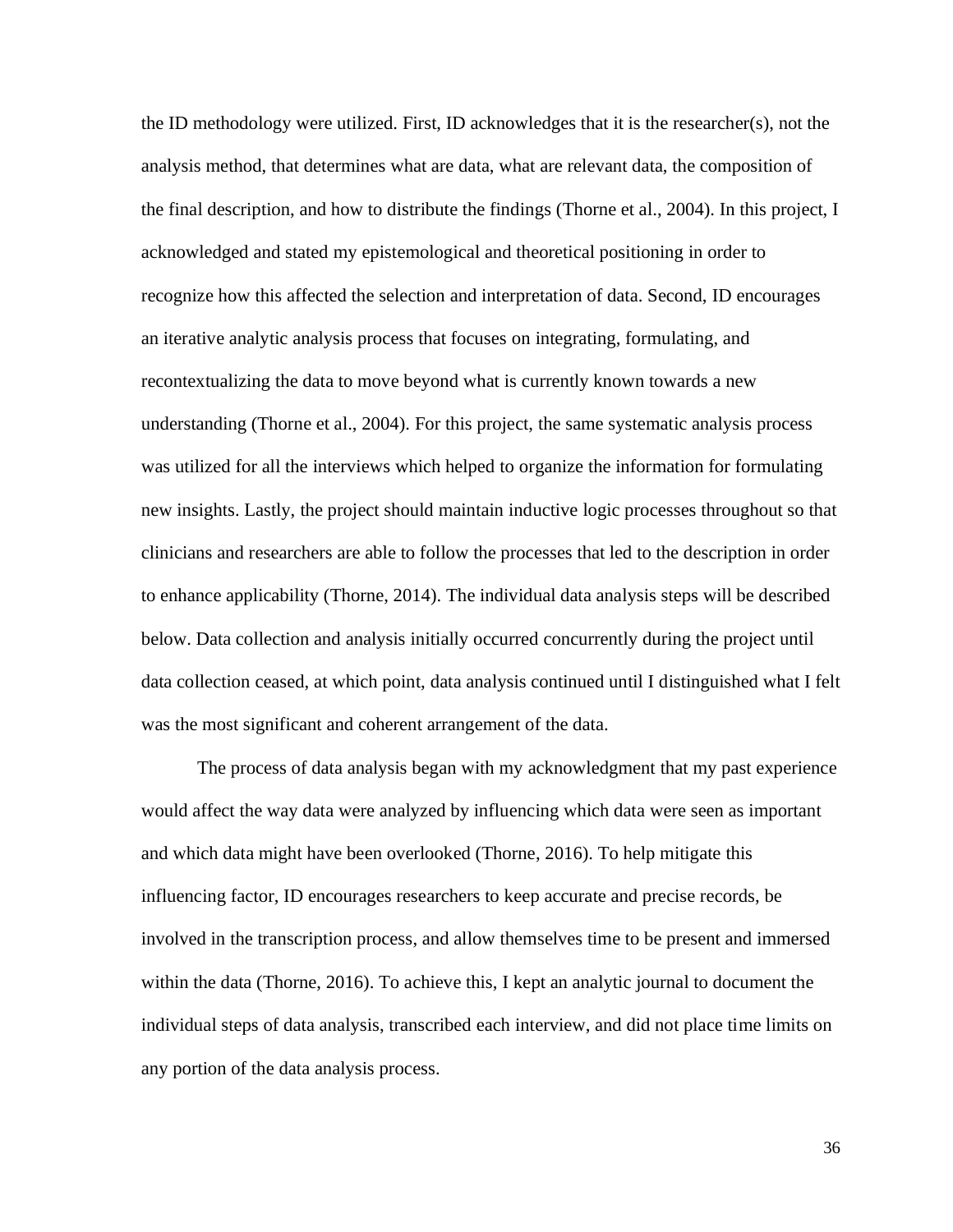#### *3.5.1 First Step*

The first step of data analysis was to transcribe the interviews into word documents after the completion of each interview. Next, the transcriptions were checked against the recordings for accuracy. Finally, the documents were formatted to aid in the manual analysis of data such as allowing space on the page for coding and notes to be added.

# *3.5.2 Second Step*

The second step of data analysis entailed broad-based iterative coding of each interview as ID encourages caution during the initial coding phases to help avoid sorting and labeling the data into categories early on which might affect how the data is further analyzed (Thorne, 2016). I achieved this by conducting two separate readings of each transcript. For the first reading, I acknowledged my past clinical experience working with children living with medical complexity and their families in both acute and community settings and how this could shape data analysis. This allowed me to view the data through the lens of a clinician with experience working within this population. During the first reading, I wrote the codes within the margins of the transcripts beside the data and did not limit what was written to only a few specific codes, but rather wrote words or phrases that I felt summarized the data. In addition, I identified any data that provoked a strong emotional response within myself, either personally or professionally, as well as identified initial impressions and assumptions from the data. Colour-coded notes were made on the back of the transcripts to record any triggers, assumptions, and impressions.

The second reading was aimed at reviewing the data from a different lens to capture what wasn't highlighted from the first reading. In order to do this, I envisioned myself as a mother who had just entered the world of being a parent to a child living with medical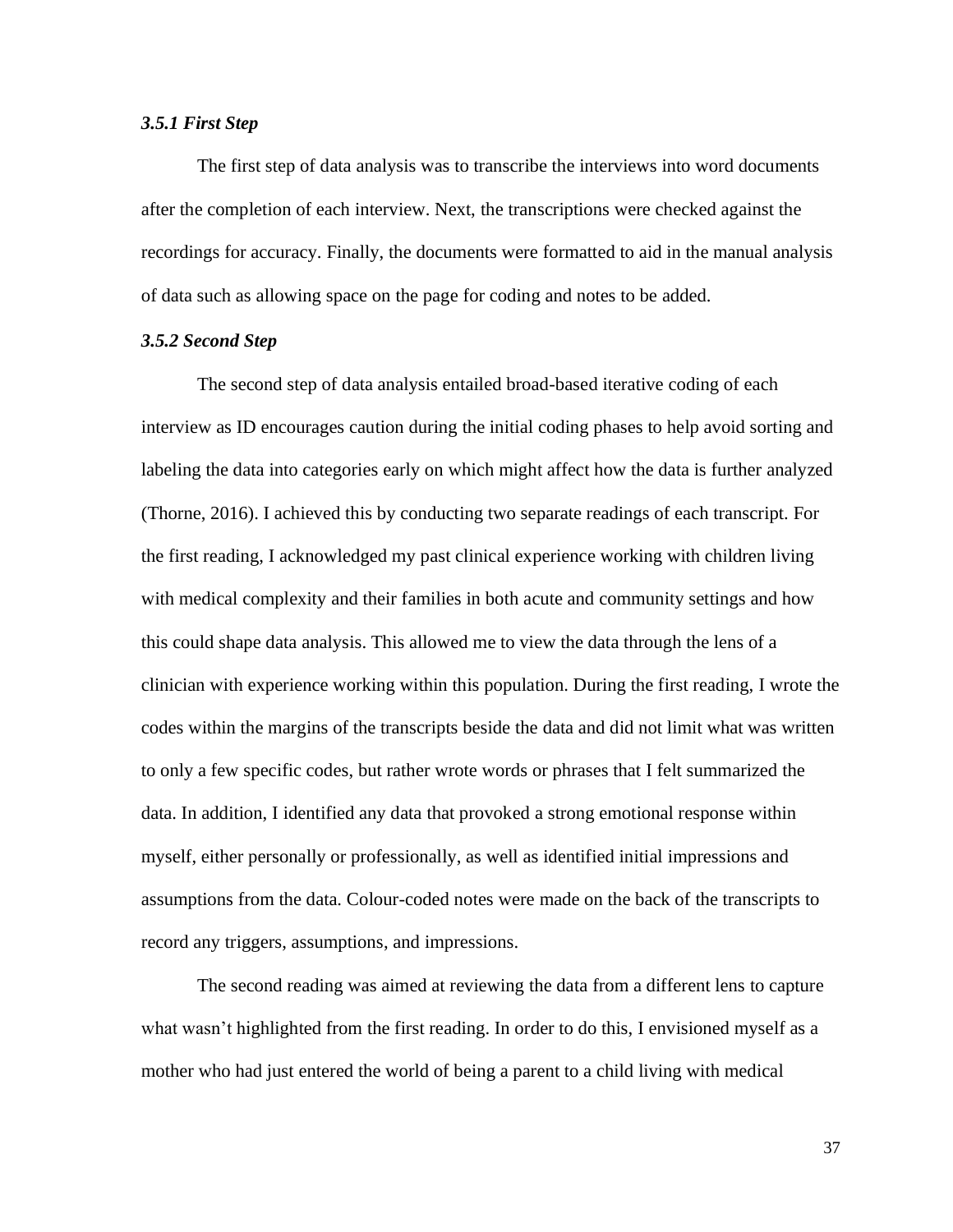complexity and was seeking the advice of other parents who had been living within this world for some time in order to prepare myself for the experiences to come. Again, broad codes were utilized and colour-coded notes were taken during the second readings. Any additional notes regarding assumptions, general thoughts, or patterns were made on the back of the transcript. I made efforts to physically, emotionally, and mentally separate the first and second readings from each other in order to allow for time to adjust to the different viewpoint needed for the second reading as well as not associate the selected codes from the first reading with the creation of codes during the second reading.

# *3.5.3 Third Step*

Thorne (2016) suggests data analysis steps are iterative processes that occur while the researcher is immersed within the data, allowing it to be sorted and resorted into categories and themes until the researcher has identified the most meaningful presentation of the data. In order to accomplish this, after the initial coding from the first two readings, I transferred all codes from each transcript to an initial coding table in a Word document. The table had three columns for each transcript: codes from the first reading; codes from the second reading; and initial categories. Thorne (2016) encourages the use of neutral category headings to help reduce the feeling of rigidity once data is coded; therefore, once the codes were transferred, I went through the table to consolidate and condense as many codes as possible into broad categories to list in the category column of the table. Next, the condensed categories from the interviews were placed in another table to compare and contrast categories between interviews. I organized and reorganized this table until similar categories from each interview were placed in the same row. Cells were left blank if the category did not show up in a specific interview. This allowed me to compare and contrast the interviews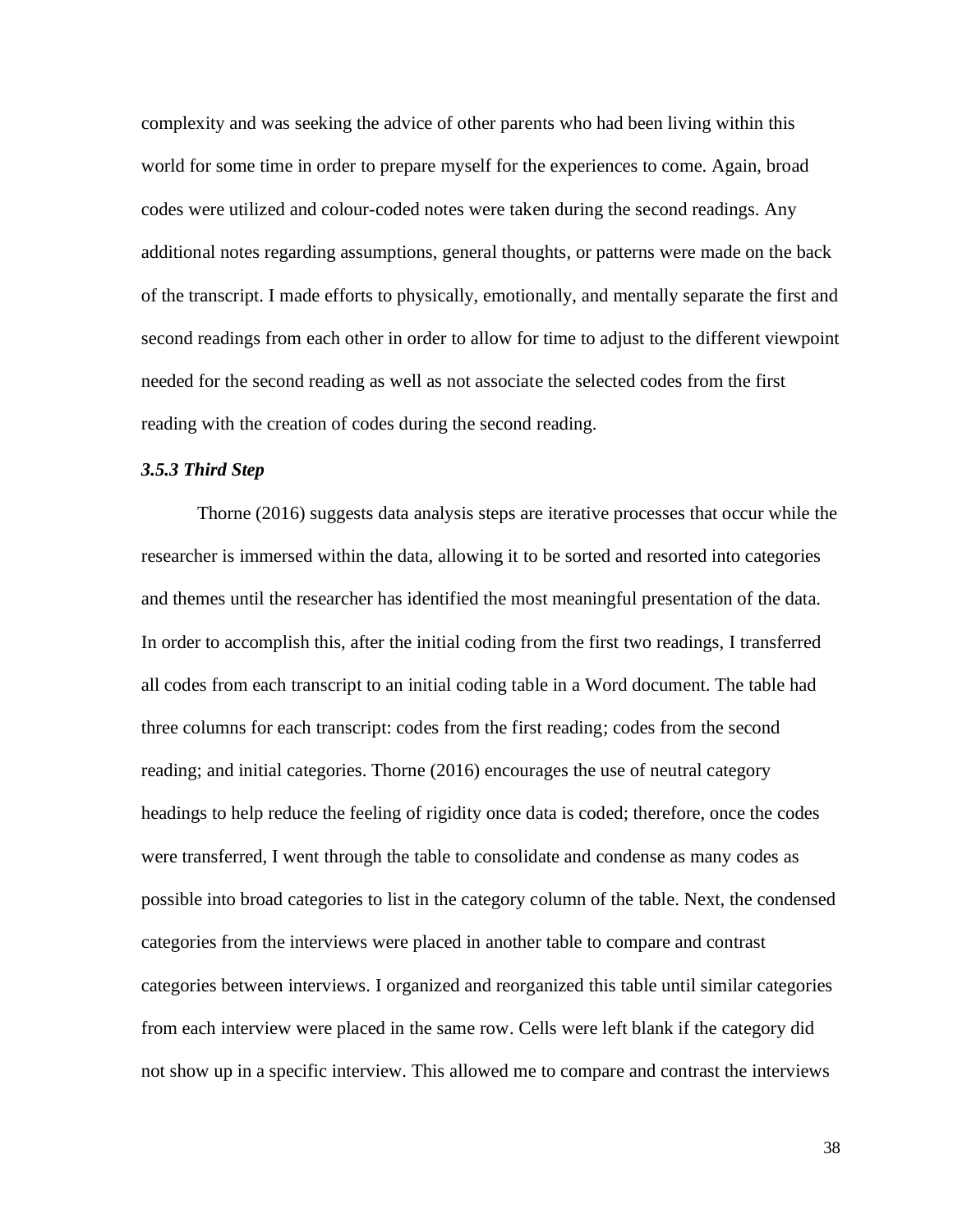to see what data were consistent amongst interviews and which data were unique to certain interviews. After completing the table, I reviewed and contemplated the identified categories until distinguishing five broad themes I felt summarized the data: response; acknowledgement; connection; accessibility; and recommendations.

Using the five broad themes identified, I then used a colour-coding system to sort the codes and categories within the initial coding table and the compare and contrast table into the five themes. This enabled me to see what data could be situated under the five broad themes and what data I felt did not align with these themes. In addition, I created a mind map and sorted the initial codes into the five themes on the map as another way to evaluate the inclusiveness of the five broad themes. The mind map also provided a way for me to find connections between the different themes and codes which helped to better understand the relationships amongst the data. It was at this point that I realized the themes were better understood if they were separated by which research question they answered. For example, response, acknowledgement, accessibility, and connection were all data I felt provided an understanding of how parents experienced their child's medical interactions which was the essence of the first research question. Whereas recommendations should not be considered a theme but rather a section broken down by more specific themes which would answer the second research question of what recommendations parents had for clinicians to help support parents during medical interactions. Once these distinctions were made, I went back through each transcript using a colour-coded highlighting system and recoded the transcripts under the four themes as well as identified recommendations from parents and potential quotes to use within the final report.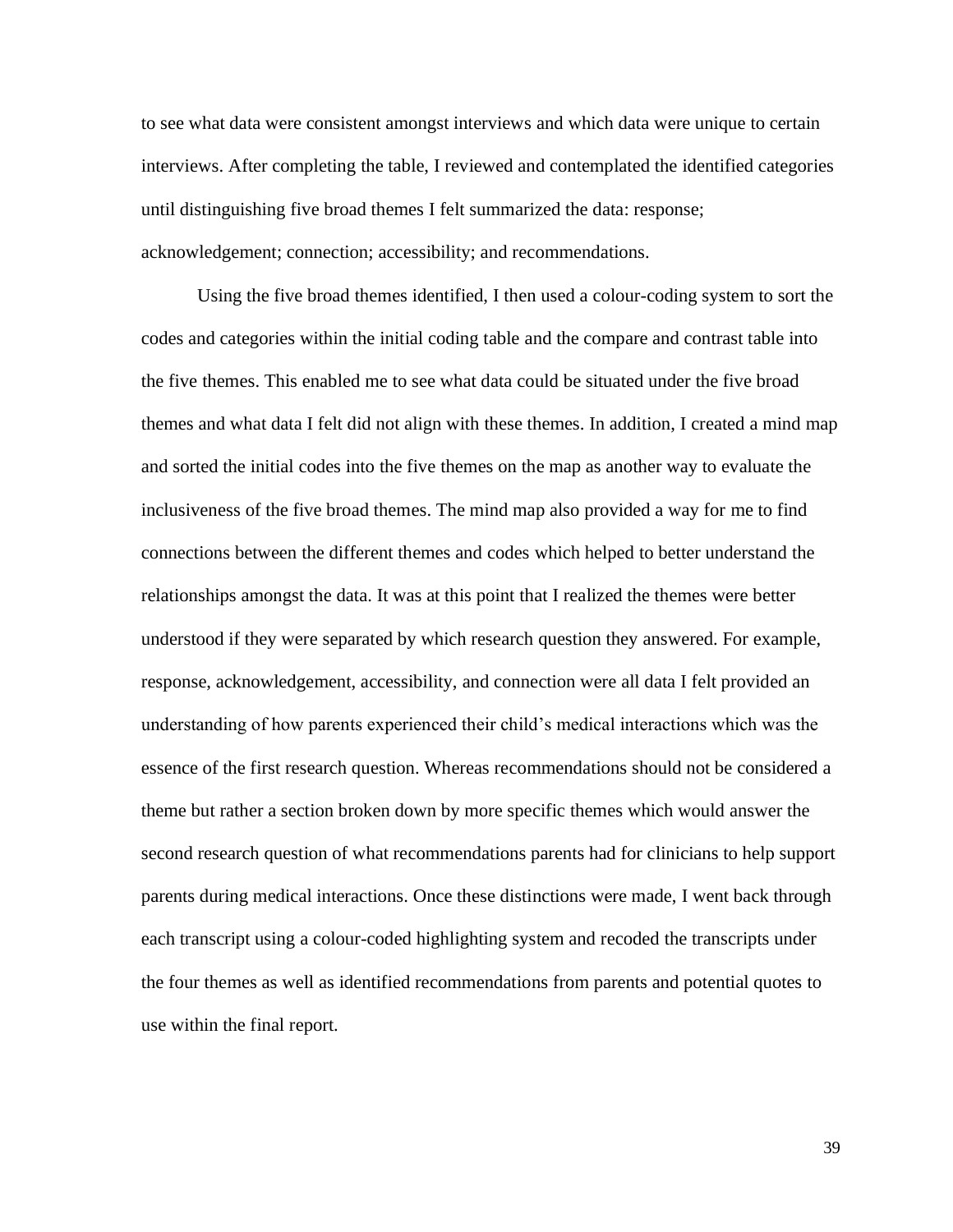#### *3.5.4 Fourth Step*

The next step that occurred in data analysis was a meeting between the graduate thesis supervisor and I to review and discuss the work I had completed up to that point to ensure proper methodological rigor was being upheld and further develop the analysis. During this meeting, it was recognized that the four broad themes answering the first research question should be expanded from single-words to phrases to ensure clarity and understanding and the recommendation data should be further sorted into themes. Consequently, I worked to adapt the four single word themes into phrases that captured the essence of the data. The following phrases were identified: parents' emotional responses to interactions; being acknowledged as an expert; providers building connections with children; and accessibility to health care services.

# *3.5.5 Fifth Step*

The fifth and last step of the data analysis process for this study was the writing and editing of the results section of the final report. The writing and editing processes allowed me to further organize, sort, and understand the data as I endeavored to explain the results from the study in a way that would be easily understood by others reading the report. For example, sub-themes were identified within the being acknowledged as an expert theme and within the accessibility to health care services theme to help provide further clarification and understanding. In addition, the recommendations section was sorted into six main themes which helped organize the data into tangible ideas for clinicians to utilize in their practice.

# **3.6 Enhancing Credibility**

In order to enhance the credibility of the findings from this study, I worked towards the criteria as discussed by Lincoln and Guba (1985) and Thorne (2016). According to the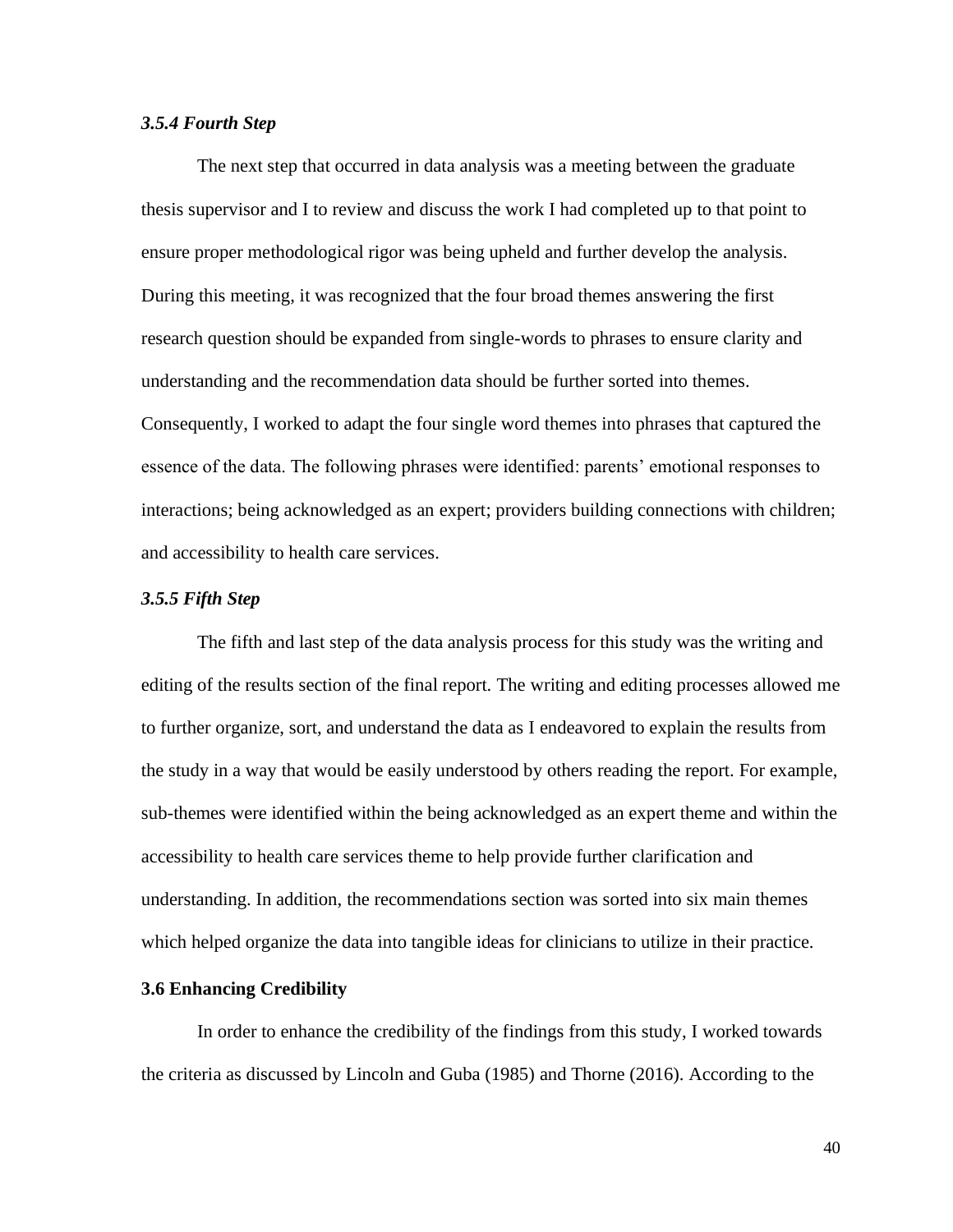criteria created by Lincoln and Guba in 1985, credibility is how close the interpretation and report of data are to the "truth" of the participant experience (Cope, 2014). To uphold credibility within the project, I ensured transparency of my previous clinical experience with the population to allow others to understand how this experience might impact the interpretation of the data. In addition, details have been provided in this report of the coding methods and rationale for the creation of themes in order to show readers how the final results were formed.

Further, Thorne (2016) describes a number of criteria interpretive description studies should meet to ensure the credibility of the study. The first criterion is known as epistemological integrity, which occurs when the research follows a logical path through the research question, epistemological stance, and the strategies used to collect and analyze the data (Thorne, 2016). Credibility will be enhanced if the researcher demonstrates that the process and subsequent knowledge flow logically from the underpinnings and stance of the research itself (Thorne, 2016). In this study, epistemological integrity was preserved by utilizing an interpretive description methodology to help align the collection, analysis, and interpretation of the data under an interpretivist paradigm that guided the study. For example, the research questions addressed parent experiences with their child's medical interactions and sought their perspectives on how practitioners might improve their practice to better meet family needs. This aligns with the interpretive description study approach by increasing the knowledge of a phenomenon in order to provide direct influence to practice.

The second criterion is known as representative credibility. This occurs when the knowledge gained from the study is consistent with the way the data were collected (Thorne, 2016). In other words, the interpretation of the data is known and understood fully only when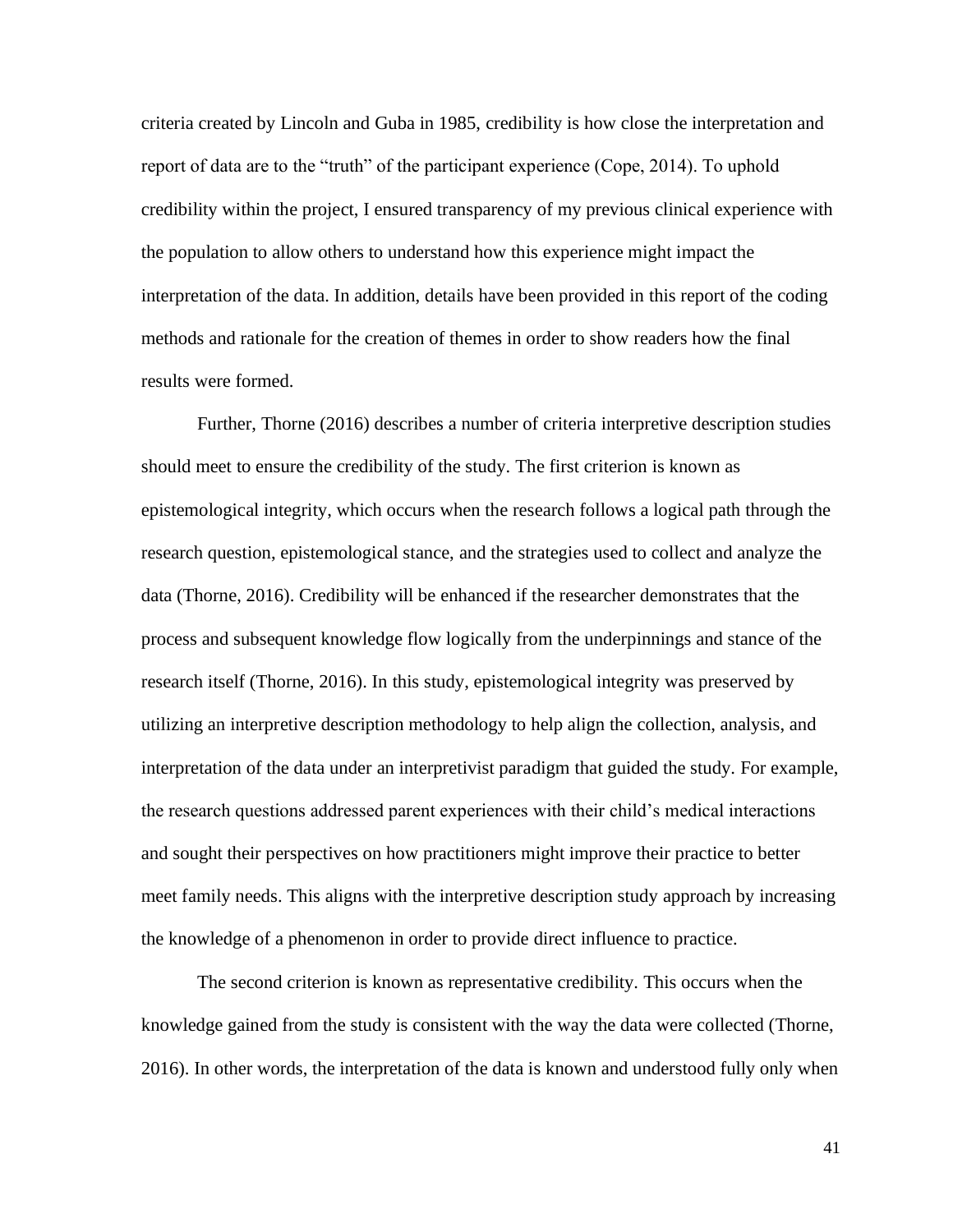we look at how it was collected. Without knowing the data collection and sampling information, the data interpretation could be taken out of context and applied in inappropriate ways. For example, knowledge gained from a study that focuses on one particular group of individuals experiencing a very specific event should not be applied to members of the general population that experience the same specific event. For this study, representative credibility was maintained by acknowledging that the understanding gained from parents of a child living with medical complexity (CMC) in regards to medical interaction experiences should not be applied to parents experiencing an in-patient hospital discharge from an acute care facility with their CMC or to other populations experiencing medical interactions or inpatient hospital discharges.

The third criterion discussed by Thorne (2016) is analytic logic. This concept refers to the researcher ensuring they plainly state their reasoning throughout the entirety of the study instead of simply stating that a logical process was followed. The researcher must include the steps of their reasoning in the explanation of the study so that others may follow the process as they learn about the study. For this study, the individual steps of the inductive analysis that occurred were stated and explained in this report.

The fourth criterion is known as interpretive authority which refers to the ability of the researcher to ensure that the knowledge they have gained from the study has not been influenced by their personal bias or experience (Thorne, 2016). For fellow researchers and others utilizing the information from the study, it ensures that the interpretation of the data is as authentic as possible. I ensured the interpretive authority within the study by participating in an iterative bias recognition throughout data collection and analysis. I used field notes and the transcripts to identify any personal or professional triggering pieces within the raw data.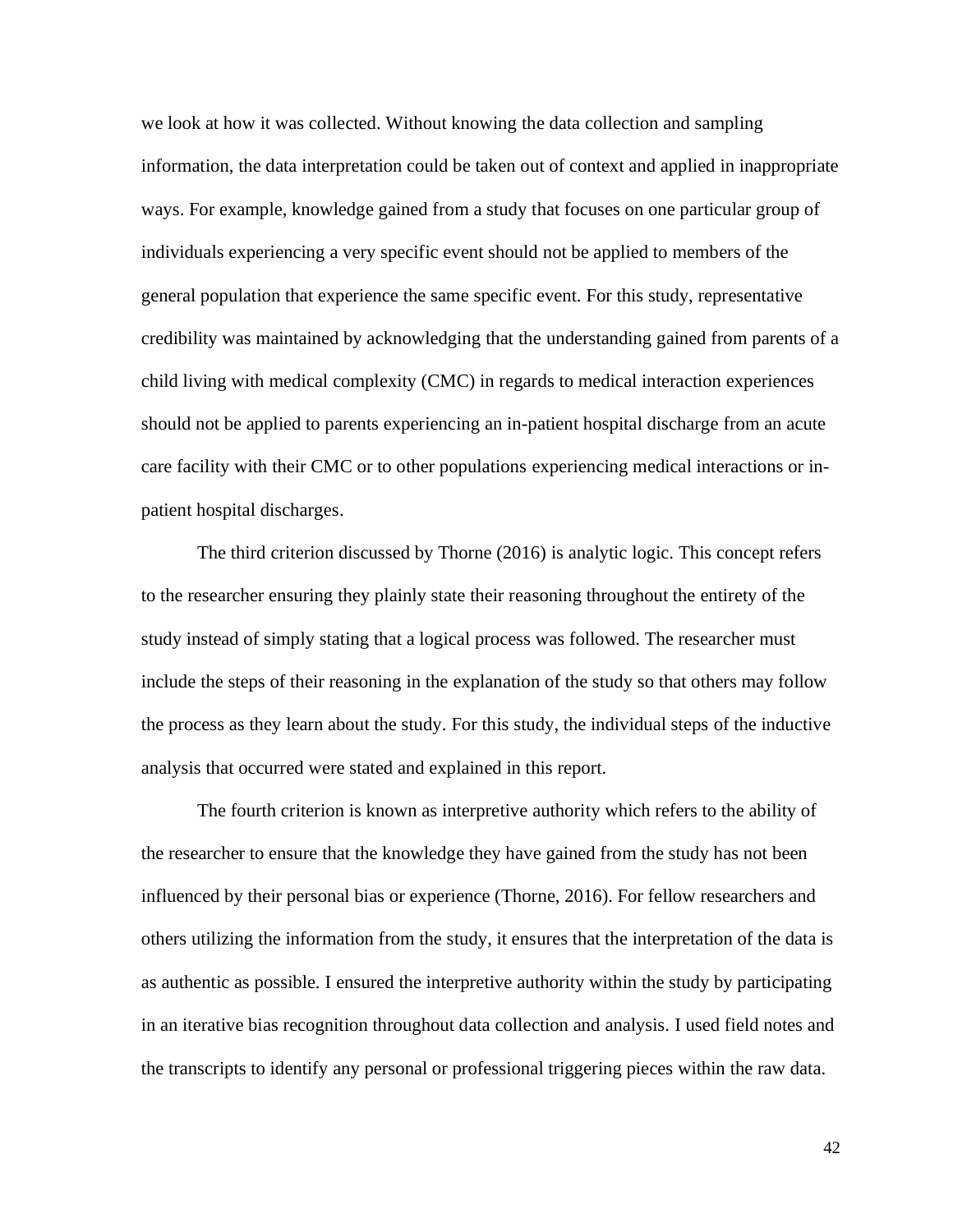Once identified, I allowed myself time and space to explore the triggering data in order to separate my emotional response to the data from the analysis process. By viewing the emotional response as separate from the data, I was able to remain aware of these biases or triggers and continually challenge my interpretations of the data to ensure it remained as accurate as possible. In addition, the graduate committee had access to the raw data and the analysis. Further, this study ensured interpretive authority by maintaining the transparency of the processes identified above in the dissemination of the findings.

# **3.7 Ethics**

As per the Tri-Council Policy Statement on Ethical Conduct for Research Involving Humans, research is considered an important contributor to human society (Canadian Institutes of Health Research, et al., 2018). As such, researchers should be afforded certain rights to encourage the advances that research can bring us (Canadian Institutes of Health Research, et al., 2018). For example, the right to academic freedom allows researchers to disseminate their findings, bring new insights forward, and question previously held notions (Canadian Institutes of Health Research, et al., 2018). However, the Tri-Council Policy Statement (Canadian Institutes of Health Research, et al., 2018) also recognizes that researchers have a responsibility to maintain certain standards and practices to ensure they are respecting human dignity when conducting research and have included three core principles within their policy statement to help guide research. These principles include respect for persons, concern for welfare, and justice (Canadian Institutes of Health Research, et al., 2018). In order to abide by these standards, the TCPS 2 Tutorial (2014) Course on Research Ethics was completed prior to initiating this research study. In addition, during the research process, several steps were taken to ensure the core principles were upheld as well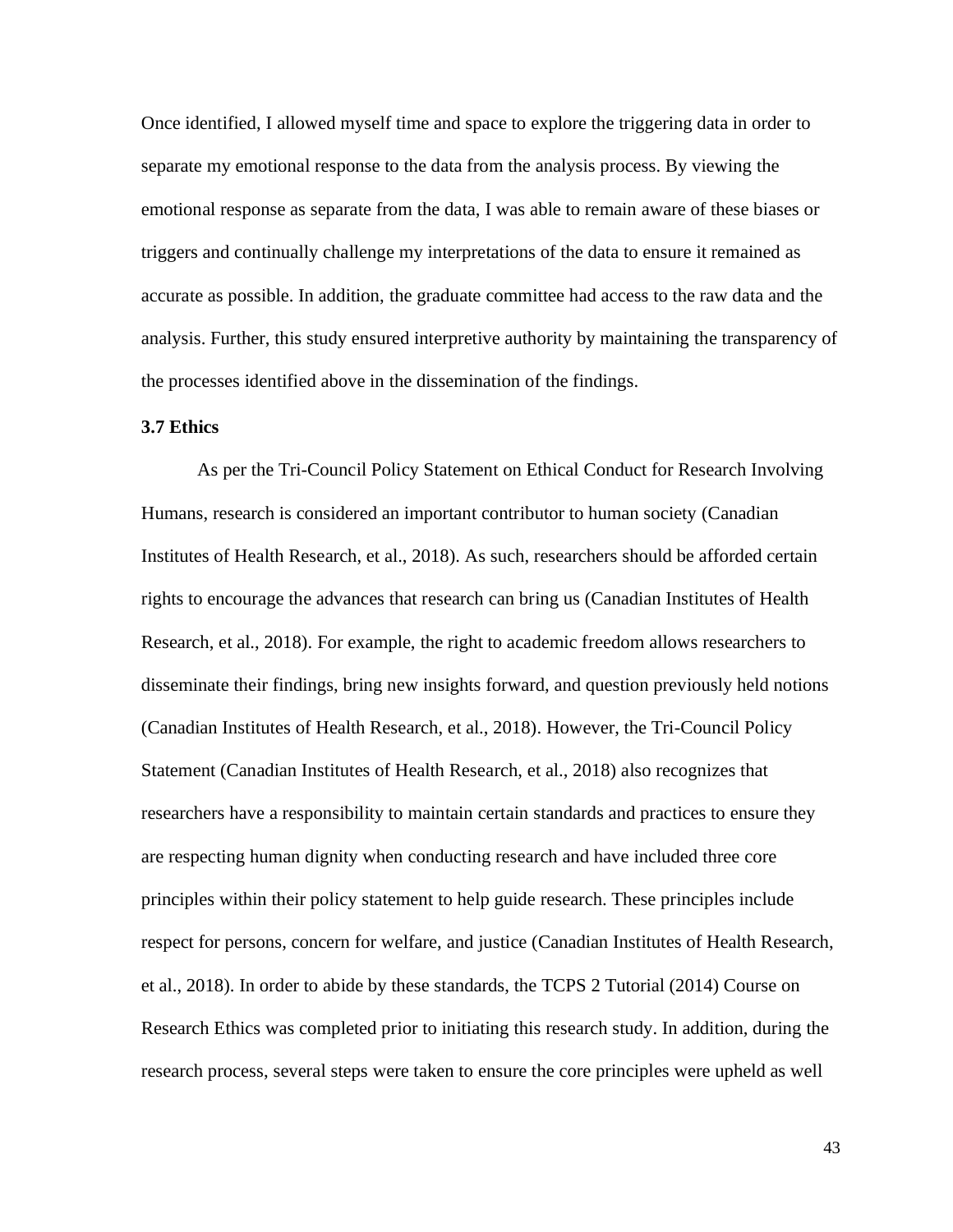as steps to ensure privacy and confidentiality were maintained throughout this project. These steps will be discussed below in detail.

#### *3.7.1 Respect for Persons*

Respect for persons includes the acknowledgement that every person has worth and deserves to be treated with respect and consideration (Canadian Institutes of Health Research, et al., 2018). This core principle ensures researchers respect a person's autonomy and ability to make choices without interfering in the decision-making process while also guarding persons who do not necessarily have the ability to make autonomous decisions (Canadian Institutes of Health Research, et al., 2018). In order to maintain respect for persons throughout this project, potential participants were all given copies of the consent form which contained an explanation of the study, what their involvement would entail, the risks and benefits to participation, and the study contact information to utilize if they wished to proceed with the study. Once participants expressed interest in joining the study, it was ensured they had received, read, and understood the consent form and did not have any outstanding questions regarding the study. Participants were asked to return a signed copy of the consent form for the study records prior to the interview; all participants supplied an electronically signed consent form prior to their interview.

At the start of the interview, participants were informed they had the right to withdraw their consent at any point in the study without being required to explain. Participants were also informed of the potential future uses of the data including graduate thesis work, potential application to clinical practice, and/or publication. Verbal consent was then confirmed with all participants before initiating the interview questions.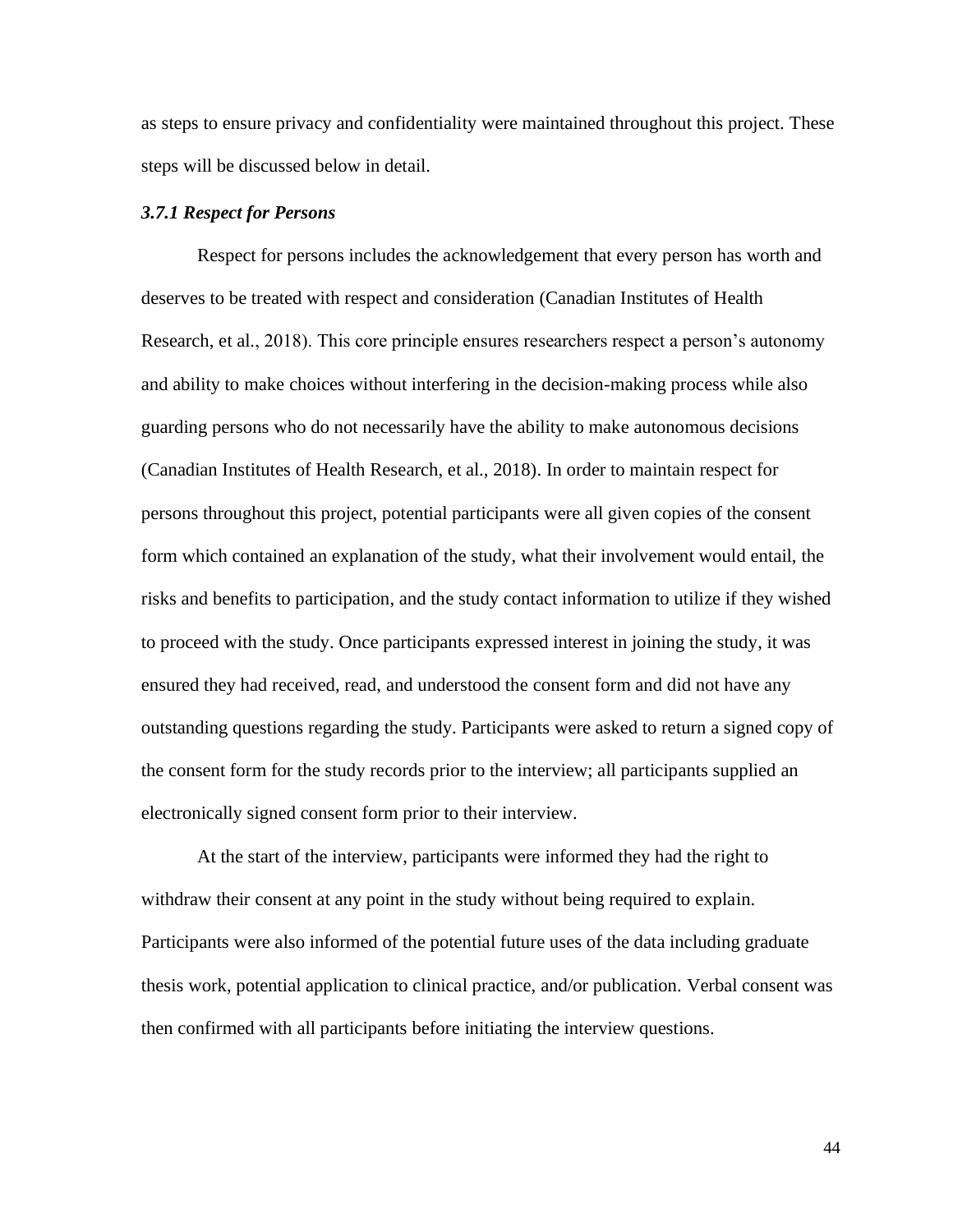# *3.7.2 Concern for Welfare*

Concern for welfare looks at the potential influencing factors to an individual's quality of life and ensures research aims to guard and foster these factors (Canadian Institutes of Health Research, et al., 2018). This core principle encourages researchers to have safeguards in place in the research process to avoid harm to participants, which is considered any damaging effects on welfare (Canadian Institutes of Health Research, et al., 2018). Concern for welfare was upheld during this project by having the research study reviewed and approved by the University of British Columbia Okanagan Behavioural Research Ethics Board and the Interior Health Authority Research Ethics Board (H19-03228-A002) before commencing the project. This ensured the study was considered ethically sound and did not pose any undue risk or harm for participants. Furthermore, the research topic was acknowledged as a potentially sensitive and distressing subject matter for participants by informing participants at the start of the interview that they were not required to answer any of the questions posed throughout the interview. In addition, participants were informed they were not required to give a reason for declining to answer any question(s) and were specifically reminded of this before they were asked the two COVID-19 pandemic-related questions. Participants were also advised that regardless of whether they participated in the study or not, the health care services they accessed for their child would not be negatively affected. Participants were given a list of resources (see Appendix F) to access if they experienced negative psychological consequences of participating in this study. This list included the contact information for the Central Patient Care Quality Office for Interior Health Authority so participants were able to have their concerns with the research interactions investigated.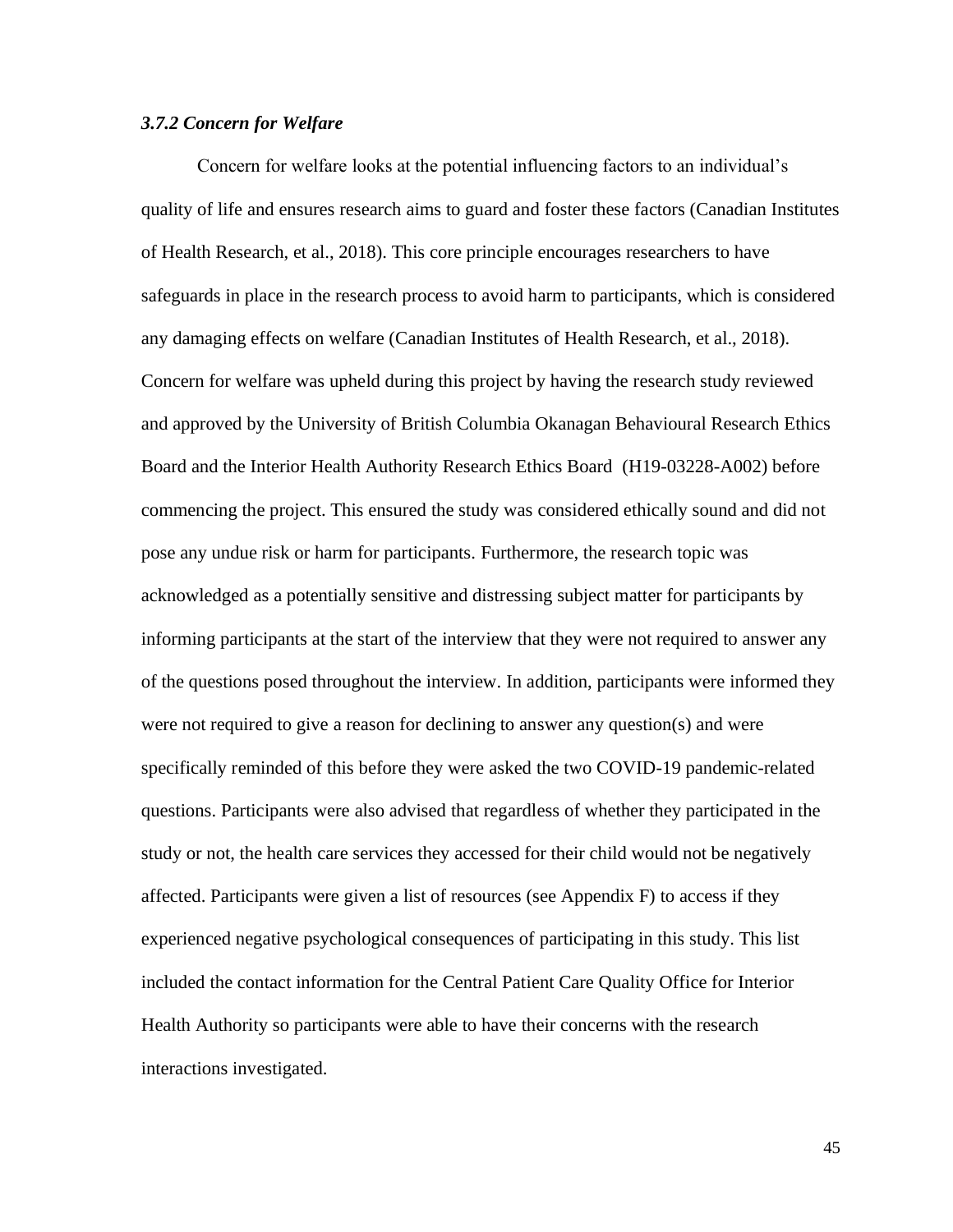# *3.7.3 Justice*

The core principle of justice is explained as the researcher's responsibility and commitment to treating all persons with fairness and equity (Canadian Institutes of Health Research, et al., 2018). It is important to note that the policy statement describes equity as not necessarily treating all persons the same, but rather ensuring the risks and benefits of research are not placed only with one part of a population while excluding another part of that population (Canadian Institutes of Health Research, et al., 2018). For this project, recruitment did not place limits on the definition of 'parent' to ensure equal access to participation in the study. As well, the inclusion and exclusion criteria were limited to only those needed to reach the specific population of parents of children living with medical complexity and remain realistic to the scope of this research project. In addition, I aimed to create and maintain a supportive and safe environment for participants during the interview process to help address any perceived power imbalances in the researcher-participant relationship.

# *3.7.4 Privacy and Confidentiality*

The Tri-Council Policy Statement explains that every person is entitled to their privacy, without the threat of others impinging on this right (Canadian Institutes of Health Research, et al., 2018). Confidentiality is explained within the policy statement as the researcher's responsibility to protect a person's information (Canadian Institutes of Health Research, et al., 2018). To follow these principles by the Tri-Council Policy Statement (Canadian Institutes of Health Research, et al., 2018), data was kept in either private, lockable locations or on password-protected and encrypted devices. Telephone interviews were conducted within a confidential space on the part of the researcher and participants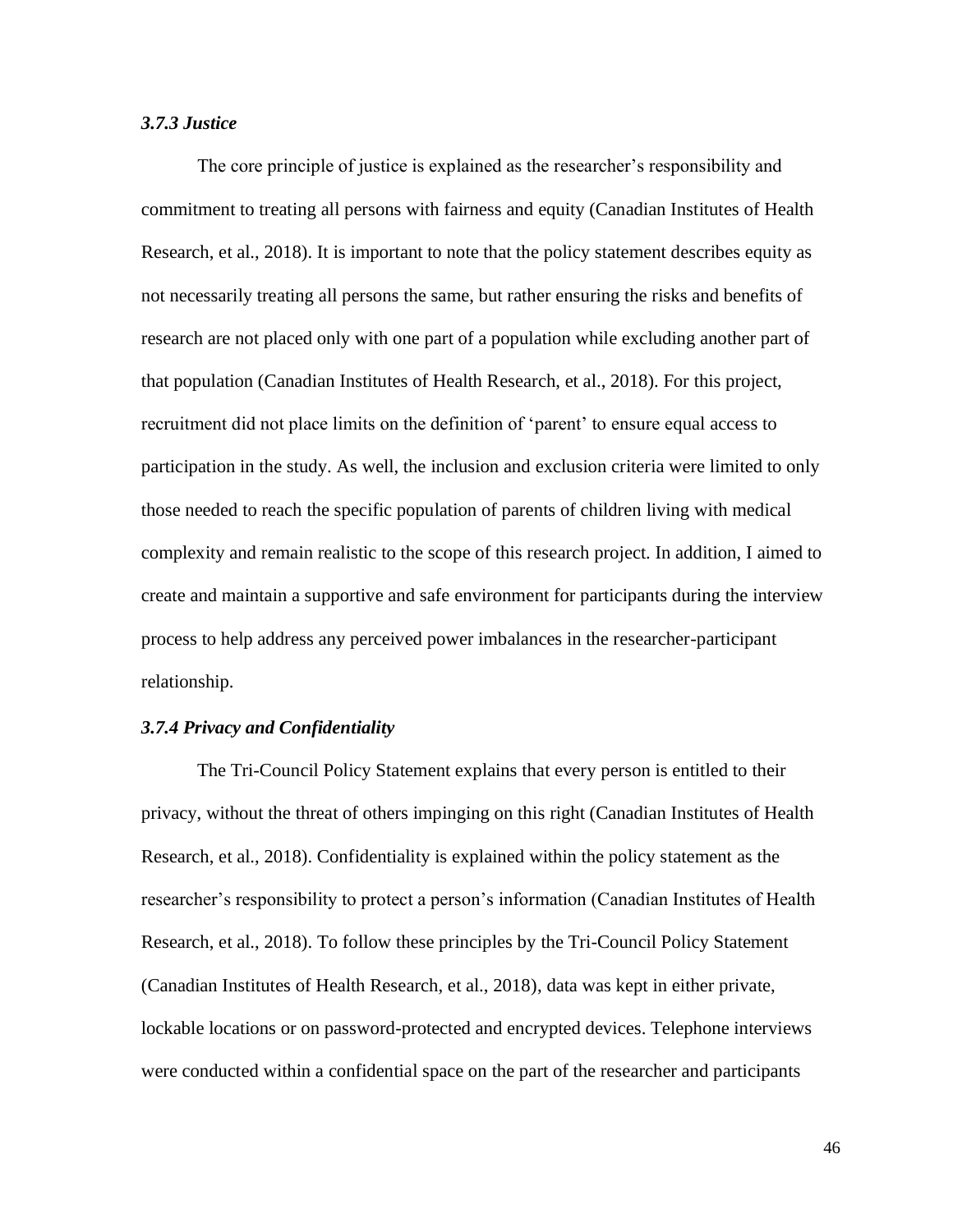were made aware of this before the interview started. Interviews were audio-recorded on a voice recorder that was kept in a lockable location and the recordings were deleted once the interviews were transcribed and confirmed. Any electronic files were stored on a secure, password-protected, and encrypted computer that was only accessible to the graduate researcher. Any paper copies of consent forms or other documents were kept in a lockable location. Data was not downloaded on any shared devices and file sharing between the researcher and committee members was through UBC secure file transfer. As per UBC policy, all data collected will be kept for up to five years following the publication of the work in private, lockable locations. Once the five-year period has ended, any electronic files will be deleted and paper copies will be shredded.

The only information collected specific to the CMCs was to ensure eligibility in the study. This information was included in the transcription of the interviews, however, as much confidential information as possible was removed from the transcriptions while trying not to impact the raw data collected for analysis. The transcripts were all stored either in a lockable location or on a secure, password protected, and encrypted computer that was only accessible to the researcher. In addition, participant identification was changed to a numeric identifier to maintain confidentiality. The master list of participant identification and the corresponding study identification number were kept in a lockable location.

#### **3.8 Budget and Timeline**

Data collection and processing costs were minimal and covered by existing equipment and university computing services. A total of \$100 was spent on gift cards for participants which were covered by the researcher's scholarship funds.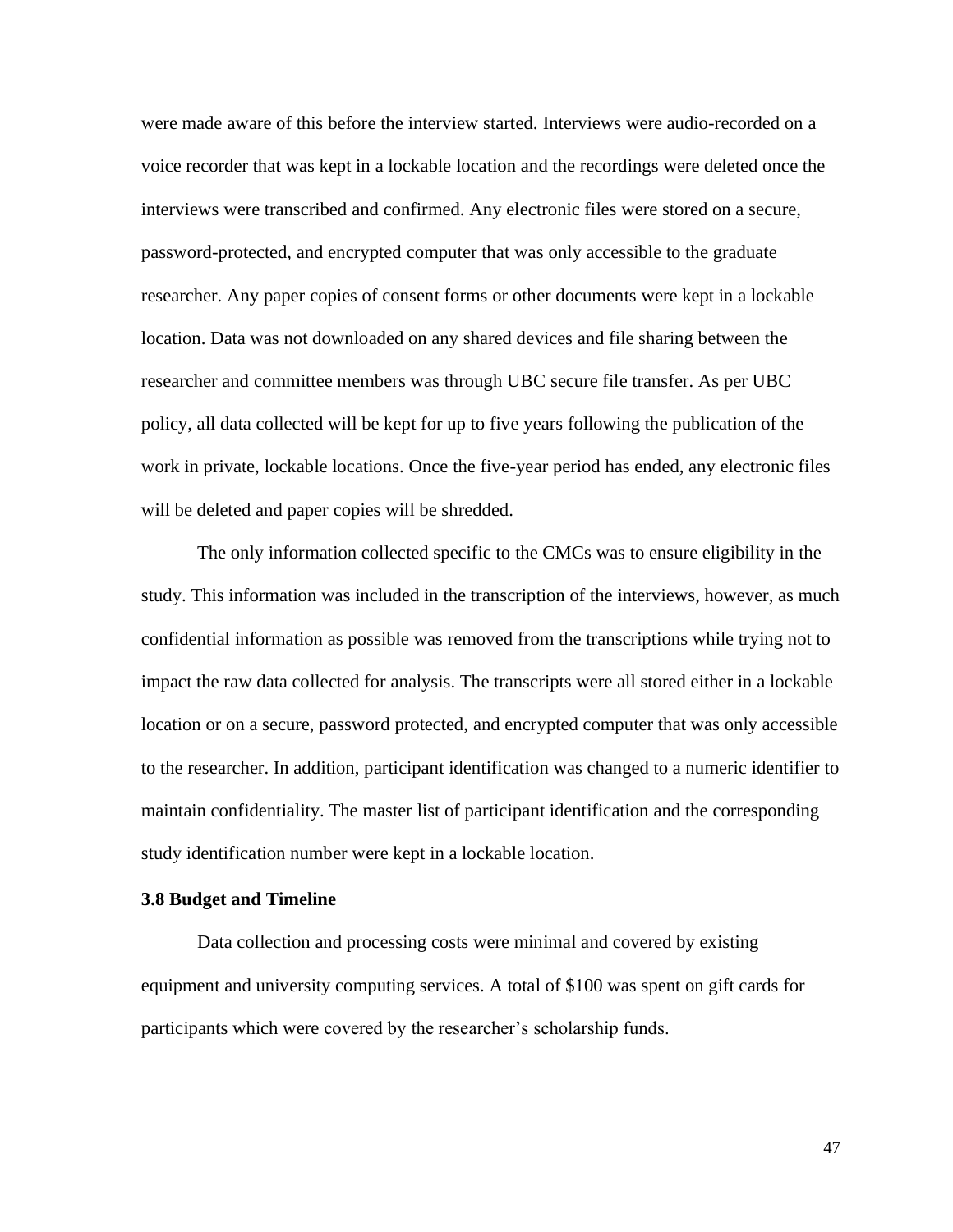The timeline for this research project began with the research proposal which was approved by the researcher's graduate thesis committee in March of 2020. The initial ethics application through RISE was approved in February 2020 by the University of British Columbia Okanagan Behavioural Research Ethics Board and Interior Health Authority Research Ethics Board. Revisions to the study were required due to the COVID-19 pandemic and the subsequent amendments to the original ethics application were approved in January 2020. Annual ethics application renewal was approved in February of 2021 as well. Recruitment began in August of 2020 and finished in March 2021. The participants were all identified and interviewed between January and March of 2021, with data analysis occurring concurrently and being completed in April 2021. The final results were written up from April 2021 to September 2021. This included sending the report out for feedback as well as incorporating and completing edits from the study committee as they were received. The submission for the defense of this graduate thesis is scheduled for November of 2021 with completion by December 2021.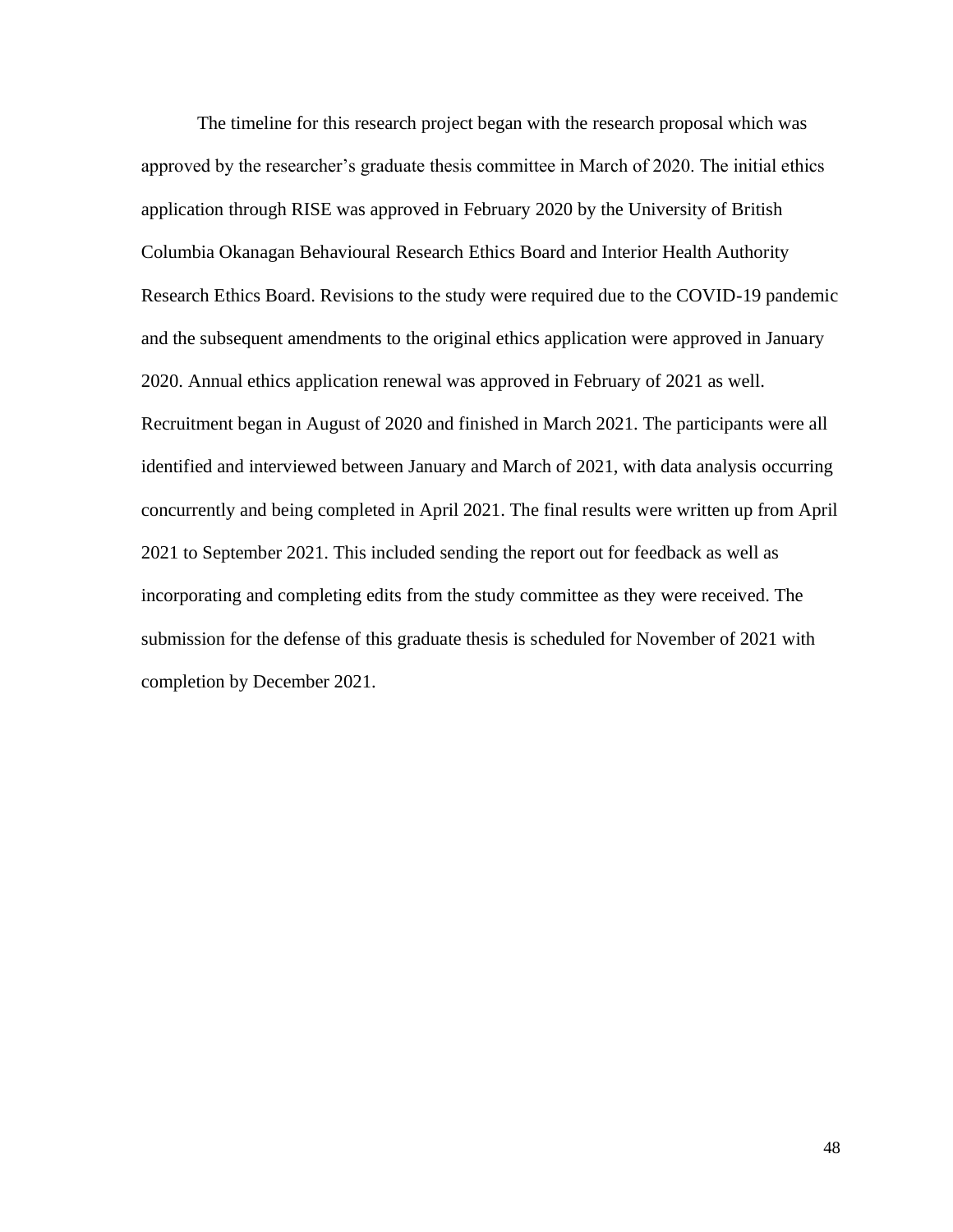#### **Chapter 4. Results**

In this chapter, the demographic characteristics of participants and their children living with chronic, complex medical conditions will be discussed first, followed by information regarding the type and number of health care interactions that parents described. After, the main themes and sub-themes for each research question will be presented.

# **4.1 Demographic Information**

This study included five participants, all mothers of a child diagnosed with a chronic complex medical condition living within the interior of British Columbia. Participant age ranged from 38-50 years of age and all had at least one other child. All participants were married and had completed some form of education after high school, with the majority (three participants) having completed a diploma from a trade or college institution. Within the previous twelve months, all participants considered at least one of their main activities to be working part and/or full time. The main activities of the other parents to the children for the same time frame were reported as either working full or part time, being a student, or being unemployed due to the COVID-19 pandemic. All participants were Caucasian. Total household income over the previous twelve-month period ranged from less than \$40,000 to over \$100,000, with one participant declining to answer. Table 1 below provides a summary of the demographic information of participants.

All participants in the study met eligibility criteria based on experiencing one or more medical interaction(s) related to their child's complex medical condition between March of 2020 and March 2021. Examples of these types of interactions included outpatient appointments for medical treatments or assessments, follow-up appointments, emergency room visits (not resulting in admission to that facility), and/or urgent care clinic visits. None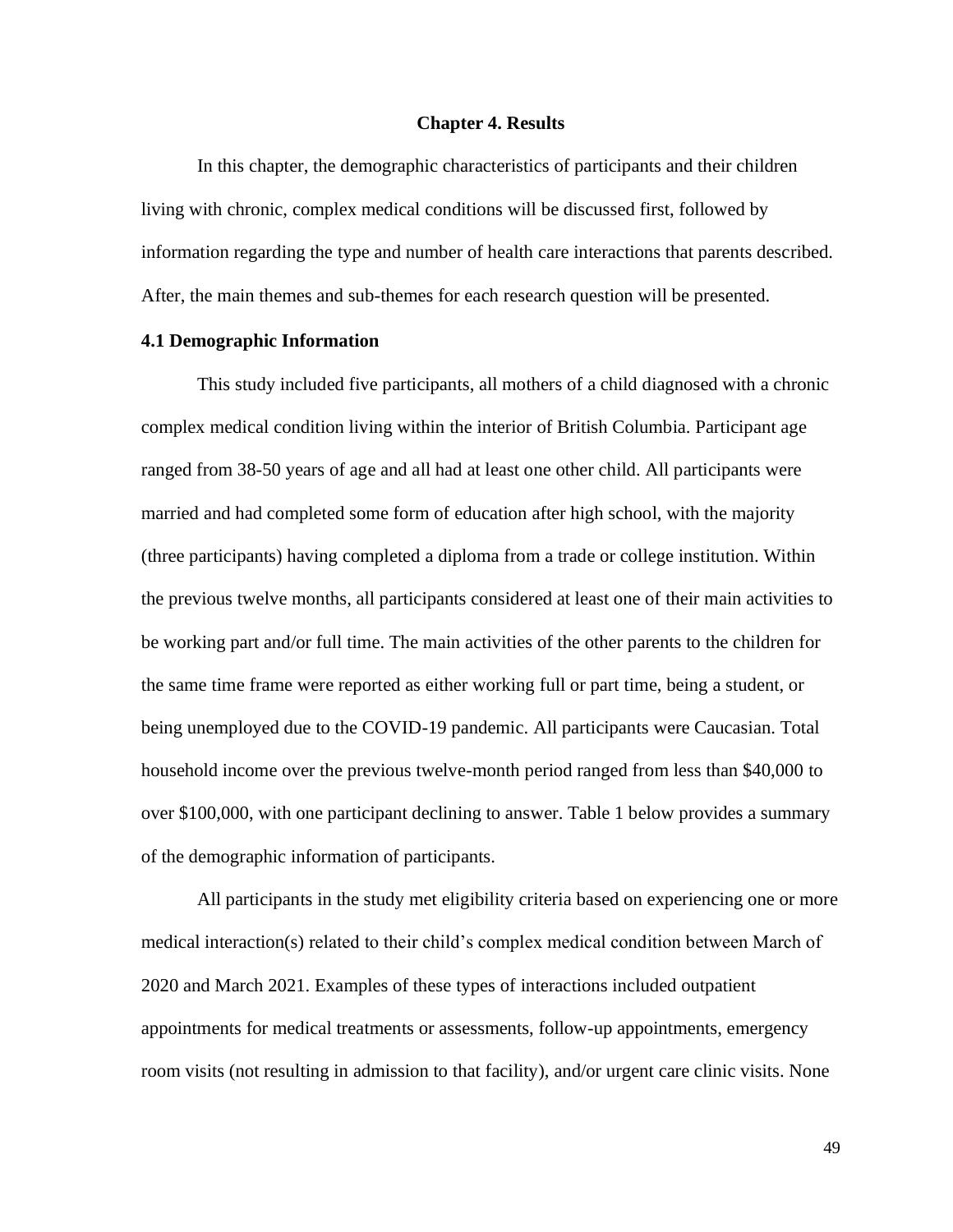of the participant's children experienced an admission or an in-patient hospital discharge from an Interior Health acute care facility within that same timeframe. The interactions participants discussed in the interviews ranged from a single interaction to multiple or repeated interactions within the timeframe. In instances when participants had experienced a single interaction, the interview was focused on that one experience; whereas, when participants had experienced multiple interactions within the timeframe, they discussed the collective interactions. Participants who experienced multiple interactions were asked to estimate the number of interactions their child had experienced. At the time of their interviews, these participants estimated the number of interactions over a span of approximately one year to stay within the study's timeline. Participants reported the number of interactions their child experienced during this time ranged between 6-70. Participants described the types of interactions as including in-person visits, telephone appointments, and/or virtual appointments via various videoconferencing platforms. Most of the interactions were either in-person or virtual, versus telephone appointments, especially for the participants who had experienced multiple interactions. The majority of the interactions were with health care professionals who were considered to be a regular provider for the child, with a small number being with providers the parent or child had never worked with before. Health care professionals who parents and their children had interacted with included physicians, specialists, and registered nurses.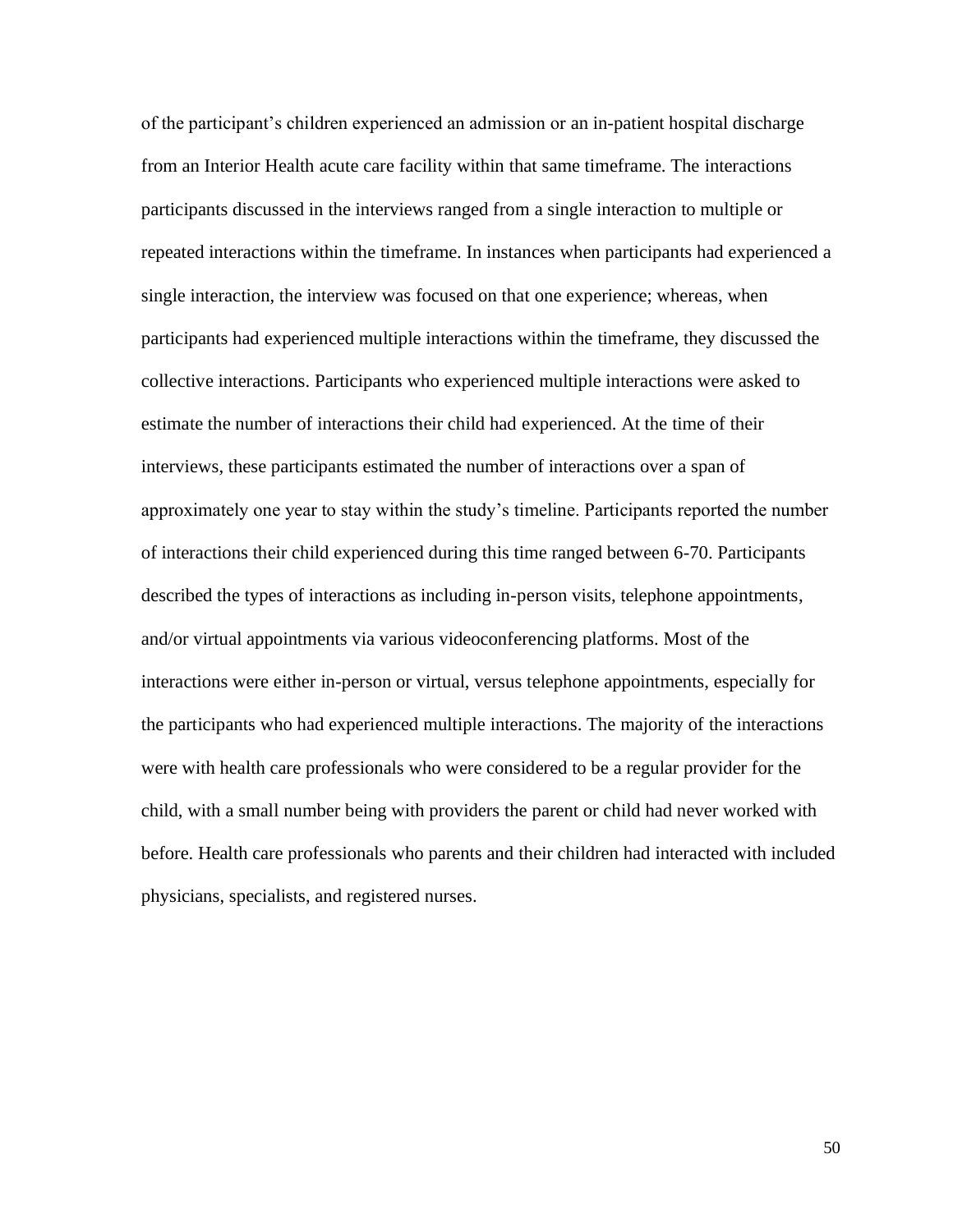| Demographic                                           | Number         | Percentage       |
|-------------------------------------------------------|----------------|------------------|
|                                                       |                | (% )             |
| Gender                                                |                |                  |
| Female                                                | 5              | 100              |
| Male                                                  | $\overline{0}$ | $\boldsymbol{0}$ |
| Age                                                   |                |                  |
| $35 - 40$                                             | $\mathbf{2}$   | 40               |
| $41 - 45$                                             | 1              | 20               |
| $46 - 50$                                             | $\overline{2}$ | 40               |
| Number of other children                              |                |                  |
| 1                                                     | 3              | 60               |
| $\overline{c}$                                        | 1              | 20               |
| 3                                                     |                | 20               |
| <b>Marital</b> status                                 |                |                  |
| Single/never married                                  | $\overline{0}$ | $\boldsymbol{0}$ |
| Common-Law                                            | $\overline{0}$ | $\theta$         |
| Married                                               | 5              | 100              |
| High level of education completed                     |                |                  |
| Some (trade school, college, or university)           | 1              | 20               |
| Diploma from trade or college                         | 3              | 60               |
| University degree (Bachelors/undergraduate degree)    |                | 20               |
| Participant's main activity over previous 12 months   |                |                  |
| Working full time                                     | 1              | 20               |
| Working part time                                     | 3              | 60               |
| Other: combination (working part time, full time, and | 1              | 20               |
| student)                                              |                |                  |
| Other parent's main activity over previous 12 months  |                |                  |
| Working full time                                     | $\overline{2}$ | 40               |
| Working part time                                     | 1              | 20               |
| Student                                               | 1              | 20               |
| Unemployed                                            | 1              | 20               |
| Ethnicity                                             |                |                  |
| Caucasian                                             | 5              | 100              |
| Total household income over previous 12 months        |                |                  |
| Less than $$39,000$                                   | 1              | 20               |
| Between \$40,000 and \$79,000                         | $\overline{2}$ | 40               |
| Between \$80,000 and \$99,999                         | $\overline{0}$ | $\theta$         |
| Over \$100,000                                        |                | 20               |
| Choose not to respond                                 |                | 20               |

# **Table 1 Demographic Information for Participants**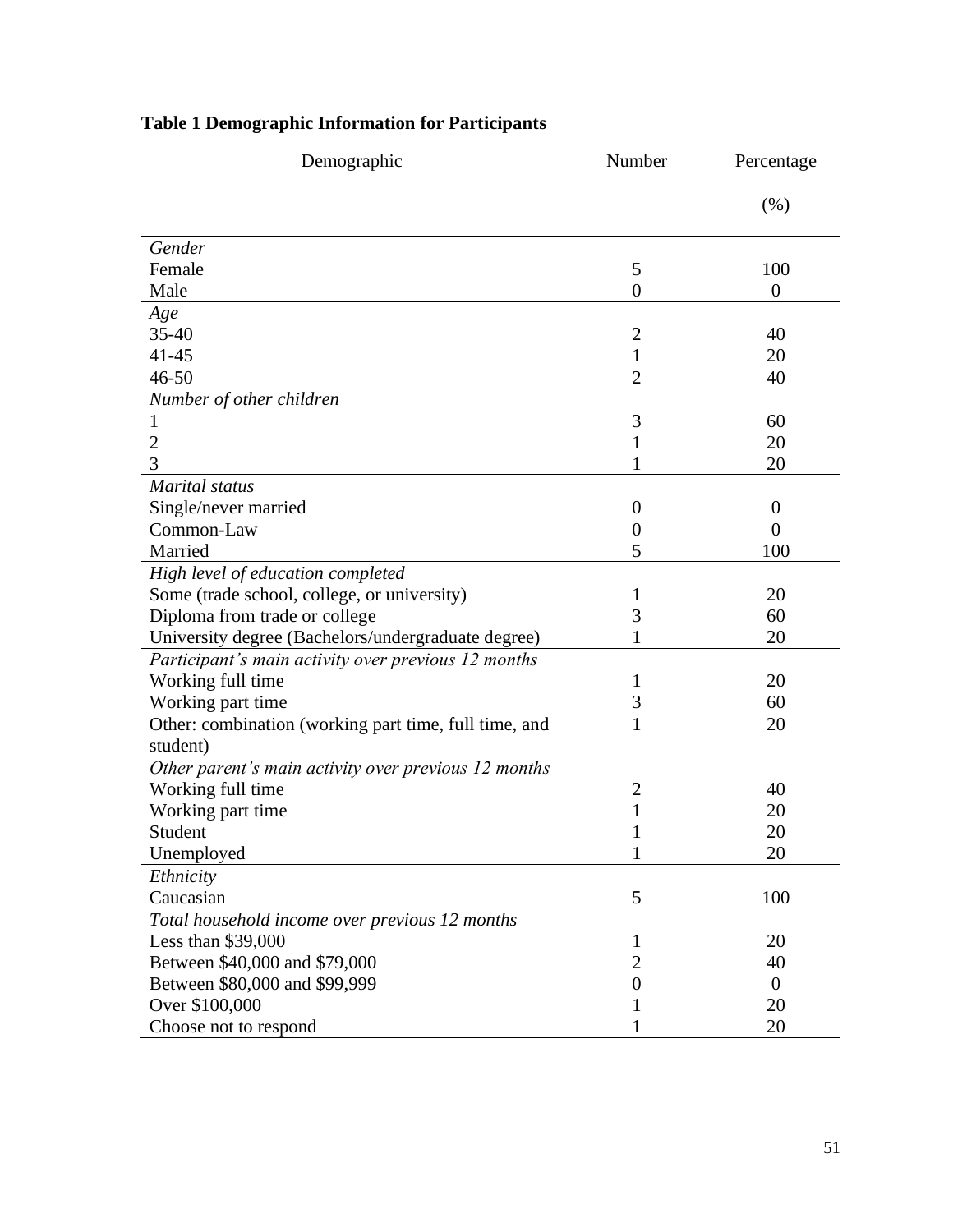The participants' children living with a chronic, complex medical condition ranged in age from four to seventeen. There were three male and two female children. Specific diagnosis information will not be shared in the report to maintain the confidentiality of participants and their families. However, the primary diagnosis of each participant's child met eligibility criteria for the study including the following: the presence of one or more chronic, complex medical condition(s); at least one functional limitation; high care needs; and frequent access to health care services. All five children had at least one primary medical diagnosis that was chronic and complex in nature and involved one or more body system(s). Functional limitations included impacts to any or all of the following functions: performance of activities of daily living; attendance or participation in school; mobilization; vision; hearing; and/or nutritional requirements. All the children required some form of intervention on a daily basis to manage their conditions; some requiring more care than others. Examples of interventions included medications, enteral nutrition, oral nutrition support, monitoring, and/or various medical treatments. All the children were accessing some form of health care service on a weekly to monthly basis, depending on their condition and the presence of any complications from their condition at the time of the study. In three of the five households, the child living with medical complexity lived full time with both parents. In one household, the child lived full time with the parent participant without the other biological parent in the same household, and the last child lived half-time with each of his/her parents. Table 2 below provides a summary of the demographic information of participants' children.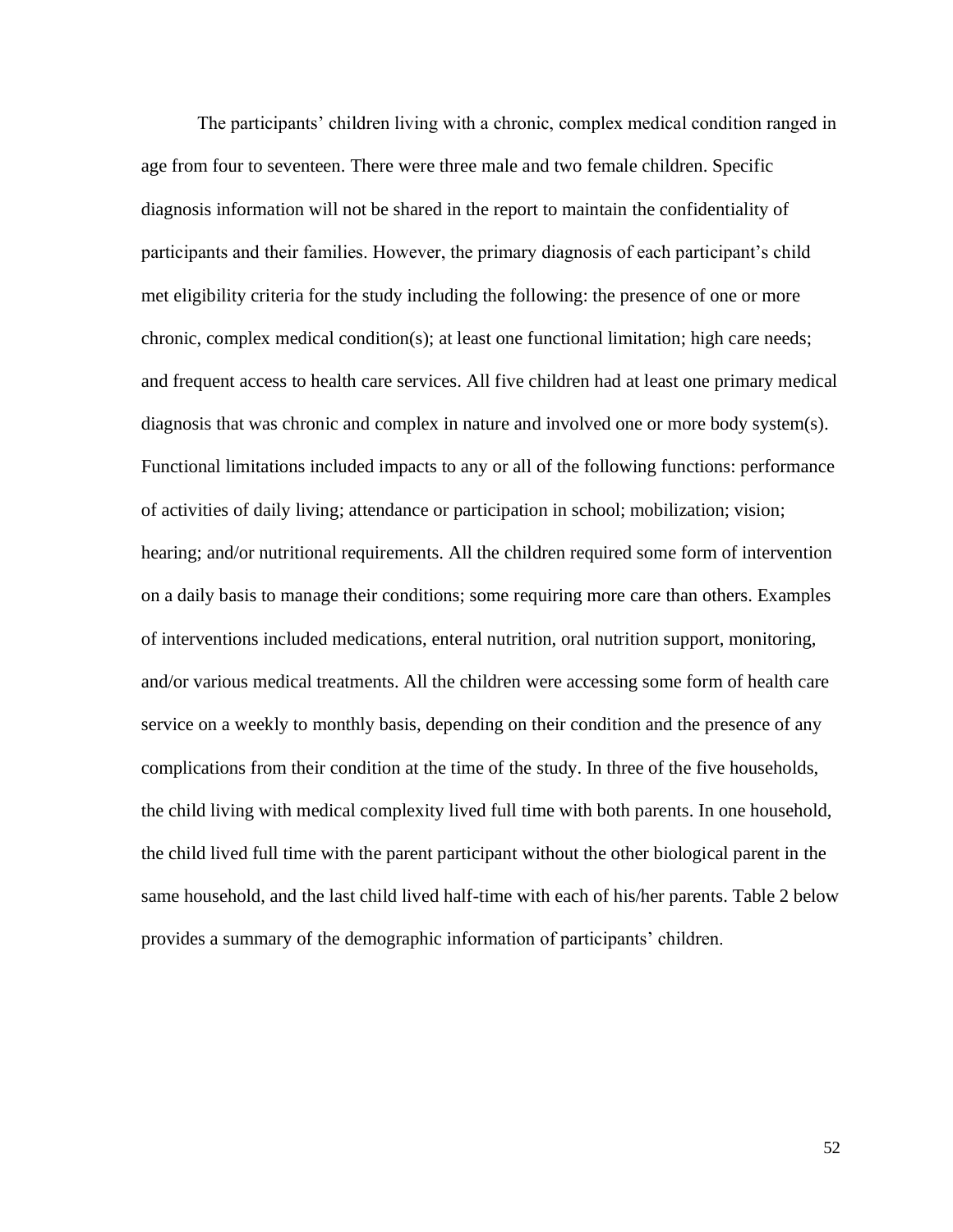| Demographic                     | Number         | Percentage |
|---------------------------------|----------------|------------|
|                                 |                | $(\%)$     |
| Gender                          |                |            |
| Female                          | $\overline{2}$ | 40         |
| Male                            | 3              | 60         |
| Age                             |                |            |
| $1 - 5$                         | 1              | 20         |
| $6 - 10$                        |                | $\Omega$   |
| $11 - 15$                       | $\overline{2}$ | 40         |
| $16-18$                         | $\overline{2}$ | 40         |
| Where child lives               |                |            |
| Full time with both parents     | 3              | 60         |
| Full time with participant only |                | 20         |
| Half time with both parents     |                | 20         |

# **Table 2 Demographic Information for Participants' Children**

This study aimed to answer two research questions. The first was, 'What are the experiences of parents of children with medical complexity during in-patient hospital discharge or medical interaction via any delivery method (i.e. in person, virtual, telephone, etc.) that was required for more than routine care purposes?'. The second question was, 'How can clinicians effectively support parents and families of CMC during the in-patient hospital discharge or medical interaction process?'. The aim of these questions was to gain a better understanding of parent experiences during medical interactions or an in-patient hospital discharge and provide recommendations from parents about how clinicians can help provide supportive care for parents and families during these events. The results from this study have therefore been sorted into two sections to provide answers to the two research questions. The first section contains the following five main themes and the associated subthemes: parents' emotional responses to interactions; being acknowledged as an expert; providers building connections with children; accessibility to health care services; and COVID-19 pandemic-related challenges. The second section contains the following six main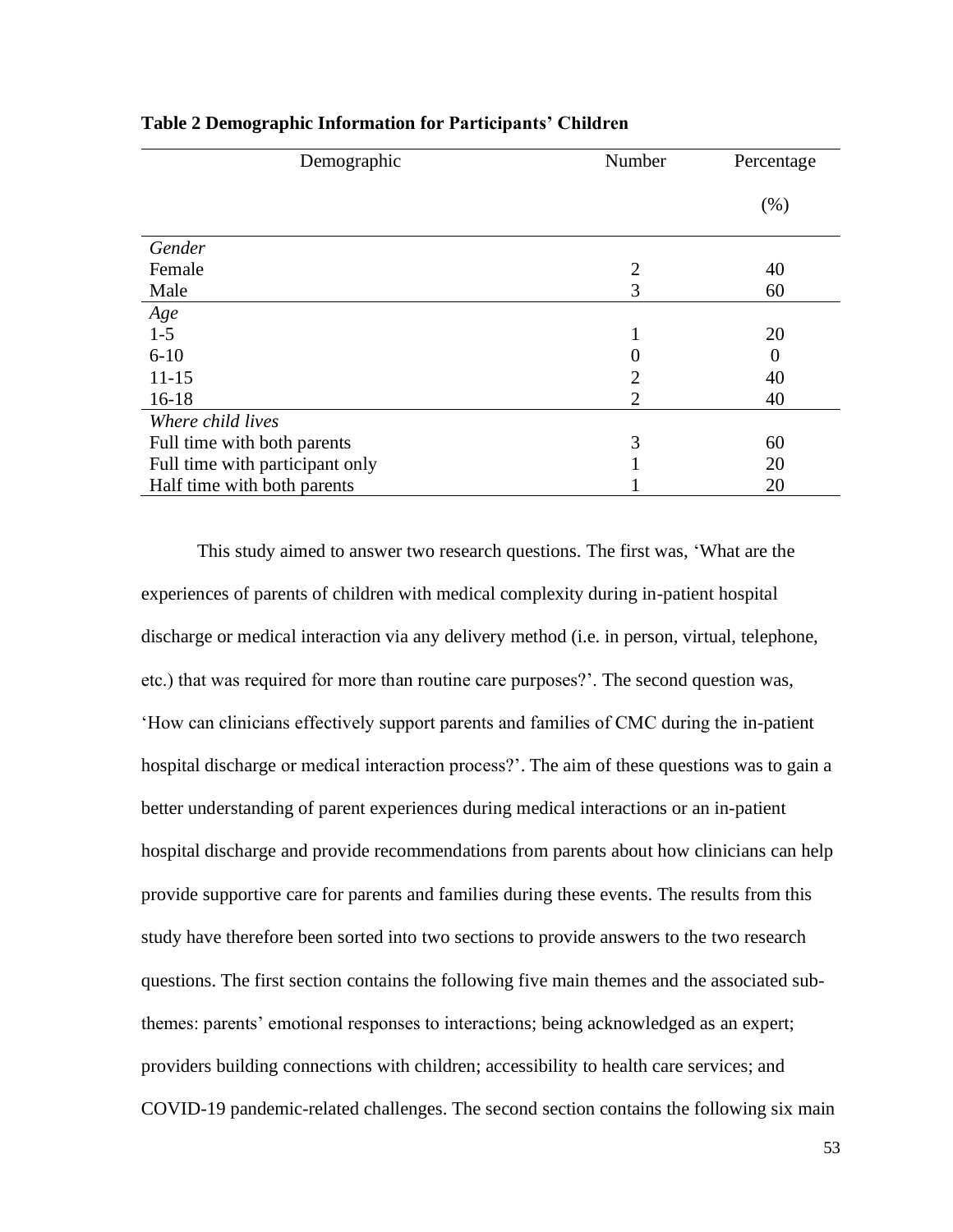themes: the importance of forming connections with the child; the importance of clear and effective communication; individualized approaches to care; creating and communicating a plan of care; including parents and children as part of the health care team; and the importance of clustering care.

# **4.2 Parents' Experiences**

Under the first research question, five main themes were identified: parents' emotional responses to interactions; being acknowledged as an expert; providers building connections with children; accessibility to health care services; and COVID-19 pandemicrelated challenges. Further, within the theme of being acknowledged as an expert, two subthemes were identified: active acknowledgment and acting as an advocate. In addition, within the theme of accessibility to health care services, two sub-themes were identified: flexibility in care provision and access to specialized resources. The themes and sub-themes will be described below in detail.

# *4.2.1 Parents' Emotional Responses to Interactions*

During the interviews, parents described the emotional responses they experienced during and after their child's medical interactions. All of the participants reported feeling a wide, complex range of emotions as a result of the medical interaction(s). One parent (P1) estimated her son experienced nearly 50 medical interactions during the study timeframe and discussed her emotional responses to these interactions. She stated that at points during or after these interactions she felt discouraged, frustrated, confused, angry, depressed, and stagnant. But, she also reported at times feeling positive, happy, relieved, satisfied, comforted, secure, and with a sense of promise. She stated, "it was just a good mix". Another parent (P5) described experiencing feelings of concern, frustration, panic, worry, fear, and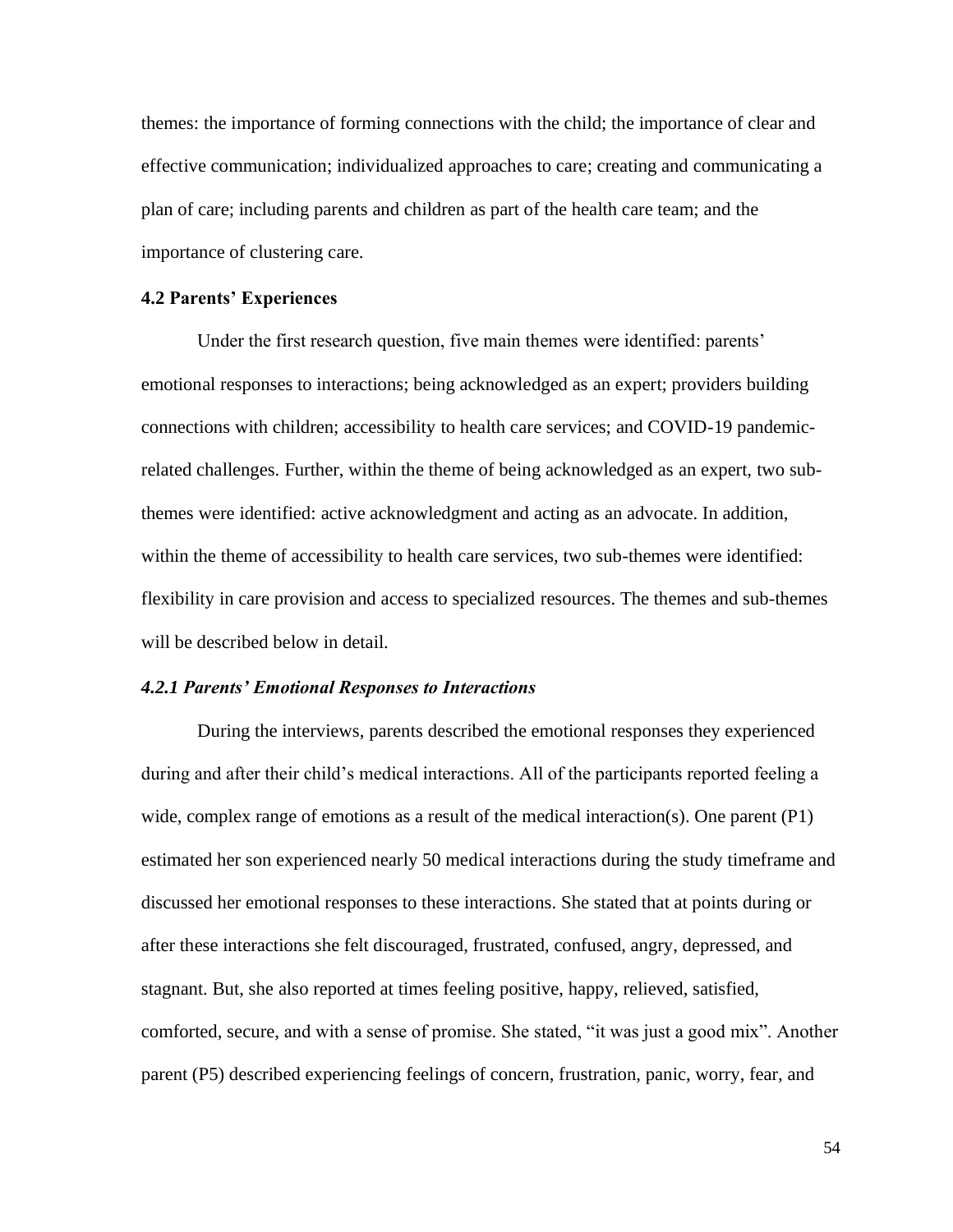being overwhelmed as well as feeling safe and comfortable at times during her son's estimated six medical interactions. She also discussed that while she felt the interactions could have gone better overall, she was "not dissatisfied" with some of her son's regular providers they worked with during these interactions. Of note is the variation in the number of medical interactions reported by participant 1 (estimated at 50) and participant 9 (estimated six). One mother (P4) discussed the approximately 70 medical interactions her daughter had experienced during the study timeline as predominantly positive experiences. She stated she "always felt heard and respected" during the interactions and attributed that to having a consistent provider for her daughter for most of these recurring medical interactions.

In some cases, parents recalled medical interactions that were highly charged events that had long-lasting emotional impacts. One mother (P2) recalled her daughter's only medical interaction that occurred during the study timeline and stated that at varied points during and following the interaction she felt frustrated, supported, happy, anxious, guilty, annoyed, desperate, overwhelmed, and positive. She described how her feelings of frustration continued for a few days after the interaction had occurred and explained it was a result of what happened during the interaction. She stated she was disappointed in the care her daughter received from one of the providers during the interaction and as a result of this provider's treatment plan, she had to closely monitor her daughter for any negative side effects which caused her to feel frustrated. In addition, she expressed feeling regret after the interaction. She stated that she did "replay some of those events a lot sometimes and go, 'I should have done something different, or I should have advocated a different way'. Because I guess I didn't feel good about how it went down". Another parent (P3) spoke about some of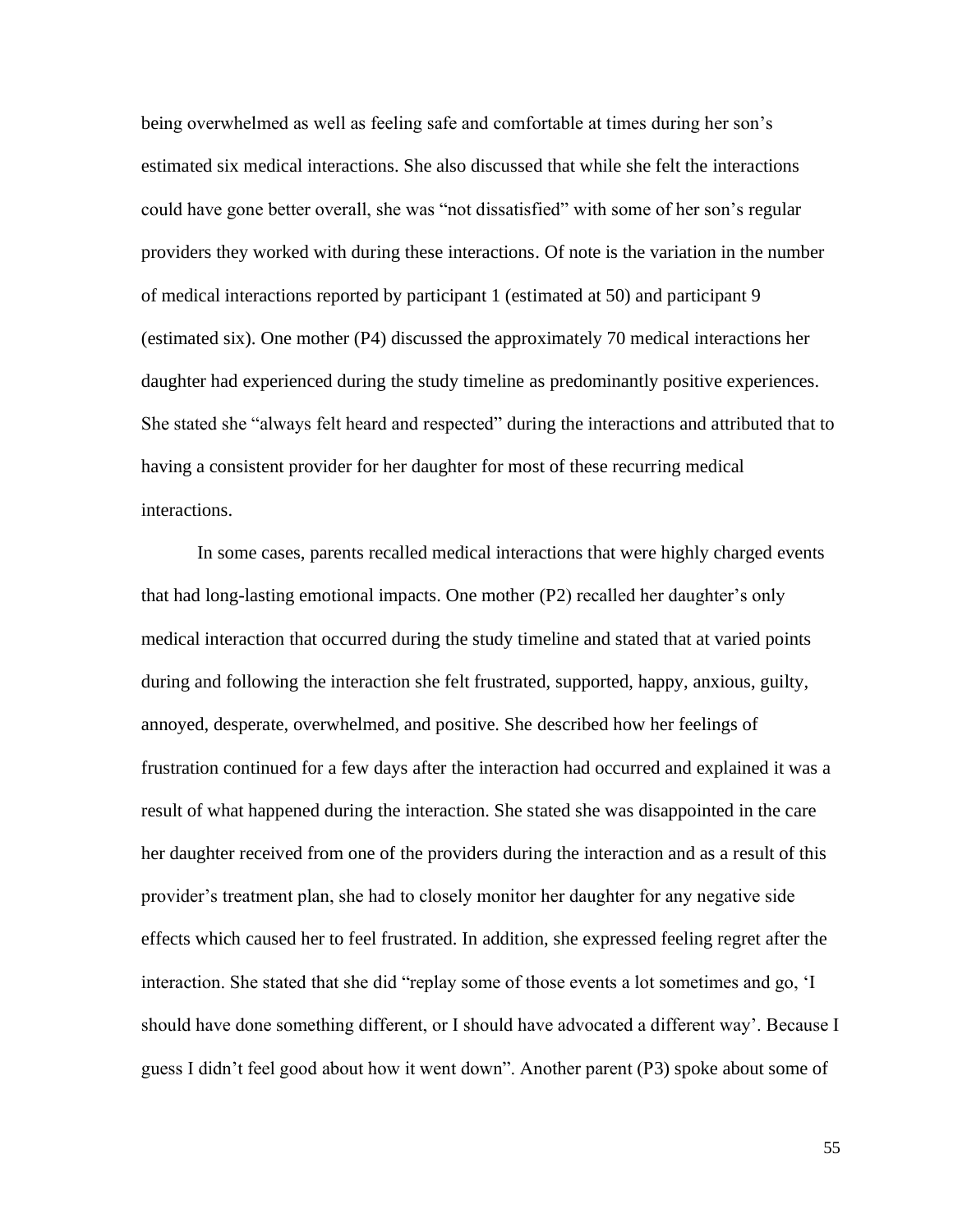her son's recurring medical interactions, estimating they had experienced approximately twelve interactions at one facility where they had just started attending appointments. During the initial interactions at this new facility, she stated she felt "incredible frustration" which continued until a plan was created to ensure her son had a consistent provider and routine during his regular interactions.

The one emotional response that was reported multiple times in four of the interviews (P1, P2, P3, and P5) was frustration. One situation that evoked frustration for parents was when providers had not acknowledged them as an expert in their child's care. For example, as one parent (P2) stated, "it's super frustrating. And um, I think that some don't want to listen to parents". Frustration was also reported when parents felt it had been difficult to access health care services for their child or if they felt there had been a lack of flexibility in health care service delivery. One participant (P2) explained, "and it's frustrating because it felt like it was a time-sensitive thing and there was not, like we waited a long time". Additionally, parents reported they had felt frustration and anxiety when working with providers who did not have a connection with their children. For example, one parent (P3) stated she experienced frustration because she felt "a lack of trust when some of the other people who haven't…got that rhythm because then things are done wrong and it leads to more poking or more this or that", reflecting this mother's concern for extra or unnecessary interventions for her son. The COVID-19 pandemic and the associated public health restrictions added to parent's frustration as well. One parent (P1) stated:

Because of COVID there was no way to have in-person visits. Which in his case would, I think, be more beneficial, and I felt frustrated because it seemed like because they couldn't get to know him on that level, that things maybe moved a little slower.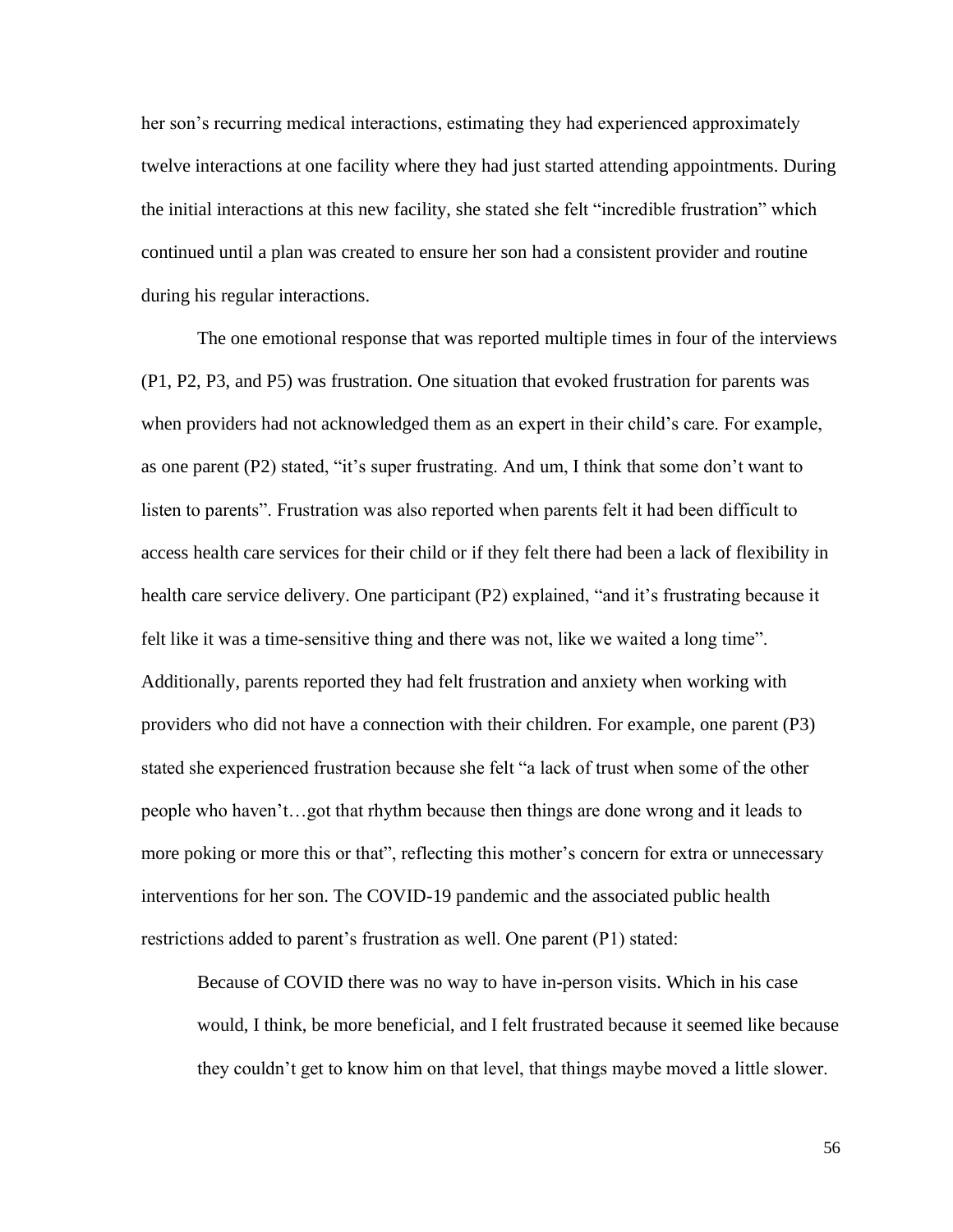In summary, all the participants reported experiencing a wide range of emotional responses during and after their child's medical interactions. In all but one of the interviews, participants recounted feeling both positive and negatively associated emotions during and after each interaction, with frustration being parents most frequently reported emotional response. These findings suggest that parents' emotional responses to interactions are a complex and dynamic aspect of their experience during and after medical interactions and can be influenced by many factors during the medical interaction. In addition, these results also indicate that one of the factors influencing parents' emotional responses during and after medical interactions was the continuity and consistency of providers working with their child.

# *4.2.2 Being Acknowledged as an Expert*

Participants repeatedly voiced the importance of parents being acknowledged as an expert in their child's health and care needs. This reflected parents' intimate knowledge of their children and their needs, both medical and non-medical. For example, as one parent (P2) described, "when I go in, I know that I am the most trained person, I'm the most understanding of what's going on person that's available to me" (P2). Two sub-themes were identified within this theme to further describe parents' experiences: active acknowledgment and acting as an advocate.

**Active Acknowledgement.** Parents discussed the importance they placed on working with providers who actively acknowledged and recognized parents' extensive understanding of their children's' complex medical needs during health care interactions. Specifically, parents voiced the great value they placed on interactions with providers who accepted, validated, and/or utilized their input and expertise in assessing their children's status or care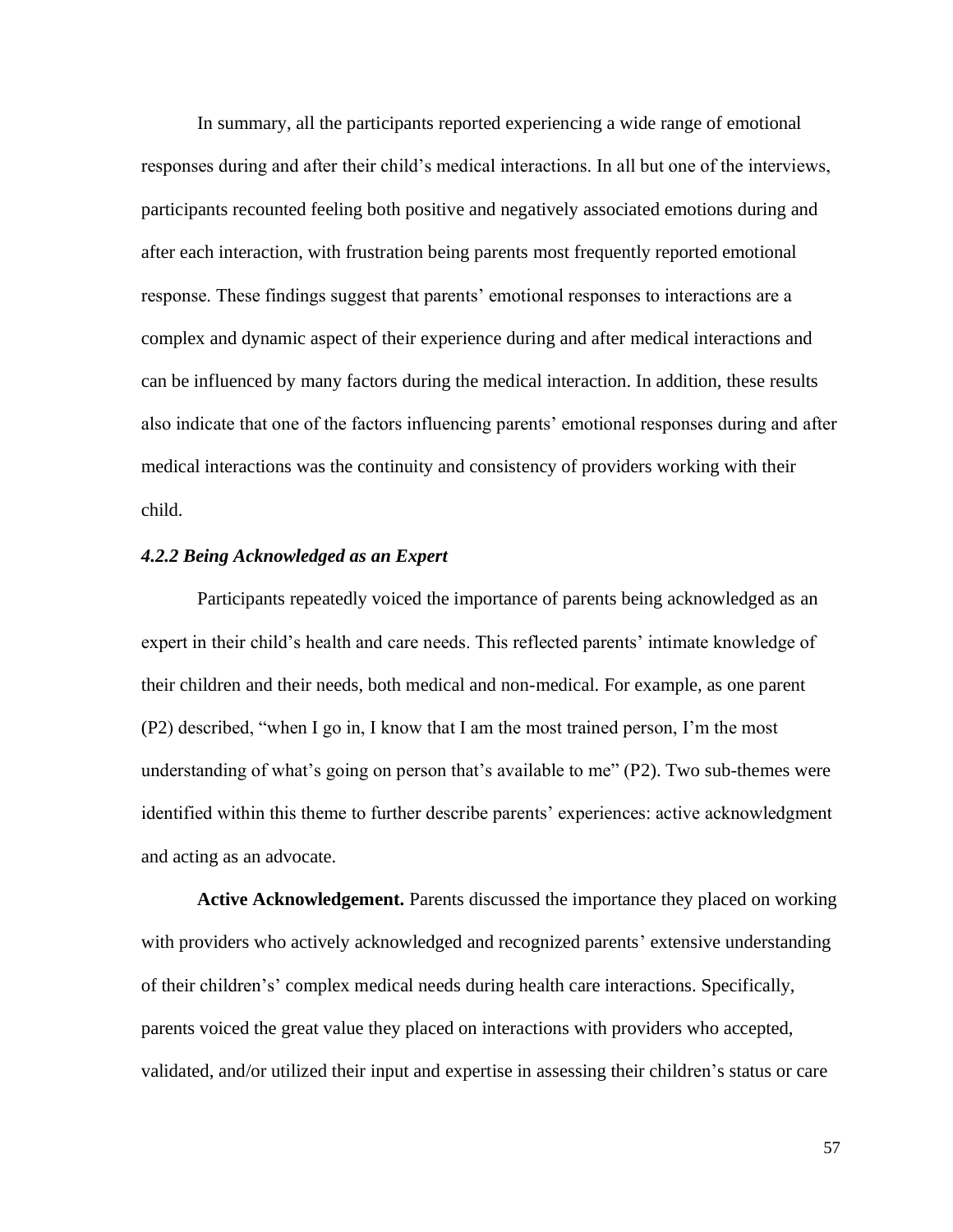needs. This helped parents feel their children were receiving the most appropriate care during that interaction. Four of the parents (P1, P2, P3, and P5) described this acknowledgement as "being heard" or "listened to" by the provider(s) during the interaction and reported their appreciation of providers' engagement in this practice. For example, one parent (P4) spoke of interactions with their provider where she was "given the opportunity to express and discuss my [her] concerns" which then contributed to her feeling heard and respected. Parents voiced that "being heard" was very important because healthcare interactions typically only allowed providers to see a quick glimpse of the children which meant they were not always able to truly understand the complexity of the children, the gravity of the particular situation, or the intricacies of the care needs. As one parent (P2) stated:

I've seen my daughter being examined by a physician who thought she was super sick and needing ICU and then fifteen minutes later she's awake and playing and they come in and a different provider's like, 'oh, her chest is clear, she looks fantastic'. And it's just interesting how moments in time people will see your kid and they can look totally different and different impressions get made about what they are and how they are.

Parents described the importance of this active recognition by providers as being vital for their children to receive the most appropriate care. As one parent (P2) noted:

Because you need to go in there and feel heard and you don't want, like you can go off this crazy path if the wrong thing, like if they misinterpret what you're

saying…You just want to make sure that the right things are being done.

This mother (P2) further explained that when providers did not engage in active recognition, it could negatively affect her child's care. She stated: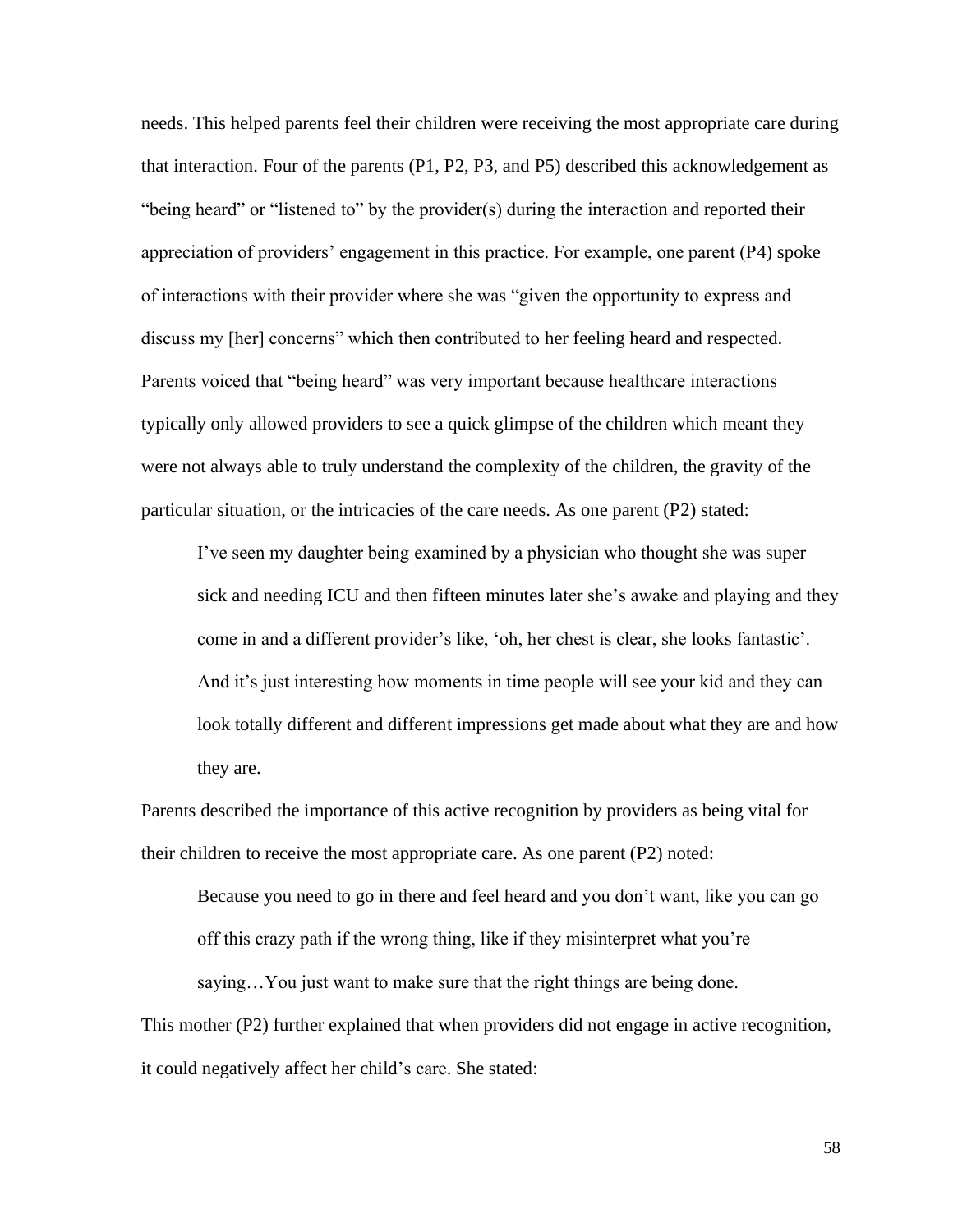Sometimes I get emerg physicians that don't listen to what you're actually saying about your child. And then they'll order tests that are unnecessary or then you have a nurse that doesn't quite understand the severity of how sick your kid is and isn't really paying attention to them.

In another instance, a parent  $(P1)$  explained how after discussing her son's care with a new provider who "took the time" so that she "felt listened to", they were able to create a plan together for her son's care that they both agreed "was a good plan of action".

**Acting as an Advocate.** Interactions, where parents felt the provider was not engaging in active recognition, were described by parents as undermining their feelings of credibility and that their opinions and ideas about their children's care didn't matter. One parent, (P3) for example, described this lack of active recognition as being "met with some resistance on the other end" and stated in one instance, "they think I'm over-exaggerating". In these interactions, when providers did not acknowledge the parent as an expert or convey that they viewed their ideas as credible, parents described how they were then required to step into the role of advocate for their child. In this regard, one parent (P2) stated, "it requires strong advocacy from parents so that people can do what needs to get done". Another parent (P3) explained:

I've become very firm in saying no. Like that's great you have your plan but no that's not how this is going to go. This is going to go this way because we've done that either way before and that doesn't work. So, it sounds really harsh but I'm telling them how to do their job so that we can be successful because we've done the other end and it doesn't work.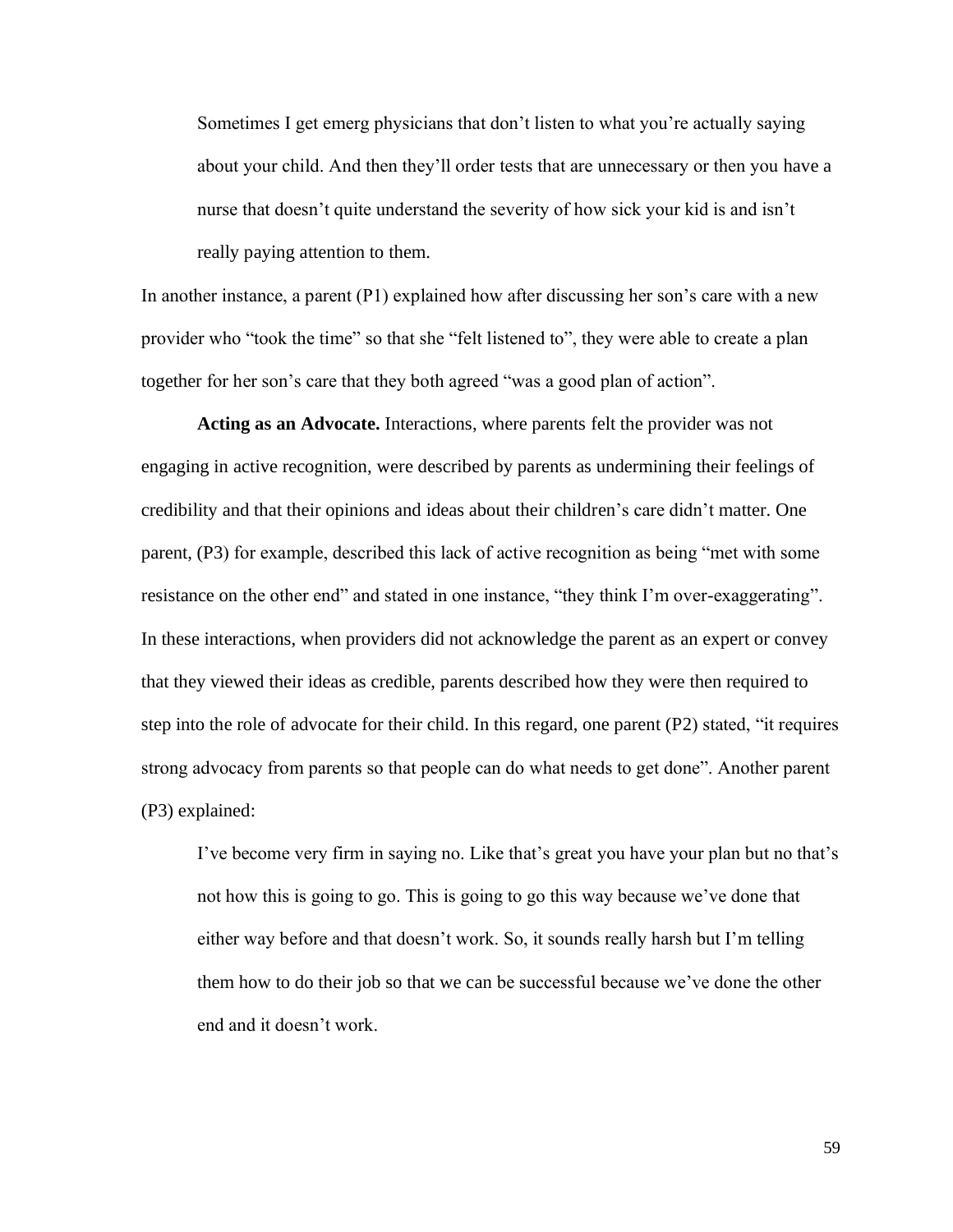These parent descriptions reflected how they believed that this advocacy was necessary in order to protect their children but also spoke of the subsequent emotional toll it could take. As one parent (P2) reflected, "because I do feel like my daughter's life could be a whole lot different if the advocacy was different. Because it's exhausting. I know how much of my life I spend doing it. And…it's crazy and mentally exhausting". Another parent, (P5) spoke of the challenge of knowing advocacy was needed at times but being unable to speak up. She stated, "I kind of had that huh feeling, like I should actually say something, I should do more but I didn't act on it". She went on to explain that upon reflection of her experience, even when she was able to speak up during the interaction, she did not always feel heard. She stated, "looking back on it, maybe I wasn't heard completely".

In summary, parents reported they felt it was important that providers recognized, valued, and/or utilized their input to better understand and care for their children during healthcare interactions. Without active recognition during interactions, parents reported they felt the need to advocate for their children in order to ensure they received the most appropriate care and that engaging in these advocacy efforts was, at times, challenging.

#### *4.2.3 Providers Building Connections with Children*

The quality of connection between the provider and the child was a recurring aspect of parents' healthcare interaction experiences. Participants discussed whether or not they and their children were able to form strong connections and positive relationships with providers that, in turn, they believed affected the care their children received during interactions. Parents spoke of providers who actually took "the time to get to know the kids" (P5) and how that connection helped to make the child and parent both feel more comfortable. For example, one parent (P5) stated she felt it was important that providers "connected with him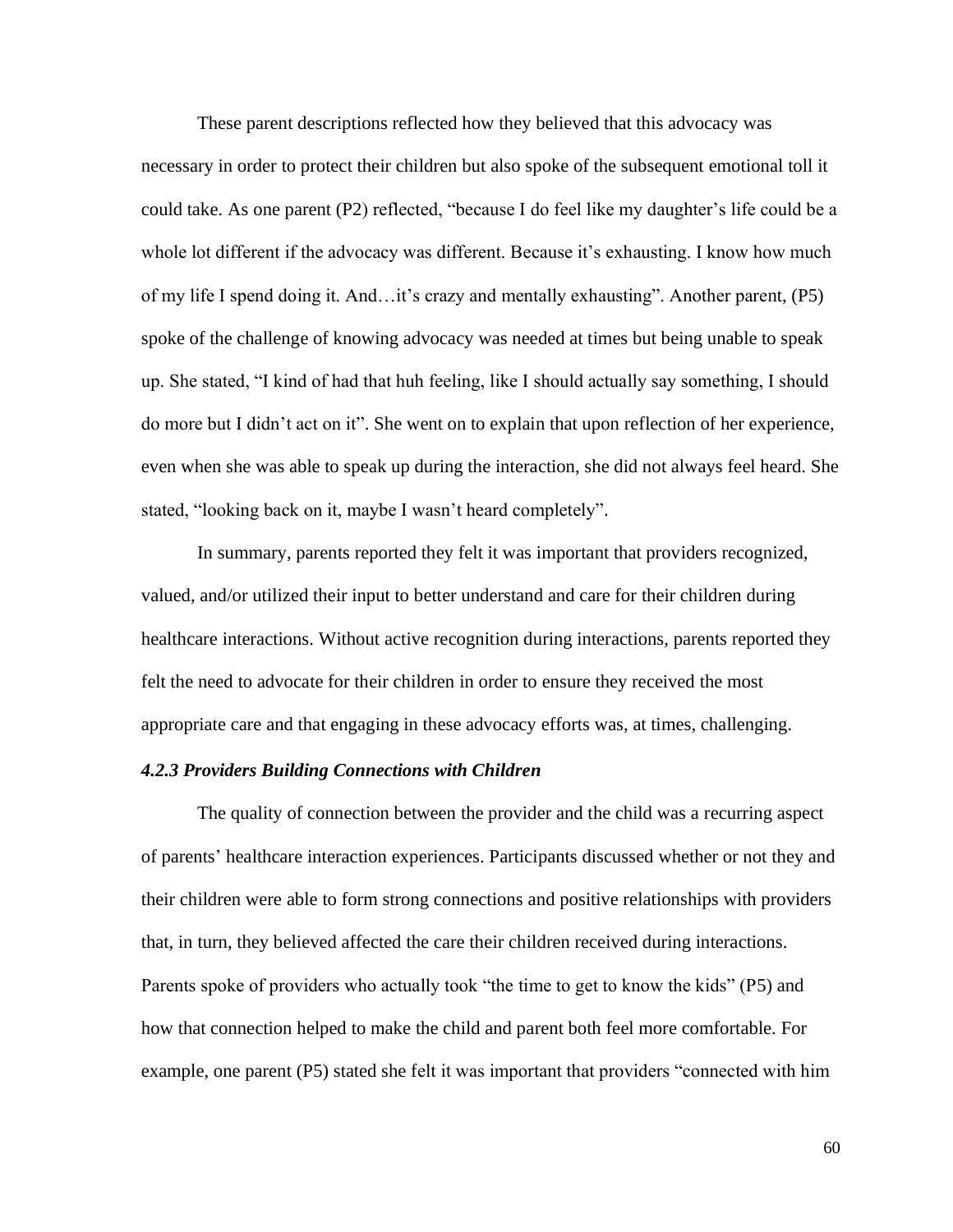[her son] and spoke to him in the appointments" because then her son "feels like he's got a voice in it as well". Another parent (P4) stated that her "daughter always appeared calm before a medical intervention but had a volcano erupting inside of her. Many nurses and doctors were able to sense that. This is something that makes human interaction human". While another mother (P3) explained that when providers interacted "on a much more personal connection versus a medical connection" those "personal connections helped to make that person easier" for her son, and therefore, her to deal with. When talking about being able to form those connections with providers in acute care settings, one parent (P2) reported, "you connect with them and they become your favourites and you hope they're working the next time you come in". She also felt that "there's only certain health care individuals that do that though. My experience has been that that's not the norm" (P2). She went on to state, "it's not across the board, I think that there's something integral in the training that we're missing in the humanness of medicine" (P2).

When parents spoke about the importance of connection they often described how much time the provider spent with them and/or their children during the interaction. When providers took time to get to know the children during the interaction, parents reported feeling more connected to that provider and felt that the provider cared about their children. One parent (P1) explained that she responded positively to providers who got to know her son as a person and not just a patient they were caring for. She stated, "because it just means that they're taking the time, that they care enough about what it is my son is going through that they're taking the time" (P1). She went on to further explain the importance of time stating she felt "really good support" from one of her son's regular providers because she knew "that she is taking that time". She also stated it was important to her as her son's parent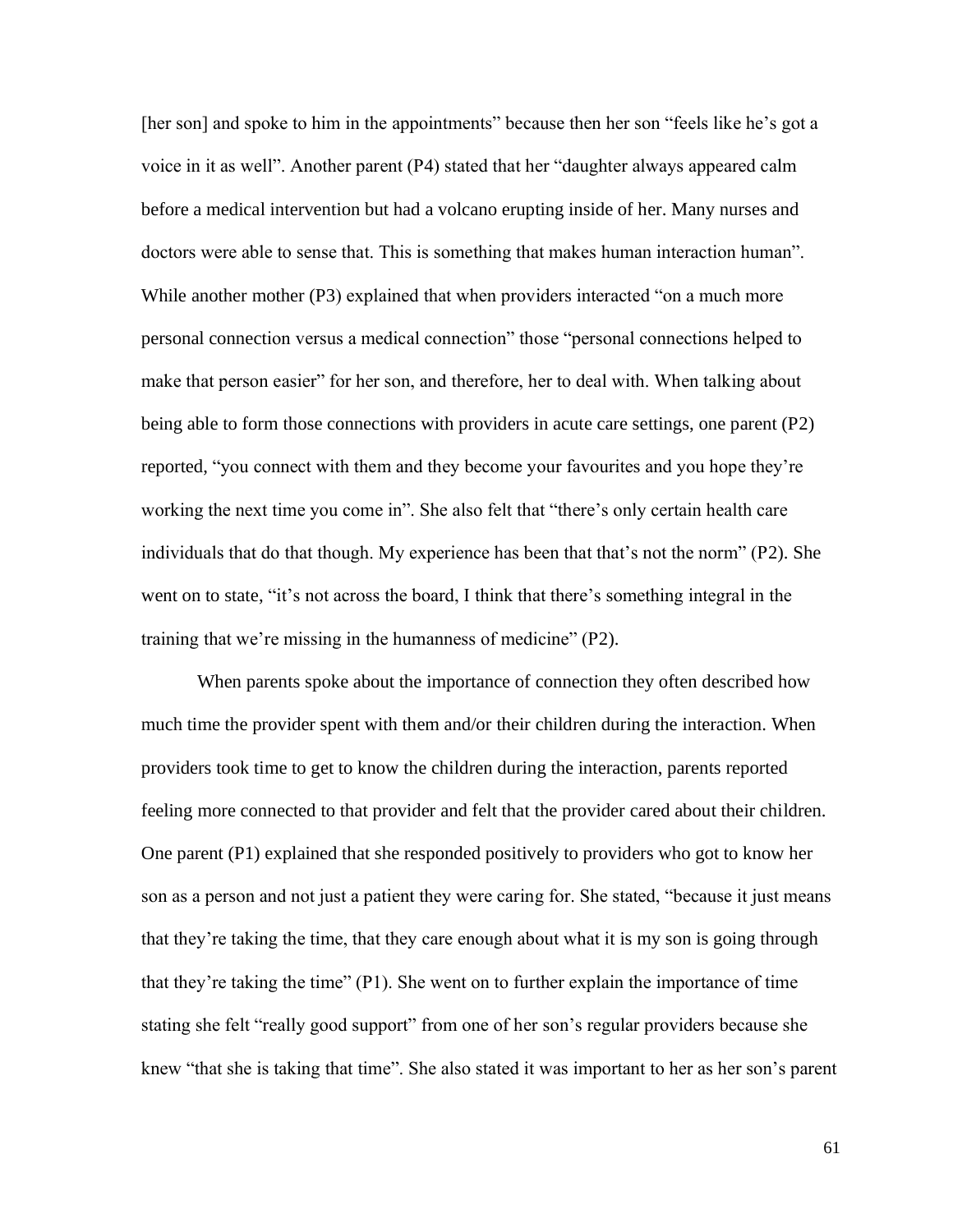to have time with the provider to ask any questions she had to ensure "everything is understood by them as well as by me [her]". Another mother (P2) explained that during her daughter's interaction, the provider in charge did not give her the time she needed to adequately explain the situation and voice her daughter's needs for that interaction. She stated, "he just walked away and then I didn't see him again for a long time. And I never really got a chance to explain the urgency of the situation and that it needed to get done quite quickly". She recounted this interaction was with a provider with whom they had no previous relationship or connection with which she felt had made it difficult for her to explain what kind of health care service her daughter needed to access at that time. She reported, "I didn't get a chance to really express what needed to happen". She explained that these factors contributed to making this interaction "all kinds of frustrating" for her. She stated, "I was super annoyed".

When participants were asked what they thought contributed to a negative interaction experience, one mother (P1) stated, "them not taking any time" and "not asking any questions of my son and actually speaking to him and how he feels". She expressed ambivalence about certain interactions, stating one of her son's providers "really listened" when they spoke to him, but the short length of the interactions left her wondering, "in fifteen minutes, how do you determine what he's going through". Another parent (P2) acknowledged that it wasn't always the fault of the provider when they weren't able to take time or form connections with their patients. She stated:

There's definitely gems in health care, it's just too bad that the system makes it really challenging for people…for good health care workers to do their job well. There's the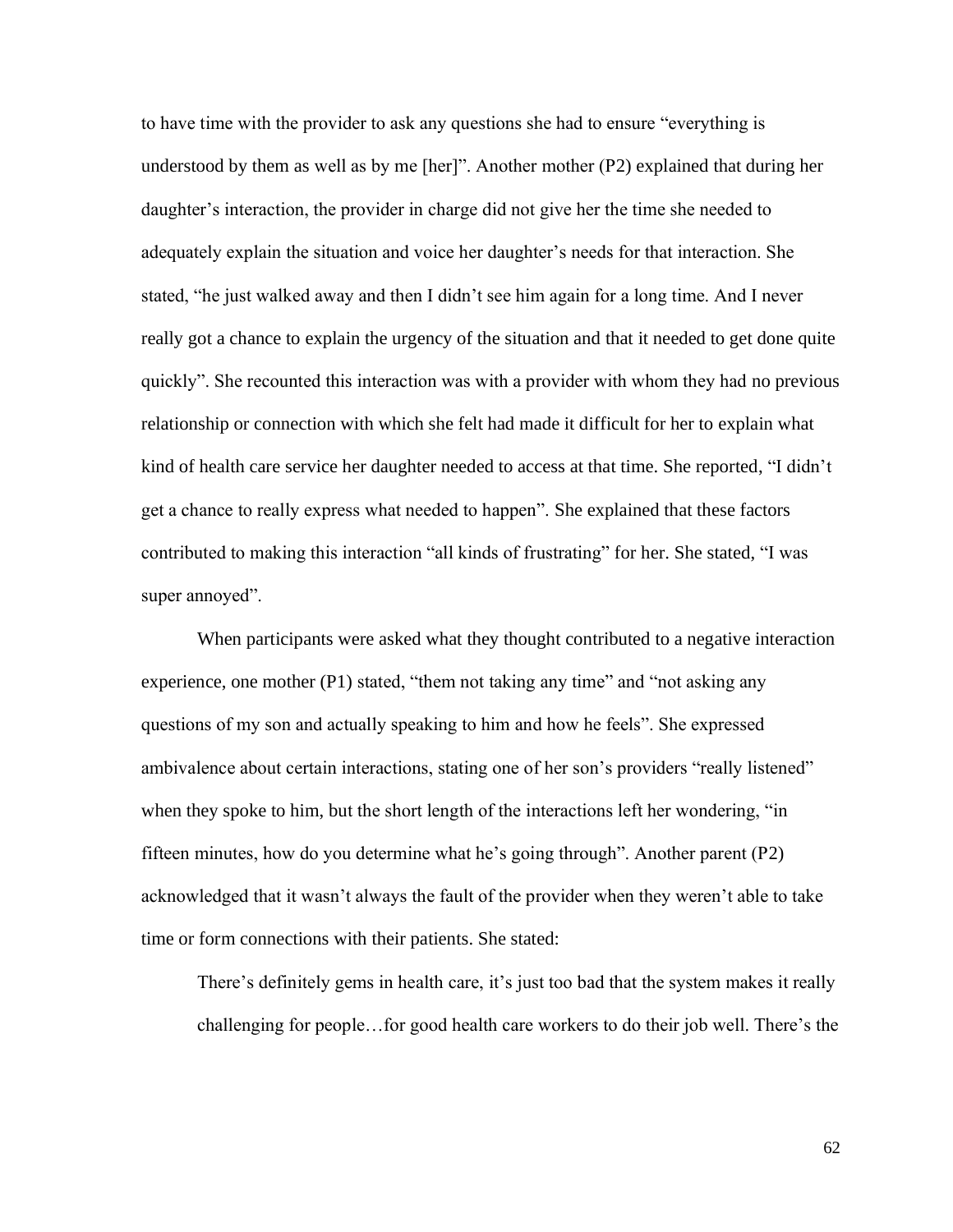time constraints and stuff, like I get why there's the disconnect but getting to know parents and how they know their kids, it's kind of invaluable.

Participants viewed the continuity and consistency of providers as another influence on the connection that was formed between providers and their children. Parents explained how being able to work consistently with the same providers created more opportunities for providers to get to know their children both on a personal and medical level that fostered trust between parents and providers. For example, one parent (P3) explained that they were able to form a strong connection with one of her son's consistent providers which led them to create a routine for his regular interventions. Having this routine in place then helped reduce her son's anxiety when they worked with new providers. She described how having this routine contributed to his interventions going well and the mother attributed that to "the level of trust that's been established" with their regular providers. In another instance, one parent (P4) spoke about her daughter's ongoing interactions with the same provider who consistently created an environment where she felt she was being "given the opportunity to express and discuss" her concerns which led to her feeling "heard and respected". She explained further that this in turn helped foster a strong, trusting relationship between the provider and herself where she felt she could "trust the medical assessments" and now does not feel the need to attend all of her daughter's interactions with this same provider. When asked whether her expectations were met during these interactions, this mother (P4) stated, "my expectations were exceeded". Another mother, (P5) confirmed how continuity and consistency with providers helped her to feel more supported during interactions, stating how she had a better rapport with those providers versus the "ER doc who doesn't know my son's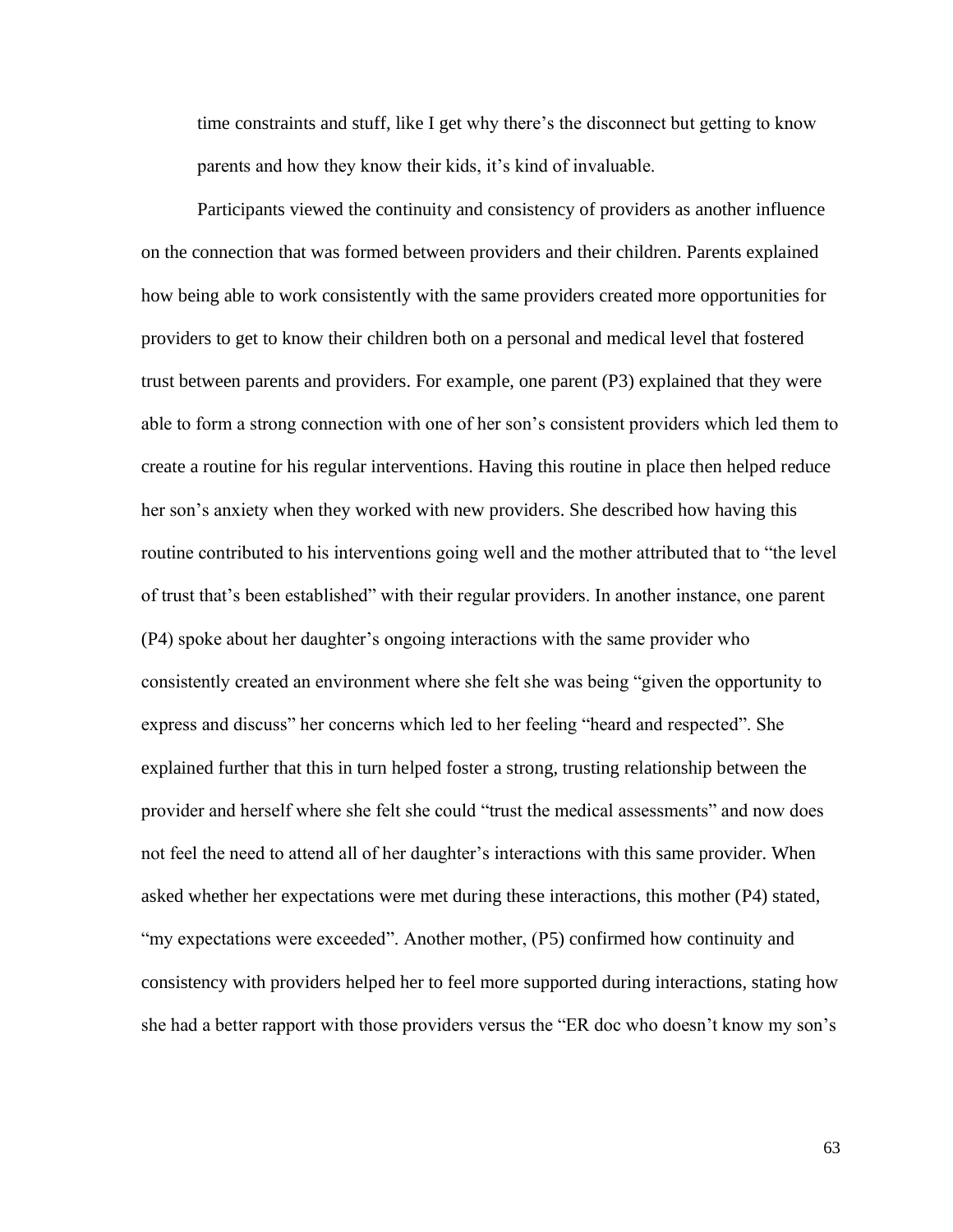story". Another parent (P1) spoke about some of her son's ongoing medical interactions with a consistent provider. She stated:

I'm comfortable with who is looking after him, that I don't feel like I have to be there. His nurse is very easy to communicate with and I'm comfortable with that. There's nothing left to be misinterpreted or anything like that.

In summary, parents reported feeling more comfortable working with providers who tried to create and maintain a connection with their children. Parents explained how they felt the amount of time spent with the children influenced the provider's ability to form those connections with the children. In addition, parents felt the continuity and consistency of providers also impacted the connection the provider was able to form with the children, helped to establish routines for interactions, and contribute to the quality of the experiences.

## *4.2.4 Accessibility of Health Care Services*

Ease in accessing health care services for their children was another important consideration for parents. Two sub-themes were identified within this theme to further explain parents' experiences: flexibility in care provision and allocation of resources.

**Flexibility in Care Provision.** Parents identified flexibility as an important aspect of accessing care for their children. They described it as consisting of either the provider's ability to deliver developmentally supportive care to their children regardless of their relationship or the willingness of providers to alter how they delivered their care to better meet the children's unique needs. For example, one parent (P5) explained that providers changed how they approached her son while providing his care to better meet his medical and developmental needs. She stated, "they got softer because he's a kid. So that's great. But they still talk to him at a mature level which is fantastic". Parents reported they appreciated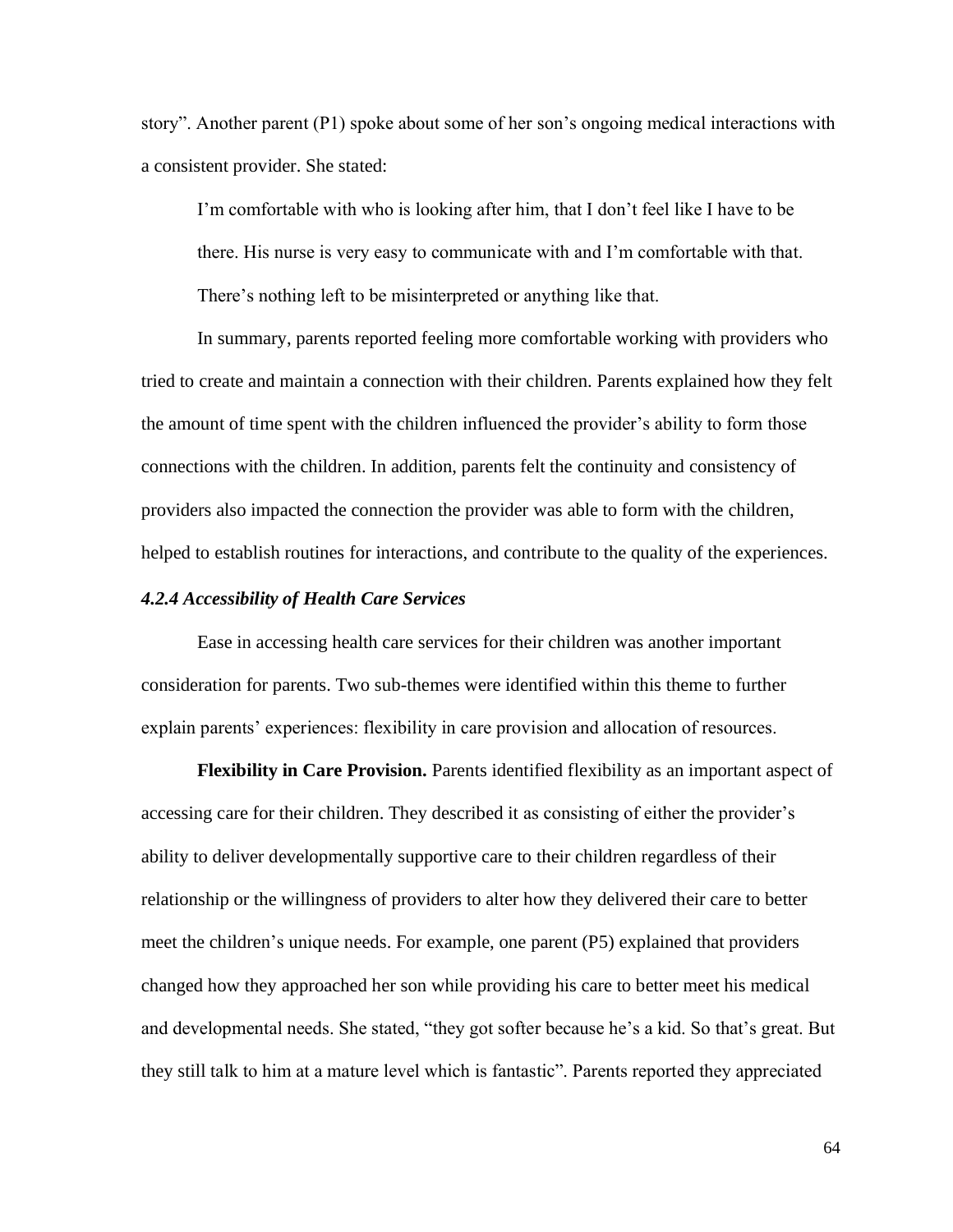providers who acknowledged their children's uniqueness and approached their care with flexibility and understanding to best meet the children's needs. For example, another mother (P2), explained how parents often seek to minimize and reduce medical trauma for their medically complex children. This mother explained further how her daughter, and other medically complex children, "have been exposed to medical trauma for years of their lives, and thus they require very different interactions".

The other way the participants spoke about provider flexibility was how willing and able they were to adjust the delivery and access to health care services for the children. For example, one mother (P3) explained that her son needed a specific approach to access a common health care service to decrease his anxiety during his other medical interactions but found providers generally unwilling to adapt the timing and process of this medical care for her son. She stated, "a lot of people roll their eyes and say that's not how it works". However, she described an exception where she "found this one provider that said she can do that and can see the value and merit behind doing that. So, we phone and if that provider isn't working that day then we don't go that day". Another parent (P2) recounted that during their interaction she knew the only way her daughter would get the specific care she needed at that time was to ask for help from providers they had a strong connection with. She stated she found "her people to help her get what needed to be done because what needed to get done wasn't going to get done the way it was supposed to".

Parents stated they felt it was also very helpful to have providers who understood the challenges they faced when trying to juggle all the interactions that their children require regularly, and worked with the parent to offer flexibility in accessing these services. One mother (P1) spoke about how their regular provider informed them of schedule changes that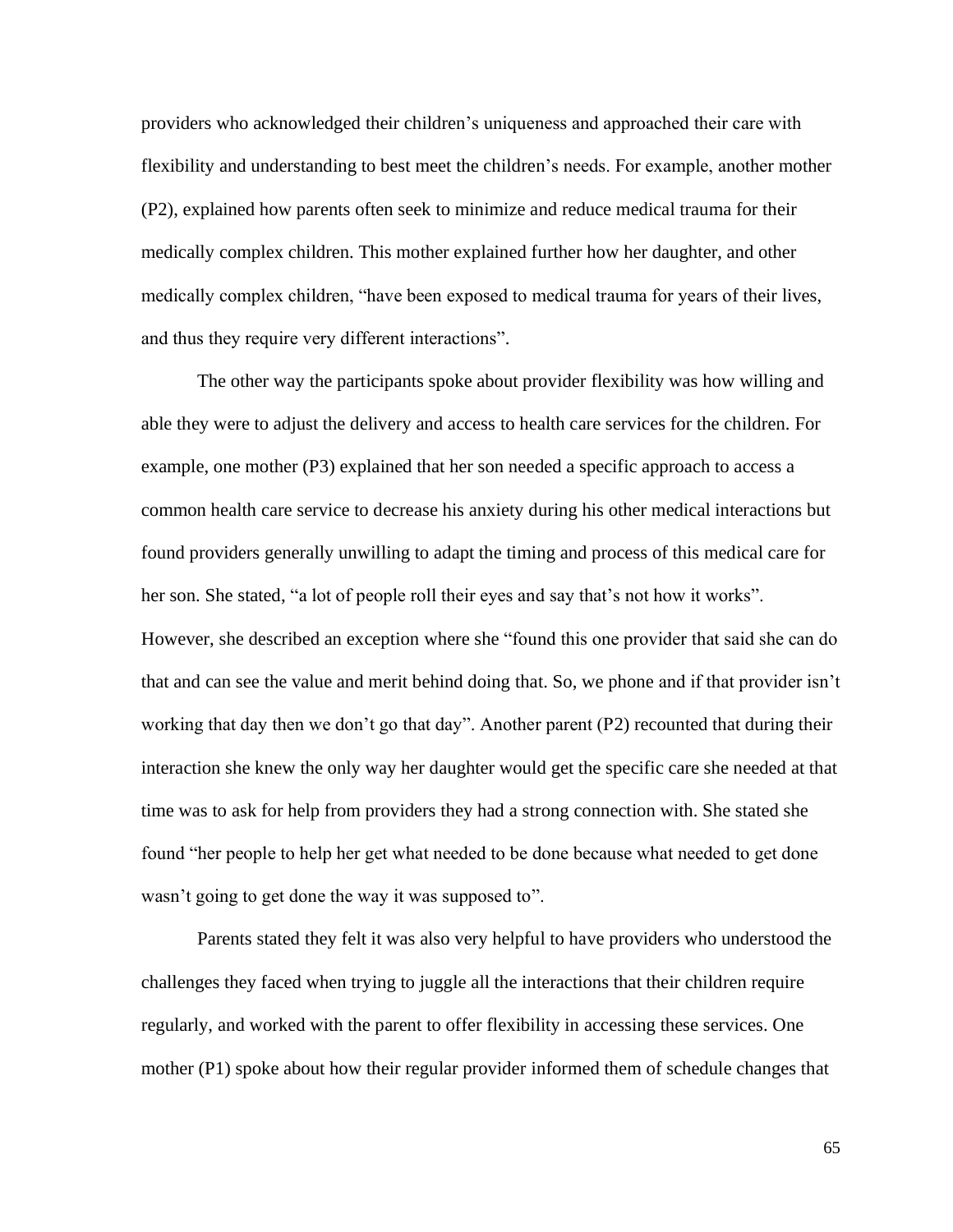altered which provider they worked with at her son's regular interactions. She said they appreciated being able to adjust her son's appointments to maintain continuity with their provider because "otherwise then it's somebody who changes the whole routine" which she felt negatively impacted the interaction for both her son and herself. Another parent (P2) spoke about the number of follow-up appointments they were asked to attend from all the providers they interacted with and described how frustrating it could be to take time out of their complex schedule to attend these appointments where parents felt providers just wanted to check-in. She stated, "I think some providers don't realize the amount of time it takes from your schedule to have all these like follow-up, just social visits, it takes over my life and my child's life". She also went on to explain how she appreciated providers who coordinated care with other services or didn't require follow up appointments if they felt it wouldn't change the care or treatment her daughter received at that time. This mother (P2) spoke about one particular provider who coordinated appointments with other services and stated, "he's had me in tears before because he's just been willing to be adaptable to make things easiest on my daughter, less traumatic, less appointments, less doctors".

**Access to Specialized Resources.** When discussing the accessibility to health care services, two participants also referred to ideas that reflected the allocation of health care resources. They discussed resource allocation by comparing the two facilities where they accessed health care services for their child on a regular basis: their local, non-speciality site that dealt with both adult and pediatric populations; and the tertiary pediatric center which specializes entirely in pediatric care in the province of British Columbia. Two parents (P3 and P2) had similar experiences where their local non-specialized facility lacked either a particular resource (e.g. specialized medication) or providers with the necessary training for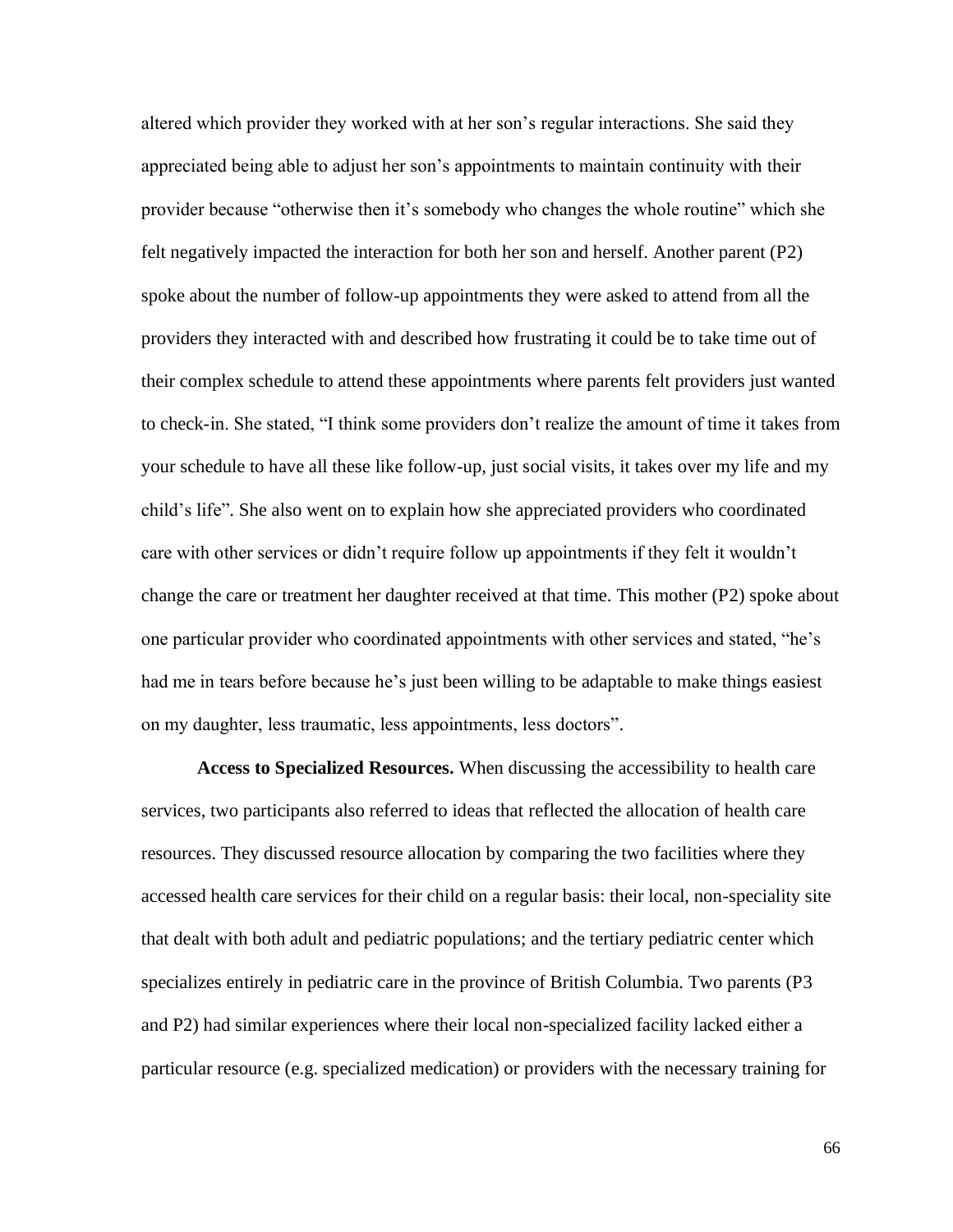their children to access the most appropriate care. For example, one parent (P3) explained that when they first started accessing health care services regularly at their local facility, it was discovered that the local facility lacked a specialized medication that her son required for his medical interactions. The provider they were working with recognized the importance of having access to this medication for her son's care and was able to advocate to ensure the facility was able to supply the medication going forward. This parent stated she did not blame their local, non-specialized facility for not always having the same resources as specialized facilities do. She stated, "they don't know what they don't know. So, it's not like they've done anything wrong…they just don't know".

During her daughter's medical interaction, one mother (P2) spoke about the issues they experienced working with providers who did not have the specialized training needed in order to provide the care her daughter required during this interaction. She explained she had the knowledge and resources needed to help guide a provider through the procedure but she felt the provider in charge during her daughter's medical interaction "wasn't willing to do what needed to be done". She explained further, that instead, the provider in charge arranged for another, less experienced provider to perform the intervention for her daughter. This mother reported she only agreed to this alternative treatment plan because she felt there was no other option for her child at the time. She stated:

The only reason I did it was because I felt that I wasn't going to get out of there any other way. That's the only reason I agreed to letting her do it is because I knew the simplicity of the act of what needed to be done and I knew I could walk pretty much anybody through it.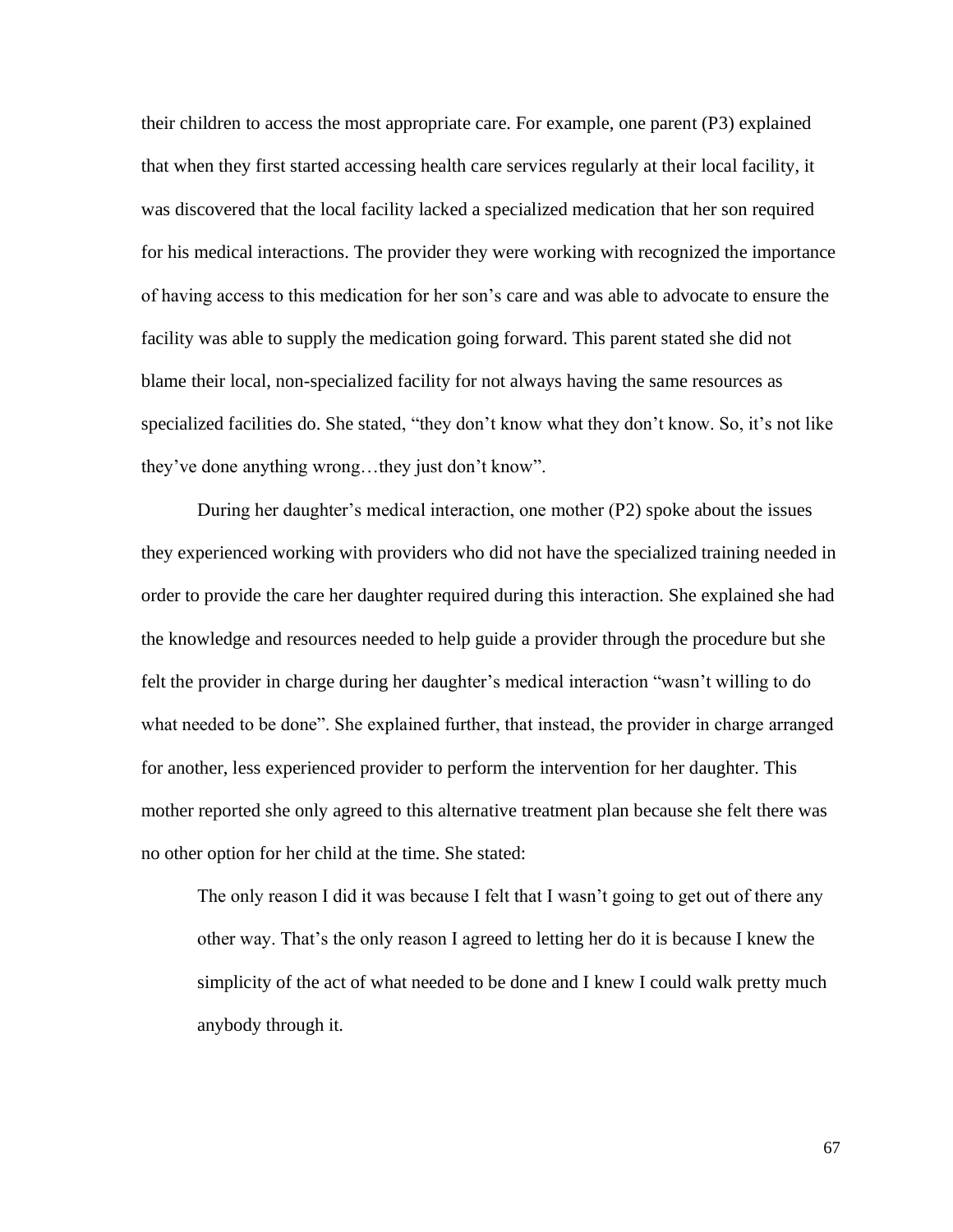However, despite agreeing to the alternative plan, this mother voiced her sense that the provider they worked with during the interaction did not have the appropriate education level needed. She stated this provider "wasn't the right person to have done the job and it should have been somebody with a higher level of knowledge and skill". She explained how in their case, the care her daughter needed was time-sensitive but basic and something she could do at home with the right equipment, and she was frustrated with the provider's lack of experience during the medical interaction. Speaking about this experience, this mother conveyed her desire to see providers utilizing parents as a resource in this type of situation; leaning on the parent's skill and knowledge of their child to ensure children are provided care by the ones who know them best. She elaborated, saying she felt many parents would be willing to bridge these resource gaps in their child's care, especially in rural settings, because the parents who have been providing specialized care for their child in their home for extended periods of time have acquired the necessary knowledge and skills. She stated, "the mother…is going to know more about that and what needs to get done than anybody else in that town"  $(P2)$ .

In summary, parents reported feeling appreciation when working with providers who were flexible in their delivery of care. Flexibility was described by parents as providers acknowledging and understanding their children's unique care needs and working with parents to make accessing healthcare services more manageable. Participants also stated they were aware of resource gaps between specialized pediatric facilities and non-specialized facilities but did not blame the non-specialized sites for these gaps.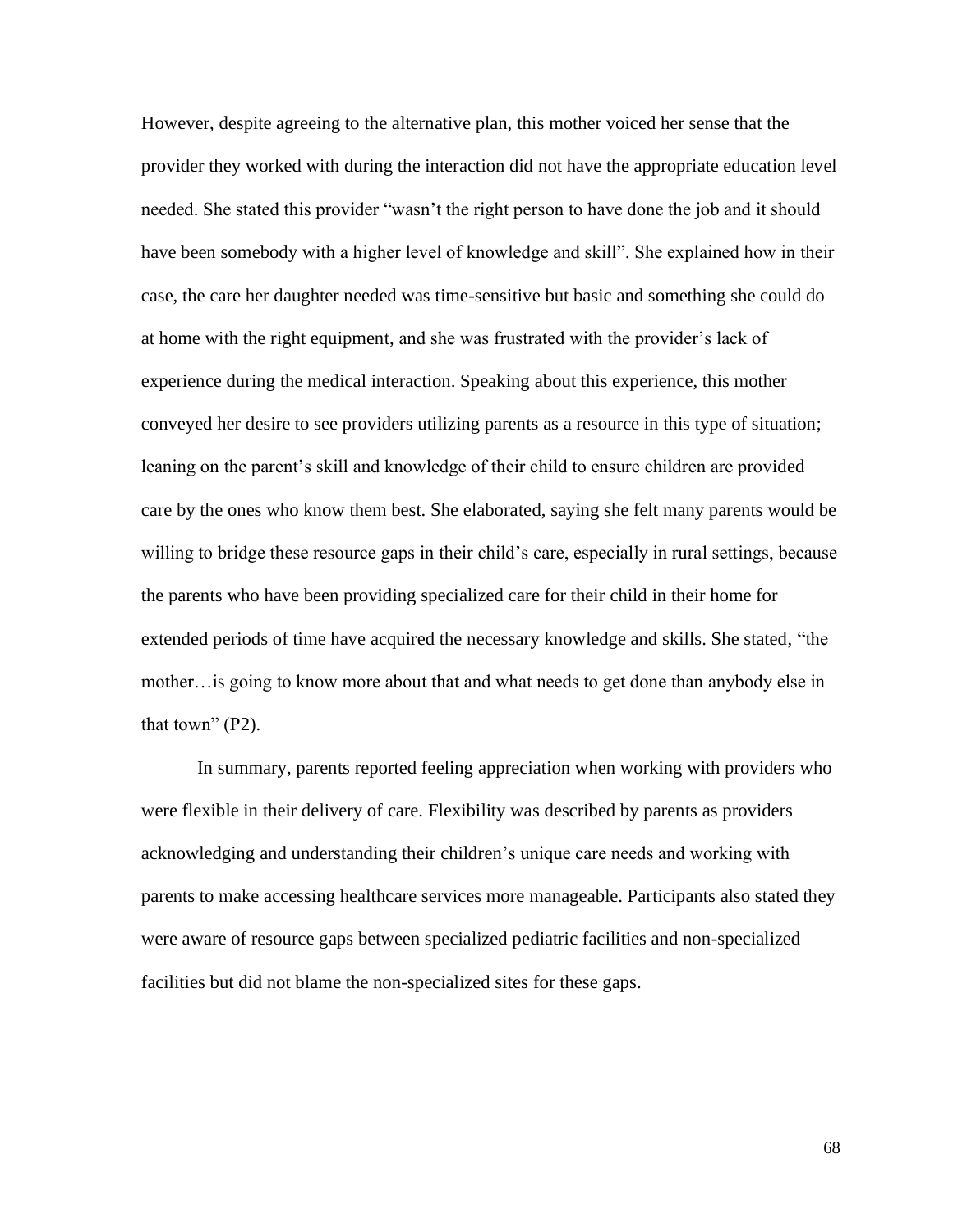## *4.2.5 COVID-19 Pandemic-Related Challenges*

The COVID-19 pandemic was reported as an influencing factor for some parents' experiences during their children's medical interactions. These parents felt that the pandemic negatively affected their experience and the care their children received. In some instances, COVID-19 restrictions utilized by institutions and provider offices were seen as having impacted the accessibility of health care services. For example, one parent (P3) spoke of the extra logistical challenges these restrictions placed on her family, requiring them to further juggle the care needs of their complex medical child during interactions in addition to the rest of the members of their family. She stated, "well it makes the family life tough. There's still a parent that's still trying to work. There's another child that can't be left alone. There's nobody else in our bubble that can look after him".

In addition, many health care services were changed from in-person to virtual appointments. Some parents felt that their children did not receive the care they needed because they felt virtual appointments removed the provider's ability to accurately assess the children's status. One mother, (P1) reported it was especially hard accessing care with new providers through virtual or telephone appointments as the providers "don't get to see her son face to face" and often had never met in person. She went on to explain that it was discouraging and she couldn't help but wonder if providers could "truly see what we're dealing with if they can't physically see him". This mother (P1) also mentioned experiencing frustration as a consequence of the COVID-19 restrictions her son's providers were under and felt that there was a negative link between COVID restrictions and her son's care. She explained her son's providers were only able to offer them virtual or telephone appointments which significantly restricted their ability to physically assess and monitor her son's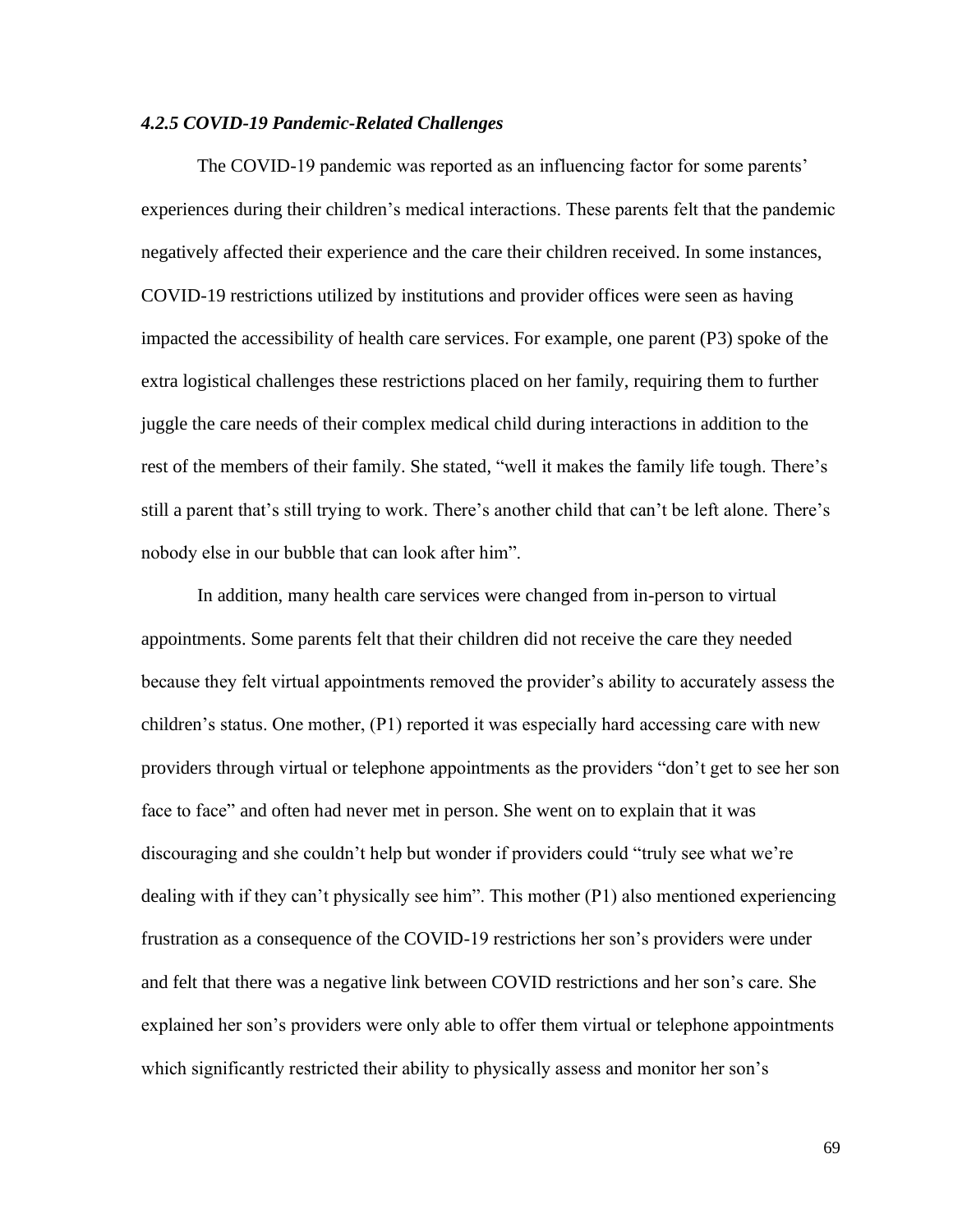condition on an ongoing basis. For example, she recounted, "if it hadn't been COVID, and we could have started doing personal visits, there's more that could be explained, seeing things like that, there would be less frustration". She also believed that being limited to only virtual or telephone appointments affected how fast her son responded to certain treatments. She stated, "all I want is to get him the quality of care and progress in a manner that…maybe he would be progressing a little bit more quickly if there was in-person things".

Another parent, (P5) experienced something similar. During multiple interactions to address an acute illness her son was experiencing, she felt that the diagnosis of her son's acute illness was delayed because providers were either restricted to offering virtual or telephone appointments instead of in-person appointments or were "so focused on COVID" that they "had blinders on". She said she felt the providers "were working well within the parameters that they could" but still felt that her son's acute illness "could have been caught [earlier] if it was just an in-person appointment". She went on to explain that "it's not their fault but it did cause me to keep seeking further medical help".

In summary, some of the parents reported the COVID-19 pandemic was an influential factor when accessing health care services for their children during the pandemic. These parents believed the pandemic negatively impacted their children's care and experience by changing how health care services were delivered. Examples of these health care service delivery changes included providers offering mainly virtual or telephone appointments, limiting in-person appointments, or influencing how children were assessed and diagnosed with illnesses. In addition, some parents felt there were extra logistical challenges associated with accessing health care services during the pandemic.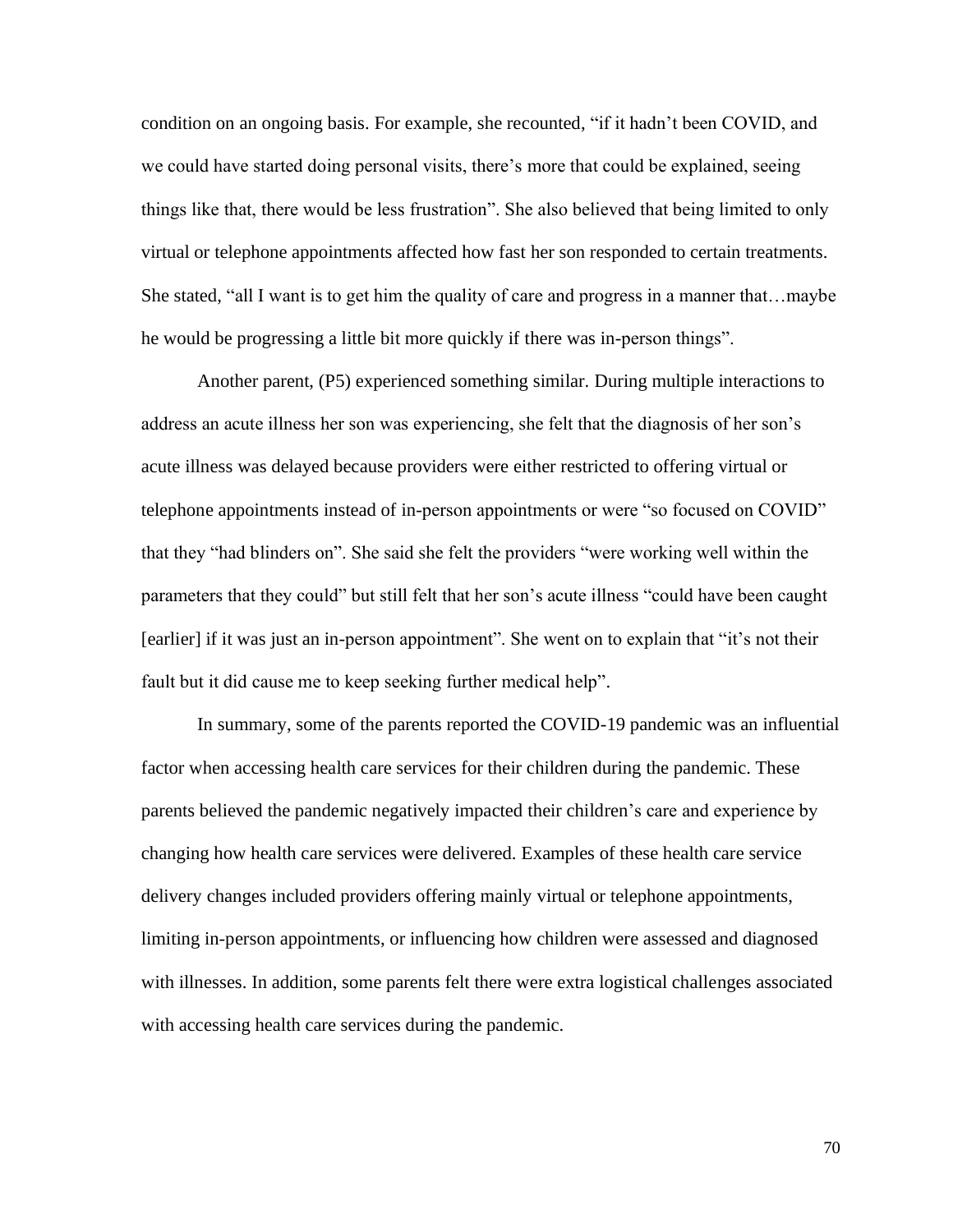#### **4.3 Recommendations for Providers**

To answer the second research question of this study, "How can clinicians effectively support parents and families of CMC during the hospital discharge or completed medical interaction process?", participants were asked if they had any recommendations for what providers could do to help parents feel supported during these processes. The recommendations discussed can be sorted into six main themes: the importance of forming connections with the child; the importance of clear and effective communication; individualized approaches to care; creating and communicating a plan of care; including parents and children as part of the health care team; and the importance of clustering care. These themes will be discussed below.

# *4.3.1 The Importance of Forming Connections with the Child*

One theme that emerged from the parents' recommendations was parents wanting to work with providers who strived to understand their children's unique medical and nonmedical needs, and attempted to create and maintain a connection with their children. Parents suggested providers attempt to connect with the children in some way during each interaction. For example, one parent (P4) reported she felt it was essential that providers were "compassionate and respectful" by not dismissing children or their families for experiencing difficult emotions, including anxiety, during medical interactions. Instead, she felt providers should "acknowledge them as very real" (P4). Another parent (P5) suggested providers "take a moment to get to know the kids where they're at" during interactions to help create a connection between provider and children.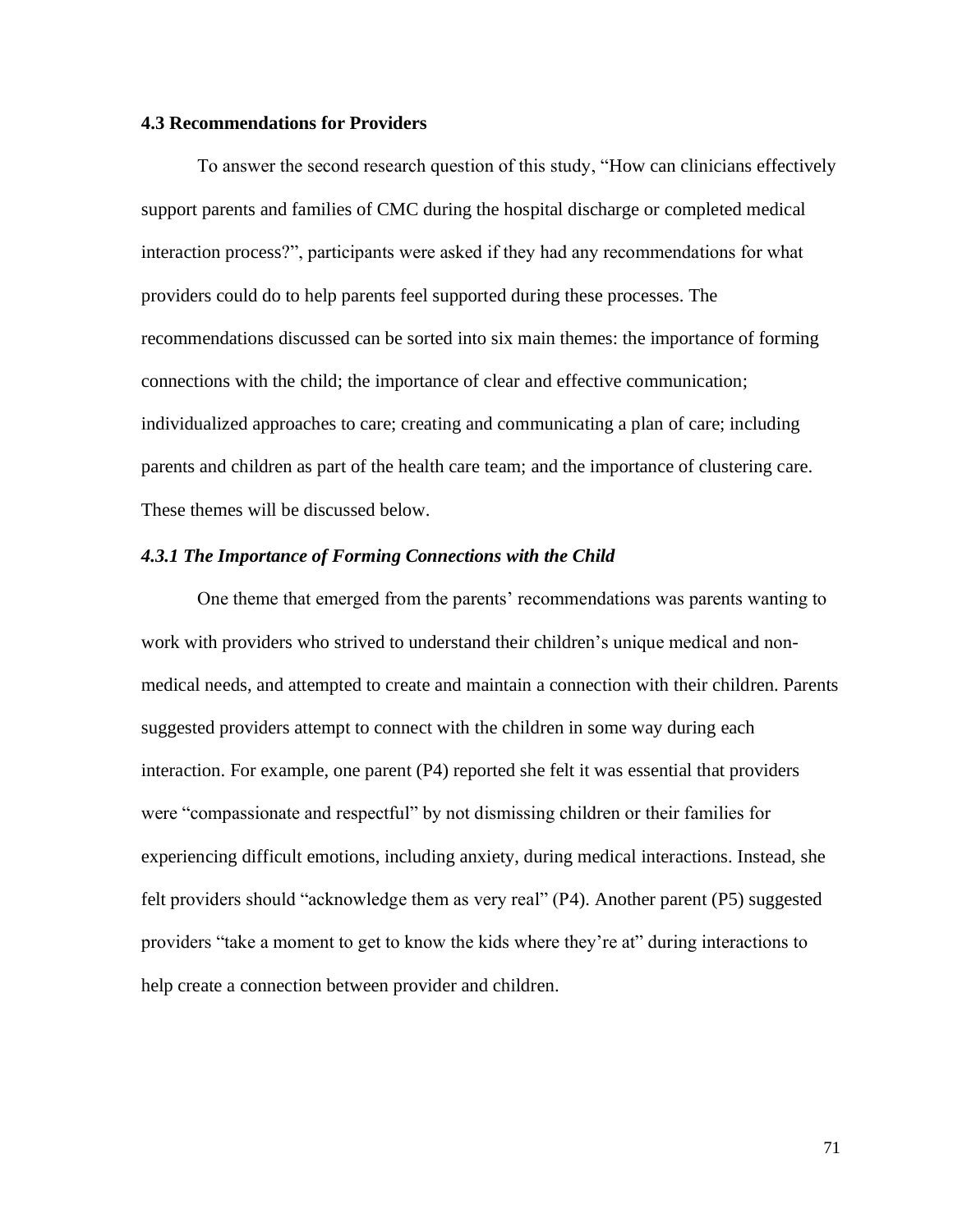#### *4.3.2 The Importance of Clear and Effective Communication*

The second theme parents spoke about was regarding communication methods of providers. One mother (P2) stated, "miscommunication is the most common word I get told. Anytime anything doesn't go right it was a miscommunication, and it is, that's one hundred percent what it comes down to". Parents reported that they wanted to work with clinicians who were able to communicate in a clear and honest way with parents. For participants, this included communication between provider and parent, between different providers caring for the children, and between different health authorities (if the child was accessing health services in more than one health authority on a regular basis). One parent (P4) recommended providers should "know their audience" during conversations with parents and listen effectively. She stated providers should "stop talking for a second and offer room for the other person to speak". Another participant (P1) suggested providers be "proactive, don't wait for a parent to ask". She explained further reporting:

The more that the provider in any aspect can give an insight or a reason as to why they might be doing something as simple as the way they are putting the IV in or why they do what they do, it allows the parent to, because it's their child, it allows the parent to understand more and feel more comfortable.

She stated this type of communication style made her feel reassured and explained it also helped her son to understand more. She stated that in her experience, children "don't ask questions but they will listen, even if you don't think they are, they will listen to what you're having to say about the reason why you are doing something".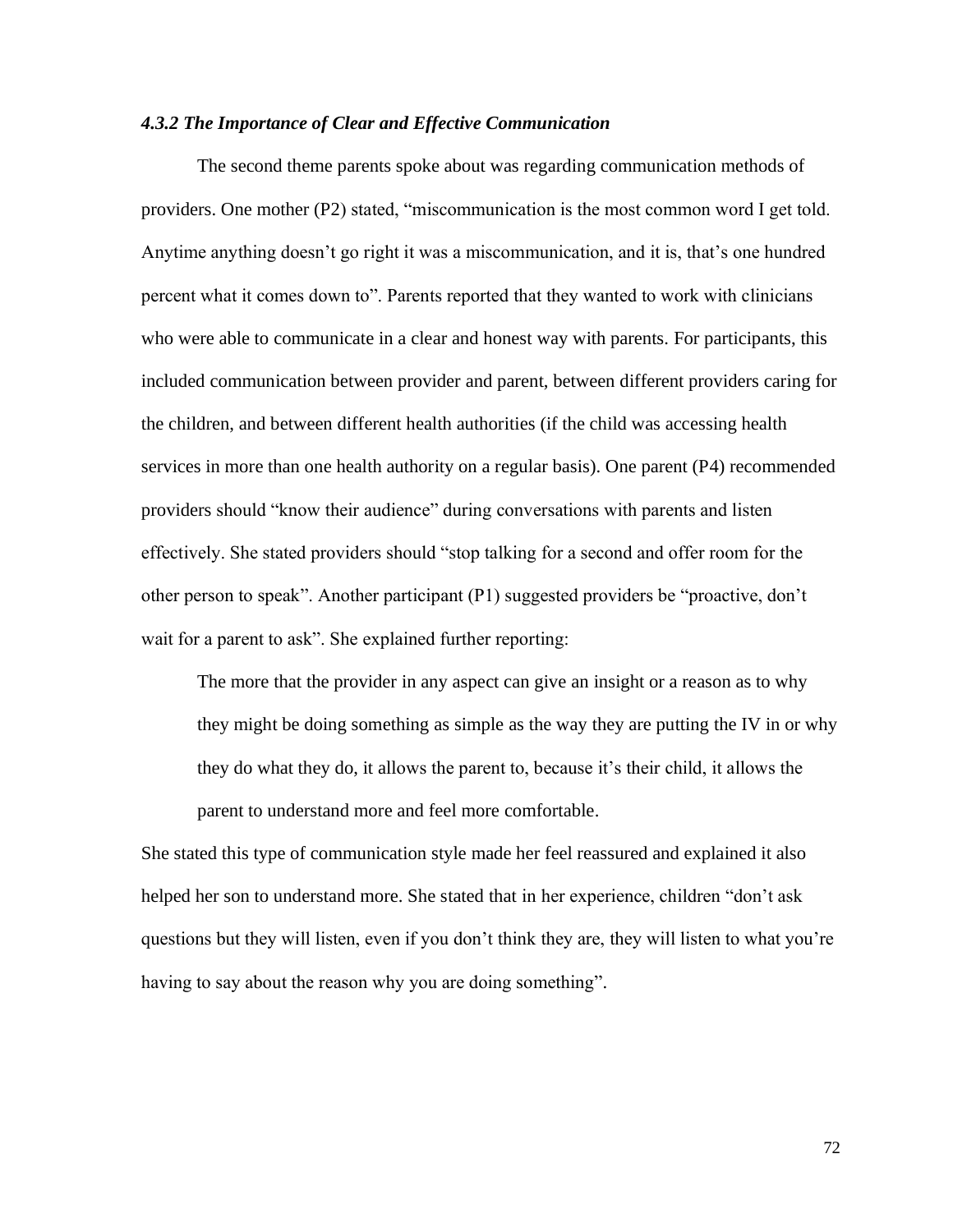#### *4.3.3 Individualized Approaches to Care*

The third theme identified was parents wanting providers to try to understand and accept that their children might require interventions that are different from the standard intervention. For example, one parent (P2) explained that providers working with her daughter need to "be patient and give her time" when they are providing care because of her extensive history and the number of interventions she has already experienced. Another mother (P3) explained how she and her son responded more positively to providers who followed her son's preferred routine during his interactions instead of providers who did not consult her or her son on how they would like to proceed with his interventions. She stated, "when things aren't done a certain way, it creates more…physical trauma". She explained that following the same routine helped to make her son more comfortable, which in turn made her more comfortable. She stated:

At least if we can follow the same routine we're not going to make this to a point where he's so upset and doesn't want to continue. This is a lifelong thing he's going to have to deal with so let's make it as positive as we can so that he's going to feel happy about continuing his treatment for the long haul.

# *4.3.4 Creating and Communicating a Plan of Care*

The fourth theme related to parent recommendations was that parents wanted to know the plan for their children's care going forward from interactions so they had an idea of what to expect in terms of treatments, progress, and upcoming interactions. One mother (P1) explained how she wished for providers to explain the processes of her son's care so she could see the whole picture and therefore understand where he was in the progression of that plan. She stated, "otherwise then you're left wondering, 'is this where we're supposed to be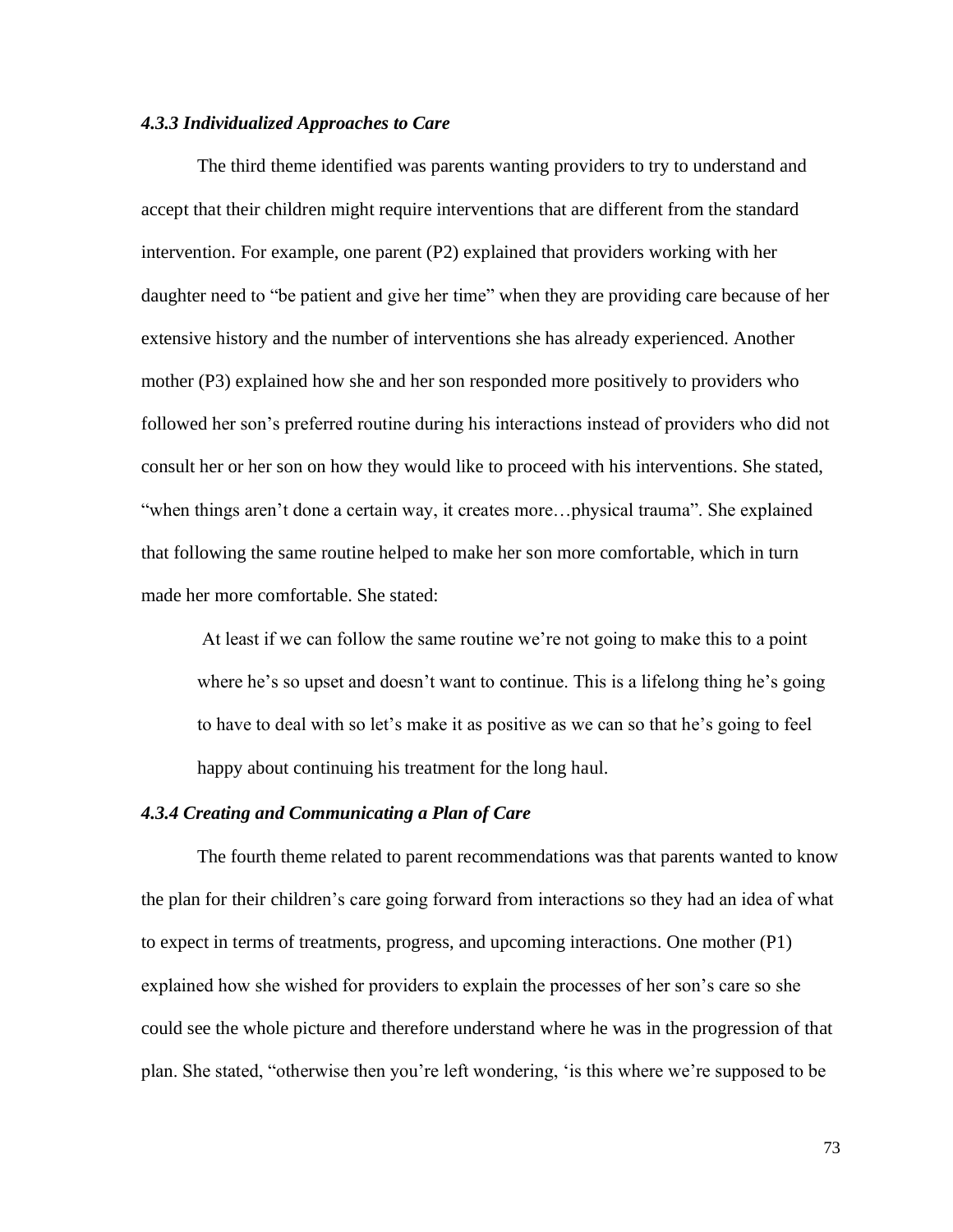at? Is that all it is'". Another parent (P5) reported that during her son's health care interaction, having clear instructions for her son's treatment plan made her feel supported by the providers they were working with. In addition, one mother (P3) reported she felt it was important for providers to create and communicate a plan for care with parents even in situations where providers do not necessarily have answers for an issue the child is experiencing. She explained, "I don't need them to have all the answers but I need them to have a plan to figure out the answers".

## *4.3.5 Including Parents and Children as Part of the Health Care Team*

The fifth theme parents discussed in the interviews was wanting themselves and their children to be treated as members of the health care team. Parents felt this could be achieved by providers actively listening to them, asking for their opinion, and including parents and their children in the decision-making process. For example, one parent (P3) stated that at the beginning of an interaction, she would like the opportunity to settle her son so that he feels comfortable in the space they are using, and then speak to his providers away from her son to discuss the plan for the health care interaction. This was especially important to her when accessing a new facility or with new providers and she wanted to use that opportunity to work with the provider to outline "what works and doesn't work for my [her] child". She reported she felt this would give her a chance to take part as a team member with the provider and show her son how she supported the plan for the interaction. Another parent (P1) explained that she appreciated it when her son was asked about his care. She stated, "he's been through this a lot, don't think just because he's a child or whatever he doesn't know what's going on.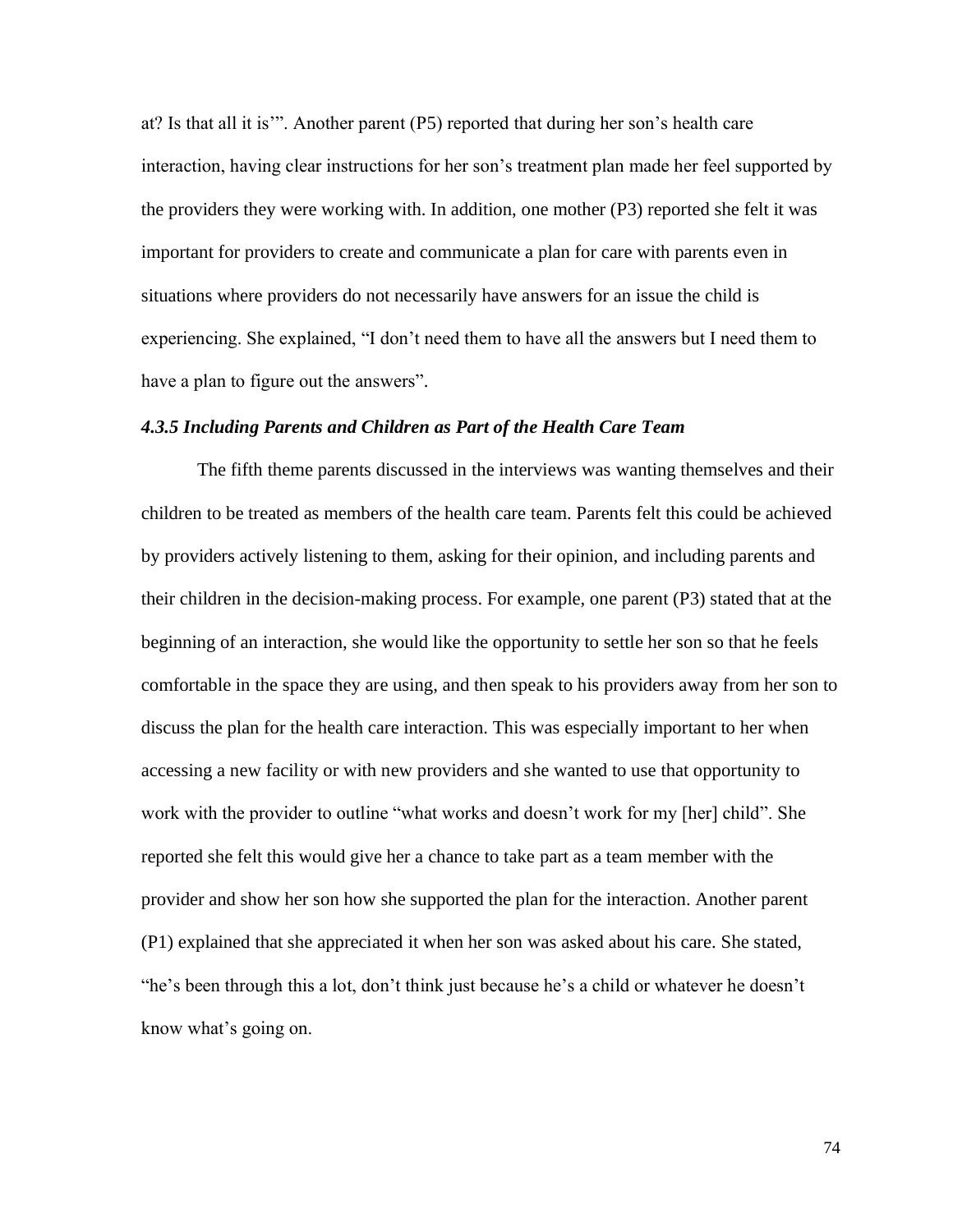## *4.3.6 The Importance of Clustering Care*

The sixth theme identified was a desire for providers to work with parents and other team members to reduce the number of interactions occurring. This theme was only present in one of the five interviews with parents (P2), however, it was described as being incredibly important to this mother and her family as it frequently impacted their day-to-day life. For example, she (P2) stated her "biggest recommendations I think would be to try and work well with other groups and team members. My favourite people are the ones that like the patientcentered care, where they're trying to group appointments with certain things". She felt it was very important that providers recognized her daughter requires care from multiple providers on a regular basis, which often meant numerous appointments, and worked with her to try and cluster appointments to see multiple providers during the same visit or reduce the number of appointments altogether. She explained further that the providers who worked towards this goal with her were greatly appreciated because they were "willing to be adaptable to make things easiest on my daughter, less traumatic, less appointments, less doctors". She also suggested providers try to be "mindful of how complicated it is to do these appointments" for families and try to be "flexible with people's timelines and schedules".

In summary, parents had six main recommendations for providers they felt would help parents of children living with chronic, complex medical conditions feel supported during an in-patient hospital discharge or medical interaction. The recommendations for providers included: the importance of forming connections with the child; the importance of clear and effective communication; individualized approaches to care; creating and communicating a plan of care; including parents and children as part of the health care team; and the importance of clustering care.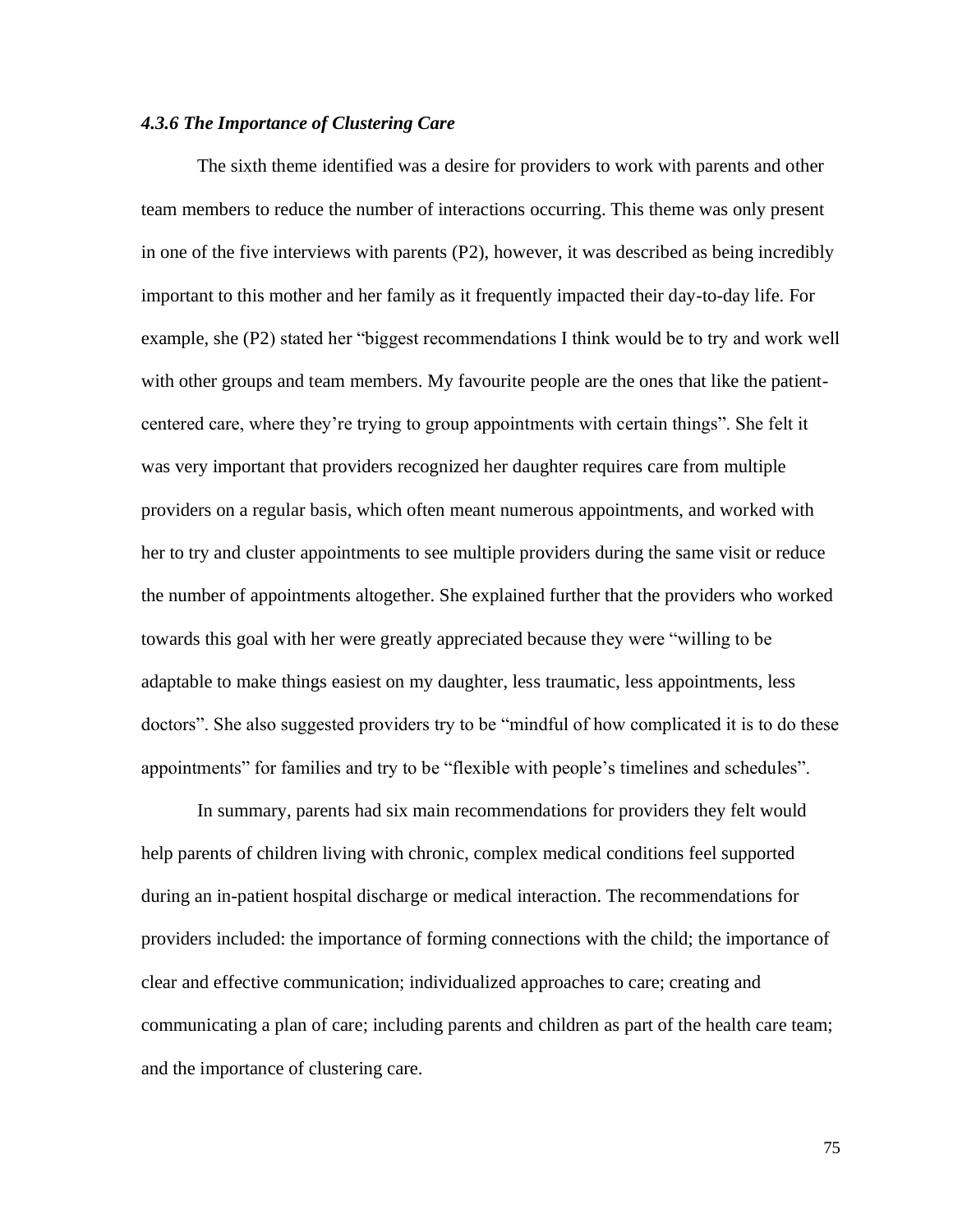#### **Chapter 5. Discussion**

The aim of this research study was to increase understanding of parents' experiences and perspectives during an in-patient hospital discharge or medical interaction with their children living with a chronic, complex medical condition as well as provide clinicians with recommendations from parents on how to provide supportive care during in-patient hospital discharges or medical interactions. The study identified five main themes reflecting the experiences of parents during medical interactions. These included the following: parents' emotional responses to interactions; being acknowledged as an expert; providers building connections with children; accessibility to health care services; and COVID-19 pandemicrelated challenges. Within the being acknowledged as expert theme, two additional subthemes were identified: active acknowledgement and acting as an advocate. In addition, within the accessibility to health care services theme, two sub-themes were identified: flexibility in care provision and access to specialized resources.

The study also provided recommendations directly from parents for how they believed clinicians can better support parents during these in-patient hospital discharges and medical interactions. These included six main themes: the importance of forming connections with the child; the importance of clear and effective communication; individualized approaches to care; creating and communicating a plan of care; including parents and children as part of the health care team; and the importance of clustering care.

#### **5.1 Key Findings of Parents Experiences**

## *5.1.1 The Complexity of Emotional Responses to Interactions*

One key finding from this study was that participants reported experiencing a wide range of complex emotions during and after their children's health care interaction. Parents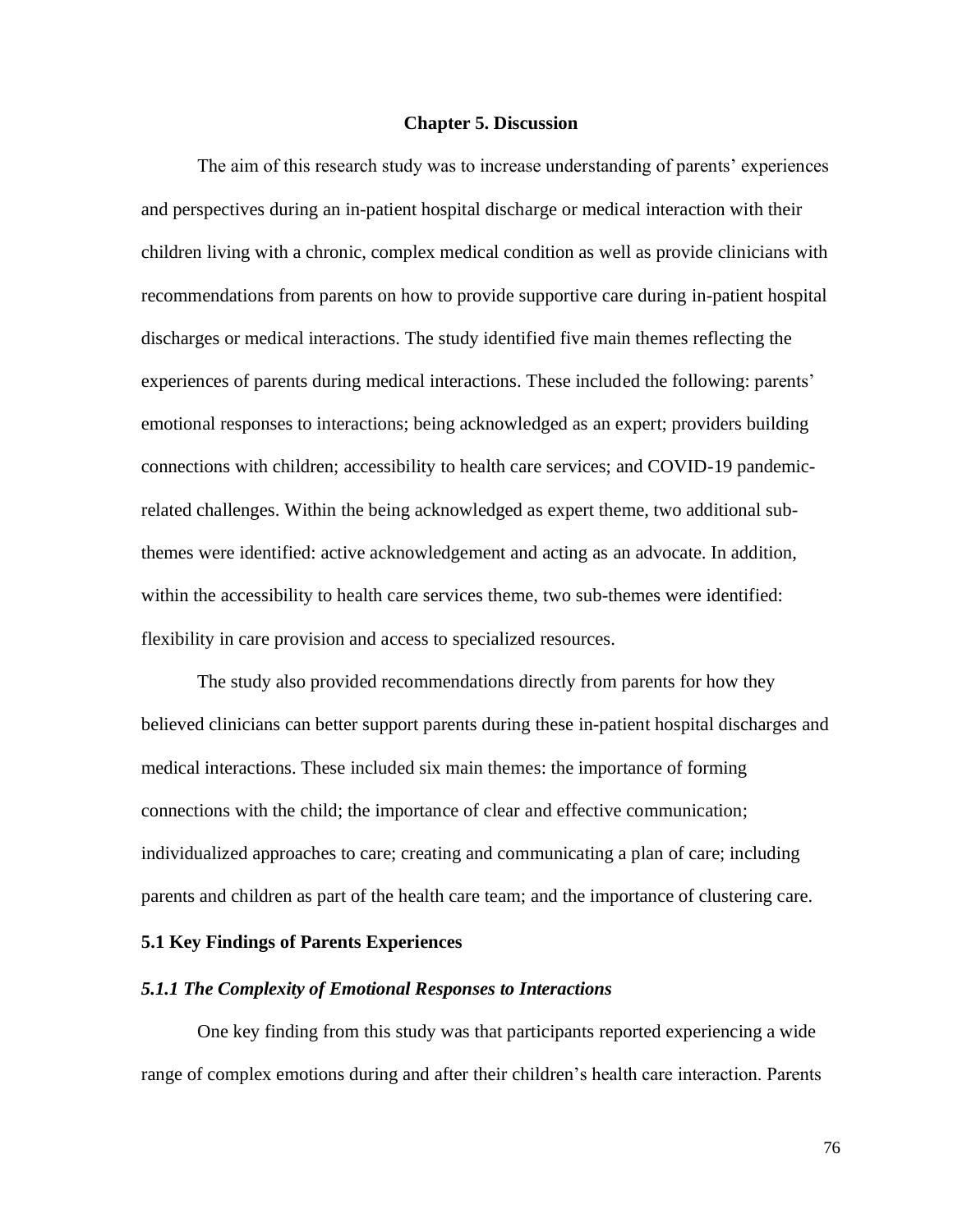reported both positive and negative emotions and often reported experiencing both categories of emotions during the interaction. In addition, the emotions that parents reported experiencing were found to be in response to multiple factors within the medical interaction such as the length of interaction, the perceived quality of the interaction with the provider, and the accessibility and delivery of health care services. It is difficult to gauge if these findings are unique to this study or population as there is a significant literature gap concerning this topic, specifically with parents of children with complex conditions. One study was found that explored the experiences of parents of children without medical complexity who had been admitted to a pediatric intensive care unit (PICU) (Latour et al., 2011). The authors found that parents reported experiencing a relatively similar level in the strength of their emotional response to their children being admitted to a PICU and used the term 'emotional intensity' to describe this response (p. 322). Although Latour et al. interviewed parents of children without medical complexity, they did not delve into the types of emotions felt by parents but found as in the current study that their theme of emotional intensity appeared to have an influential relationship with their other identified themes from their study. This consistency with current study findings suggests that parents' emotional responses to health care interactions comprise complex, mutually influential, and dynamic aspects of their care experiences.

In addition, a number of studies identified within the literature search specific to discharge experiences of parents of CMC for this project found that parents also reported a wide range of emotions during the various phases of hospital discharge (Brenner et al., 2015; Desai et al., 2016; Lerret et al., 2015; Leyenaar et al., 2017). Parents in the study conducted by Lerret et al. (2015) reported feelings of worry regarding the uncertainty of their children's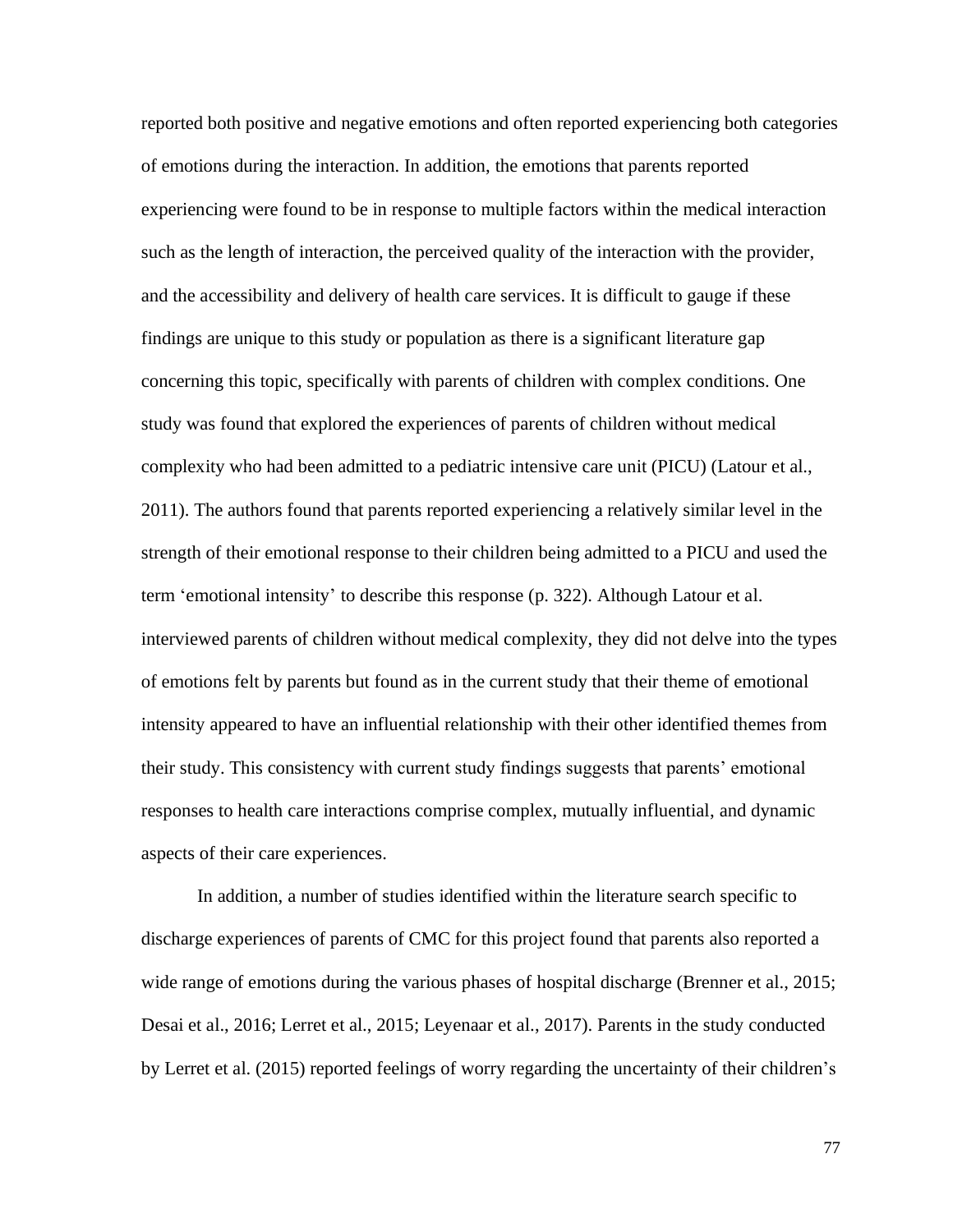future which persisted over the six months the study was conducted. Brenner et al. (2015) found similar results, with parents reporting worry over the burden their children's illness would cause in the future as well as reporting feeling isolated after discharge. These feelings of isolation were also reported by parents in the study conducted by Desai et al. (2016). Leyenaar et al. (2017) found parents reported experiencing a mix of emotions prior to discharge including excitement about going home and fear of readmission once home. While these studies were specifically examining parental experiences with discharge processes, the presence of results that emphasize the specific emotional experiences of parents suggests that their emotional responses are an important component of a parent's overall experience during discharge or medical interactions with their CMC.

## *5.1.2 The Importance of Active Recognition and Advocacy*

Another important finding from this study was the idea that parents felt it was important to be actively recognized as an expert in their children's care. For parents, this meant working with providers who not only verbally acknowledged them as experts in their children's care but also valued and considered their opinion about their children's status and health care needs. The findings from this study suggest parents placed particular importance on whether or not providers used actions to help them feel acknowledged, such as acceptance, validation, and/or utilization of parent's input when assessing or creating treatment plans for the children. Similarly, Rennick et al. (2019) interviewed parents of children living with medical complexity about their experiences with their children's pediatric intensive care unit (PICU) admission. The authors found that parents in their study developed intimate and extensive knowledge of their children's care and needs as a result of being the primary caregiver for their children at home. The study participants reported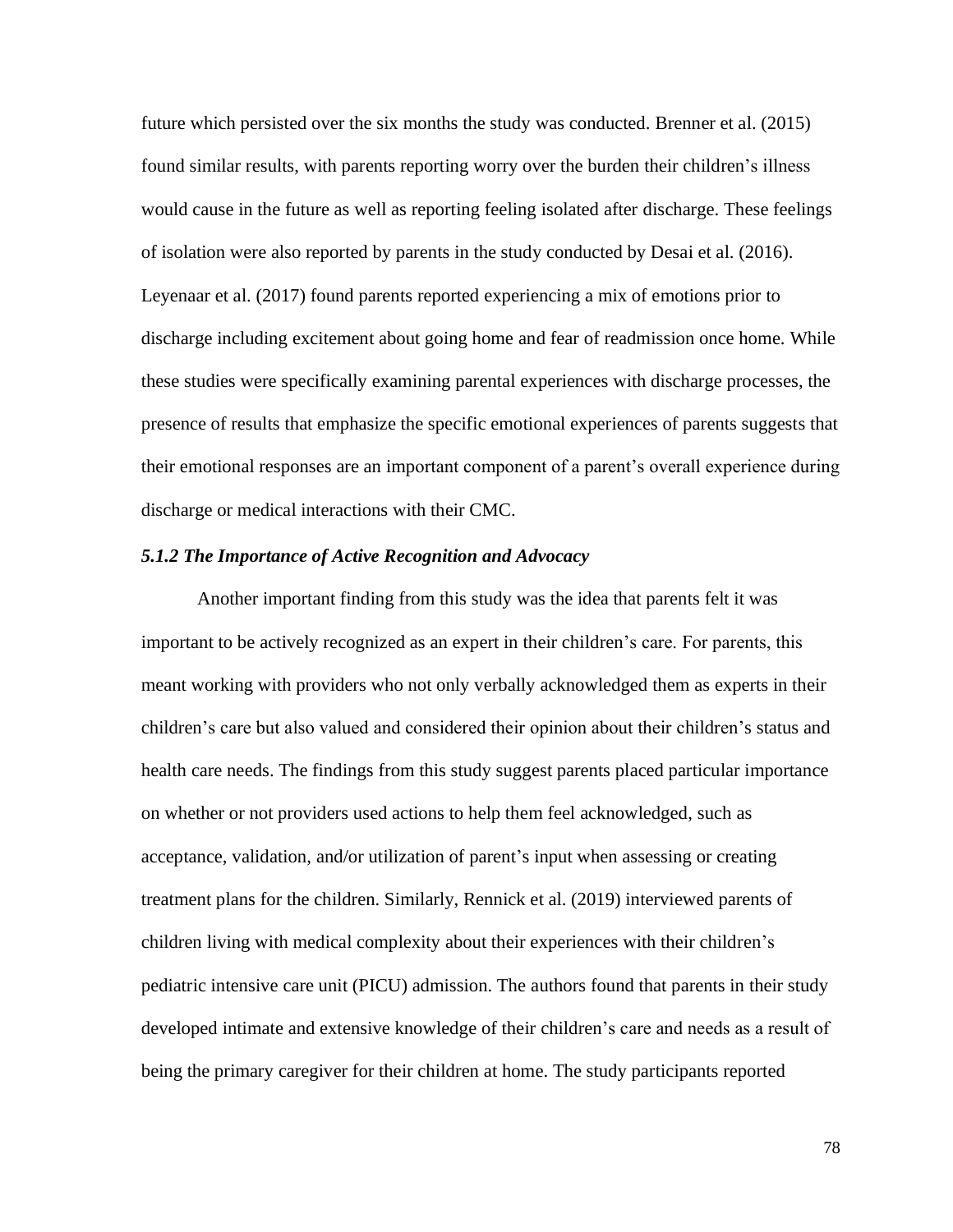feelings of appreciation when this knowledge was valued and utilized by providers in the PICU and reported they experienced negative emotions when this acknowledgement was absent (Rennick et al., 2019).

When parents expressed feelings of not being heard, this was reported by some to trigger the need to advocate for their children. Parents in this study reported believing that advocacy was necessary in order to receive the most appropriate care for their children as they believed they knew their children's care and needs best. Other studies involving parents of children with chronic diseases or disabilities have reported similar findings (Conley Wright & Taylor, 2014; Krueger et al., 2019; Page et al., 2020; Rafferty & Sullivan, 2017). These studies all found that parents frequently expressed how they needed to advocate for their children in a variety of settings, including when accessing health care services. For example, Conley Wright and Taylor (2014) stated 73% of the parents in their study reported having to advocate for their children in a medical clinic setting. Another similarity across these studies and this current project were the advocacy behaviours described by parents. Parents in this study described employing persistent and assertive behaviours while they were advocating for their children. Conley Wright and Taylor (2014), Krueger et al. (2019), and Rafferty and Sullivan (2017) also reported persistence and assertiveness as behaviours utilized in some form by parents when advocating for their children. Further, when discussing advocacy, parents within this study spoke about the emotional burden they experienced when they felt required to advocate for their children. This was often linked to how frequently they felt the need to advocate as well as how successful they felt their efforts were. Interestingly, studies regarding parental advocacy report a mixture of burdens and benefits for parents. Some studies have found that parental advocacy is often associated with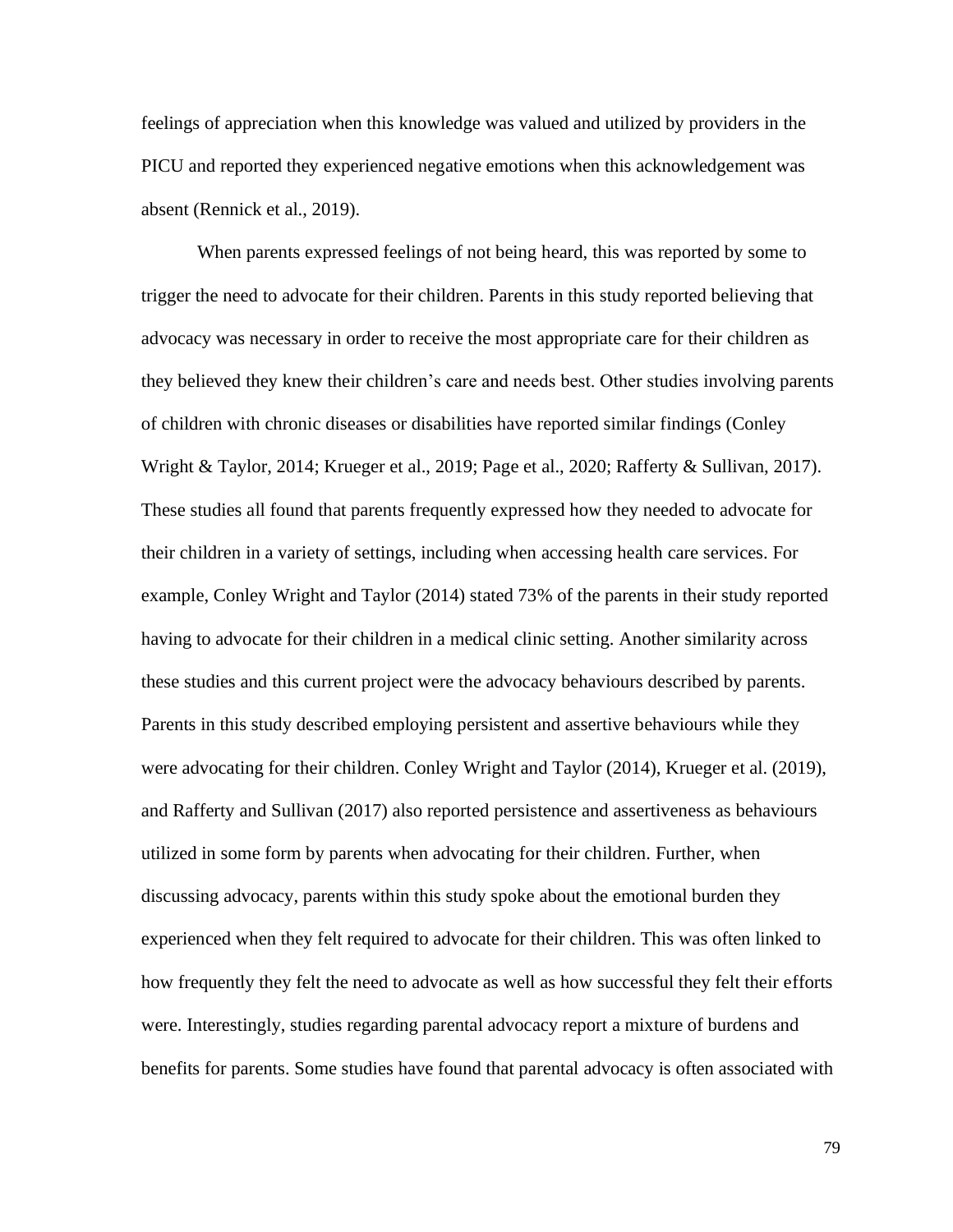a negative impact on parents as a result of the increased responsibility and care burden (Currie & Szabo, 2018; Page et al., 2020; Rafferty & Sullivan, 2017); while others have found benefits for parents who participate in advocacy, for example, increasing knowledge base, increasing self-reflection behaviours, and forming connections with other parents and families of children with similar diagnoses (Conley Wright & Taylor, 2014; Krueger et al., 2019). Other researchers have also described linkages between parental involvement in advocacy for their children and broader concepts of parental empowerment and self-efficacy (Conley Wright & Taylor, 2014).

Although the parents within this study did not discuss whether they associated advocacy with any benefits for their own physical, mental or emotional well-being, it was clear that they experienced the burden associated with this additional responsibility. It appears the burden of advocacy is often present due to the time and effort associated with the role of child advocate; however, parents often looked past the burden and focused on the potential benefits for their children as motivation to maintain this role.

## *5.1.3 Interconnection Between Themes*

Another key finding from this study was the interconnection between some of the main themes. For example, one of the most apparent influential relationships was between parents' emotional responses to interactions and three of the remaining themes: providers building connections with children, accessibility to health care services, and access to specialized resources. It appeared that parents' emotional responses to an interaction were closely linked to whether they were acknowledged as the expert in their children's care, how connected they felt the provider was to their children, and/or how easily health care services were accessed. Generally, if a parent had an overall positive experience within most or all of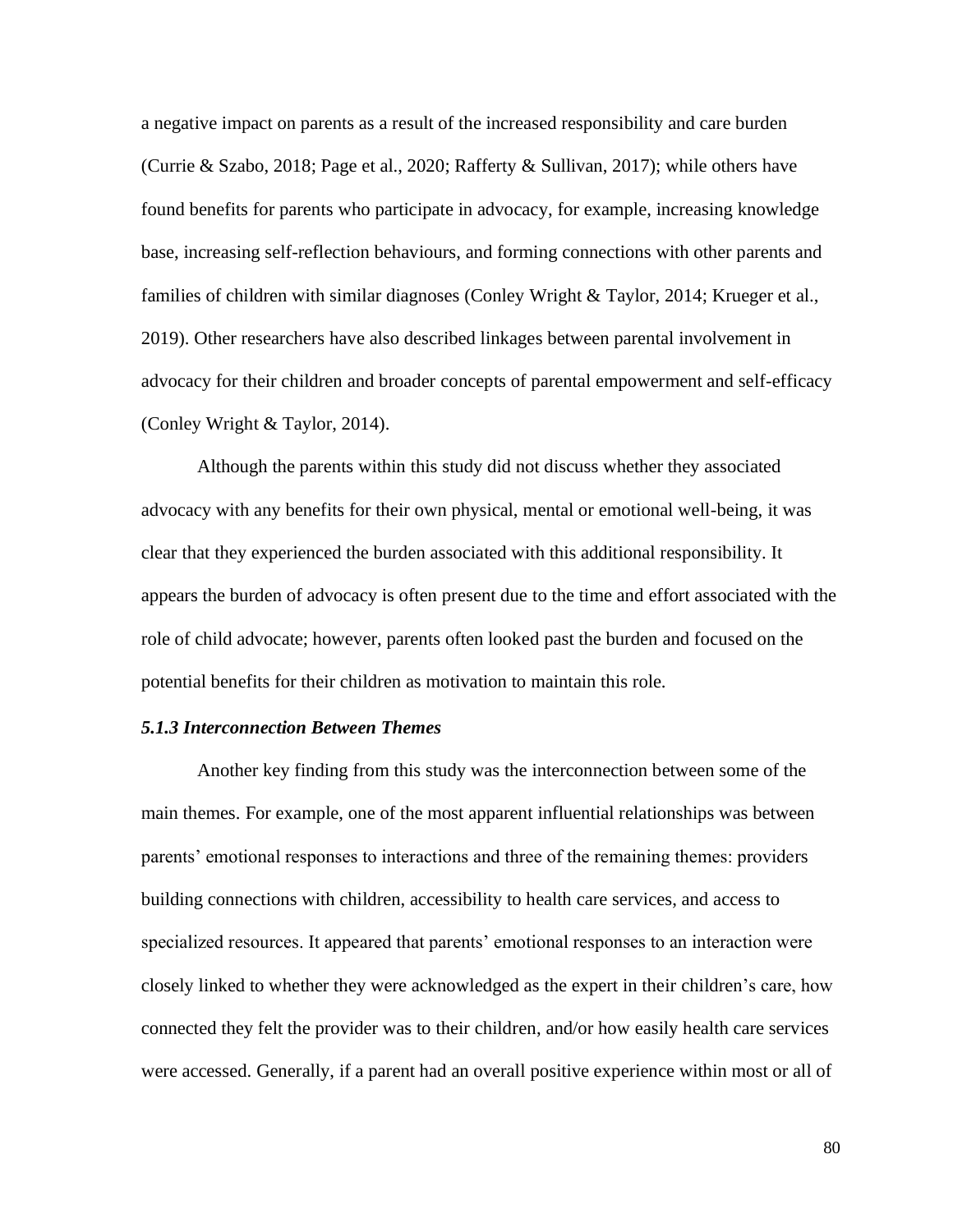these themes, they expressed positive emotional responses to the interaction including feeling acknowledged, respected, satisfied, and/or comfortable. The results also suggest that the inverse was true as well; parents who reported feeling like they were not being heard, that their provider did not connect with their children, and/or had issues with accessing health care services for their children tended to report negative emotional responses to the interactions. These findings reflect how parents' emotional responses to medical interactions may be influenced by a number of factors. Similarly, Davies et al. (2017) studied how providers were delivering best-practice care to children with medical complexity and their parents. These authors reported medical interactions between parents and providers as dynamic situations that required multifaceted approaches from providers to achieve bestpractice medical interactions. Furthermore, best-practice among health care professionals was found to be linked to their awareness of the impact their approach and provision of care had on parents' experiences during medical interactions. The authors also discovered that parents who were able to work with professionals who achieved best-practices during the interactions reported positive experiences (Davies et al., 2017).

Another interesting interconnection was between providers building connections with children and the accessibility to health care services themes. The findings suggest that the continuity and strength of the provider's connection with the children influenced the flexibility in care provision sub-theme. Specifically, when parents reported consistent continuity of care by providers there was often an associated strong connection between the provider and the children which then led to more flexibility in the delivery of health care services by that same provider. The parents in this study referred to flexibility in health care service delivery as providers' delivering developmentally supportive or individualized care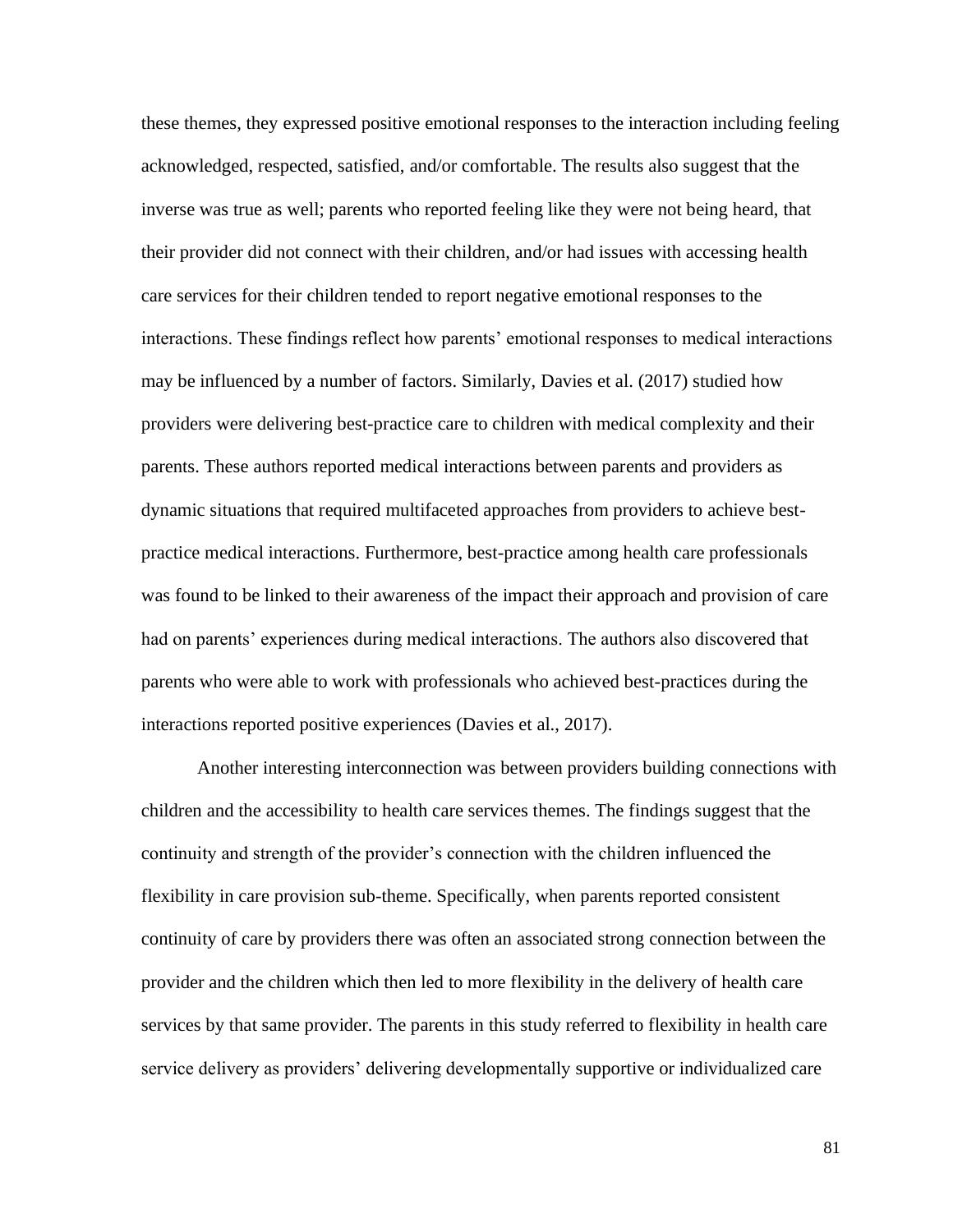for their children, which parents believed allowed providers to better meet their children's unique care needs. Baird et al. (2016) reported similar findings when they interviewed parents of children with medical complexity in the pediatric intensive care unit (PICU) regarding continuity of care. In the study by Baird et al. participants explained how important provider continuity was in delivering individualized care for their child, explaining that continuity of care was linked with how often the provider cared for the child and therefore how well they knew the child and their needs. Additionally, a study conducted in British Columbia by Miller et al. (2009) found that parents of children with medical complexity believed continuity of care lead to a deeper, more personalized awareness of the children's care needs and characteristics, especially when the continuity was created through consistent in-person interactions between the children and the provider. As highlighted by this current study, the relationship between continuity of care and flexibility in health care service delivery is important to understand for providers working with this population as children with medical complexity have a high frequency of accessing health care services and could, therefore, benefit greatly if continuity of care is established as a valuable care delivery model.

## *5.1.4 Impact of the COVID-19 Pandemic*

One key finding from this project was the impact the COVID-19 pandemic had on parents' experiences with their children's medical interactions. The study findings suggest that the COVID-19 pandemic created difficulties for parents trying to access timely and effective health care services for their children living with medical complexity. For a highrisk population such as children living with medical complexity, these results are concerning due to the frequency with which these children must access health care services. If services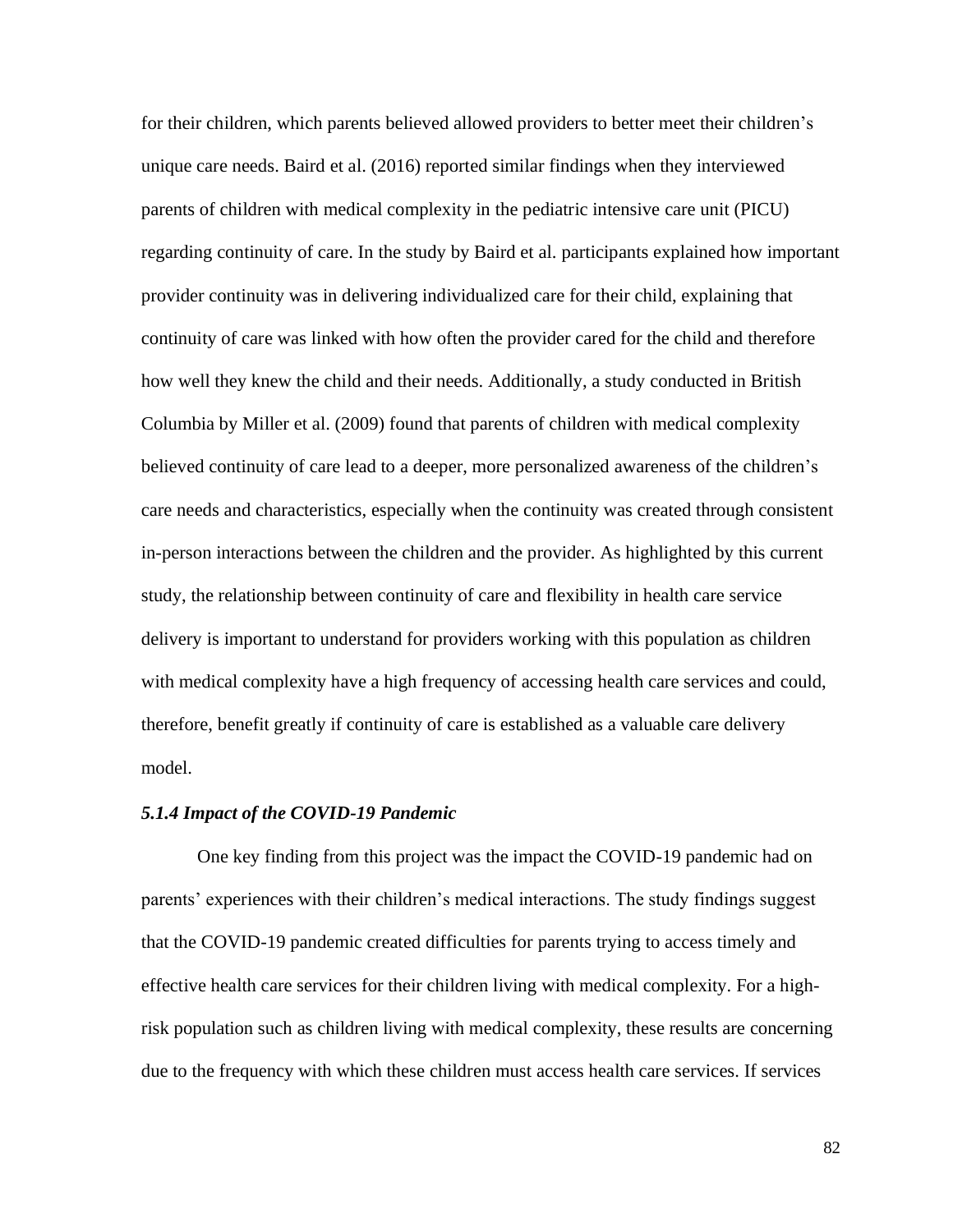are more difficult to access for these children and their families, there is potential for negative health effects on CMC. A recent survey with 156 parents drew attention to the significant impact of the pandemic on health care service delivery for children living with medical complexity in British Columbia and mirrors some of the findings of the current study (Baumbusch et al., 2020). The authors reported 63.8% of survey respondents stated their children had specialized pediatric medical service appointments changed to virtual/online platforms during the pandemic versus 17% reporting their children's appointments remained as in-person visits (Baumbusch et al., 2020). Further, 63.8% of parents in this survey reported their children's specialized pediatric medical services were cancelled or postponed by the clinic from which they were receiving care. The survey also found that during the first wave of COVID-19, the majority of parents reported their children's physiotherapy, occupational therapy, and/or speech and language therapy services were either decreased or stopped altogether (Baumbusch et al., 2020). While the survey did not examine if parents felt there were any benefits to having their children's appointments changed from in-person to virtual/online platforms, it does establish that drastic modifications in health care service delivery occurred for some children living with medical complexity and their parents during the COVID-19 pandemic. It is important for providers to be aware of these alterations in health care service delivery in order to help mitigate any damaging effects from these changes for children living with medical complexity and their parents.

## *5.1.5 Summary*

These key findings reflect experiences of parents of CMC and in addition to the consistency of these findings with other studies, also reflect important connections to key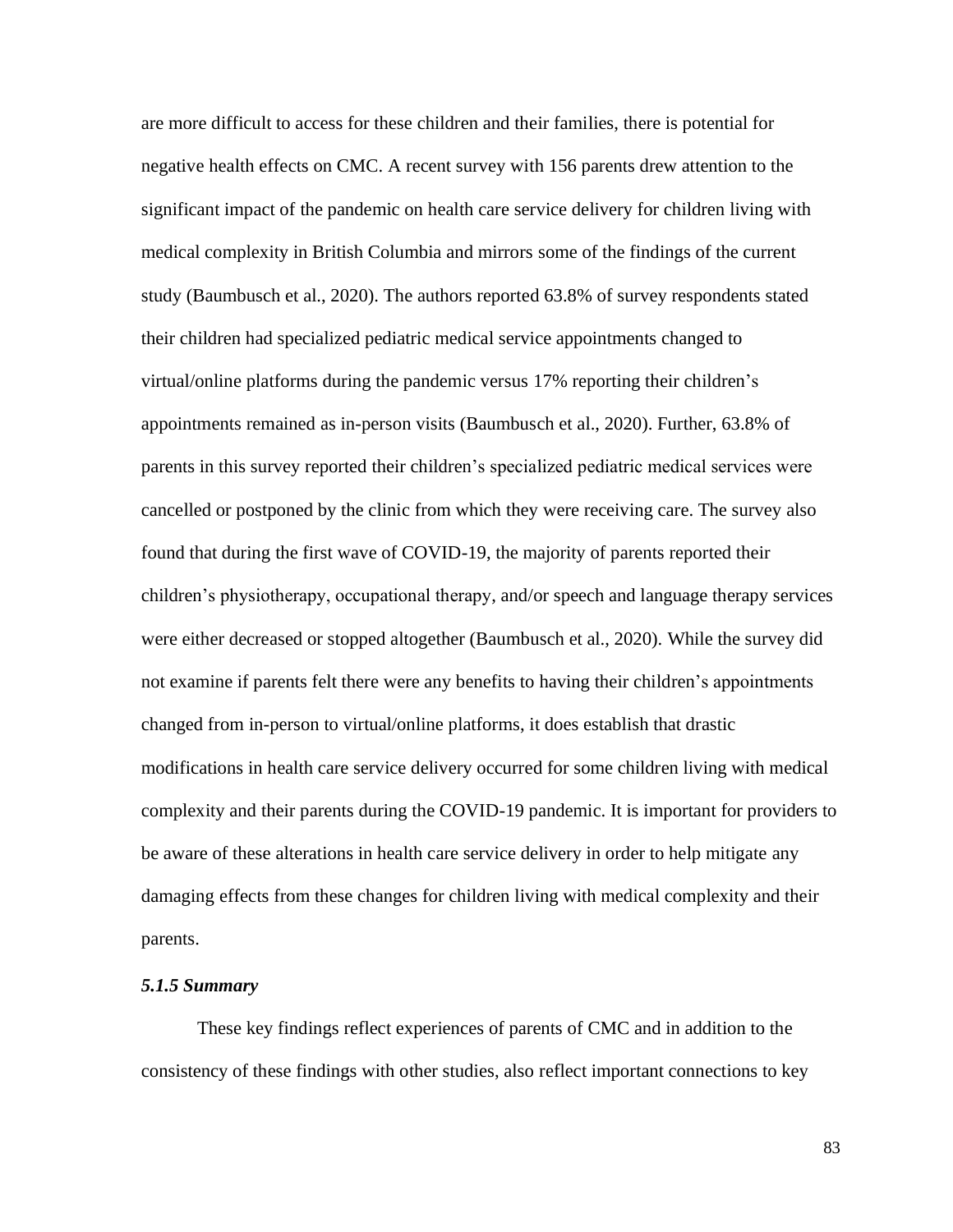aspects of PFCC. For example, the complexity of emotional responses voiced by parents are closely linked to the core concepts of PFCC that include dignity and respect whereby providers are expected to honor the perspectives of family members (Institute for Patientand Family-Centered Care, 2021). Findings around the need for active recognition and advocacy are also closely tied to this PFCC core concept as well as other core concepts such as participation and collaboration in that families should be included in decision-making processes and their knowledge and expertise should be incorporated into care delivery (Institute for Patient- and Family-Centered Care, 2021). The current study also highlighted the interconnection between themes identified, discussing how parents' experiences are influenced and impacted by each aspect of the medical interaction and the influential relationship between components of medical interactions, including how providers approach parents, families, and CMC during these interactions. These findings, again, share similarities with a core concepts of PFCC, collaboration, as well as the aim of PFCC to work together "'with' patients and families, rather than just doing 'to' or 'for' them" (Institute for Patient- and Family-Centered Care, 2021). In addition, since understanding of the influence of the pandemic on parents and families of CMC is such a new area, information from this current study and from others such as Baumbusch et al. (2020) can help to inform PFCC approaches regarding family perspectives on how collaboration and participation efforts can help to address the changing context of health care services and potential challenges that exist as a result of accessing these health care services during the COVID-19 pandemic.

## **5.2 Parent Recommendations for Patient- and Family-Centred Care**

From participants' recommendations, six main themes were identified for providers to help foster patient- and family-centered care: the importance of forming connections with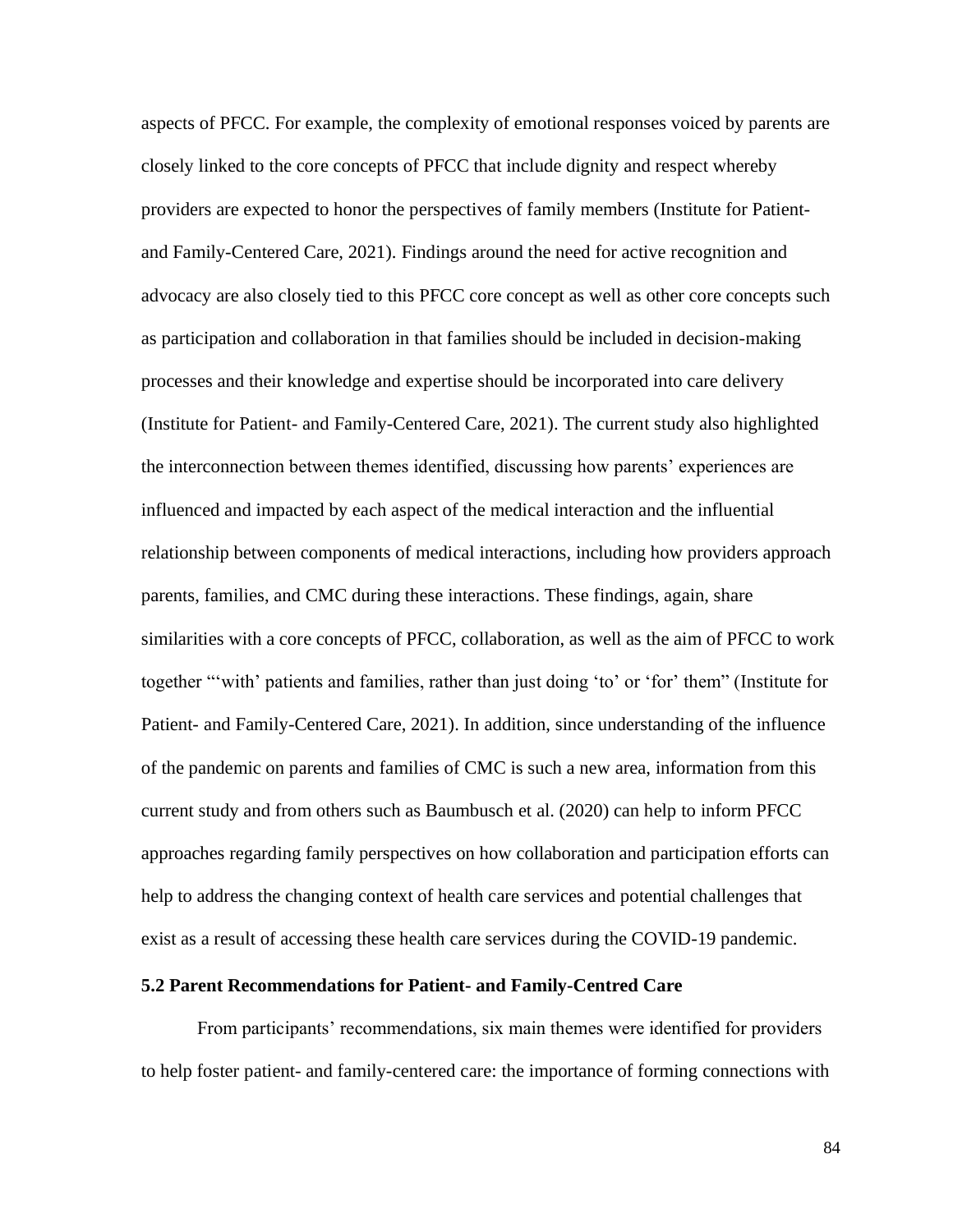the child; the importance of clear and effective communication; individualized approaches to care; creating and communicating a plan of care; including parents and children as part of the health care team; and the importance of clustering care. As these recommendations were gathered with the goal of providing tangible ideas for clinicians on how to evaluate, compare, and/or adapt current discharge or medical interaction processes, providers can apply the recommendations directly to their practice.

For example, the first recommendation parents discussed was how important they felt it was that providers attempted to form and maintain connections with their children during each interaction. Specific suggestions from parents on how providers can build a connection with their children included getting down on their level, speaking with the children during the interaction, including the children in the decision-making process (when able), and getting to know the children as people outside of their medical needs. These suggestions share some similarities with those shared in an opinion article in which parents of children living with medical complexity advised providers on how they should interact with their children living with medical complexity (Carosella et al., 2018). Additionally, parents in a study conducted by McNeilly et al. (2017) expressed their beliefs about the importance of providers getting to know their children outside of their medical needs and explained this helped to increase their trust in the provider's ability to contribute to health care decisions for their children as they felt these providers had their children's and their family's best interests in mind.

Another recommendation from parents was to ensure clear and effective communication with parents and other providers. Participants suggested providers ensure parents have moments during conversations to ask questions or provide more information as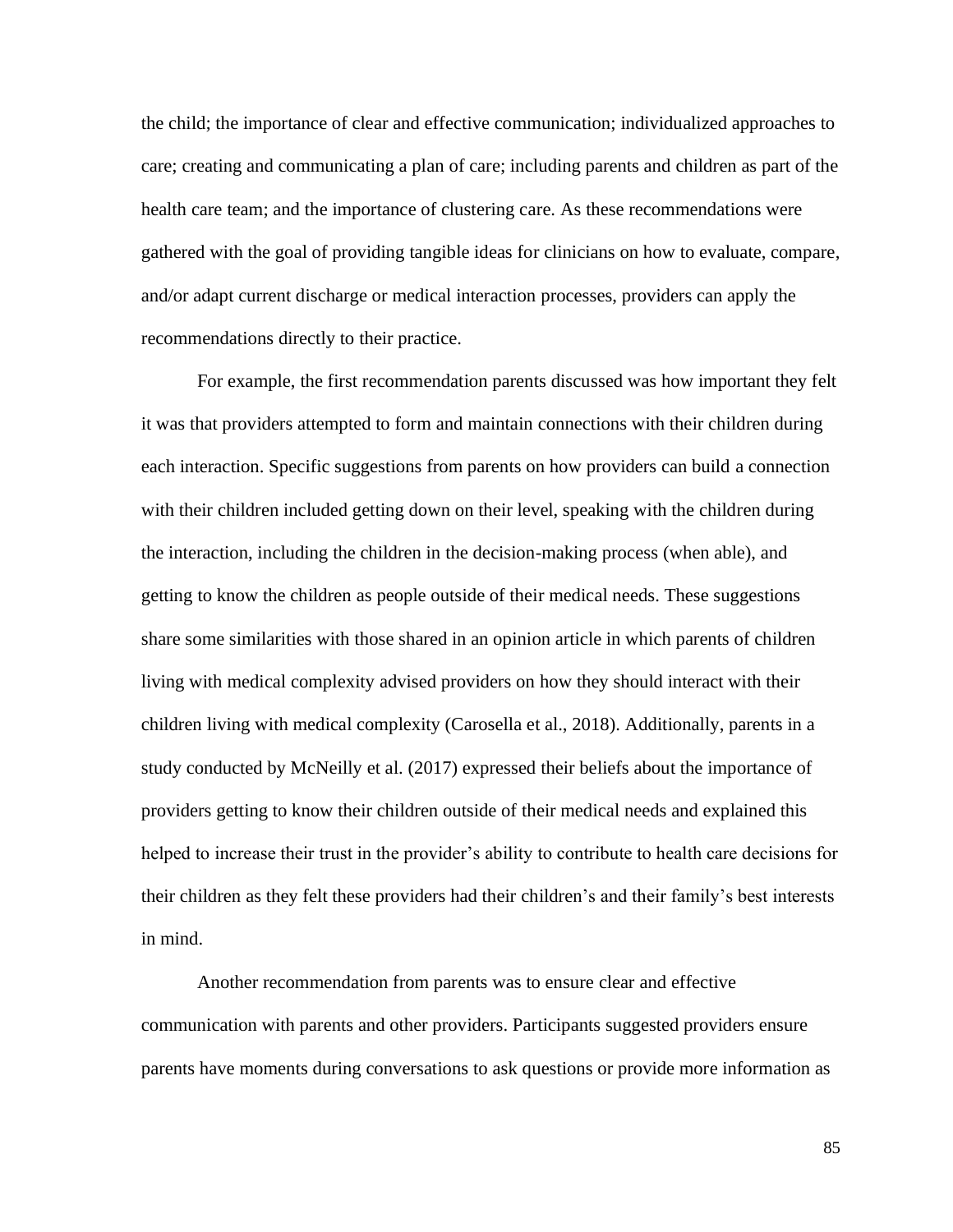well as offer explanations to parents and children about the care they are delivering in order to help increase parent and child understanding. Davies et al. (2017) found similar results regarding the communication styles of providers and the experiences of parents with chronic children. The authors discovered that parent satisfaction with interactions increased when providers participated in active listening, clarified topics, and were cognisant of the use of medical terminology when interacting with parents (Davies et al., 2017). In addition, Zanello et al. (2015) examined parents' perspectives on continuity of care of CMC after discharge from hospital and also found similar results regarding effective communication between clinicians and parents. Parents in this study spoke about providers using more accessible language (i.e. reducing the amount of jargon, etc.) when discussing their children's care and how that influenced their ability to comprehend and understand their children's care and status.

Another recommendation from parents was to approach providing care in an individualized way with each child. That is, acknowledge that children living with complex medical conditions will likely require different approaches during medical interactions than children without medical complexity. Participants suggested providers honour the children's preferred routine for their interactions and work with parents to learn how best to approach their children during the interaction and before interventions. Baird et al. (2016) found similar results when they interviewed parents of children with medical complexity about their experiences with continuity of care for their children during pediatric intensive care admissions. Parents in the study expressed their belief about the importance of individualized approaches to care for their children and explained they believed having continuity of care helped achieve this individualization of care (Baird et al., 2016).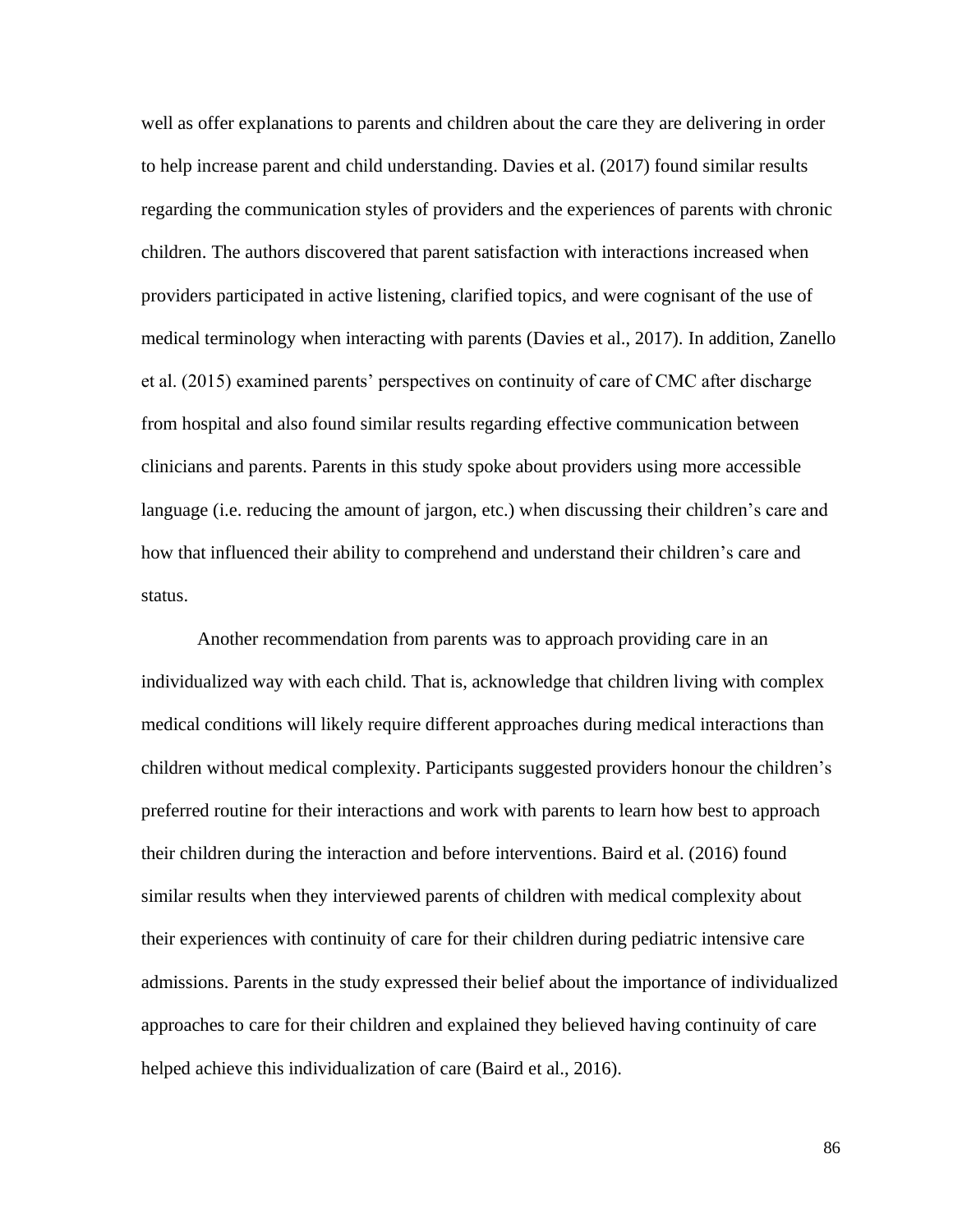The fourth recommendation from parents was the importance of creating and communicating a plan of care for the children going forward from medical interactions. Parents explained the importance of knowing what to expect in terms of future interactions, treatments, and signs of progress in order to understand the bigger picture of their children's illness and care. Adams et al. (2013) found similar results when they examined parents' and health care professionals' opinions about the effectiveness of care plan usage for children living with medical complexity. The authors found that both parents and health care professionals acknowledged care plans as beneficial, specifically reporting they believed care plans helped to organize care needs, acknowledge parents as experts in their children's care, and therefore reduce the power imbalance in the relationship between parents and health care professionals, increase communication amongst team members, promote parental empowerment, and reinforce relationships (Adams et al., 2013).

Another recommendation from participants was that they wanted themselves and their children to be included as members of the health care team. Specific suggestions on how providers could achieve this included listening to parents and children, asking for their opinion, and engaging with them during the decision-making process. This was seen as critical for parents because inclusion in the decision-making process helped them feel their children were receiving the most appropriate, individualized care possible. McNeilly et al. (2017) also found that parents placed great importance on working with providers who included them in the decision-making process for their children's health care decisions. In their study, 91% of parents reported feeling it was "extremely important" that they were included in making health care related decisions for their children with disabilities (McNeilly et al., 2017, p. 840). In addition, Allshouse et al. (2017) discuss the importance of the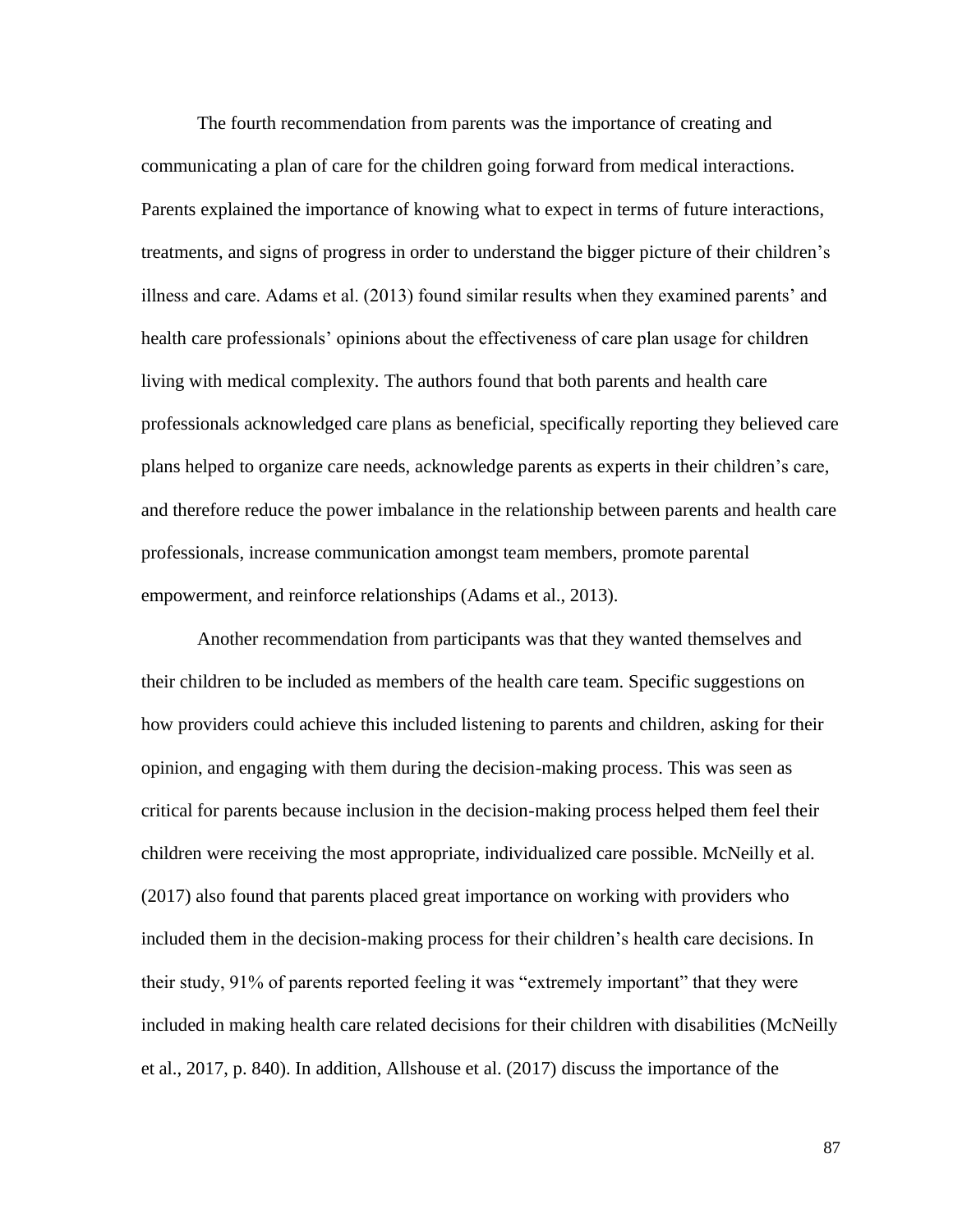involvement of children and parents as recognized members of the health care team. As discussed in their article, it is of vital importance that parents and children are included as members of the health care team because their knowledge, skills, and understanding of the children's health care needs can help providers to better recognize how to deliver individualized care. Further, in a study conducted by Leyenaar et al. in 2017 examining the discharge goals and priorities of parents of CMC, parents reported wanting to feel included in all the aspects of their children's care, including during discharge processes, as well as wanting to feel acknowledged and valued by the other members of the health care team.

The last recommendation from parents was the idea of clustering care as much as possible to reduce the overall number of interactions the children have to attend. Specific suggestions included providers coordinating visits for children if possible or reducing the number of follow-up appointments. Literature is limited when specifically discussing the reduction of duplicative health care services for children living with medical complexity; however, in a clinical report from the United States (Kuo & Houtrow, 2016), the authors also stated that families of children living with medical complexity in that study wished to see a reduction in the number of repeated services and unnecessary travel and/or interactions.

In addition, many of these recommendations from parents are also mirrored in an opinion article written by Carosella et al (2018). The article is a compilation of ten recommendations for physicians from parents of children living with medical complexity. The article's recommendations that shared similarities to the findings from this study included encouraging physicians to view the children as people outside of their medical needs, acknowledge parents as experts in their children's care, attempt to connect with the children, and reduce the number of medical interactions (Carosella et al., 2018).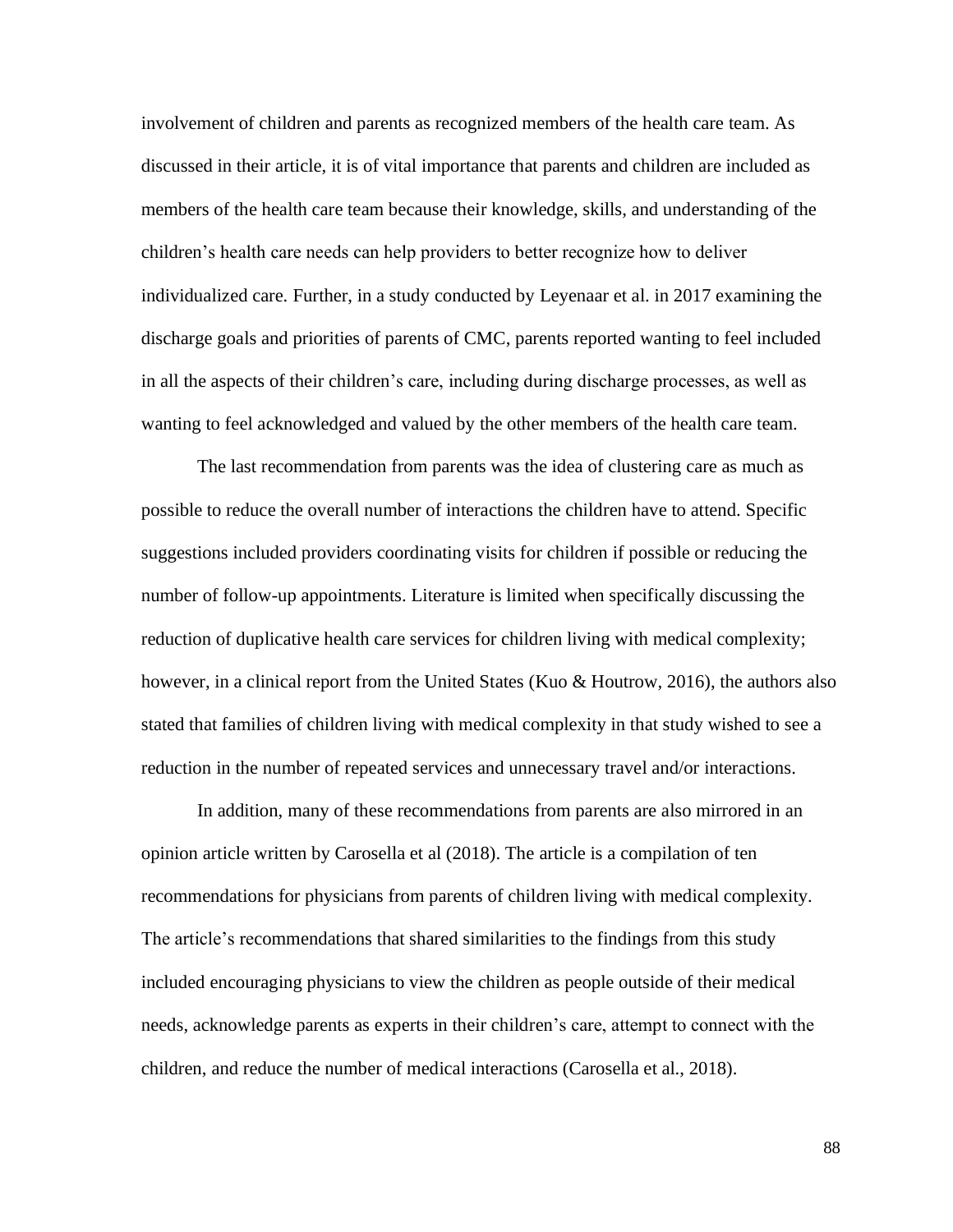Thus, recommendations for providers identified by parents in this current study and also mirrored by Carosella et al. (2018) highlight the relevance and importance of patientand family-centered care (PFCC) approaches and offer insights on how PFCC can be applied and practiced by providers working with parents and families of CMC. The similarities that exist between the current study recommendations and those from the article written by Carosella et al. (2018) mentioned above provide a beginning understanding that parents of CMC share similar thoughts and desired ways for providers to interact with their children despite potential differences in sample characteristics of parents, CMC, and providers. While this insight is an important contribution to the understanding of how PFCC theory can be applied and utilized for parents and their CMC, it should also be noted that the underlying principles and core concepts of a PFCC approach encourages the inclusion and collaboration of patients and families in the health care team and decision-making processes (Institute for Patient- and Family-Centered Care, 2021). This also means that parents of CMC might have different interpretations of PFCC and hold unique or varied ideas about what a PFCC approach would consist of for them. This is an important area for further research about how PFCC approaches can best be tailored to meet needs of individual families or CMC.

# **5.3 Implications**

#### *5.3.1 Practice*

The findings from this research study suggest that parents' experiences of medical interactions are varied and complex; however, there appear to be areas within the practices of providers, and with particular relevance to nursing practice, that could be addressed to better support parents during these experiences. In addition, the study findings can be utilized to provide more examples, suggestions, and evidence to support the use of PFCC models in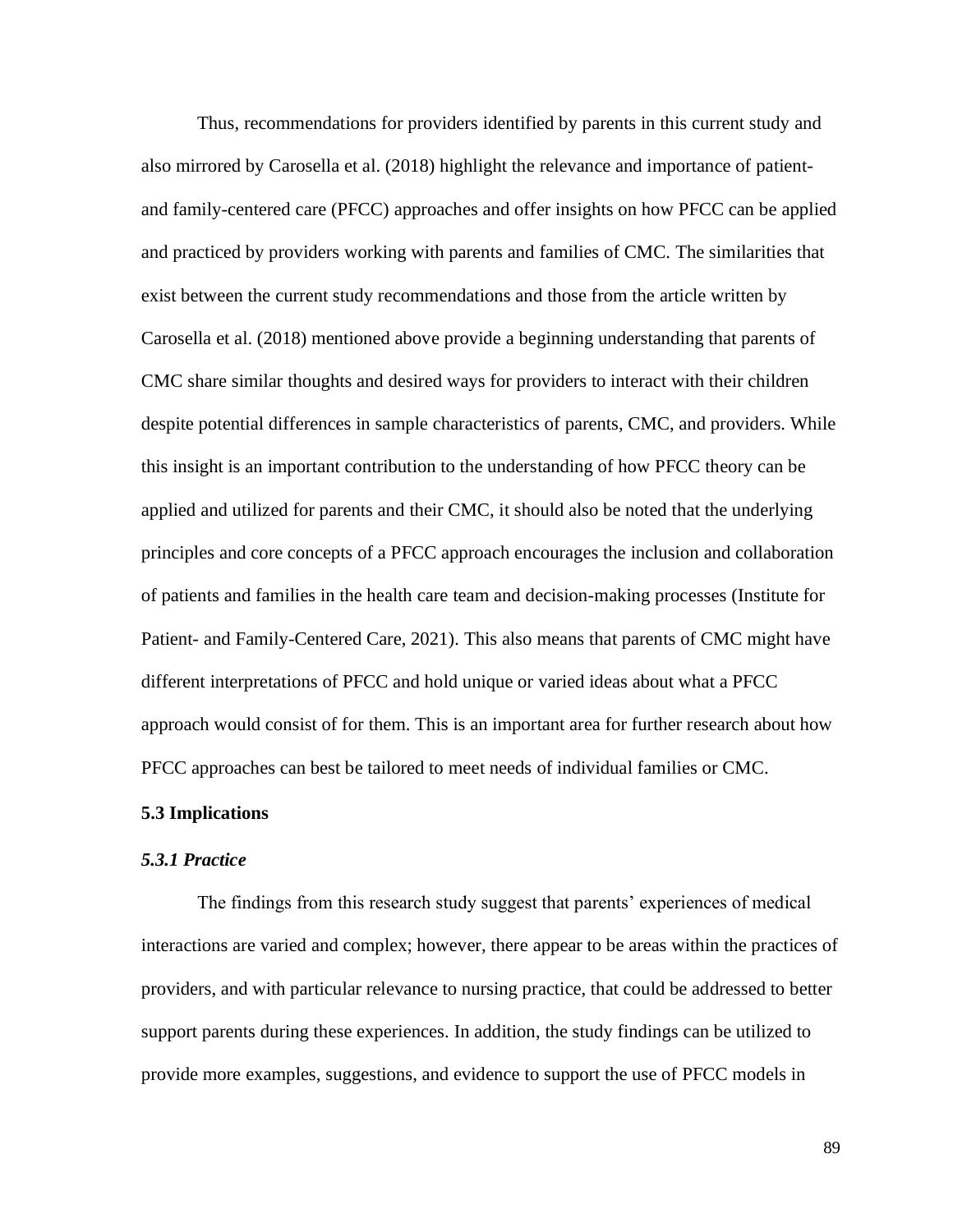clinicians' practices. For example, the study findings related to parents' emotional responses to interactions suggest that parents generally do not experience only one type of emotional response to interactions and also that their emotional responses tend to be intensive. This has implications for clinicians working with this population as changes to their delivery of care and provider interactions with parents will likely need to be multifactorial and potentially individualized in order to address the complexity of parents' emotional responses to medical interactions. Nurses are ideally placed to address this during interactions with parents of children with medical complexity as they often work closely and frequently with these families, developing long-term provider relationships. Utilizing an empathetic approach during interactions, nurses can acknowledge the varied and intensive responses parents may experience and create space for parents to be able to discuss these responses. Nurses can also provide parents with further direction to access other supports that could help them to process these interactions or advocate for change, such as, mental health resources, quality or patient safety reporting systems or organizations, and/or community support programs. As highlighted by the core PFCC concepts of dignity, respect, and participation, it is critical for providers to listen to, acknowledge, and utilize family perspectives as they are influential components of parents' experiences during and after medical interactions. Thus, there may also be a need to ensure that nurses and other providers caring for families with CMC have communication skills training as well as cultural competency training to enhance their abilities to listen effectively and communicate with parents. Such training could occur as part of continuing professional development or incorporated into nursing curricula.

When addressing the findings related to the importance of active recognition, providers, including nurses, should strive to create a collaborative and inclusive relationship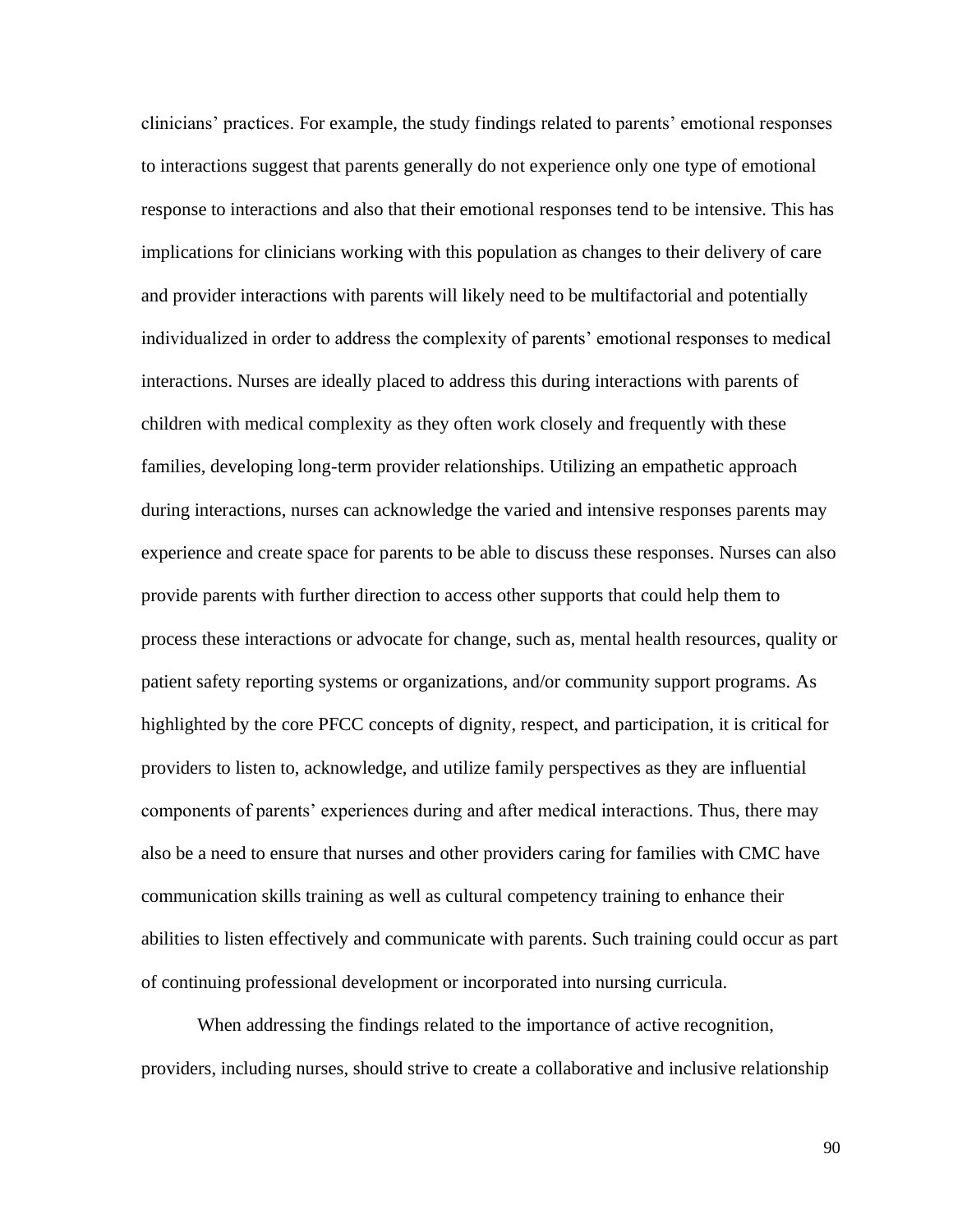with parents in which providers utilize parents' unique knowledge to better understand and care for children living with medical complexity. For example, nurses are uniquely positioned to work with parents of children with medical complexity during medical interactions to create, modify and implement collaborative care plans utilizing the knowledge and skills of parents in order to direct the child's care. In addition, nurses can utilize their position in health care to act as an intermediary between parents and other providers. For example, nurses could advocate for the creation of care coordination roles within their local organizations or health authorities whose responsibility it is to be the initial contact for families to connect with if they have concerns or questions as well as coordinate care between the different providers and services CMC access, update care plans and disseminate to families and providers. These nurses could also offer education and support for other providers learning how to increase collaboration between themselves and parents and families of CMC. Nurses can also facilitate parents' advocacy efforts by informing them about parental advocacy or support groups in the community that they could potentially become involved with. In addition, understanding how parents experience their advocacy role can help identify potential areas for service changes, support improvements, and practice changes aimed at creating better support for parents. Nurses are ideally situated to help support parents in their advocacy role as patient advocate is often a role that nurses know well and with which they have experience.

Another example of a practice implication arises from the study finding of interconnection between themes which is a significant finding for providers to consider when working with this population as connection and continuity often require time on the part of the provider as well as institutional/organizational support to ensure continuity of care.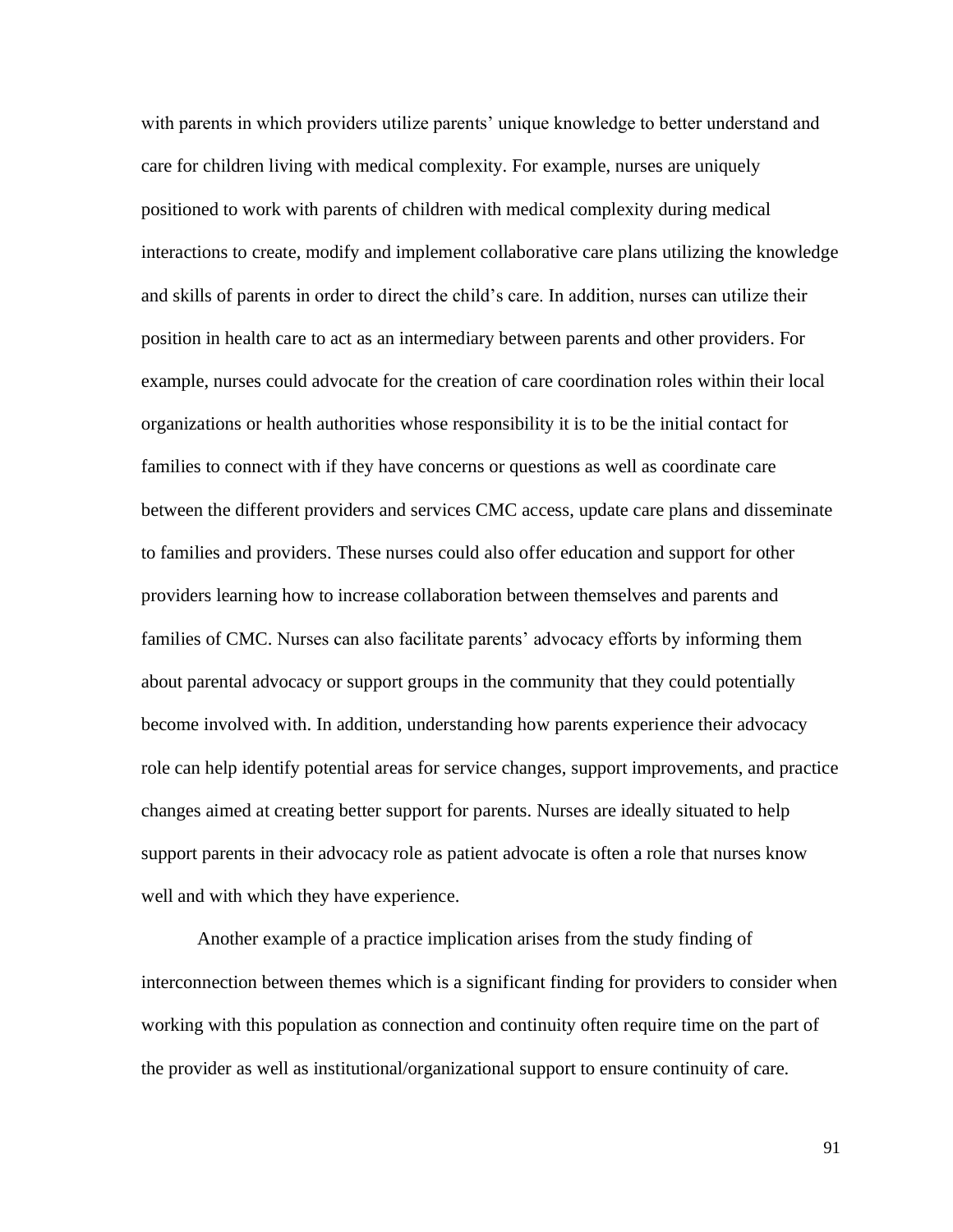Providers will likely need to work with their organizations and institutions to create care models that allow for provider continuity and flexibility of health care service delivery in collaboration with parents. For providers, this could also mean a need for creative and innovative problem-solving in order to meet the needs of parents within a health care system that typically struggles with flexibility. For example, Child Health BC released a report in 2016 discussing the challenges that exist in care continuation and continuity for CMC in BC; one of which included continuity of care issues between tertiary pediatric facilities and regional or community providers (Child Health BC, 2016). The report also identified ways to address continuity issues including recognizing the need for one member of the children's team to act as the care coordinator and first point of contact for the children and family to ensure adequate management and continuity of care (Child Health BC, 2016). The Government of British Columbia and the Provincial Health Services Authority are currently in the planning stage of addressing the gaps in continuity and transition care for children with medical complexity in the province by creating a children's complex care transition facility in BC (BC Gov News, 2020). The facility will provide children with medical complexity and their families access to health care services aimed at creating capacity to transition from acute care to community or home care as well as creating a provincial network of support programs for providers throughout BC (BC Gov News, 2020). Furthermore, the findings related to the impact of the COVID-19 pandemic have practice implications for providers working with CMC. Providers must be aware of the added difficulties for parents of CMC because of the drastic change in health care service delivery and strive to help mitigate the risks associated with difficulty accessing timely and effective health care services.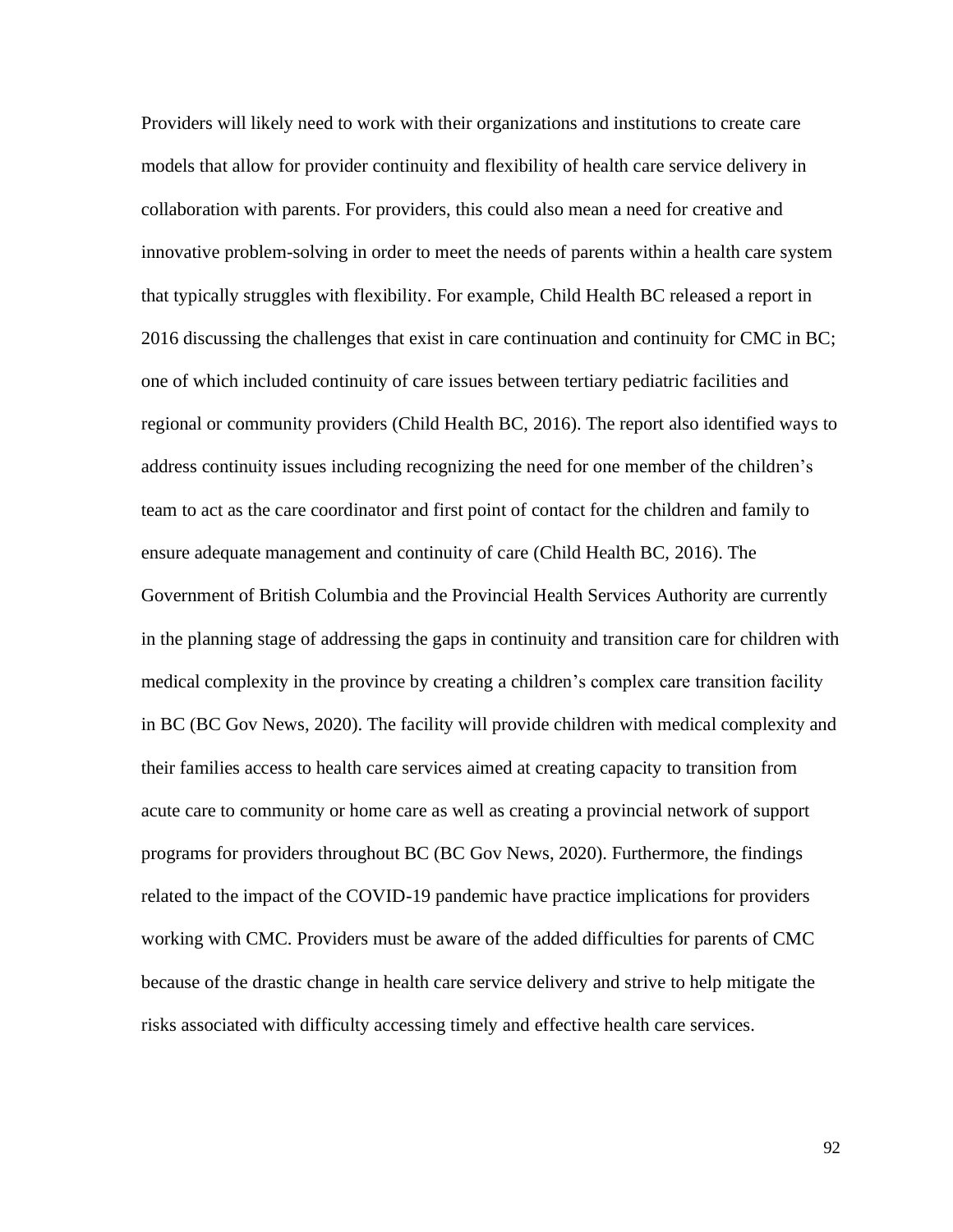In addition, study participants provided six main recommendations for clinicians to help parents to feel better supported and these recommendations have implications for the way providers practice and deliver health care services with this population. When reviewing the recommendations, it is apparent that one significant implication for the practice of providers is that of time. Many, if not all, of the recommendations would require provider time to act on these recommendations. For example, clustering care for children would require time to organize and collaborate with other services and providers. Offering flexibility in the access to and delivery of health care services would require providers to alter aspects of their practice to meet the unique individual needs of each child and their family which would require time, collaboration with families, and thoughtful reflection. Further, providers, including nurses, would need to find ways to meet this request from families while working within a health care system that might not support flexibility as a concept in health care delivery which could prove to be challenging for providers. One potential strategy from Child Health BC (2016) that could help coordination of care and maximization of provider and parent time would be establishing the roles and responsibilities of all team members to ensure each member is aware of their function in relation to the team and service delivery and therefore potentially reduce duplicate interactions. Another potential strategy could be the use of shared care planning between parents and providers which might help to coordinate care and reduce duplicate interactions by allowing all members of the CMC care team to share insights and information thereby increasing collaboration.

## *5.3.2 Policy*

The findings from this research project indicate that while parents of children living with medical complexity experience their children's medical interactions in very complex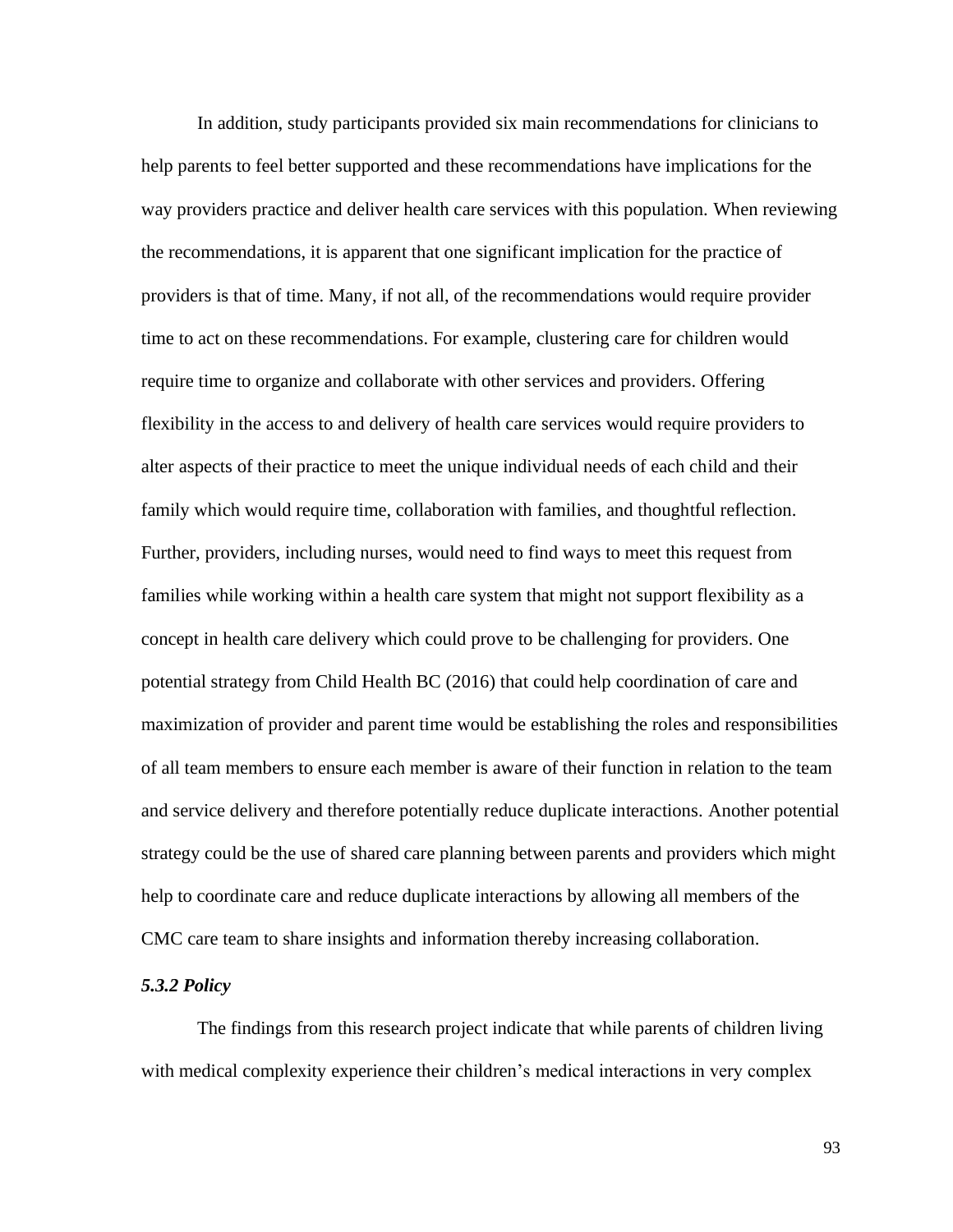and nuanced ways, there are also often similarities in parents' experiences. For example, consistency of providers was reported as being very important to parents in this study because parents believed it helped them to feel trust and comfort in their relationship with their children's provider. This finding has policy implications for institutions that offer health care services to this population. Institutional internal policies that enable providers to continually work with the same families would need to consider staffing, workload, or other issues that impact continuity. On a broader scale, policies to create and maintain care teams for children living with chronic, complex conditions would foster provider consistency within and across health authorities. These teams would require provincial support to be able to communicate and share information effectively across health authorities and electronic medical record systems. For example, Child Health BC (2016) recommends the identification of a most responsible practitioner as well as a care coordinator for children accessing care in BC to support continuity of care and collaboration across health services and geographical locations. These care team members would ensure children living with medical complexity and their parents had access to providers whose role it is to know the children's needs and be a resource for parents (Child Health BC, 2016).

Based on the six main recommendations from parents from the study, additional policy implications should be considered in a variety of areas. For example, one of the recommendations from parents was related to the importance of forming connections with the children. Similar to helping foster continuity and consistency of providers, enabling providers to form connections with the children they care for would likely require strong, supportive institutional policies that allow providers adequate time with patients. Likewise, the recommendation of individualized approaches to care would greatly benefit from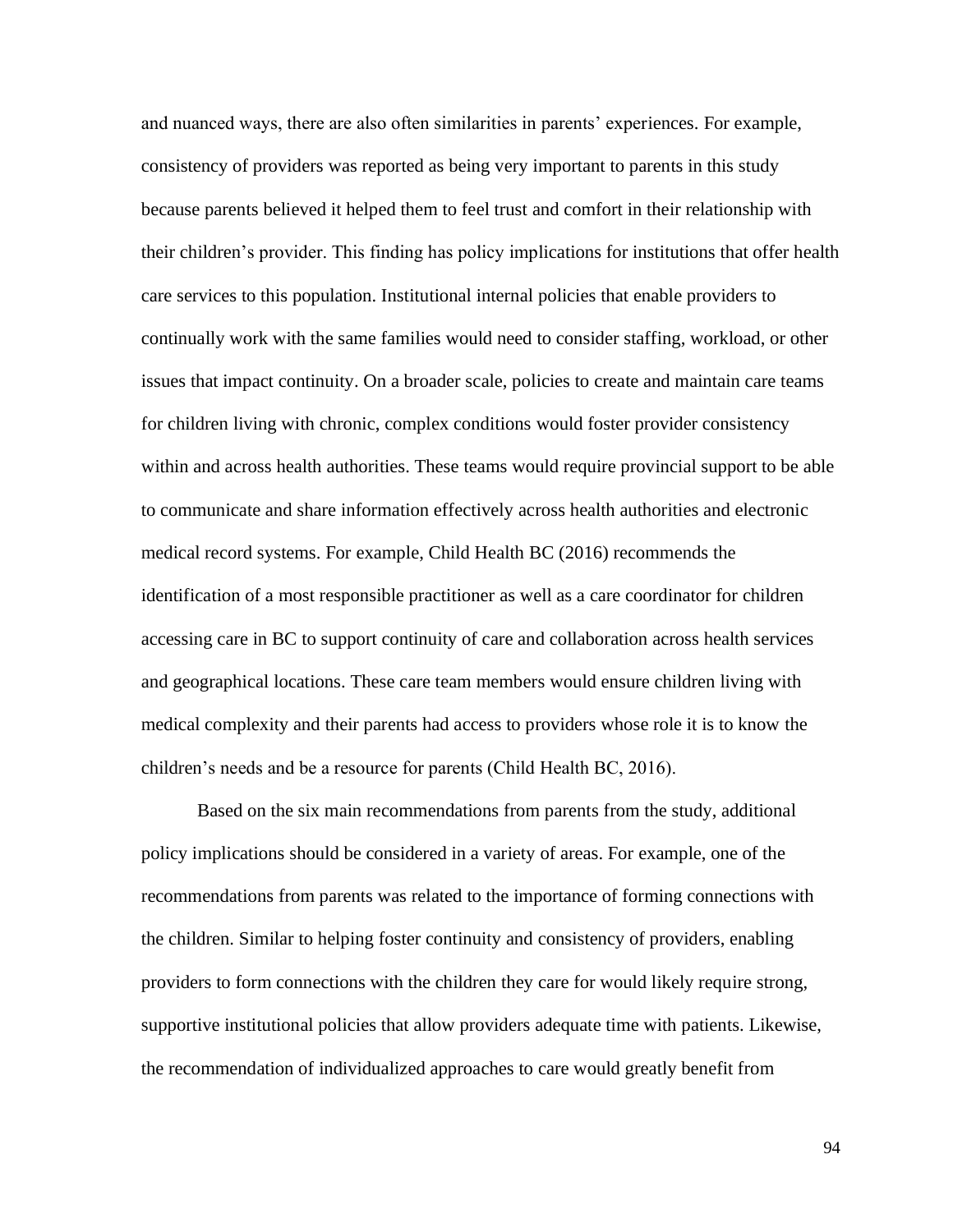institutional policies that would support providers having access to adequate time with children living with medical complexity as well as policies that support provider education in developmentally supportive approaches to care. When addressing the parent recommendation regarding the importance of clear and effective communication and the findings of the substantial impact that provider approach can have on parent experiences with care, broader policy implications should be considered in terms of educational policies within the academic institutions which train providers as well as the various regulatory bodies of providers. Policies that place an emphasis on ongoing education related to communication practices with the pediatric population, families, and those living with chronic, complex conditions within and across provider academic institutions and regulatory bodies of professionals would help providers to have access to educational resources and support they need to learn appropriate communication skills. In addition, development of policies to ensure that nursing orientation programs in both hospitals and community settings are available for nurses new to pediatric settings would help to promote the development of nursing competencies for working with families with CMC at a health authority level.

Other recommendations of creating and communicating a plan of care and including parents and children as part of the health care team could be supported by policies across provincial health authorities that support provider and family access and use of innovative technology which allows for more streamlined communication processes between families and providers. For example, a computer-based application accessible to families and providers which allows for sharing of health records, creating and maintaining shared care plans, and easier connection between families and care team members, such as the Caremap, would enhance the communication process (Boston Children's Hospital and Duke Health,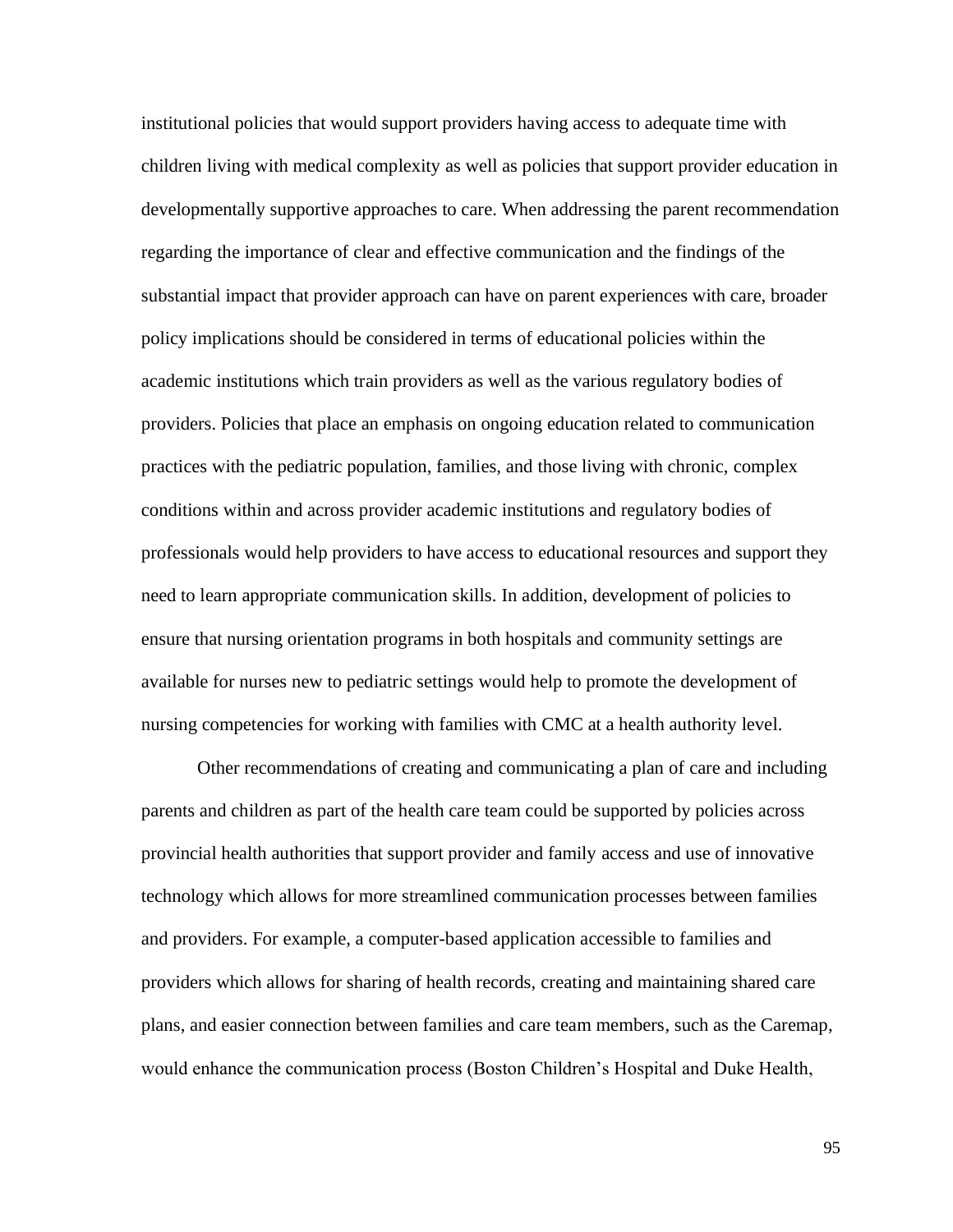2016). Further, Child Health BC suggests examining the use of the Care Connect program in BC to achieve the goal of a sharable and accessible care plan for providers; however, the functionality and access for parents would have to be examined and reviewed to ensure effective collaboration and inclusion (Child Health BC, 2016).

#### *5.3.3 Research*

This research study offered an initial view into the experiences of parents of children living with chronic, complex medical conditions which will help to bridge current research gaps and provide insights specifically relevant to the Canadian health care context. However, there is still much more to be learned from this population. For example, a topic to further explore would be to compare and contrast hospital discharge experiences from medical interaction experiences, which this study was unable to do based on the experiences of the sample and due to the study recruitment impacts from the COVID-19 pandemic. Institutional/organizational processes for hospital discharges and medical interactions vary greatly between facilities and health authorities, and it would be beneficial to compare and contrast these experiences to understand how the type of health care service being accessed affects the overall experience of parents. Ideally, families would be able to provide data after experiencing both situations.

Another potential research topic would be to expand the geographical catchment of the study to include discharges and/or medical interactions across provincial health authorities and not focused within the Interior Health boundaries only. Research examining the differences in parents' experiences across health authorities would help to identify gaps based on geographical location, between health authorities funding and service differences, and provide a more diverse sampling of this population to allow examination of cultural,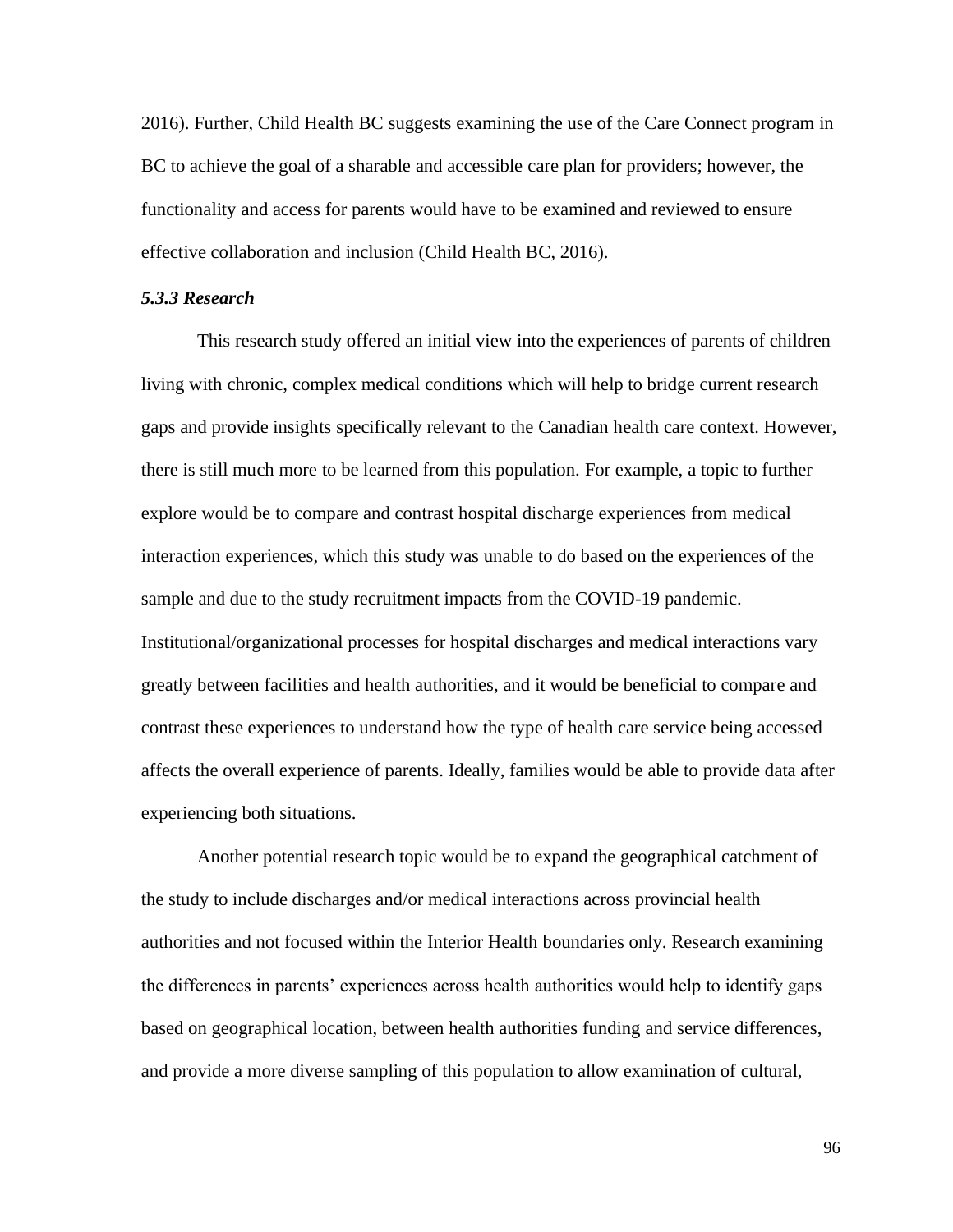generational, and economical influences. For example, it would be fruitful to examine the differences between families' experiences living in rural versus urban settings and how geographical and economic factors impact the allocation of specialized resources needed for this population. In addition, the perspective of fathers are one that is often missing from studies involving children living with medical complexities. A study focused on understanding a father's perspective or at a minimum including both fathers and mothers would help to provide some valuable insights on the differences in experiences across the different caregiver roles. Other perspectives to consider for future research would also include parents who identify as LGBTQ+. Further, including the perspectives of Indigenous or immigrant families would help to build understanding about how the health care system approaches the care of children with complex medical needs and their families with different cultural backgrounds and beliefs.

Another area of further research could utilize a longitudinal look at parents' experiences over time. For example, a study that follows parents and families over a longer time frame could map their real-time interactions and discharges to determine how their experiences change over time. It could also inform researchers about how outside variables can influence the experience of parents. For example, a major influential variable throughout this study was the COVID-19 pandemic. One question to ask could include, 'if and how the experiences of parents differ during a pandemic versus non- pandemic times?'.

Furthermore, future research should explore the individual themes reported by this study in more depth to gain a deeper understanding of parents' experiences. For example, parents' emotional responses to health care interactions appear to be an under-researched topic and should be explored further in order to determine if an influential relationship truly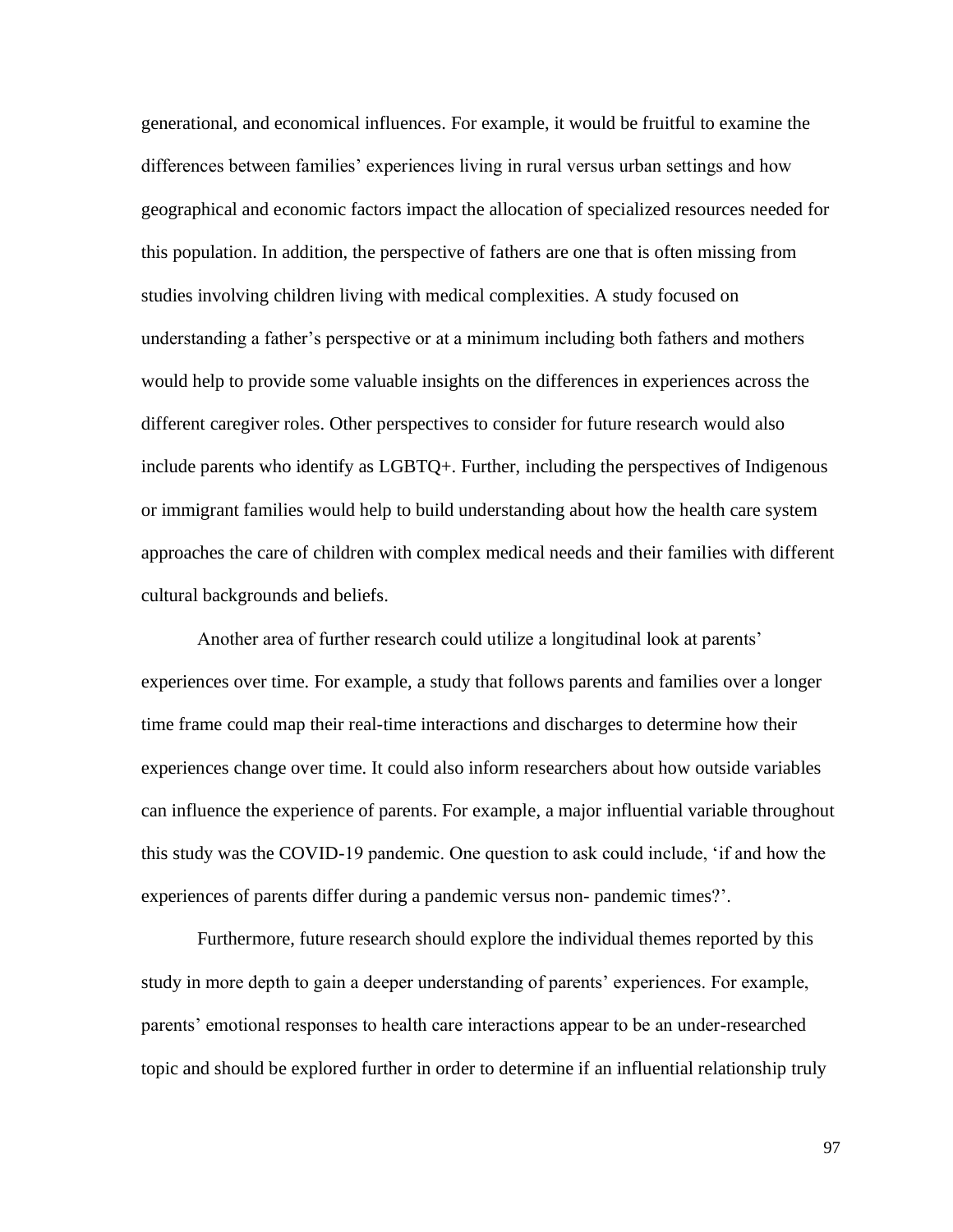exists between this concept and other aspects of the experiences of parents with children living with medical complexity. Future research should also focus on the relationship between continuity of care and the flexibility of health care services delivery to explore any positive or negative effects for children with medical complexity, their parents, and/or the health care system. Additional research on this topic would not only help providers to understand how to deliver optimal care for this population, but also equip providers with evidence and support to advocate for changes within health care systems that would support establishing and improving continuity of care as a care delivery model. For example, nurses often have the advantage of working closely with this population and could use their unique position to work with parents and health care administrators to create mutually beneficial service delivery models based on research regarding continuity and flexibility. Another theme from this study that would benefit from further research efforts is that of being acknowledged as an expert, including exploring the two subthemes of active acknowledgement and acting as an advocate in greater depth. Future research on this topic is needed to fully appreciate and explore the nature of the acknowledgement and advocacy experience for parents of children with complex conditions. It would also help to further conceptualize parental advocacy efforts and experiences for this population when engaging in health care interactions. In addition, exploring specific advocacy behaviours utilized by parents as well as any related burdens or benefits experienced as a result of those advocacy behaviours are important theoretical concepts that could be further explored in future studies with parents of children with complex conditions within the context of their health care interactions.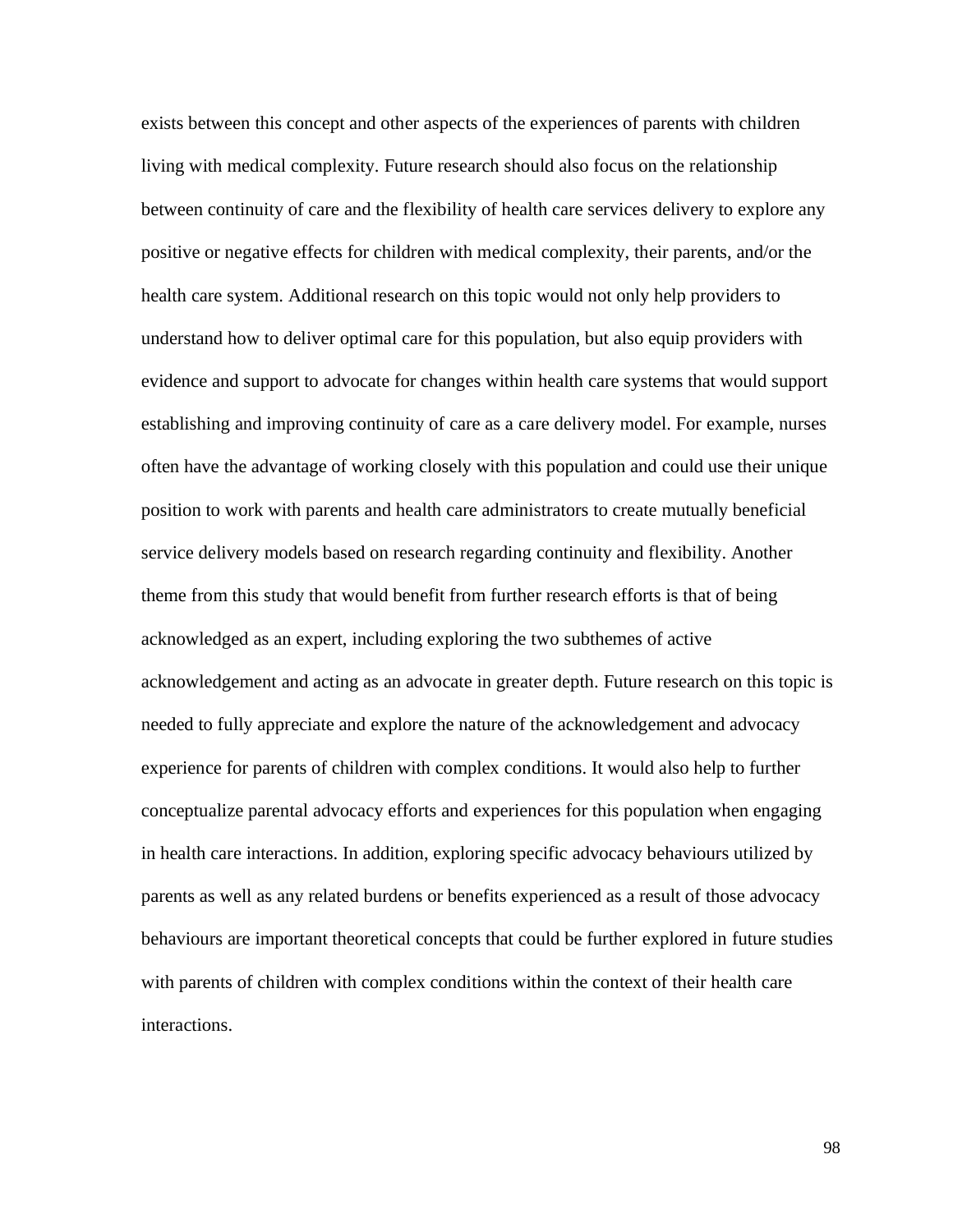In addition, it would be beneficial for future research to explore each of the six parent recommendations presented in this study in order to identify if these recommendations are shared by other parents of children living with medical complexity. This would provide further evidence for clinicians to be able to understand the needs of parents in order to better support them during hospital discharge and/or medical interactions. For example, as stated earlier, the importance of clustering care was discussed by one parent in the study. While clustering care was voiced as incredibly important to this mother, future research would be required to help determine if this is shared by other parents of children living with medical complexity. In addition, research examining the impact of care plans on quality of care and parent satisfaction, specifically when used with this population, would help to provide further evidence regarding this recommendation and its relevance for other parents of children living with medical complexity. Additional research to develop and evaluate the implementation of innovative models of care that could serve to improve continuity of services across varied providers and settings would be beneficial. Such interventions should be based on a PFCC approach and could be tested across varied settings to assess effectiveness in different contexts.

Future research should also focus specifically on the impact of the COVID-19 pandemic on health care service accessibility and delivery for this population. For example, research could focus on examining changes in health care service delivery, especially the impact of utilizing virtual/online platforms for accessing health care services, in order to provide clinicians with information on the risks and benefits of the continual use of these service delivery models. Additionally, research should include exploring changes in practice that were prompted by the COVID-19 pandemic which parents have found beneficial in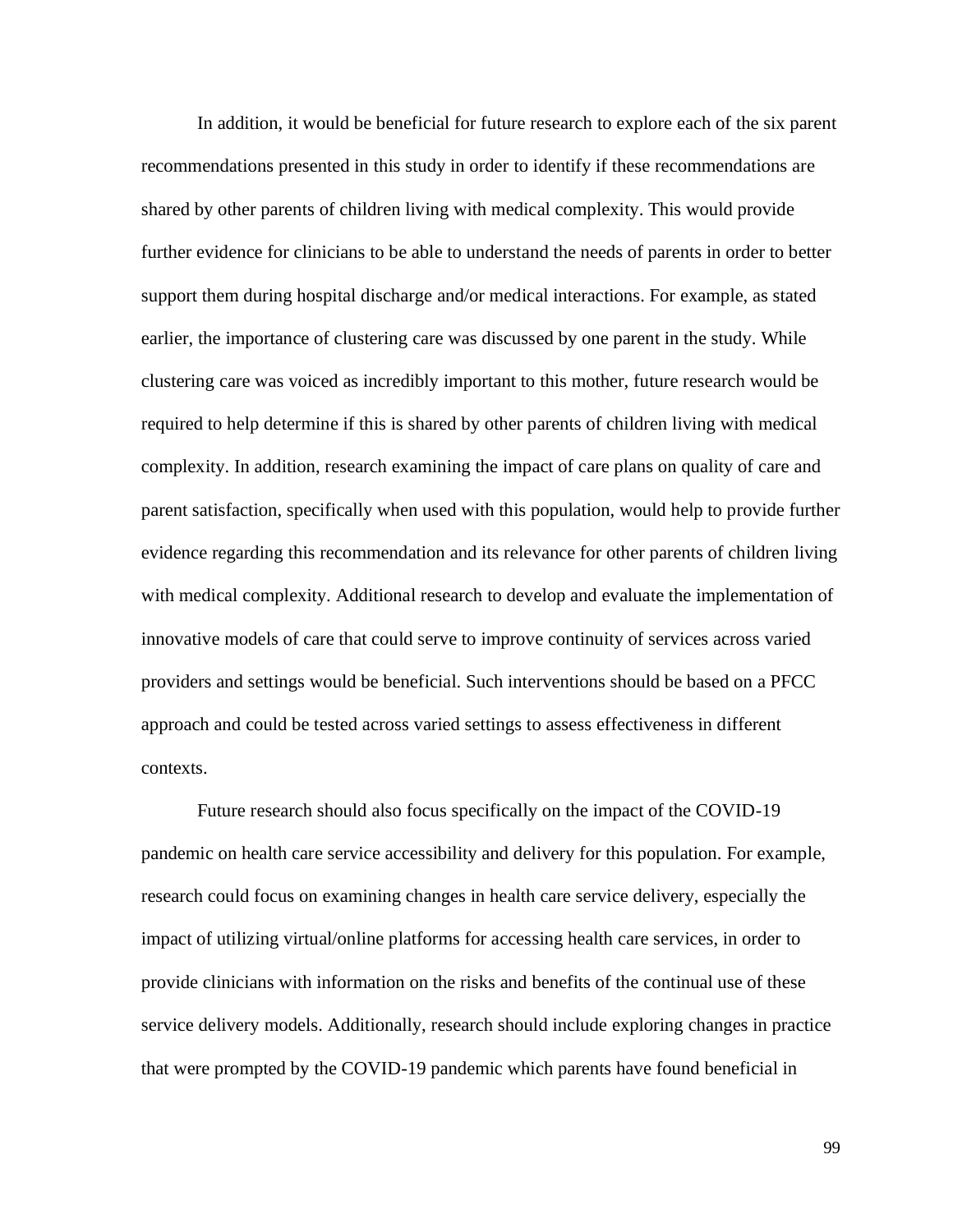order to continue with these practices and potentially enhance the delivery of the same services.

#### **5.4 Limitations**

There were a number of limitations of this study; primarily as a result of the COVID-19 pandemic and its associated provincial health restrictions. They included recruitment, study population, sample size, interview method, and applicability considerations. The limitations will be discussed below in detail.

#### *5.4.1 COVID-19 Pandemic*

There were a number of methodological aspects of this study that were impacted by the COVID-19 pandemic. Due to changing provincial health orders occurring during this study, certain aspects of the study required adaptations to accommodate the changing landscape of health care service delivery for the target population.

**Recruitment**. The recruitment efforts were impacted in multiple ways. As there were numerous provincial restrictions in place, there were no opportunities for in-person visits at recruitment sites to meet with providers and explain the research study. Instead, all recruitment sites were contacted either via email or telephone which caused delays while waiting for responses from sites; some sites were contacted multiple times before responses were received. In addition, many of the providers who were contacted for help with recruitment had changed from in-person office visits to offering virtual or telephone appointments to their patients. This meant there were no opportunities to place study information in waiting rooms which made it more challenging to reach potential participants. In addition, for providers working in clinical settings, there may have been increased general workload demands due to the pandemic which could have reduced their ability to take on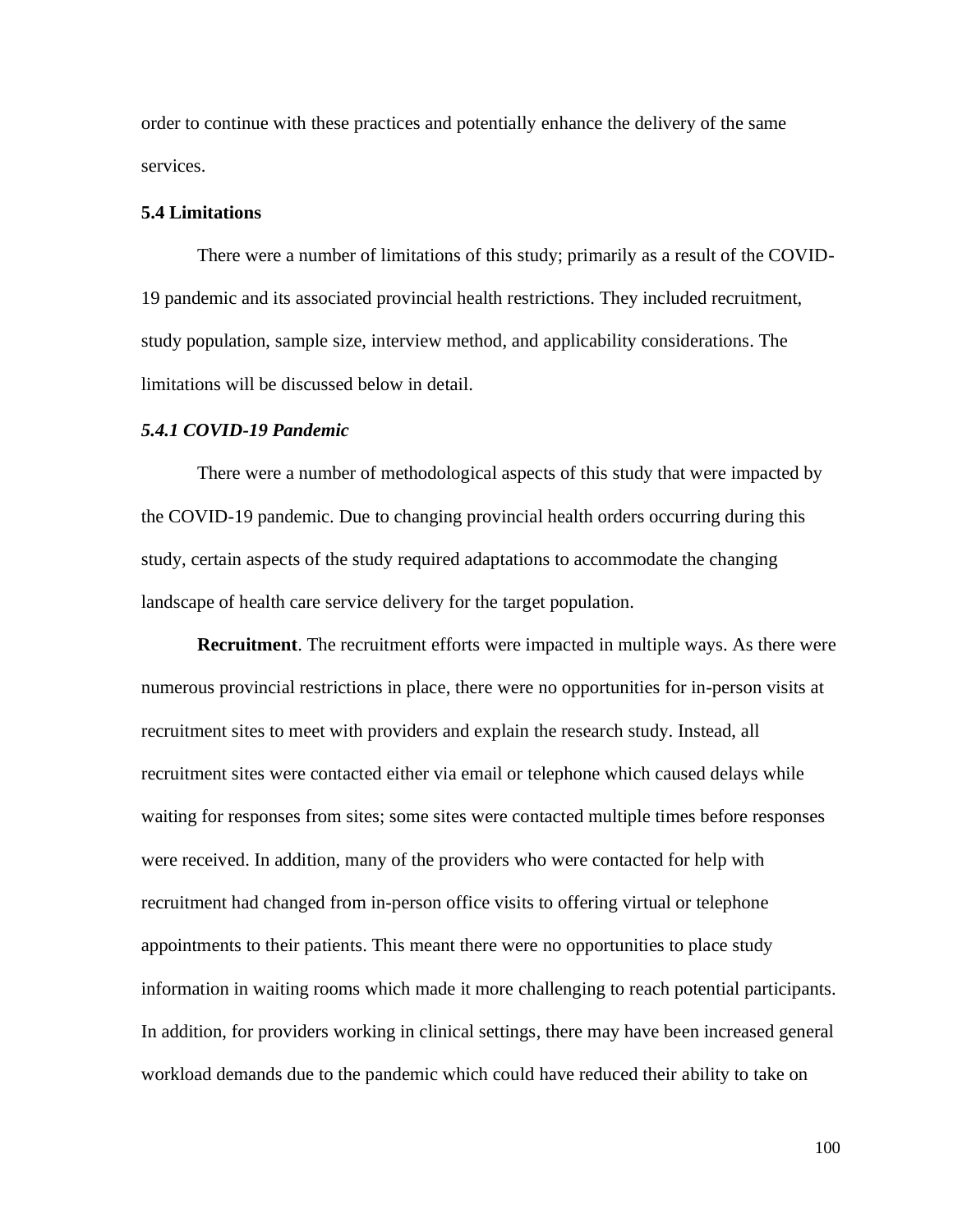extra tasks such as assisting with research activities. Further, parents of children living with chronic, complex medical conditions are frequently the primary medical caregivers for their children in addition to their regular parenting role and responsibilities and this often places a large, additional demand on parents' time (Woodgate et al., 2015). This added demand on parents' time could have contributed in part to some of the difficulties experienced with recruitment and participation for this study. As a result, the mitigation strategies used to address these recruitment challenges included offering the study information in both paper and electronic versions for recruitment sites to aid in accessibility and ease of sharing as well as offering study participants the flexibility to determine their interview date and time with no restrictions.

**Study Population.** Initially, the research proposal was focused on interviewing parents of children living with chronic, complex medical conditions regarding hospital discharge experiences only. During the extensive recruitment efforts and ongoing conversations with recruitment sites, it was noted that admissions rates for chronic, complex medical children were low. One potential explanation for the decrease in admission rates was that providers were working diligently with families to avoid admissions to acute care facilities for this high-risk population during the COVID-19 pandemic. In consultation with the study committee, changes were made to the inclusion and exclusion criteria to adapt to the low admission rate, a change approved by the University of British Columbia Okanagan and Interior Health Authority ethics boards. It was decided to include any medical interactions a child experienced during the timeline that were for more than routine care purposes (ex. wellness check-ups). While this helped to recruit study participants, none of the participants' children had experienced an admission to an Interior Health acute care facility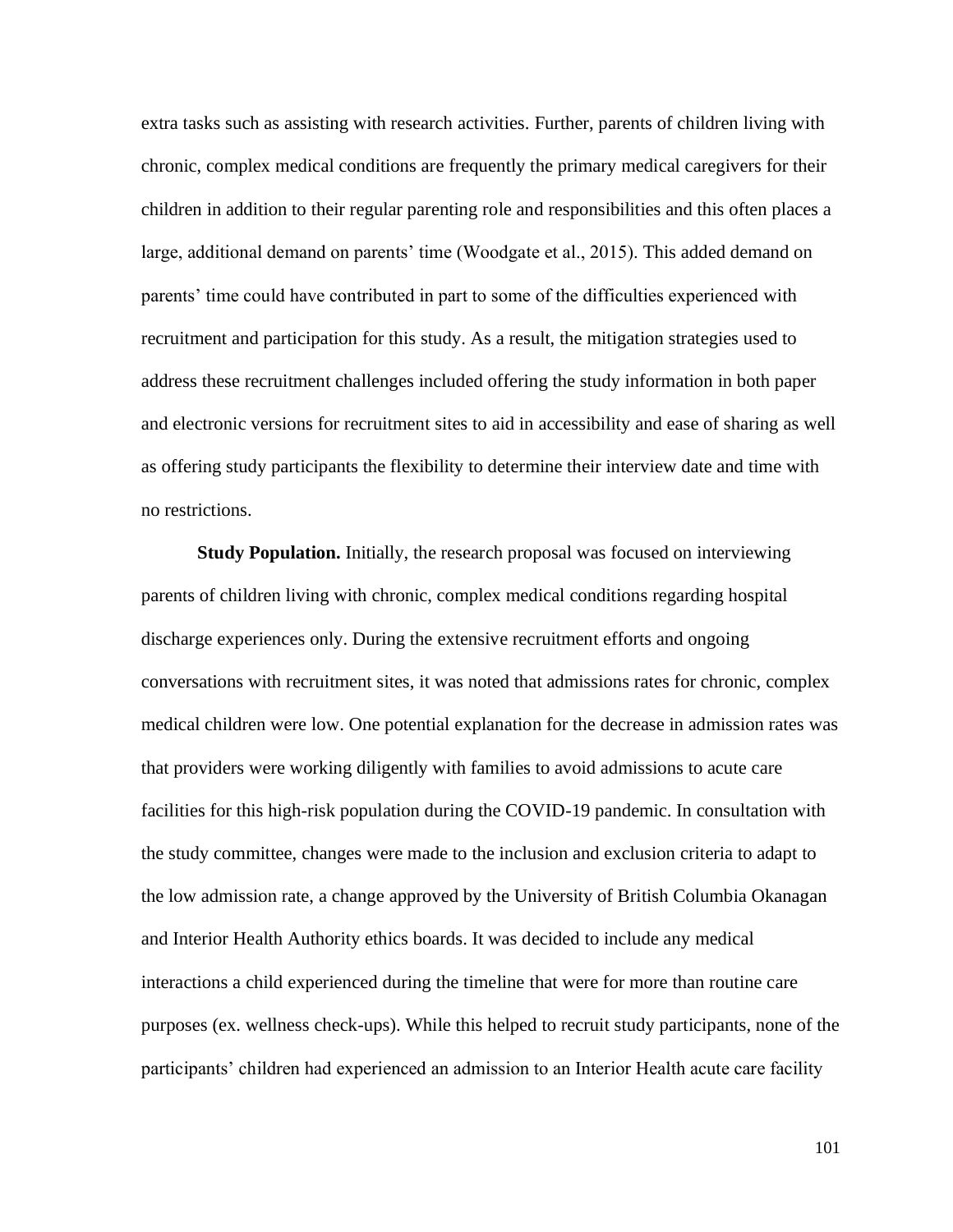during the study timeline. Therefore, although this study aimed to include the discharge experiences of parents of CMC, this was not possible and findings are not transferable to the discharge experience from an acute care facility. In addition, all participants identified as female, and therefore only the perspectives of mothers were included in this study because no males expressed their interest in participating in the study during recruitment. It is important to note that this study was unable to include the perspectives of male participants and therefore, caution should be taken if utilizing these results for any parents identifying as male.

**Sample Size.** Another potential limitation of this project was the smaller sample size of five participants. As discussed above, the COVID-19 pandemic created multiple challenges to recruitment for this study. Recruitment began at the beginning of August 2020 with the original proposal including only parents of children who had experienced a discharge from an Interior Health acute care facility. From August to November of 2020, 18 health care professionals were contacted, located at 15 different sites within the Interior Health Authority boundaries with no participants recruited during this time. At this point, amendments were made to recruitment strategies, inclusion and exclusion criteria, and the timeline to include parents of children who had experienced a medical interaction. Additional recruitment efforts were made from December 2020 until April 2021, including contacts with previous recruitment sites as well as five additional support organizations. Despite the exhaustive recruitment efforts, only five potential participants utilized the study contact information to voice their interest in partaking in the study. All five parents met the eligibility criteria and went on to participate.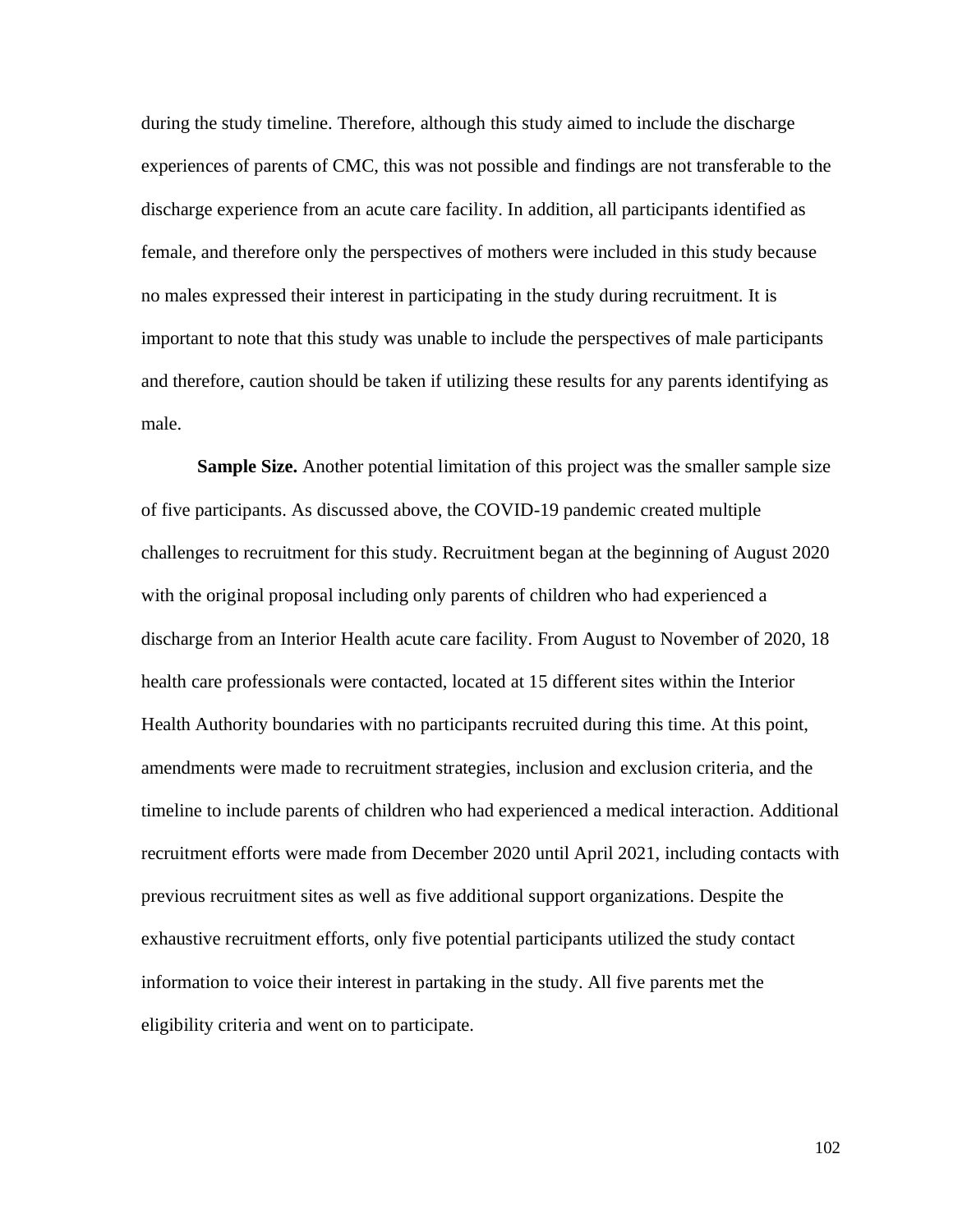Sample size and recruitment were discussed extensively with the study committee as data collection and analysis began. As the data collection and analysis stages of this project were identified as an iterative process, preliminary results were provided to the study committee as each participant was interviewed. After careful consideration and review of the preliminary results, the study committee decided to end active recruitment at five participants as the preliminary results showed rich data and some recurring themes. This decision was supported by the interpretive description methodology and its lack of prescriptive sample size. Thorne (2016) encourages researchers to focus not on specific sample sizes but rather on the number of cases they feel is required for the results to have value. Although there is no specific sample size associated with interpretive description, common sizes are often between five and thirty cases or participants (Trotter, 2012). While the results from this study shed light on parents' experiences during their children's medical interaction and help to bridge the current research gap associated with this topic, it should also be noted that with a smaller sample size caution should be taken when applying the results or utilizing the recommendations from parents as they might not be applicable to all medical interaction experiences for parents.

**Interview Method**. Another potential limitation of this study was the requirement that interviews take place over the phone instead of the previously planned in-person interviews due to the COVID-19 provincial health restrictions and the subsequent UBC Okanagan research guidelines. While telephone interviews are convenient, less expensive, can offer a safe space for participants, and, in this case, allowed provincial health orders to be followed while still conducting the study, they also have some limitations in terms of data collection (Tod, 2015). There is limited ability to observe the participants' non-verbal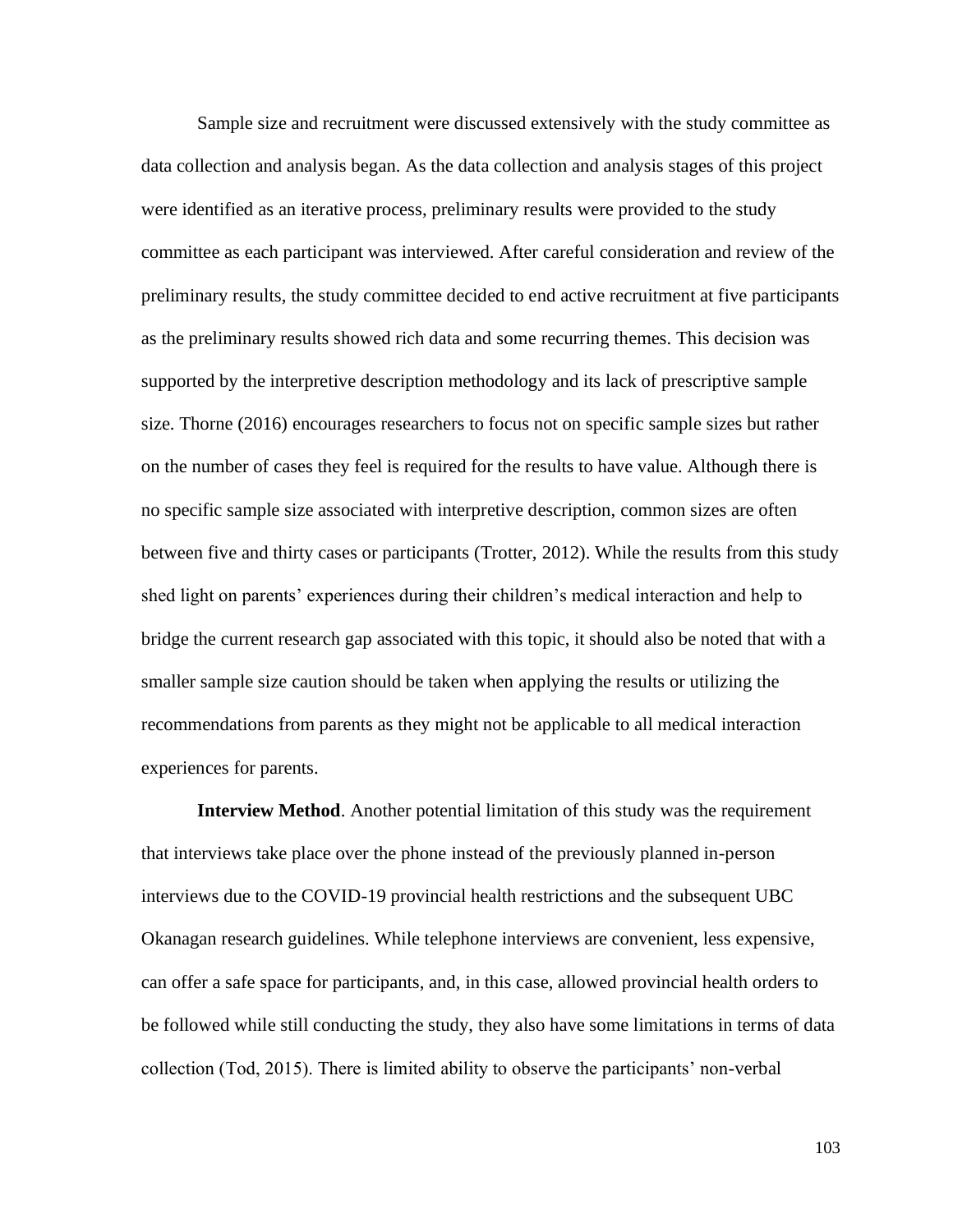communication and respond to certain physical emotional cues which have the potential to limit the discovery of comprehensive information (Tod, 2015). In this case, the benefits of utilizing telephone interviews outweighed the risks but it is still important to note the results could have been impacted by this interview method.

**Applicability.** As discussed above, this research project was conducted during the COVID-19 pandemic. All of the medical interactions that were discussed during the interviews with parents occurred during the pandemic. While the majority of each interview focused on the details of the interaction(s), there were two COVID-19 specific questions in the interview guide that all parents answered: 'was your child ever diagnosed with COVID-19' and 'how did the COVID-19 pandemic affect your experience'. None of the children included in this study had been diagnosed with COVID-19 prior to their interview. Out of the five interviews, four parents reported feeling that the COVID-19 pandemic affected their experience during or after their children's medical interaction(s). This is important to note as these findings occurred during the COVID-19 pandemic and the results from the non-specific COVID-19 questions could be influenced by various aspects of the pandemic and might be less applicable during non-pandemic periods.

In addition, the characteristics of the study sample should be considered when discussing the applicability of the findings to other populations. For example, the participants were all Caucasian females between the ages of 38 and 50 years old from a small geographical location within British Columbia. While there is the possibility that the findings or concepts from this study could hold relevance for populations with differing sample characteristics from this study, caution should be taken when attempting to apply these findings to other populations. However, as Thorne (2016) points out, even if results cannot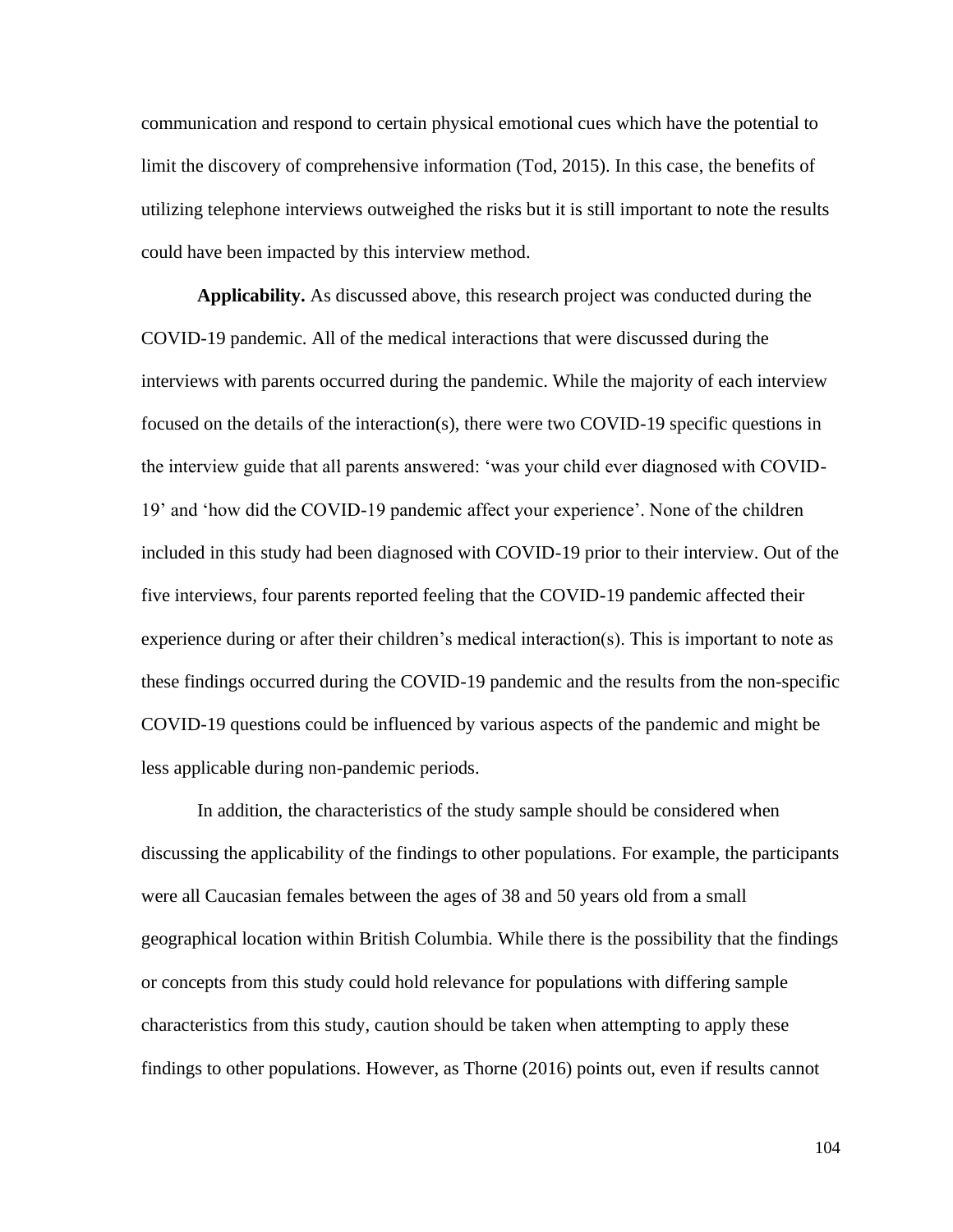be applied to other contexts, valuable insights from the study can still be of interest for those working in other contexts or settings.

#### **5.5 Strengths**

#### *5.5.1 Study Purpose*

One strength of this study was the fulfillment of the study's purpose and objectives. The purpose of this research study was to gain a better understanding of the discharge and/or medical interaction experiences of parents of children living with chronic, complex medical conditions in order to provide clinicians with practice insights and recommendations for working with this population. To address this aim, the study utilized interpretive description (ID) methodology and had three objectives identified to guide the project. First, to expand insight into the experiences and perspectives of parents of CMC during discharge or medical interactions. Utilizing interpretive description allowed this objective to be met by the assembling of data from participants who have a detailed understanding of the study topic in order to provide a description of their experiences for clinicians, illuminating unique incidences while also identifying and explaining commonalities across experiences (Thorne et al., 2004). The second objective was to help address a gap in research within this topic in the Canadian health care system. This objective was met as the study was conducted within the interior of British Columbia with participants who had accessed health care services for their children within the Interior Health Authority boundaries thus providing insights from one region in Canada. The third objective was to offer providers recommendations from parents on how to better support them during a discharge or medical interaction. To meet this objective, the study gathered recommendations from participants to help providers to improve support for parents during these medical interactions. The participants were all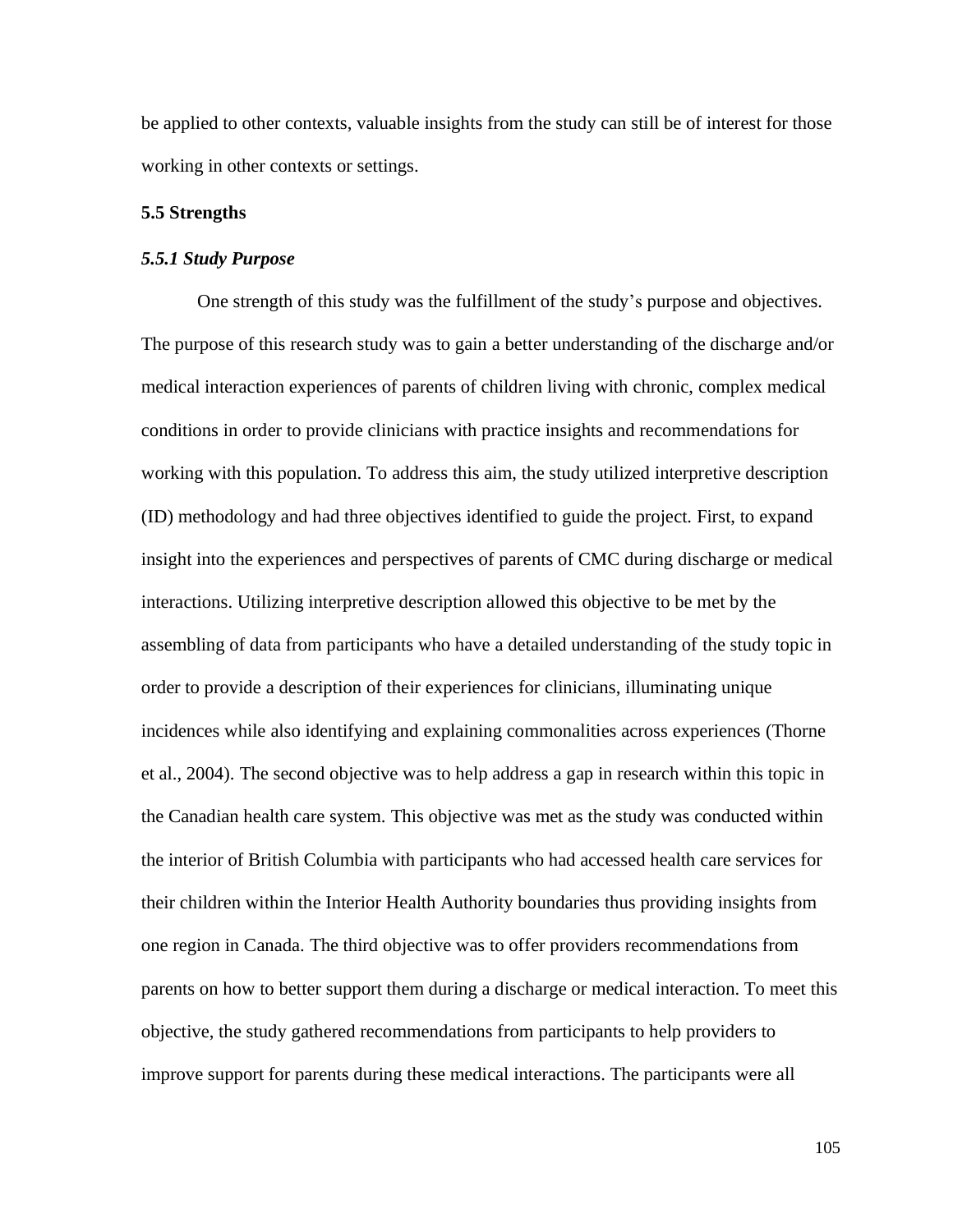parents of children who had been diagnosed with a medically complex condition at least two or more years ago and consequently had had numerous and varied medical interactions to draw upon when providing these recommendations.

#### *5.5.2 Previous Experience*

Another strength of this study was my previous clinical experience working with this population in both acute and community settings. This unique insight provided me with a familiarity regarding language and terminology as well as common discharge and medical interaction processes which allowed me to understand the experiences of participants better and provide an accurate and comprehensive report for other clinicians to examine and consider. During and after the study, I was aware of the potential influencing effects of my previous clinical experiences with this population. In order to help mitigate the risk of influencing the data, I ensured participants were aware of my previous clinical experience and understood there would be no negative effects to their children's care from participating in this study. In addition, it was confirmed that all participants knew the study was not intended to be a review or critique of individual providers rather a discussion of their previous experiences within the health care system as a whole, encouraging participants to share both positive and negative experiences. Participants were informed that any information identifying providers that was discussed in the interviews would be removed. Further, I strove to foster and maintain an open environment for participants to feel safe and comfortable to share their stories. Confidentiality was reviewed with all participants prior to the interview starting and I was very aware of the potential for identification of participants from the specific experiences parents shared through to the final report. To help mitigate this risk, I went to great lengths to ensure that potentially identifying information was generalized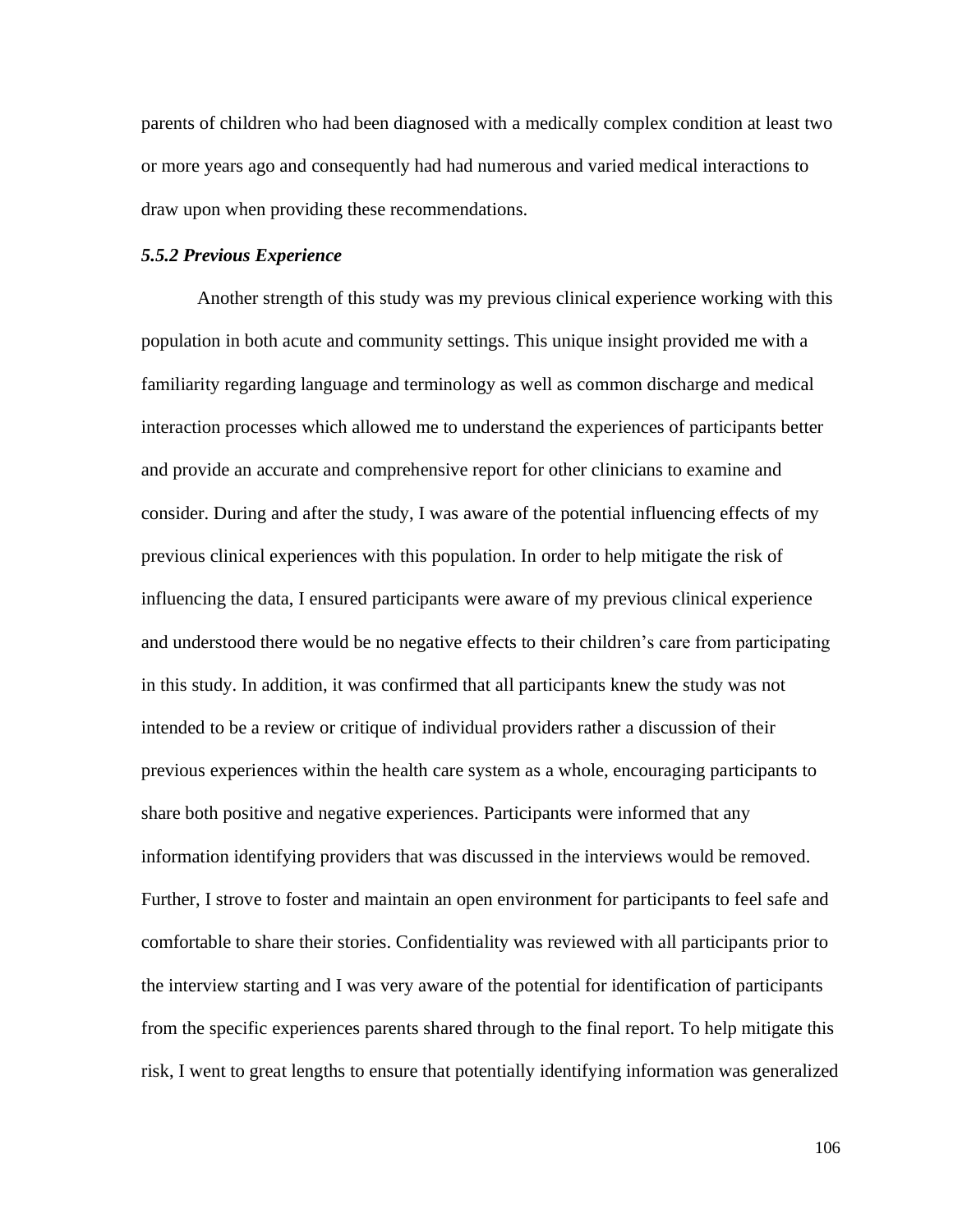to the best of my ability while also attempting to provide enough context to allow understanding for clinicians utilizing this report. In addition, participants were informed they were not required to answer any of the questions asked during the interview to ensure they knew they had full control over what information they shared in the interviews.

#### *5.5.3 Reflexivity*

Another strength of this project was that I engaged in the practice of reflexivity, noting my own personal and professional assumptions and impressions throughout the project in order to help limit my influence on the representation of the data. Reflexivity was practiced during each stage of the research process in different ways. For example, during the creation of the interview guide, I reflected on the development and phrasing of questions to ensure neutrality and allow participants to honestly share their experiences. During participant interviews, I made every effort to ask for participant clarification using openended questions to avoid influencing answers. In the data analysis phase, after the first two readings of each transcript, I engaged in a reflective practice that included making notes of how my previous professional experience working with this population or any prior assumptions could influence the interpretation of the data. I also engaged in reflection during and after each stage of the coding process, allowing for adaptations and edits until the final themes and sub-themes were developed in order to ensure the authenticity of the findings. Finally, I also practiced reflection throughout the process of writing the final report which encouraged me to once again review the research process and results to try to remain authentic to parents' experiences.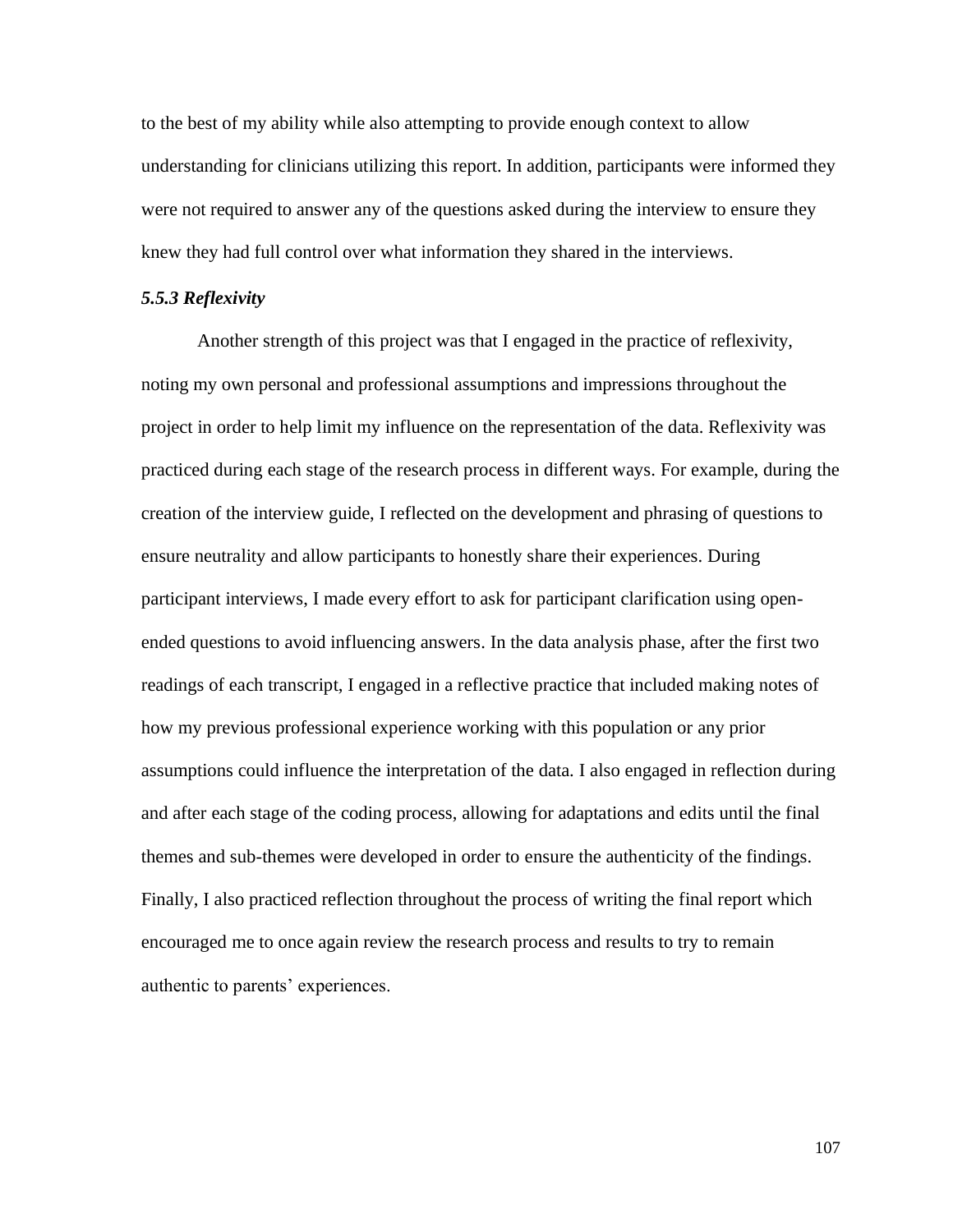#### *5.5.4 Interpretive Description*

A further strength of this project was the use of interpretive description (ID) methodology which allowed an exploration of the experiences of parents of children with medical complexity; a population with the most intimate knowledge and understanding of this concept under study. Further, ID methodology allowed recommendations for providers to be gathered straight from parents of children with medical complexity. This enabled me to present and organize these provider recommendations from the population with the most experience and understanding of medical interactions which could then be used by providers to make changes to their practice to better support parents. ID allowed me to act as a bridge between parents of children with medical complexity and the providers who work with this population with the intent to provide knowledge and understanding to help positively impact the care children with medical complexity receive.

#### *5.5.5 Trustworthiness*

Another strength of this research study was the adherence to the concept of trustworthiness; which is often used to determine the quality of qualitative research studies (Peterson, 2019). In following with characteristics of trustworthiness as outlined by Peterson (2019), I acknowledged potential researcher bias, conducted a final literature review, provided a detailed description of participants and sampling, included the interview guide within this report, provided a comprehensive account of the data collection and analysis strategies, explained the steps taken to ensure privacy and confidentiality of study participants, and included numerous participant quotations from the transcripts. By acknowledging prior professional experience working with this population, I highlighted any potential researcher bias as a result of this previous experience. Including a final literature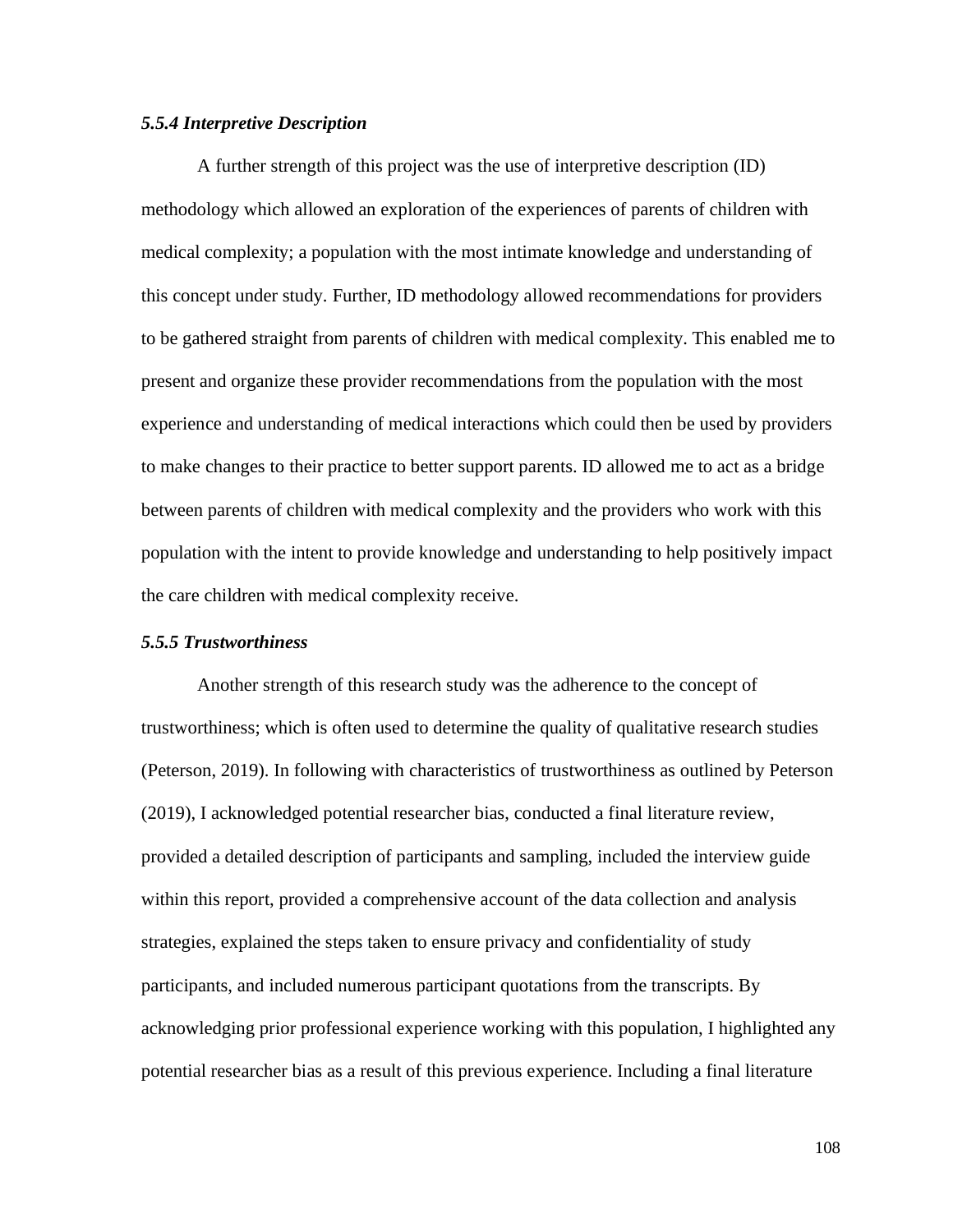review prior to completing the report ensured any new research published during the completion of this project was considered and examined. Further, describing participant demographics, sampling strategies, and challenges with sample size, including the justification of the final sample size, allowed a rationale to be provided for the procedures used during the study. Including the interview guide within the report supplied readers with the ability to determine the quality of the inquiry used within the study. Presenting the strategies used to collect and analyze the data in an open way aided in providing justification and rationale for the decisions made throughout the project, therefore allowing readers to see the inductive processes used to determine the findings. Additionally, the steps taken to ensure that the confidentiality and privacy of study participants were upheld throughout the project were explained in detail. Finally, participant quotations were frequently supplied within the results section to demonstrate depth, meaning, and confirmation of the findings from the study. All of these strategies were utilized during the study to help establish and maintain transparency throughout the project, allowing potential readers of the report to determine the trustworthiness of the study and its findings.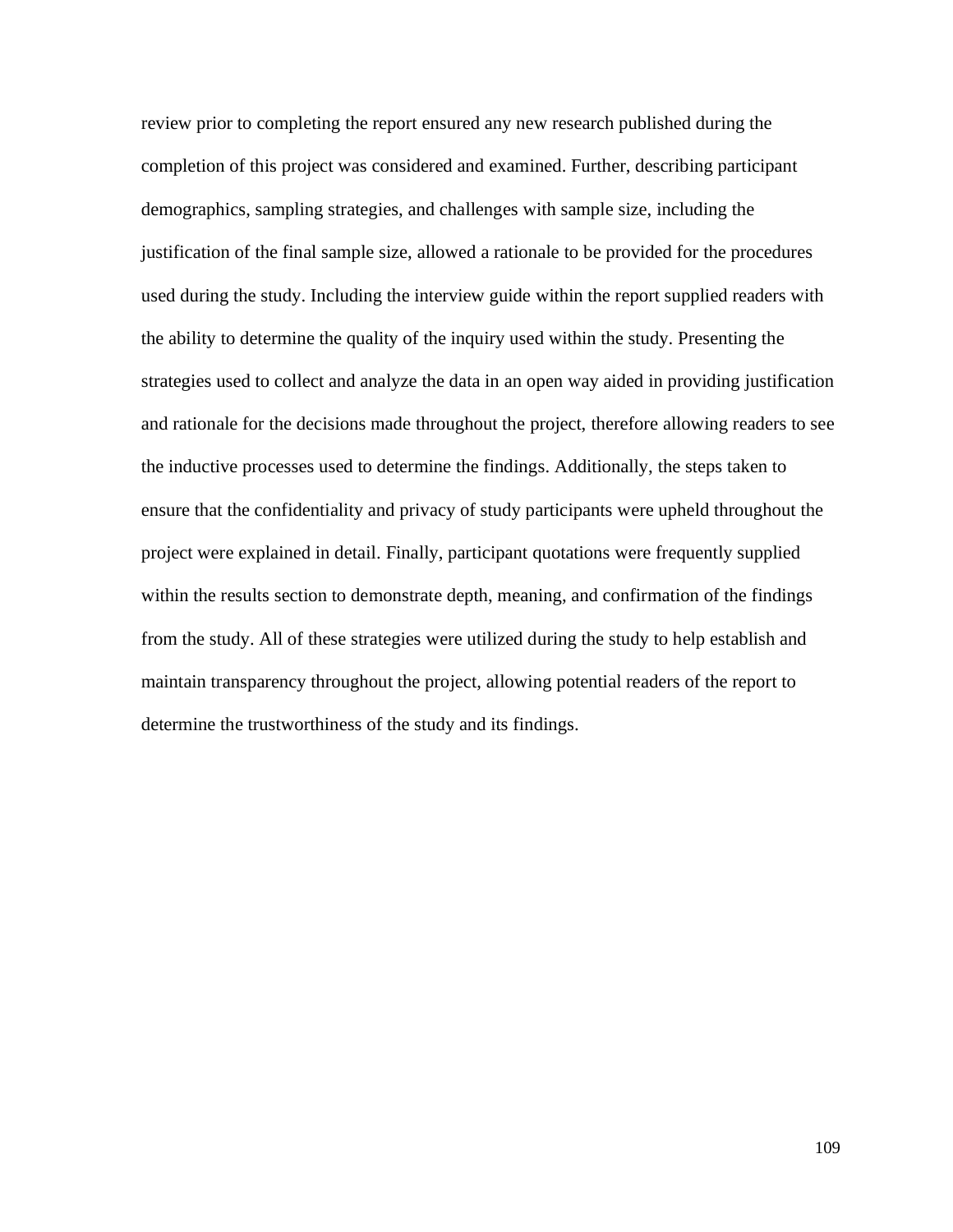#### **6. Conclusion**

This study explored the experiences of parents of children living with chronic, complex medical conditions during and after medical interactions in order to provide clinicians with practice insights and recommendations for working with this population. The study provides clinicians with a better understanding of factors that can influence the experiences of parents during medical interactions including communication and interpersonal skills of providers, accessibility to health care services, and COVID-19 relatedpandemic challenges. In addition, the study offers recommendations from parents on how clinicians can better support parents during and after a medical interaction. Taken together, the findings from the study can be utilized by clinicians to make changes to their practices to better support parents, help advocate for alterations in policies that affect health care services for this population, guide future research endeavours to help further understanding and support for parents, and ultimately provide better, more supportive care to parents and their children living with a complex medical condition.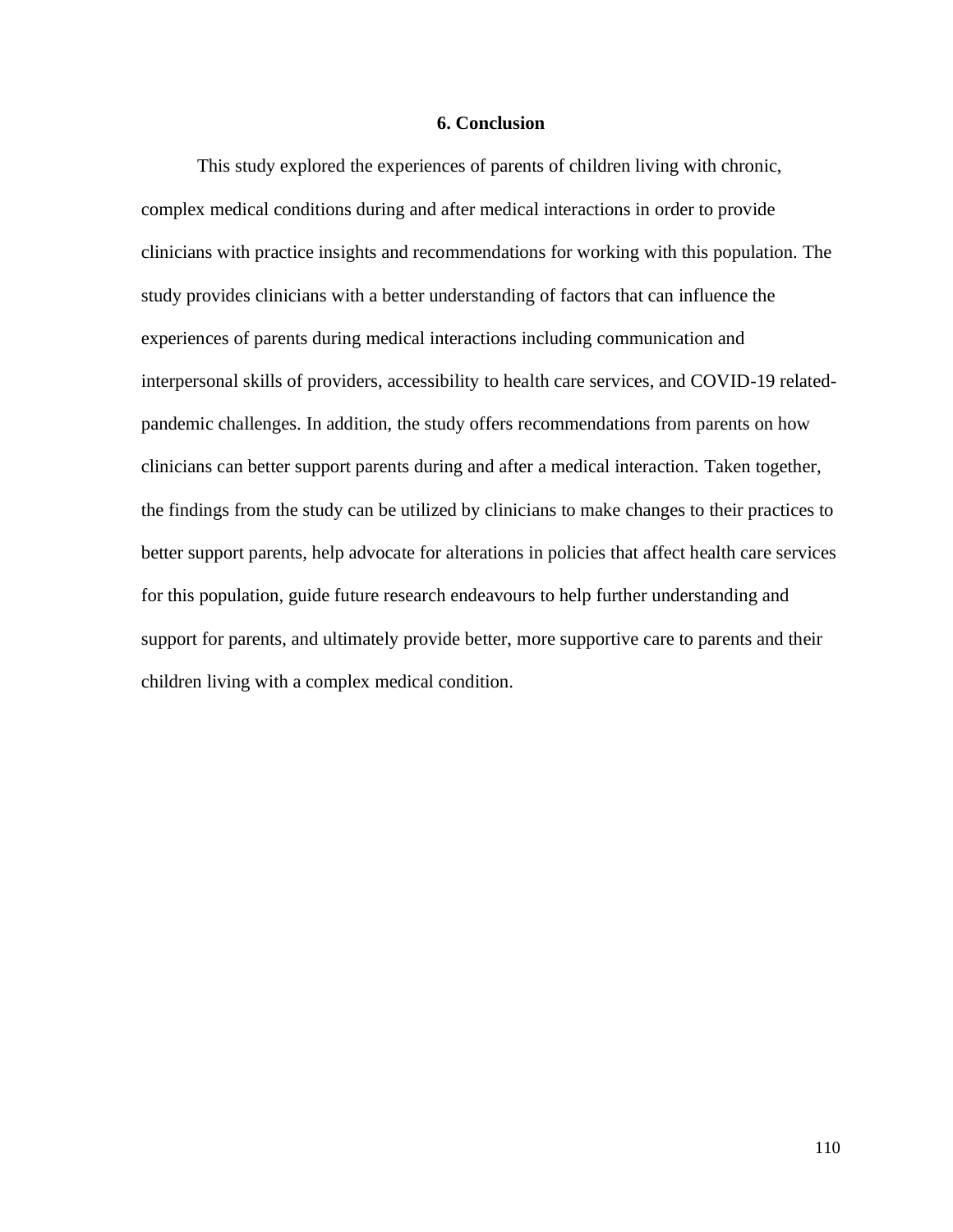#### **Bibliography**

- Adams, S., Cohen, E., Mahant, S., Friedman, J., MacCulloch, R., & Nicholas, D. B. (2013). Exploring the usefulness of comprehensive care plans for children with medical complexity (CMC): A qualitative study. *BMC Pediatrics, 13*(1), 10-10. https://doi.org/10.1186/1471 2431-13-10
- Adams, S., Beatty, M., Moore, C., Desai, A., Bartlett, L., Culbert, E., Cohen, E., Stinson, J., & Orkin, J. (2021). Perspectives on team communication challenges in caring for children with medical complexity. *BMC Health Services Research, 21*(1), 300-300. https://doi.org/10.1186/s12913-021-06304-8
- Allshouse, C., Comeau, M., Rodgers, R., & Wells, N. (2017). Families of children with medical complexity: A view from the front lines. *Pediatrics (Evanston), 141*(Suppl 3), S195-S201. https://doi.org/10.1542/peds.2017-1284D
- Baird, J., Rehm, R. S., Hinds, P. S., Baggott, C., & Davies, B. (2016). Do you know my child? Continuity of nursing care in the pediatric intensive care unit. *Nursing Research (New York), 65*(2), 142-150.

https://doi.org/10.1097/NNR.0000000000000135

- Baumbusch, J. L., Lamden-Bennett, S. R., & Lloyd, J. E. V. (2020). The impact of COVID 19 on British Columbia's children with medical complexity and their families. Vancouver, BC: Supporting Progressive Inclusive Child-centered Education (SPICE) Lab, School of Nursing, University of British Columbia.
- BC Gov News. (2020, August 24). *New children's complex care transition centre coming to Vancouver.* Retrieved August 13, 2021, from https://news.gov.bc.ca/releases/2020HLTH0260-001576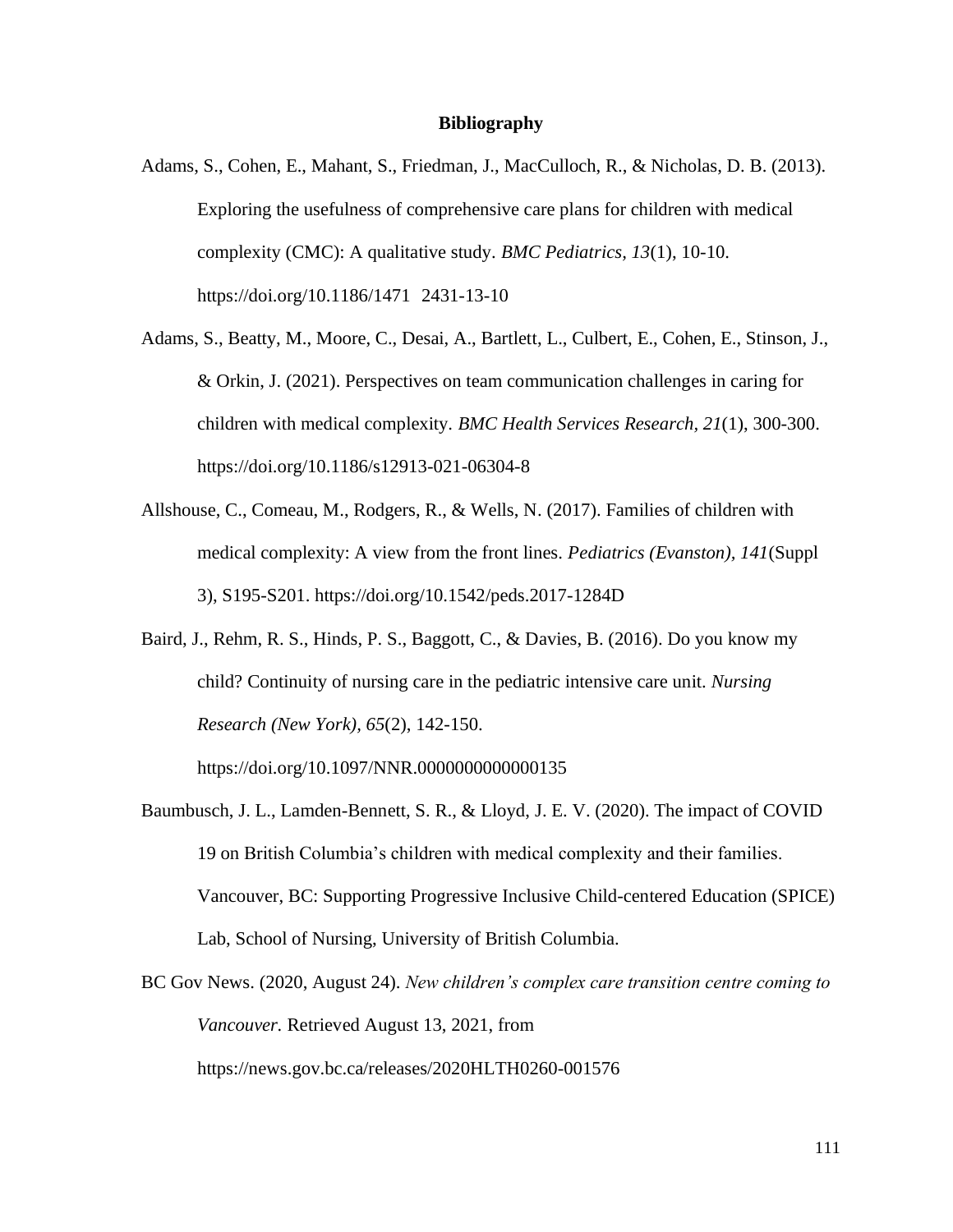Berry, J. G., Blaine, K., Rogers, J., McBride, S., Schor, E., Birmingham, J., Schuster, M. A., & Feudtner, C. (2014). A framework of pediatric hospital discharge care informed by legislation, research, and practice. *JAMA Pediatrics, 168*(10), 955-962. doi:10.1001.jamapediatrics.2014.891

Blaine, K., Rogers, J., O'Neill, M. R., McBride, S., Faerber, J., Feudtner, C., & Berry, J. G. (2018). Clinician perceptions of the importance of hospital discharge components for children. *Journal for Healthcare Quality: Official Publication of the National Association for Healthcare Quality, 40*(2), 79-88. doi: 10.1097/JHG.0000000000000084

- Boston Children's Hospital, & Duke Health. (2016). Caremap. Retrieved June 15, 2021 from http://caremap.health/
- Brenner, M., Larkin, P. J., Hilliard, C., Cawley, D., Howlin, F., & Connolly, M. (2015). Parents' perspectives of the transition to home when a child has complex technological health care needs. *International Journal of Integrated Care, 15*(3), e035-e035. doi: 10.5334/ijic.1852
- Canadian Institute for Health Information. (2020). *Children and youth with medical complexity in Canada.* https://www.cihi.ca/sites/default/files/document/children youth-with medicalcomplexity-report-en.pdf

Canadian Institutes of Health Research, Natural Sciences and Engineering Research Council of Canada, & Social Sciences and Humanities Research Council. (2018). *Tri-Council policy statement: Ethical conduct for research involving humans.* https://ethics.gc.ca/eng/documents/tcps2-2018-en-interactive-final.pdf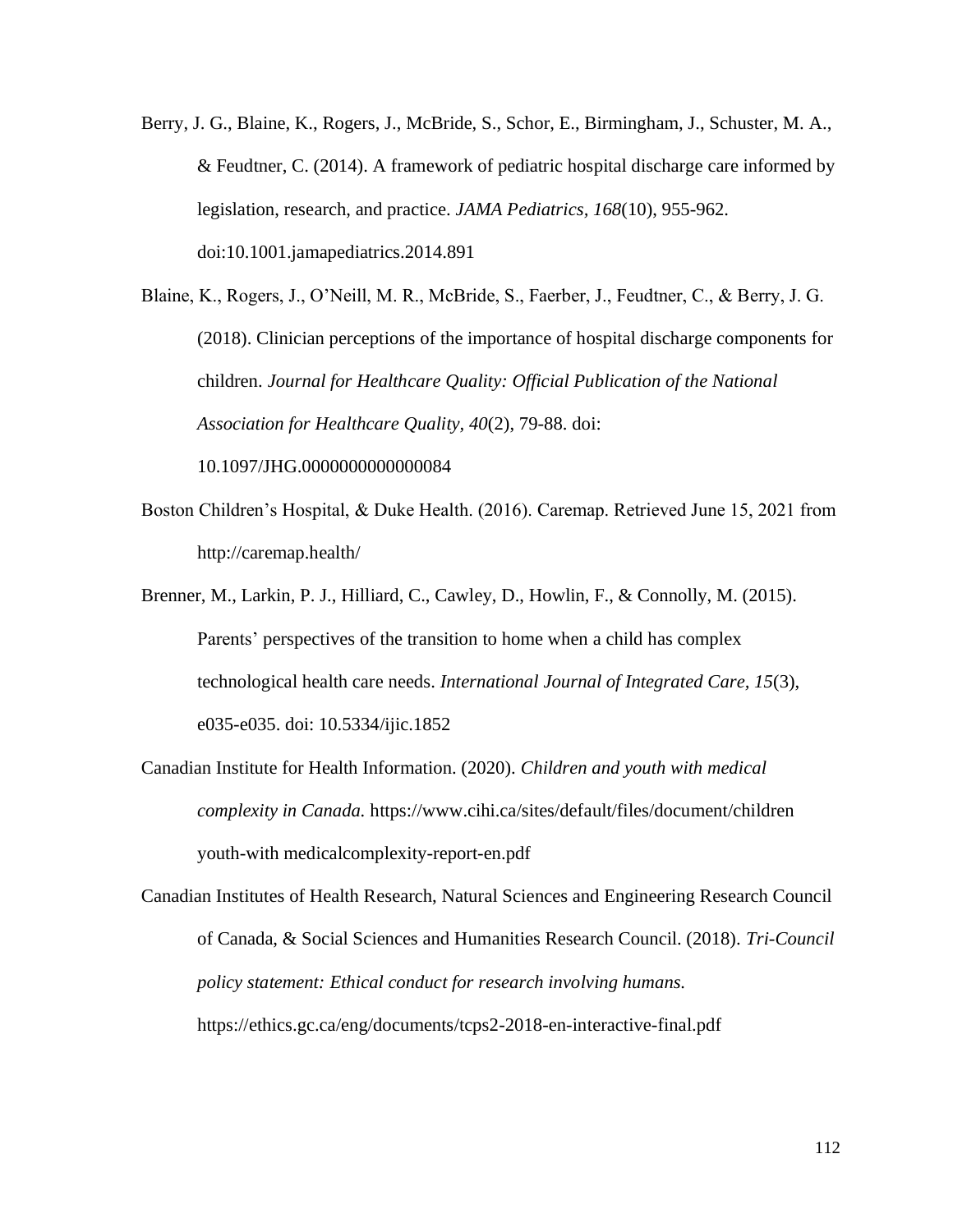- Canary, H. E., & Wilkins, V. (2017). Beyond hospital discharge mechanics: managing the discharge paradox and bridging the care chasm. *Qualitative Health Research, 27*(8), 1225-1235. doi: 10.1177/1049732316679811
- Carosella, A., Snyder, A., & Ward, E. (2018). What parents of children with complex medical conditions want their child's physicians to understand. *JAMA Pediatrics, 172*(4), 315-316. https://doi.org/10.1001/jamapediatrics.2017.3931
- Child Health BC. (2016). *Care continuation for children: Literature and practice review for care continuation initiative.* https://www.childhealthbc.ca/sites/default/files/care\_continuation\_for\_children\_liter

tur\_and\_practice\_review\_april\_2016.pdf

- Cohen, E., Kuo, D. Z., Agrawal, R., Berry, J. G., Bhagat, S. M., Simon, T. D., & Srivastava, R. (2011). Children with medical complexity: An emerging population for clinical and research initiatives. *Pediatrics, 127*(3), 529-538. doi: 10.1542/peds.2010-0910
- Conley Wright, A., & Taylor, S. (2014). Advocacy by parents of young children with special needs: Activities, processes, and perceived effectiveness. *Journal of Social Service Research, 40*(5), 591-605. https://doi.org/10.1080/01488376.2014.896850
- Cope, D. G. (2014). Methods and meaning: Credibility and trustworthiness of qualitative research. *Oncology Nursing Forum, 41*(1), 89-91. doi: 10.1188/14.ONF.89-91

Currie, G., & Szabo, J. (2018). 'It would be much easier if we were just quiet and disappeared': Parents silenced in the experience of caring for children with rare diseases. *Health Expectations: An International Journal of Public Participation in Health Care and Health Policy, 22*(6), 1251-1259. https:doi.org/10.1111/hex.12958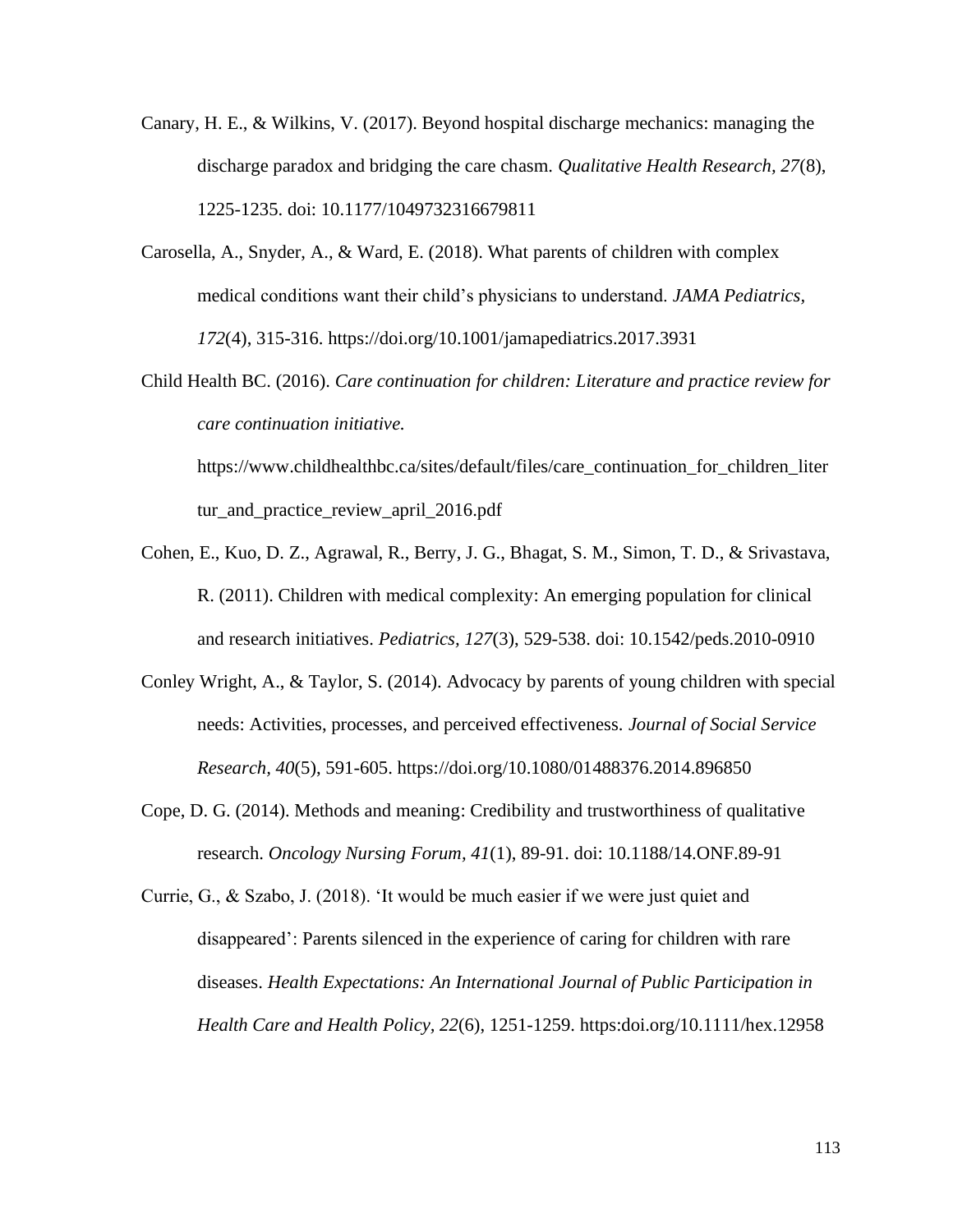Davies, B., Steele, R., Krueger, G., Albersheim, S., Baird, J., Bifirie, M., Cadell, S., Doane, G., Garga, D., Siden, H., Strahlendorf, C., & Zhao, Y. (2017). Best practice in provider/parent interaction. *Qualitative Health Research, 27*(3), 406-420. https:doi.org/10.1177/1049732316664712

Desai, A. D., Durkin, L. K., Jacob-Files, E. A., & Mangione-Smith, R. (2016). Caregiver perceptions of hospital to home transition according to medical complexity: A qualitative study. *Academic Pediatrics, 16*(2), 136-144. doi:10.1016/j.acap.2015.08.003

- Dewan, T., & Cohen, E. (2013). Children with medical complexity in Canada. *Paediatric Child Health, 18*(10), 518-522. doi: 10.1093/pch/18.10.518
- Fayed, N., Gardecki, M., & Cohen, E. (2018). Partnering with families of children with medical complexity to evaluate interventions. *Canadian Medical Association Journal, 190*(1), 24-25. doi: 10.1503/cmaj.180372
- Holland, D. E., Conlon, P. M., Rohlik, G. M., Gillard, K. L., Tomlinson, A. L., Raadt, D. M., Finseth, O. R., & Rhudy, L. M. (2014). Developing and testing a discharge planning decision support tool for hospitalized pediatric patients. *Journal for Specialists in Pediatric Nursing, 19*(2), 149-161. doi: 10.1111/jspn.12064
- Holland, D. E., Vanderboom, C. E., Delgado, A. M., Weiss, M. E., & Monsen, K. A. (2016). Describing pediatric hospital discharge planning care processes using the Omaha system. *Applied Nursing Research, 30*, 24-28. doi: 10.1016/j.apnr.2015.08.009
- Institute for Patient- and Family-Centered Care. (2021). *Patient- and Family-Centered Care*. Retrieved September 12, 2021, from https://www.ipfcc.org/about/pfcc.html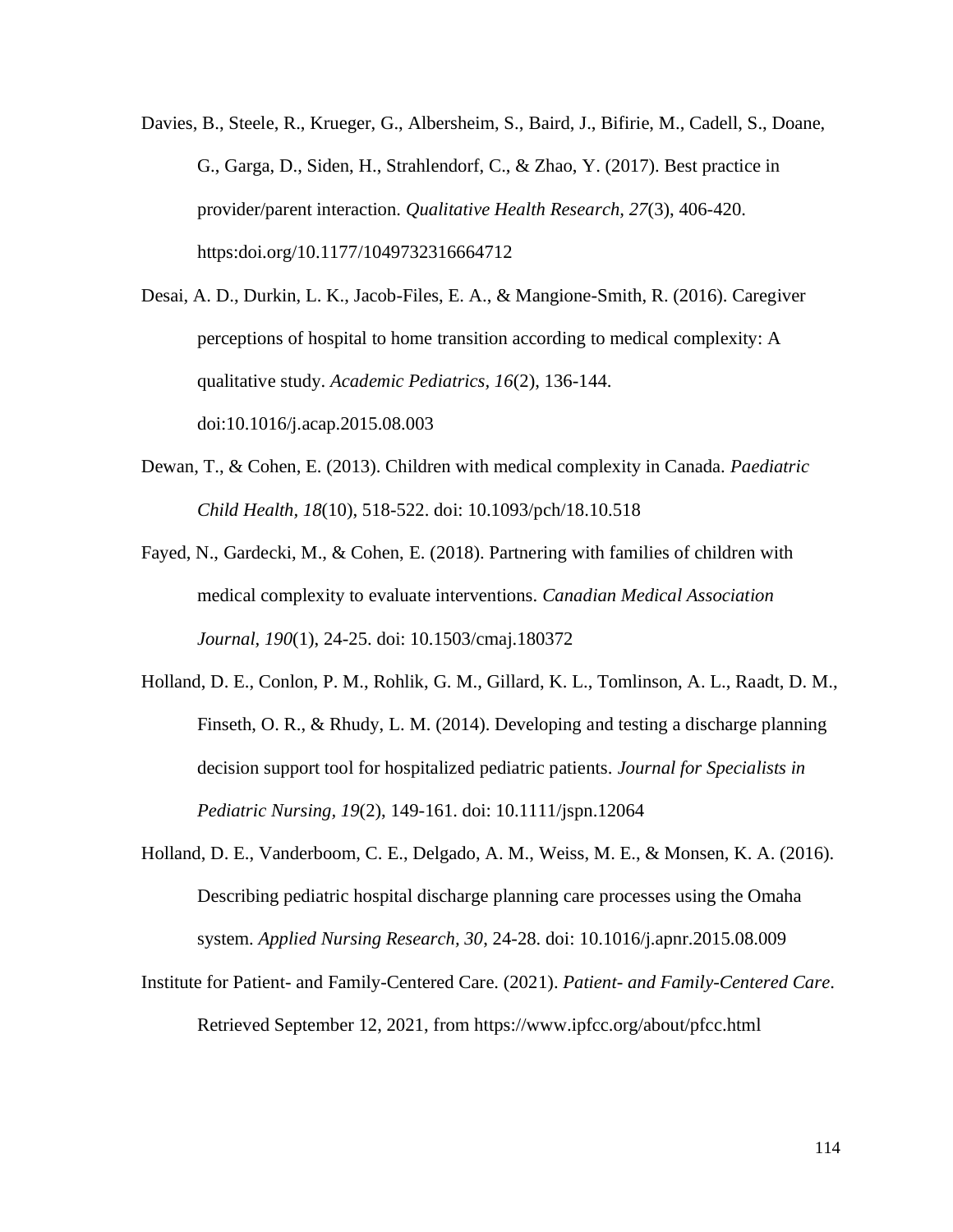Interior Health Authority. (2019). *Health authority profile: Interior Health*. https://www.interiorhealth.ca/AboutUs/QuickFacts/PopulationLocalAreaProfiles/Do uents/Interior%20Health%20Authority%20Profile.pdf

- Krueger, K., Cless, J. D., Dyster, M., Reves, M., Steele, R., & Nelson Goff, B. S. (2019). Understanding the systems, contexts behaviours, and strategies of parents advocating for their children with down syndrome. *Intellectual and Developmental Disabilities, 57*(2), 146-147. https:doi.org/10.1352/1934-9556-57.2.146
- Kuo, D. Z., & Houtrow, A. J., & Council on Children with Disabilities. (2016). Recognition and management of medical complexity. *Pediatrics (Evanston),* 138(6), e20163021 e20163021. https:doi.org/10.1542/peds.2016-3021
- Langer, S. L., Castro, F. G., Chen, A. C., Davis, K. C., Joseph, R. P., Kim, W., Larkey, L., Lee, R. E., Petrov, M. E., Reifsnider, E., Youngstedt, S. D., & Shaibi, G. Q. (2021). Recruitment and retention of underrepresented and vulnerable populations to research. *Public Health Nursing (Boston, Mass.), 38*(6), 1102-1115. http://doi.org/10.1111/phn.12943
- Latour, J. M., van Goudoever, J. B., Schuurman, B. E., Albers, M. J. I. J., van Dam, N. A. M., Dullaart, E., van Heerde, M., Verlaat, C. W. M., van Vught, E. M., & Hazelzet, J. A. (2011). A qualitative study exploring the experiences of parents of children admitted to seven Dutch pediatric intensive care units. *Intensive Care Medicine, 37*(2), 319-325. https:doi.org/10.1007/s00134-010-2074-3
- Lerret, S. M., Weiss, M. E., Stendahl, G. L., Chapman, S., Menendez, J., Williams, L., Nadler, M. L., Neighbors, K., Amsden, K., Cao, Y., Nugent, M., Alonso, E. M., & Simpson, P. (2015). Pediatric solid organ transplant recipients: Transition to home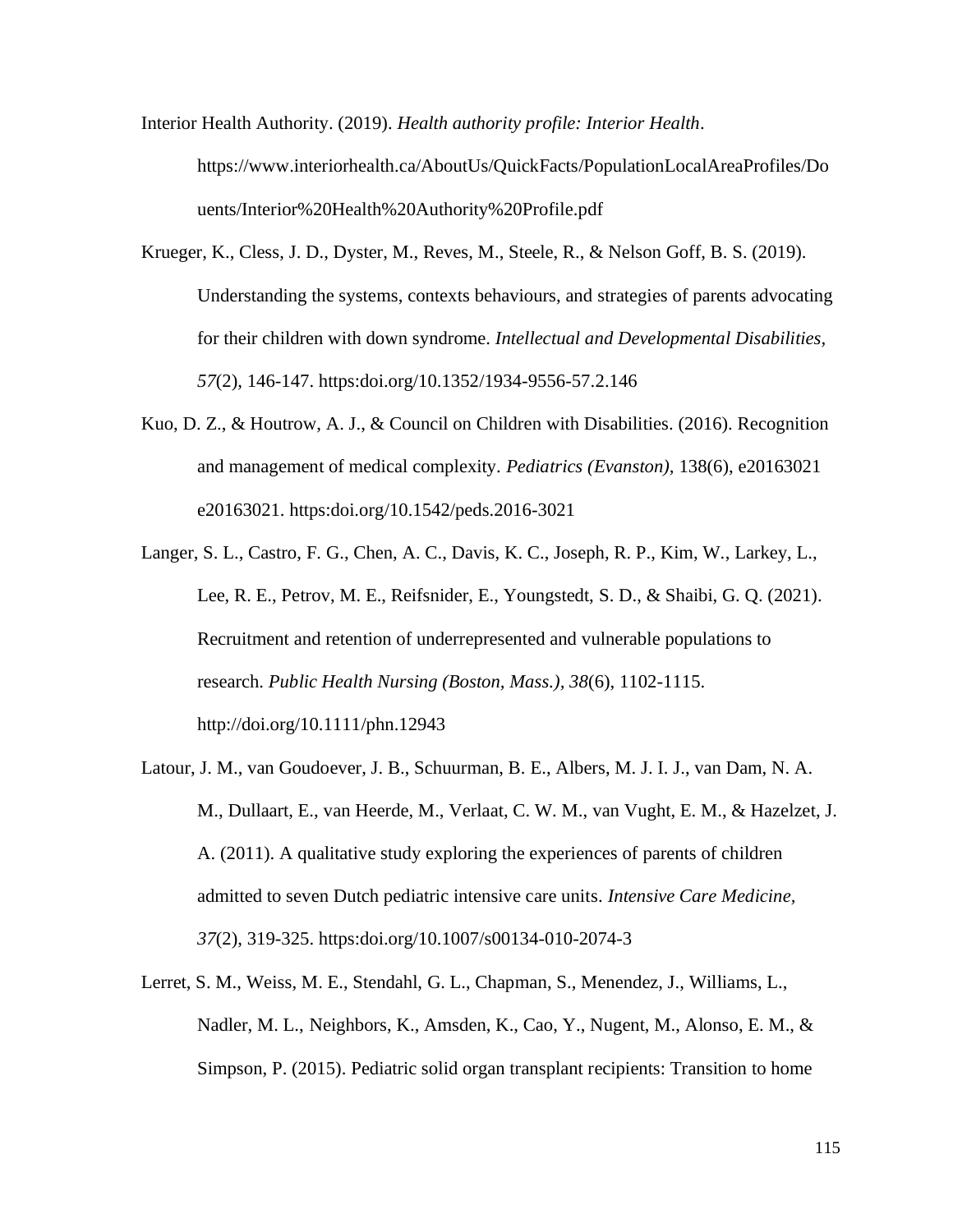and chronic illness care. *Pediatric Transplantation, 19*(1), 118-129. doi: 10.1111/petr.12397

- Leyenaar, J. K., O'Brien, E. R., Leslie, L. K., Lindenauer, P. K., & Mangione-Smith, R. M. (2017). Families' priorities regarding hospital-to-home transitions for children with medical complexity. *Pediatrics, 139*(1). doi: 10.1542/peds.2016-1581
- Lincoln, Y. S., & Guba, E. G. (1985). *Naturalistic Inquiry.* Beverly Hills, Calif: Sage Publications.
- March, S. (2017). Parents' perceptions during the transition to home for their child with a congenital heart defect: How can we support families of children with hypoplastic left heart syndrome? *Journal for Specialists in Pediatric Nursing, 22*(3), e12185. doi: 10.1111/jspn.12185
- McNeilly, P., Macdonald, G., & Kelly, B. (2017). The participation of parents of disabled children and young people in health and social care decisions. *Child: Care, Health & Development, 43*(6), 839-846. https:doi.org/10.1111/cch.12487
- Miller, A. R., Condin, C. J., McKellin, W. H., Shaw, N., Klassen, A. F., & Sheps, S. (2009). Continuity of care for children with complex chronic health conditions: Parents' perspectives. *BMC Health Services Research, 9*(1), 242-242. https://doi.org.10.1186/1472-6963-9-242

Page, B. F., Hinton, L., Harrop, E., & Vincent, C. (2020). The challenges of caring for children who require complex medical care at home: "The go between for everyone is the parent and as the parent that's an awful lot of responsibility". *Health Expectations: An International Journal of Public Participation in Health Care and Health Policy, 23*(5), 1144-1154. https://doi.org/10.1111/hex.13092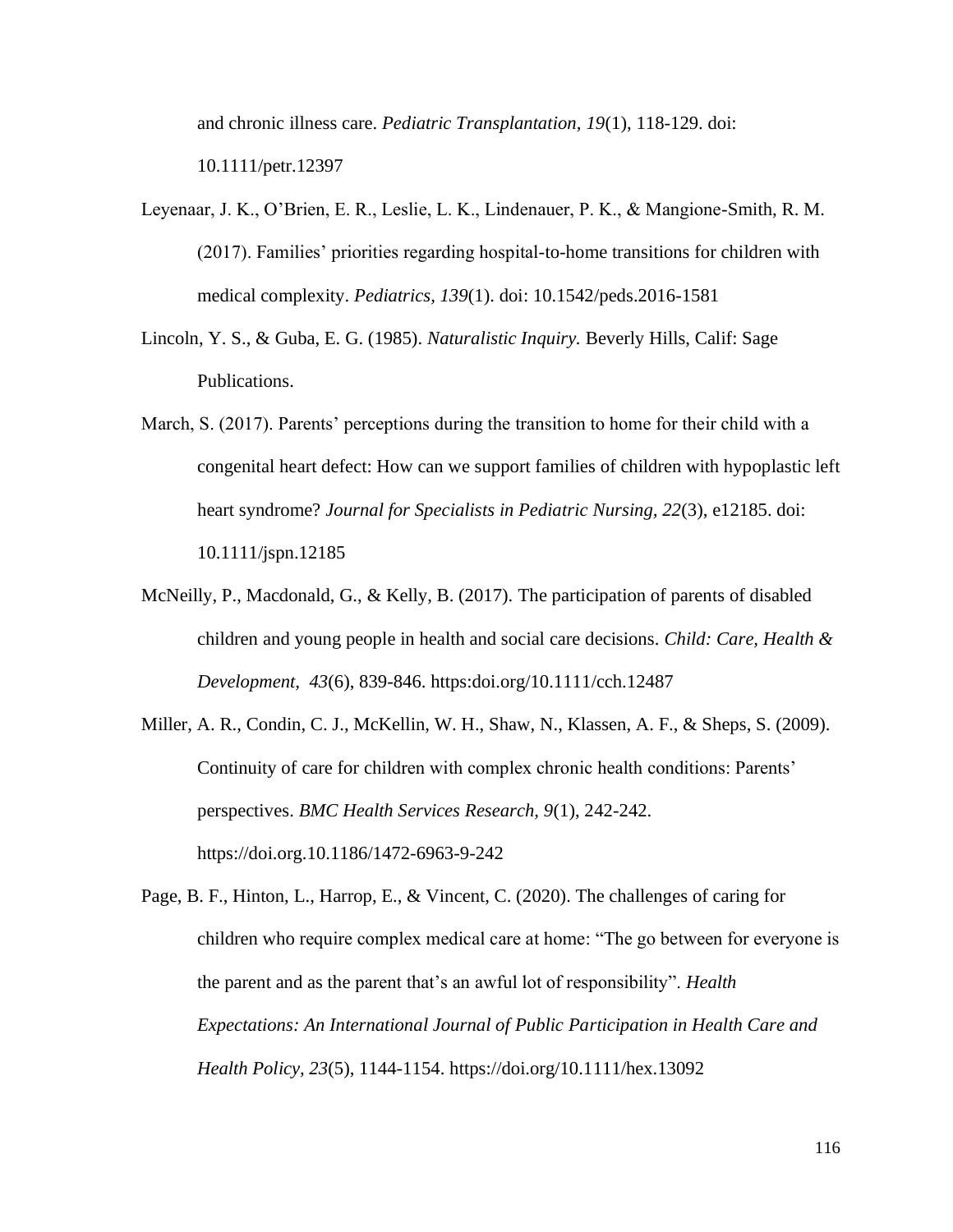- Patton, M. Q. (2002). Two decades of developments in qualitative inquiry: A personal, experiential perspective. *Qualitative Social Work, 1*(3), 261-283. doi: 10.1177/1473325002001003636
- Peterson, J. S. (2019). Presenting a qualitative study: A reviewer's perspective. *The Gifted Child Quarterly, 63*(3), 147-158. http://doi.org/10.1177/0016986219844789
- Ponterotto, J. G. (2005). Qualitative research in counselling psychology: A primer on research paradigms and philosophy of science. *Journal of Counselling Psychology, 52*(2), 126- 136. doi: 10.1037/0022-0167.52.2.126
- Rafferty, K. A., & Sullivan, S. L. (2017). "You know the medicine, I know my kid": How parents advocate for their children living with complex chronic conditions. *Health Communication, 32*(9), 1151-1160. https://doi.org/10.1080/10410236.2016.1214221
- Rennick, J. E., St-Sauveur, I., Knox, A. M., & Ruddy, M. (2019). Exploring the experiences of parent caregivers of children with chronic medical complexity during pediatric intensive care unit hospitalization: An interpretive descriptive study. *BMC Pediatrics, 19*(1), 272-272. http://doi.org/10.1186/s12887-019-1634-0
- Thorne, S., Kirkham, S. R., & MacDonald-Emes, J. (1997). Interpretive description: A noncategorical qualitative alternative for developing nursing knowledge. *Research in Nursing & Health, 20*(2), 169-177. doi:

10.1002/(SICI)1098240X(199704)20:2<169::AID NUR9>3.0.CO;2-I

Thorne, S., Kirkham, S. R., & O'Flynn-Magee, K. (2004). The analytic challenges in interpretive description. *International Journal of Qualitative Methods, 3*(1), 1-11. https://doi.org/10.1177/160940690400300101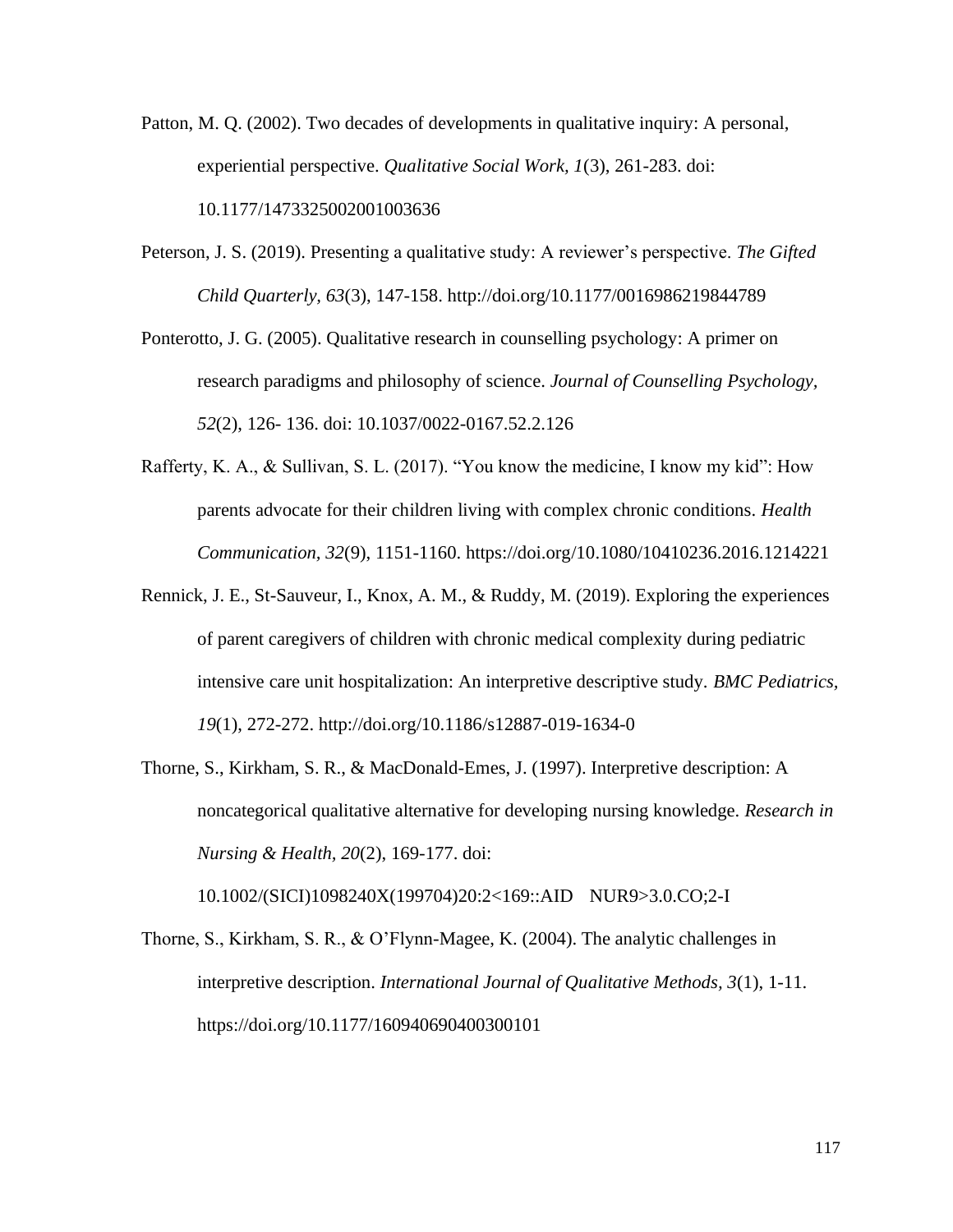Thorne, S. (2014). Applied interpretive approaches. In P. Leavy (Ed.), *The Oxford Handbook of Qualitative Research.* doi: 10.1093/oxfordhb/9780199811755.013.002

Thorne, S. (2016). *Interpretive description* (2nd Ed.). New York, New York: Routledge.

Tod, A. (2015). Interviewing. In K. Gerrish & J. Lathlean (Eds.), *The research process in nursing* (387-400). Chichester, West Sussex: John Wiley & Sons, Incorporated. Retrieved from

https://ebookcentral.proquest.com/lib/ubc/reader.action?docID=1936761&ppg=221

- Trotter, R. T. (2012). Qualitative research sample design and sample size. Resolving and unresolved issues and inferential imperatives. *Preventive Medicine, 55*(5), 398-400. doi:10.1016/j.ypmed.2012.07.003
- Woodgate, R. L., Edwards, M., Ripat, J. D., Borton, B., & Rempel, G. (2015). Intense parenting: A qualitative study detailing the experienced of parenting children with complex care needs. *BMC Pediatrics, 15*(1), 197-197. https://doi.org/10.1186/s12887-015-0514-5
- Zanello, E., Calugi, S., Rucci, P., Pieri, G., Vandini, S., Faldella, G., & Fantini, M. P. (2015). Continuity of care in children with special healthcare needs: A qualitative study of family's perspectives. *Italian Journal of Pediatrics, 41*(7), 1-9. doi: 10.1186/s13052 0150114-x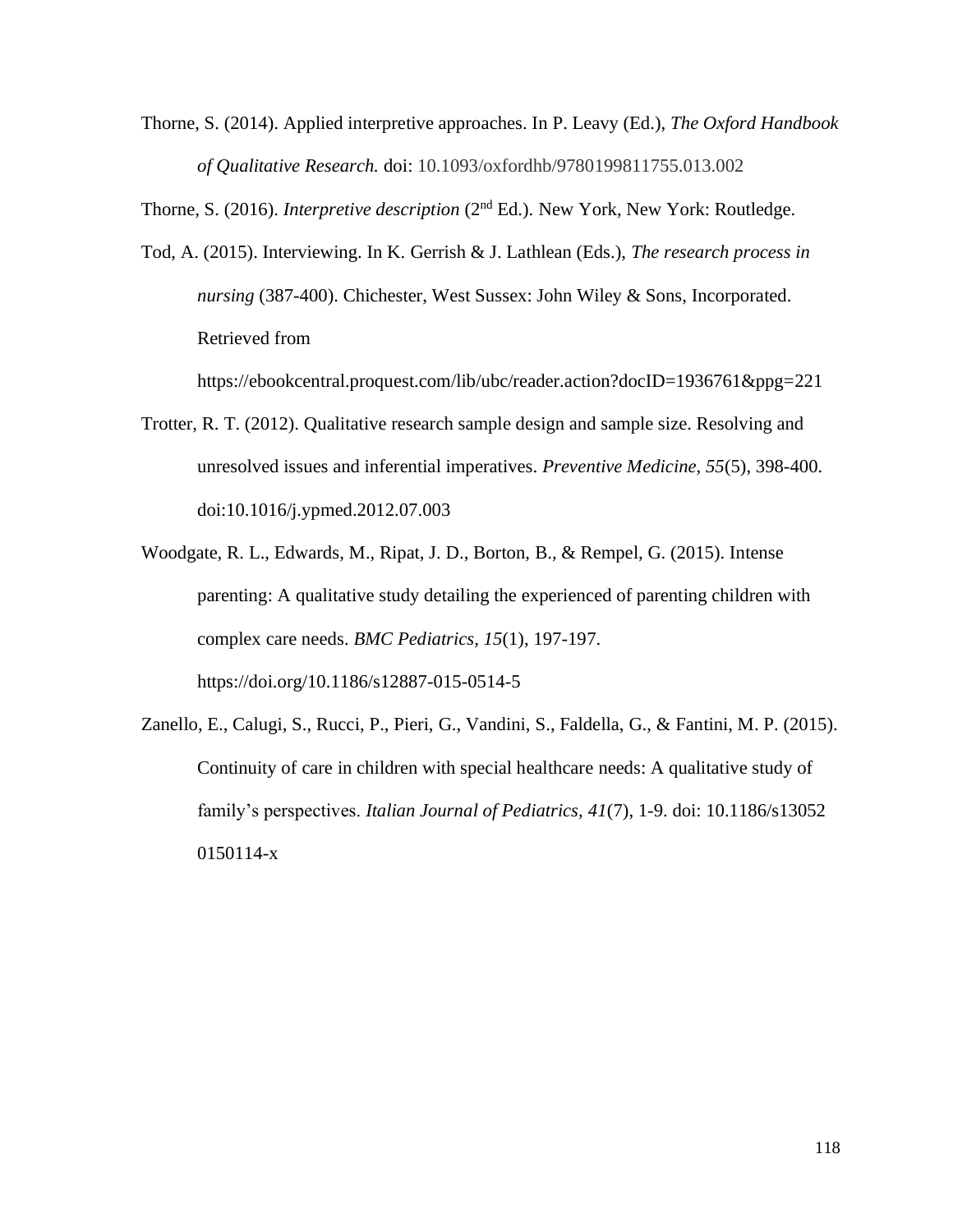## **Appendices**

# **Appendix A**

Information Poster

# **Health Care Interaction Experiences of Parents of Children with Medical Complexity During COVID-19**

## **STUDY PURPOSE**

To learn about the experiences of parents of medically complex children when they interact with the health care system. This will help us understand interaction processes from the perspective of parents and learn how to better support parents during these experiences.



# **ELIGIBILITY**

Mothers, fathers, or legal guardians of children 19 years or younger who have chronic complex medical needs and have experiences a hospital discharge or non-routine completed medical interaction from the Interior Health Authority or a private company since March 2020. Parents of children with a primary diagnosis of a psychiatric condition are not eligible to participate in the study. Participants must also be comfortable speaking English. If you are interested and contact the researcher, you will be asked a few questions to help determine if your family meets the specific study criteria.

# **DETAILS**

Participants will take part in a telephone interview approximately 45 minutes to 1 hour long. The date and time of the interview will be arranged between the researcher and each participant.

## **BENEFITS**

- ❖ Increasing understanding of the perspectives of parents of complex children about their interactions with the health care system
- ❖ Opportunity to share your opinion and suggestions on what health care providers can do to support parents during these experiences

# **FOR MORE INFO**

Please contact Kathryn Smith (Researcher) at UBC Okanagan, School of Nursing by email at **[ksmith10@mail.ubc.ca](mailto:ksmith10@mail.ubc.ca)** or Dr. Lise Olsen by phone at 250-807-9180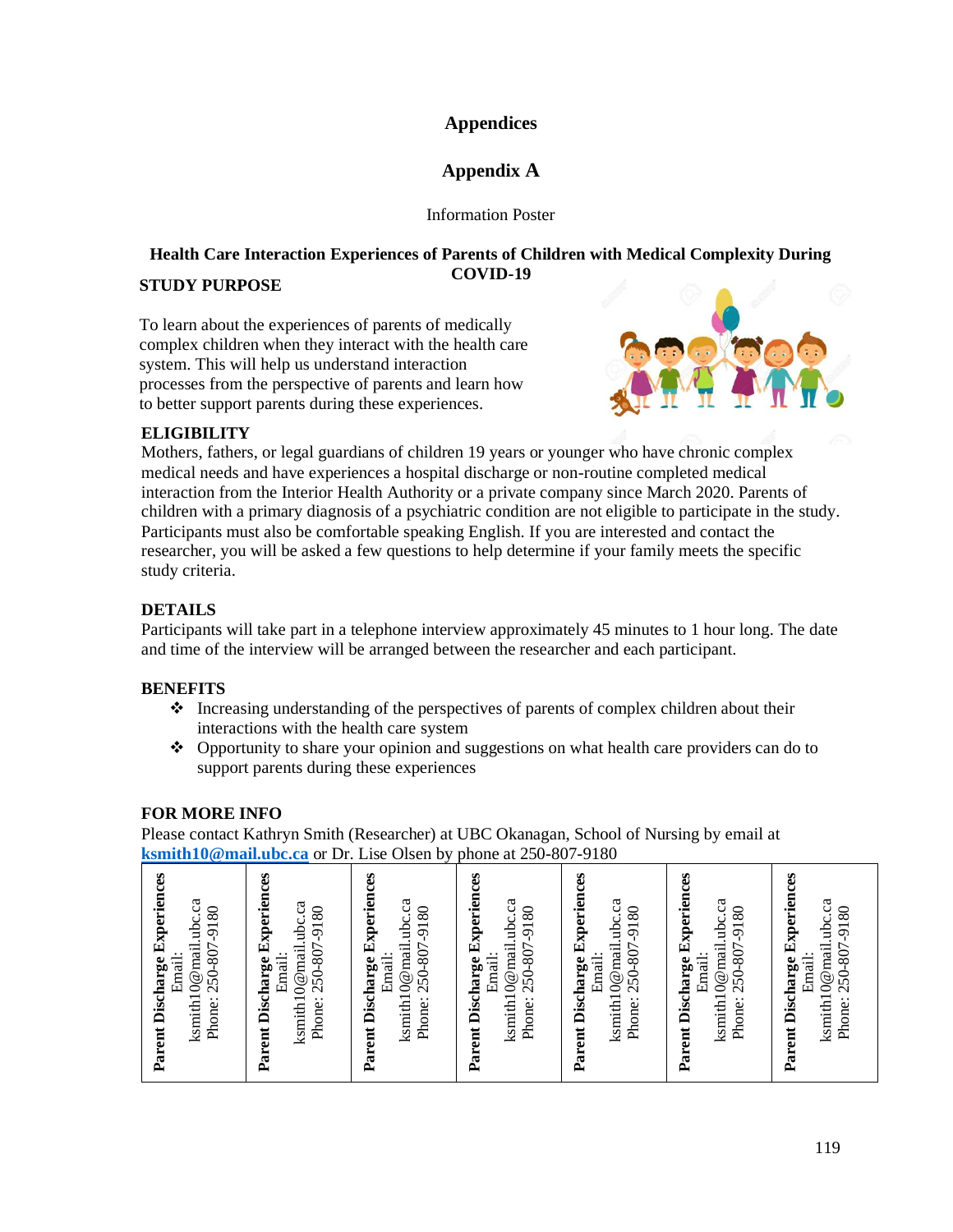## **Appendix B**

#### Parent Information and Consent Form – Interview

Study Title: Health Care Interaction Experiences of Parents of Children with Medical Complexity During COVID-19

|                  | <b>Principle Investigator:</b> Dr. Lise Olsen, Associate Professor, FHSD, School of Nursing        |
|------------------|----------------------------------------------------------------------------------------------------|
|                  | University of British Columbia, Okanagan                                                           |
|                  | Email: lise.olsen@ubc.ca (Phone: 250-807-9180)                                                     |
| Co-Investigator: | Kathryn Smith, RN, BScN, MSN Student, School of Nursing<br>University of British Columbia Okanagan |
|                  | Email: ksmith10@mail.ubc.ca                                                                        |

#### **AN INVITATION TO PARTICIPATE**

You are being invited to take part in a telephone interview that will help us learn more about your experiences during and after a hospital discharge or interaction with a health care professional with your child who has a complex medical condition. Health care interactions can include doctors' appointments, hospital visits, specialty clinics or therapy appointments and can occur in person, over the phone or virtually. You will be asked questions related to your experience during and after this interaction. Approximately 10-15 parents will be invited to participate in this study.

## **WHO IS BEING INVITED TO PARTICIPATE**

Parents of a child living with a complex medical condition under the age of 19 years who have experienced a hospital discharge or non-routine completed medical interaction from the Interior Health Authority or non-health authority entity since March 2020. Parents of children who have received health services from other health authorities (Provincial Health Authority, etc.) are not eligible to participate in the study. Further, the child must have the following: one or more chronic, complex medical conditions; high care needs; functional limitations; and frequent use of health care services. Parents of children with a primary diagnosis of a psychiatric condition are not eligible to participate in the study. Participants must live within the Interior Health Region and have a basic working knowledge of spoken English in order to participate in the interviews.

#### **VOLUNTARY PARTICIPATION**

Your participation in this study is voluntary and you are free to withdraw at any time. If you wish to withdraw from the study after the interview, please contact the researcher Kathryn Smith, and your information will be removed from the study and deleted. There will be no negative consequences to participating in the interview and the care your child receives will not be affected by this study.

## **WHAT THE STUDY INVOLVES**

If you choose to participate in this study, it will include being interviewed over the phone by the researcher for approximately 45 minutes to one hour. During the interview, the researcher will ask you questions regarding your experiences with your medically complex child during and after the hospital discharge or medical interaction. You may also be asked if the COVID-19 pandemic affected your experience. You may choose what information you would like to share for the study. You can decline to answer any question you are asked, including the questions related to COVID-19. The meetings will be audio recorded so the researcher can focus on talking with you. Some notes may also be taken by the researcher throughout the meeting.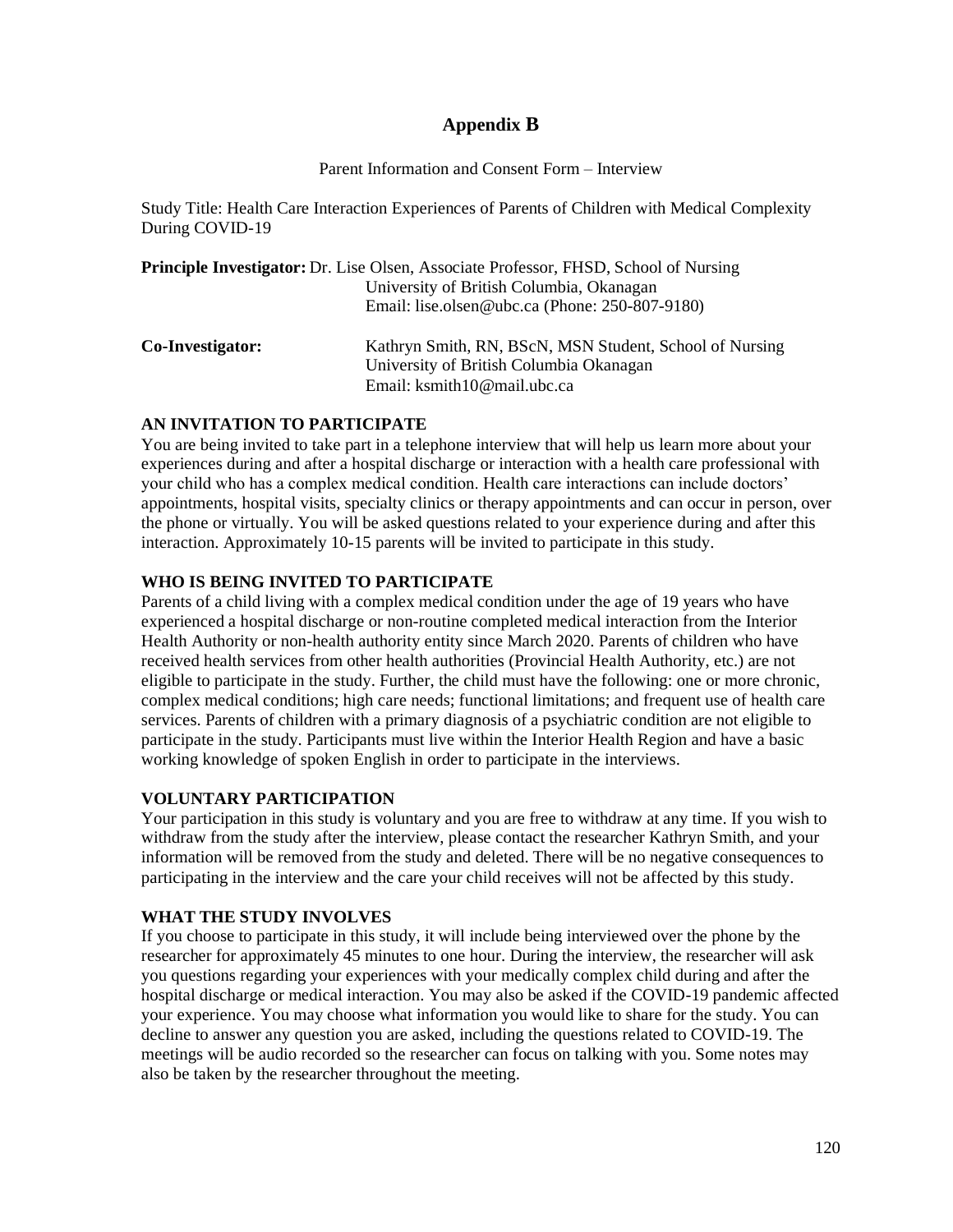## **WHAT ARE THE POSSIBLE RISKS OF PARTICIPATION?**

We do not think being in this study will be bad for you. Some of the questions are personal and could upset you. You will be provided with a list of resources you can access if you experience distress from participating in the study. You have the right to refuse to answer any questions that you want too without needing to give a reason. Please let the investigators know if you have any questions.

## **WHAT ARE THE BENEFITS OF PARTICIPATION?**

Your participation in this study will help to increase our understanding of the unique perspective of parents with medically complex children when they interact with the health care system. This information could be used by health authorities to evaluate current discharge and medical interaction processes in place to make changes. Participants will receive a \$20 gift card as a small token of appreciation for their participation before the interview.

#### **HOW WILL THIS INFORMATION BE USED?**

The results from this study will be used in a masters student thesis and could also be published in academic journals or health care publications, or presented at an academic or health care conference. If you are interested in being sent a copy of the lay summary, condensed summary or the full thesis, please contact the researcher.

#### **WILL THE INFORMATION I PROVIDE BE KEPT CONFIDENTIAL?**

The identity of you and your child will be kept confidential. No personal identifiers for you or your child will be included in reports or articles. Research documents will be identified only by a code number. Only the research team will have access to the written information, recordings, and computer files which will be stored securely. The data will be stored for five years following publication of the results as per UBC policy. After this period, all data will be destroyed or deleted.

#### **WHO DO I CONTACT IF I HAVE QUESTIONS ABOUT THE STUDY DURING MY PARTICIPATION?**

If you have any questions about the study or would like more information during or after the study, please contact Kathryn Smith at ksmith10@mail.ubc.ca or Dr. Lise Olsen at 250-807-9180.

#### **WHO DO I CONTACT IF I HAVE ANY QUESTIONS OR CONCERNS ABOUT MY RIGHTS AS A PARTICIPANT DURING THE STUDY?**

If you have any concerns or complaints about your rights as a research participant and/or your experiences while participating in this study, please contact the Research Participant Complaint Line in the University of British Columbia Office of Research Services by email at RSIL@ors.ubc.ca or by phone at 250-807-8832 (Toll Free Number 1-877-822-8598). You may also contact the Chair of the Interior Health Research Ethics Board by phone at 250-870-4602 or by email to researchethics@interiorhealth.ca. Please reference the study number H19-03228 when calling so the complaint line staff can better assist you.

#### **CONSENT TO PARTICIPATE**

Taking part in this study is entirely up to you. You have the right to refuse to participate in this study at any time without giving a reason and without any negative impact on your access to services for your child. Your signature below indicates that:

- You have read and understood the participant information and consent form
- You have had enough time to think about the information provided and to ask questions if necessary.
- You have read this form and freely consent to participate in this study.
- You have been told that you will receive a dated and signed copy of this consent form.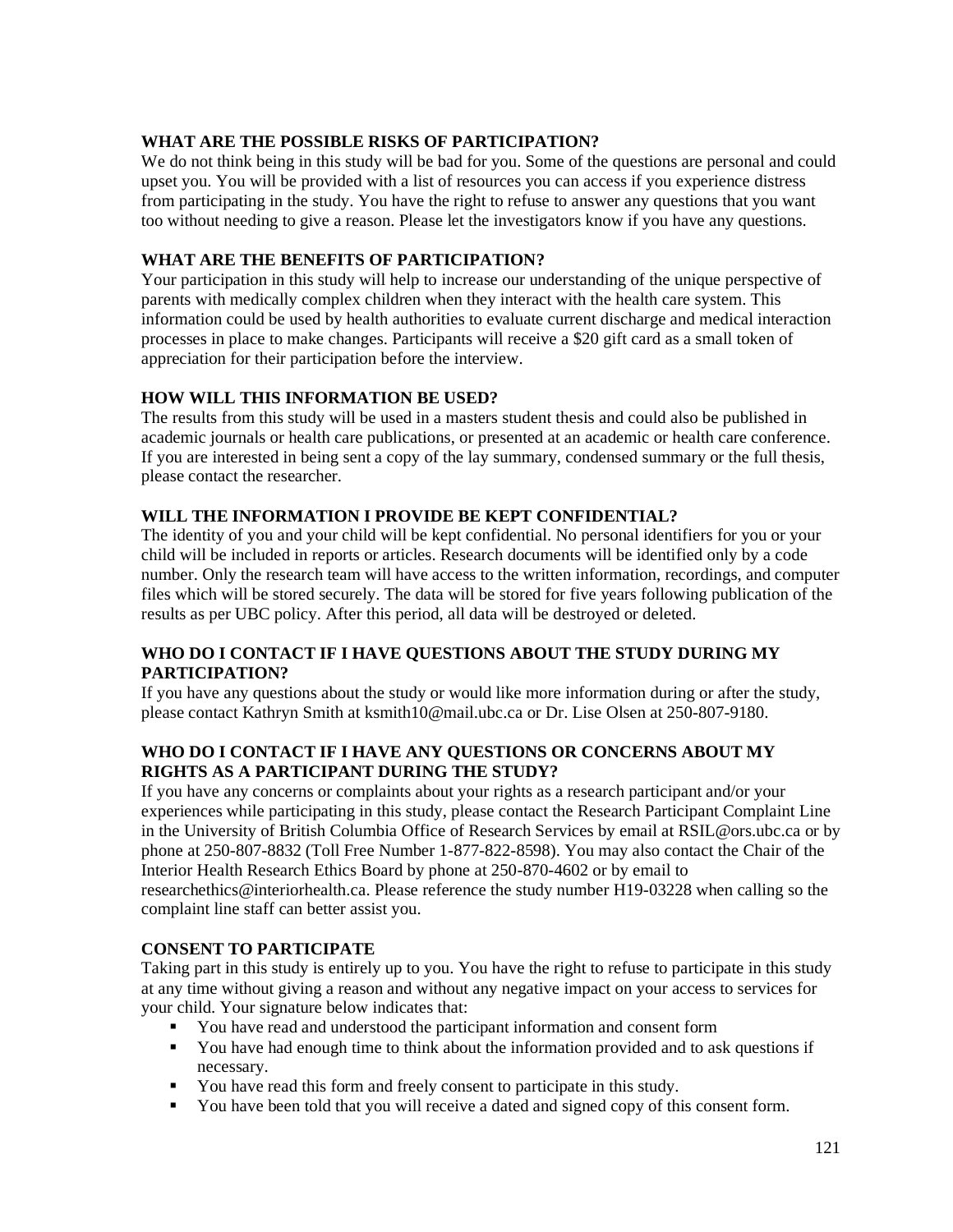| I give my consent for this interview to be audio-recorded. | Yes |  |
|------------------------------------------------------------|-----|--|
|                                                            |     |  |
|                                                            |     |  |

| Printed Name of Participant                     | Signature | Date |
|-------------------------------------------------|-----------|------|
| Printed Name of Researcher<br>obtaining consent | Signature | Date |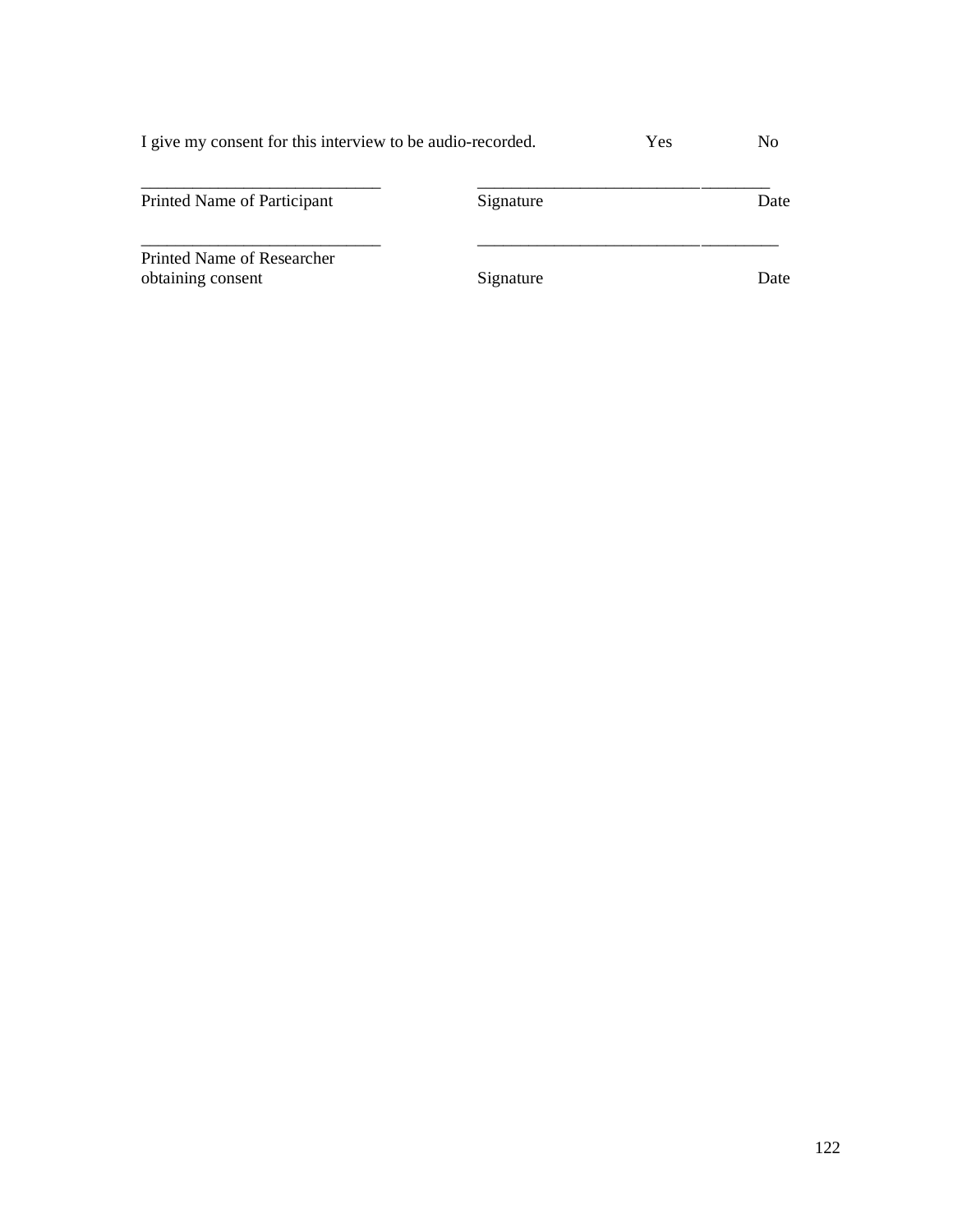# **Appendix C**

Health Care Interaction Experiences of Parents of Children with Medical Complexity During COVID-19 - Eligibility Screening Questions

- Use the following script to help determine eligibility of potential participants:
	- o *"Thank you for contacting me for this study. We are looking to conduct this study with families who are experiencing certain conditions, so I have some questions to ask you to see if your family will be able to participate."*
- Ask the following questions. Further questions to clarify answers given or to find out more information may be required to properly determine eligibility.
- 1. Is the child under 19 years of age? (*If no, then not eligible)*
- 2. Are you the parent or legal guardian for a child that has the following:

a. One or more chronic medical conditions that the child is expected to have for their entire life? This condition can be diagnosed or unknown.

b. Requires medical care, educational support, or specialized therapies above what is expected for other children without complex conditions (i.e. daily medications, help with personal care and dressing, help with eating, support while at school in order to participate fully).

c. Frequently accesses health care services (i.e. at least two or more medical interactions)? Examples of health care services include: specialized therapies (physiotherapy, occupational therapy, dietician services, speech and language therapy, etc.); specialized health care providers or services (pediatricians or other specialized physicians, complex feeding team services, respiratory therapy clinics, specialized medical clinics, etc.); hospitalizations; and/or surgeries.

d. Limitations because of their chronic condition(s) that limit their ability to perform everyday tasks independently? Examples of functional limitations include: feeding tubes, wheelchairs, or medical technology equipment like a ventilator.

*(If any of a, b, c, or d is a no, then not eligible). If primary diagnosis for 'a' is a psychiatric condition only, then not eligible.*

3. Is the child's primary diagnosis considered a psychiatric condition? *(If yes, then not eligible).*

4. Where do you and the child live? *(If not in Interior health, then not eligible).*

5. Has the child experienced a hospital discharge or non-routine medical interaction from Interior Health Authority or a non-health authority entity since March 2020? Examples of medical interactions can include but are not limited to: hospital visits (inpatient or outpatient); speciality clinics; doctor's offices; or diagnostic services. These interactions could have occurred in person, over the phone or virtually. *(If no, then not eligible. If health services were received from another health authority (i.e. PHSA) then not eligible).*

6. Do you feel comfortable answering questions and talking to the researcher in English? *(if no, then not eligible).*

7. How did you hear about this study?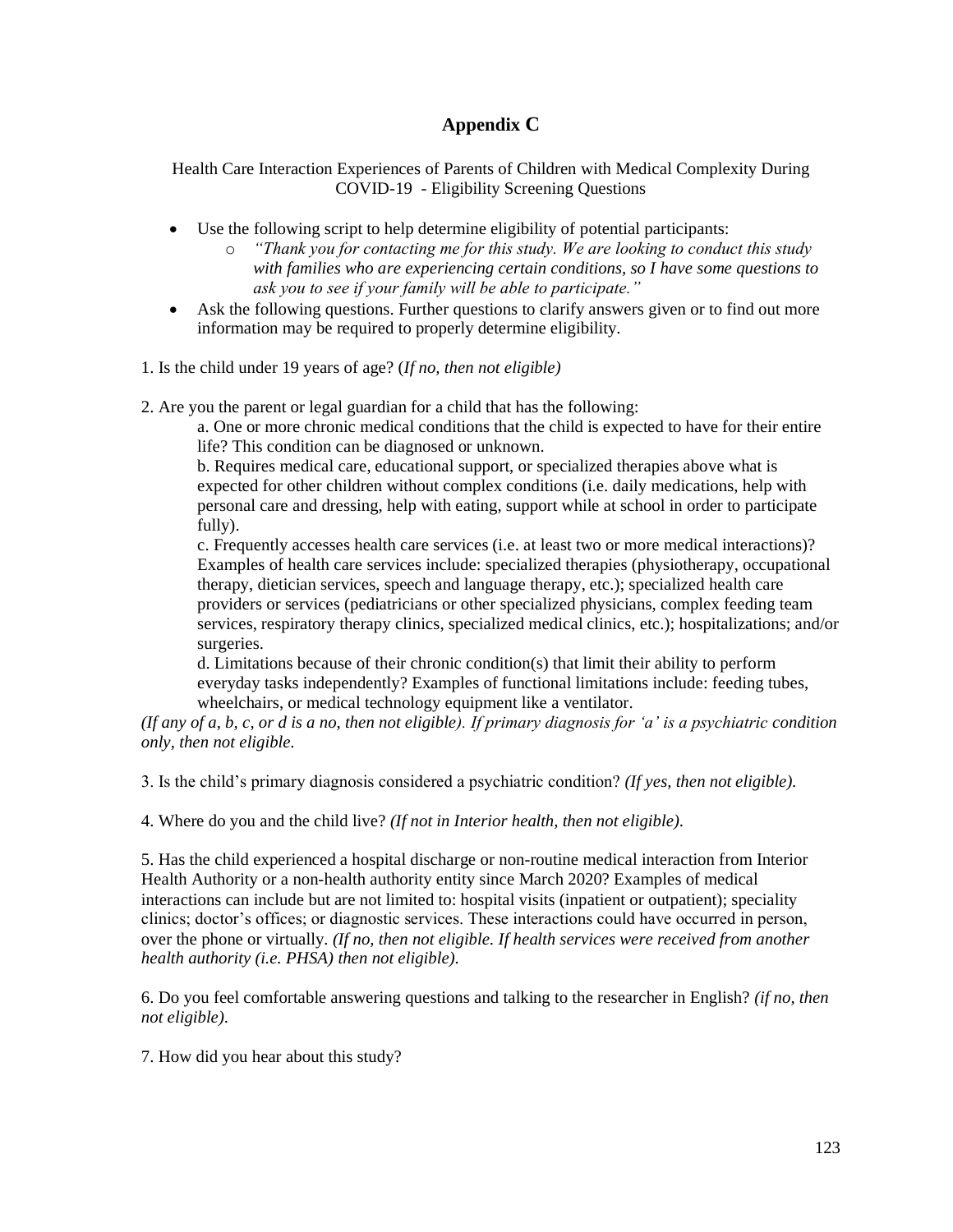- If the criteria are met based on the answers of the potential participant, proceed to the script below:
	- o *"Thank you for answering these questions. It appears you are eligible to participate. The next process would be for me to send you the consent form for you to look over. Once you have reviewed the consent form, I would ask you to contact me so we can discuss any questions or concerns you may have before you decide if you wish to participate in the study. At that time, we can schedule the time and place for the interview. Do you have any questions or concerns at this time? Would you like to proceed and have me send you the consent form?"*
- If any of the criteria for questions 1-5 are not met based on the answers of the potential participant, proceed to the script below:
	- o *"Thank you for answering these questions. At this time, we are limited to speaking with families that meet specific criteria and unfortunately, it appears your family does not meet all of our criteria so we are unable to arrange for the interview at this time. I really appreciate you contacting us for this study and for your time today to answer these questions."*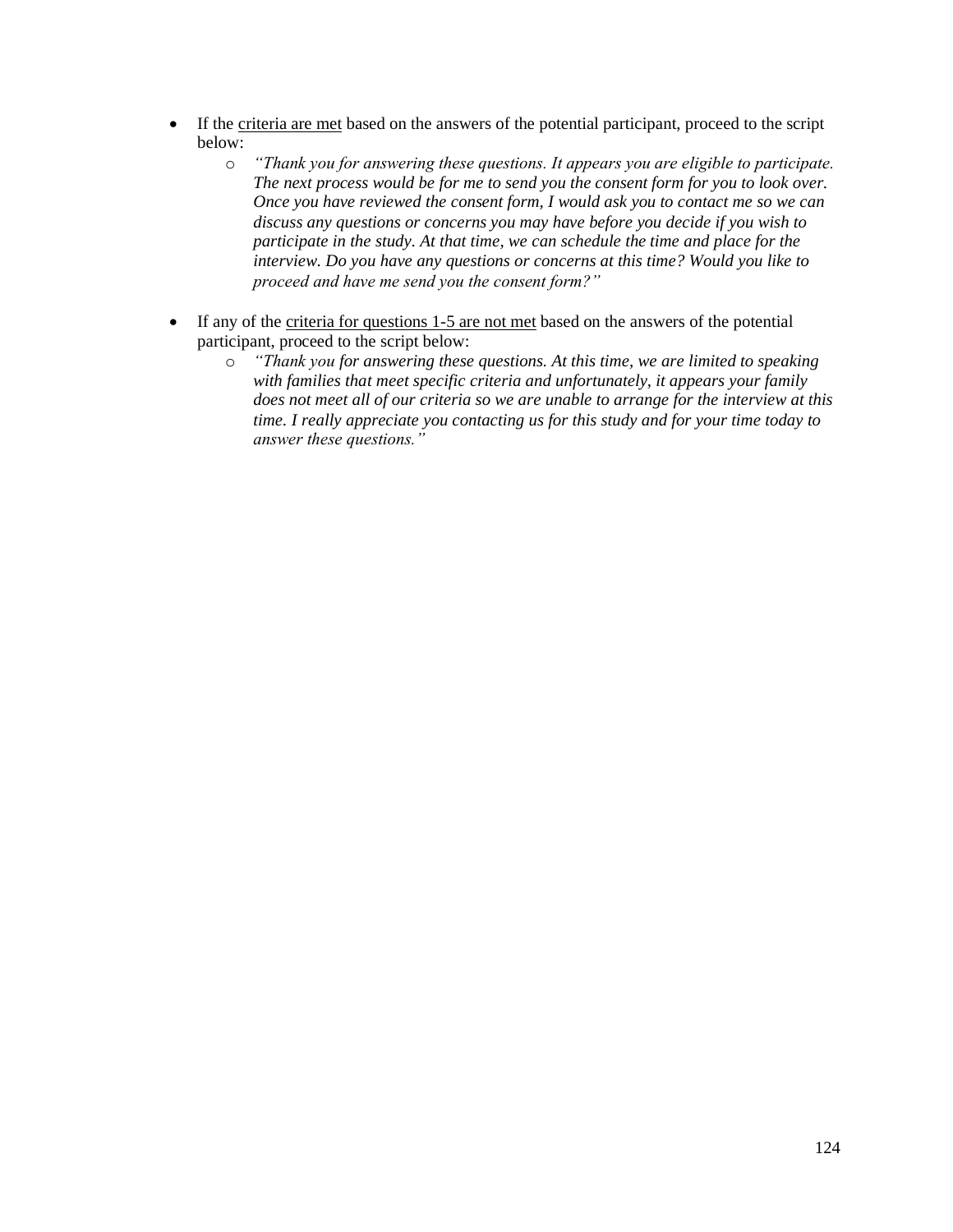# **Appendix D**

|                                                                                                                 | Discharge Experiences of Parents of Children with Medical Complexity<br>Demographic Information Form - Parents |                               |
|-----------------------------------------------------------------------------------------------------------------|----------------------------------------------------------------------------------------------------------------|-------------------------------|
| 1. Are you the child's legal guardian? Please circle one: Mother Father                                         |                                                                                                                | Other Caregiver               |
| 2. What is your age? $\frac{\ }{\ }$                                                                            |                                                                                                                |                               |
|                                                                                                                 |                                                                                                                |                               |
| 4. Do you have any other children? Please circle one.                                                           | Yes                                                                                                            | N <sub>0</sub>                |
| 5. What is your marital status? Please circle the most appropriate answer:                                      |                                                                                                                |                               |
| Single/never married                                                                                            | Separated                                                                                                      | Separated Common-Law          |
| Married                                                                                                         | Divorced                                                                                                       | Widowed Common-Law            |
| Common-Law                                                                                                      | Widowed                                                                                                        | Prefer not to answer          |
| 6. Does your child live full time with both parents?<br>If no, which household do they live the most with?      |                                                                                                                |                               |
| 7. What is your highest level of education you have completed? Please circle one:                               |                                                                                                                |                               |
| Some high school                                                                                                | Graduated high school                                                                                          |                               |
| Some – trade school, college or university                                                                      |                                                                                                                | Diploma from trade or college |
| University degree (Bachelor's or undergraduate degree)                                                          |                                                                                                                |                               |
| University degree (Master's and/or Doctoral degree)                                                             |                                                                                                                |                               |
| 8. Over the last 12 months, which of the following would you consider your main activity? Please<br>circle one. |                                                                                                                |                               |
| Working full time                                                                                               | Working part time                                                                                              |                               |
| Looking for work                                                                                                | Student                                                                                                        |                               |
| Retired                                                                                                         | Stay-at-home parent                                                                                            |                               |
| Other:                                                                                                          |                                                                                                                |                               |

9. Over the last 12 months, which of the following was your child's other parent's main activity? Please circle one.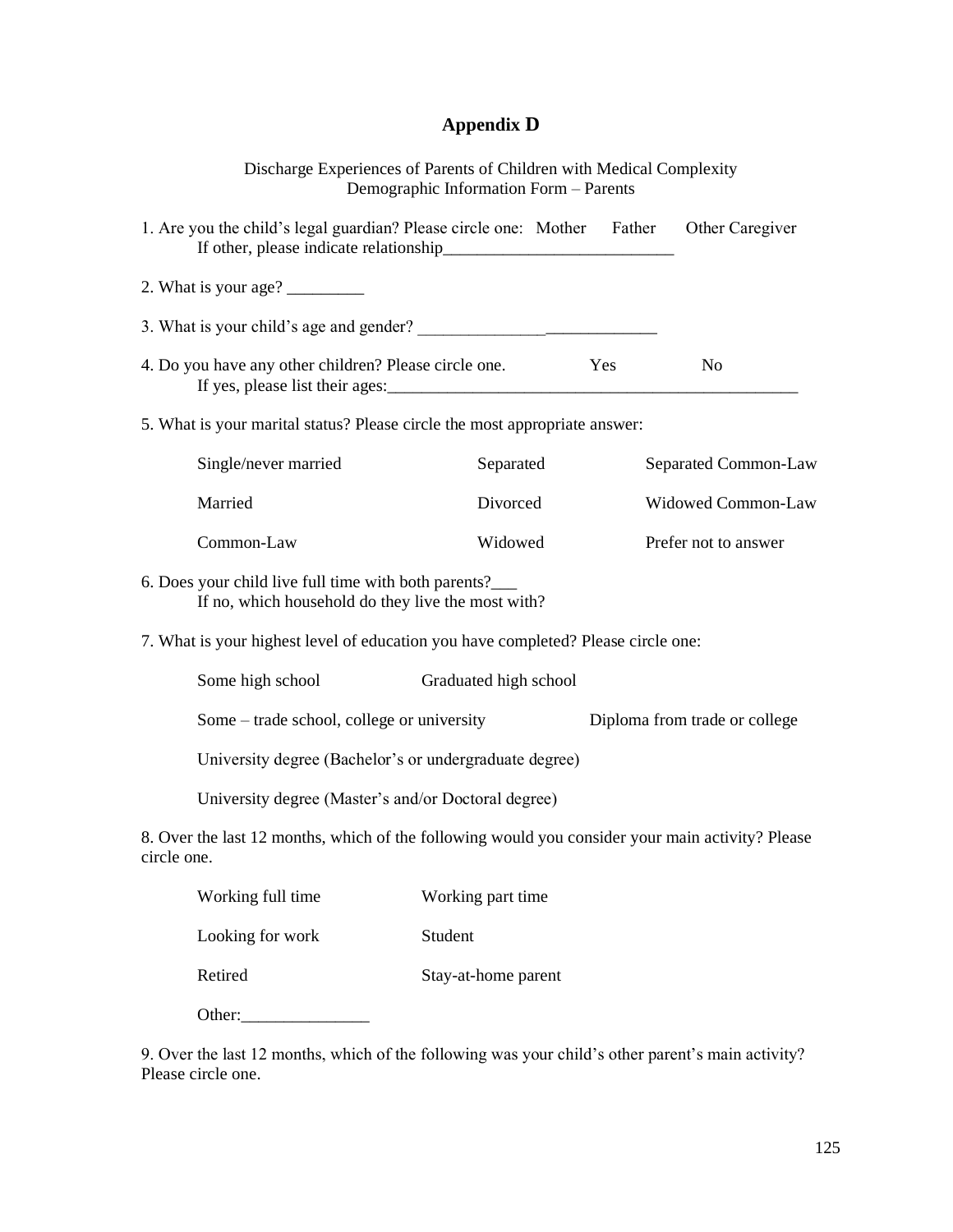| Working full time | Working part time   |
|-------------------|---------------------|
| Looking for work  | Student             |
| Retired           | Stay-at-home parent |
| Other:            |                     |

10. How would you describe your ethnicity?

11. What is your best estimate of your total household income over the last 12 months (before taxes or deductions)? Please circle one.

\_\_\_\_\_\_\_\_\_\_\_\_\_\_\_\_\_\_\_\_\_\_\_\_\_\_\_\_\_\_\_\_\_\_\_\_\_\_\_\_\_\_\_\_\_\_\_\_\_\_\_\_\_\_\_\_\_\_\_\_\_\_\_\_\_\_\_\_\_\_\_\_\_\_\_\_\_\_\_\_

| Less than \$19,999                                 | Between \$20,000 and \$39,999 |
|----------------------------------------------------|-------------------------------|
| Between \$40,000 and \$59,999                      | Between \$60,000 and \$79,999 |
| Between \$80,000 and \$99,999                      | Over \$100,000                |
| Choose not to respond                              | Other:                        |
| 12. What is the name of the community you live in? |                               |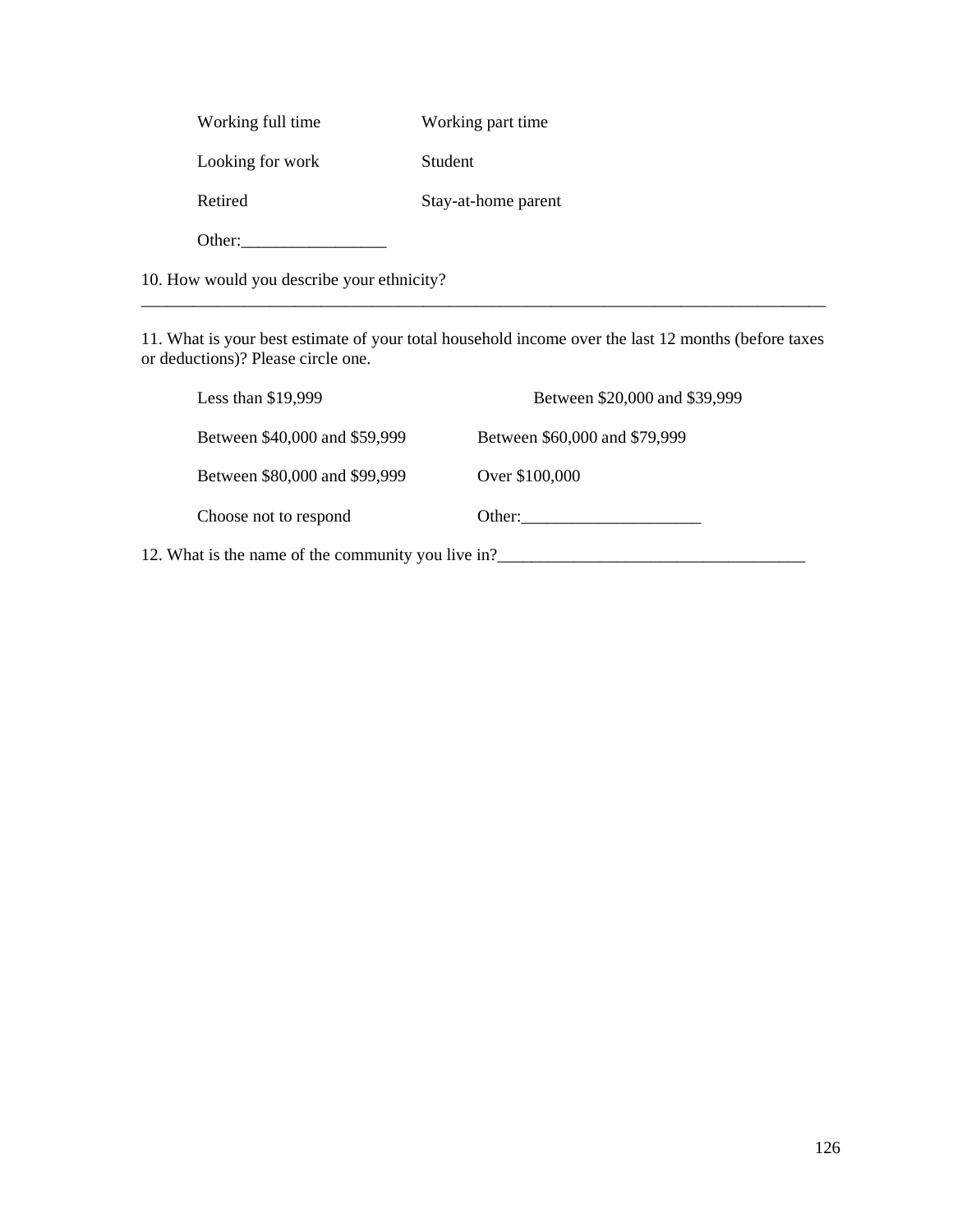# **Appendix E**

#### Interview Guide

Review:

- Purpose of study
- Consent to participate
	- o Confidentiality
	- o Ability to withdraw consent at any time
	- o Ability to decline to answer any of the questions
- Questions or concerns
- Establish a safe place for participants and acknowledge the sensitivity and personal nature of the topic

Ask questions one to three for every participant first to get background information. While the remaining questions are numbered, they do not need to be asked in order. Not all questions have to be asked. The idea is to focus on obtaining comprehensive data, not focusing on ticking all the questions off.

Review the following with all participants prior to initiating the interview:

We are going to begin the interview now. I will be asking you questions related to your discharge/completed medical interaction experiences with your child since March 2020. We may also speak about how the COVID-19 pandemic has affected your experience. Please remember that you do not have to answer any of these questions. Just let me know if you would like to skip a question and we will move on.

Draft Interview Questions:

- 1. Tell me about your child please:
	- a. diagnosis
	- b. type of health care needs
	- c. functional limitations
	- d. how frequently health care services are accessed

2. How many discharges/completed medical interactions have you and your child experience since March 2020?

- 3. What types of interactions were they? i.e. hospital discharge, ER visit, doctor's appointments, specialty clinics or therapies, etc.
- 4. How did you access these interactions?

i.e. in person, over the phone or virtually, etc.

5. If your child experiences a hospital discharge, can you describe any assistance you received from health care professionals to coordinate the discharge from hospital?

a. Was it clear to you if there was a professional whose role it was to help you with the discharge process?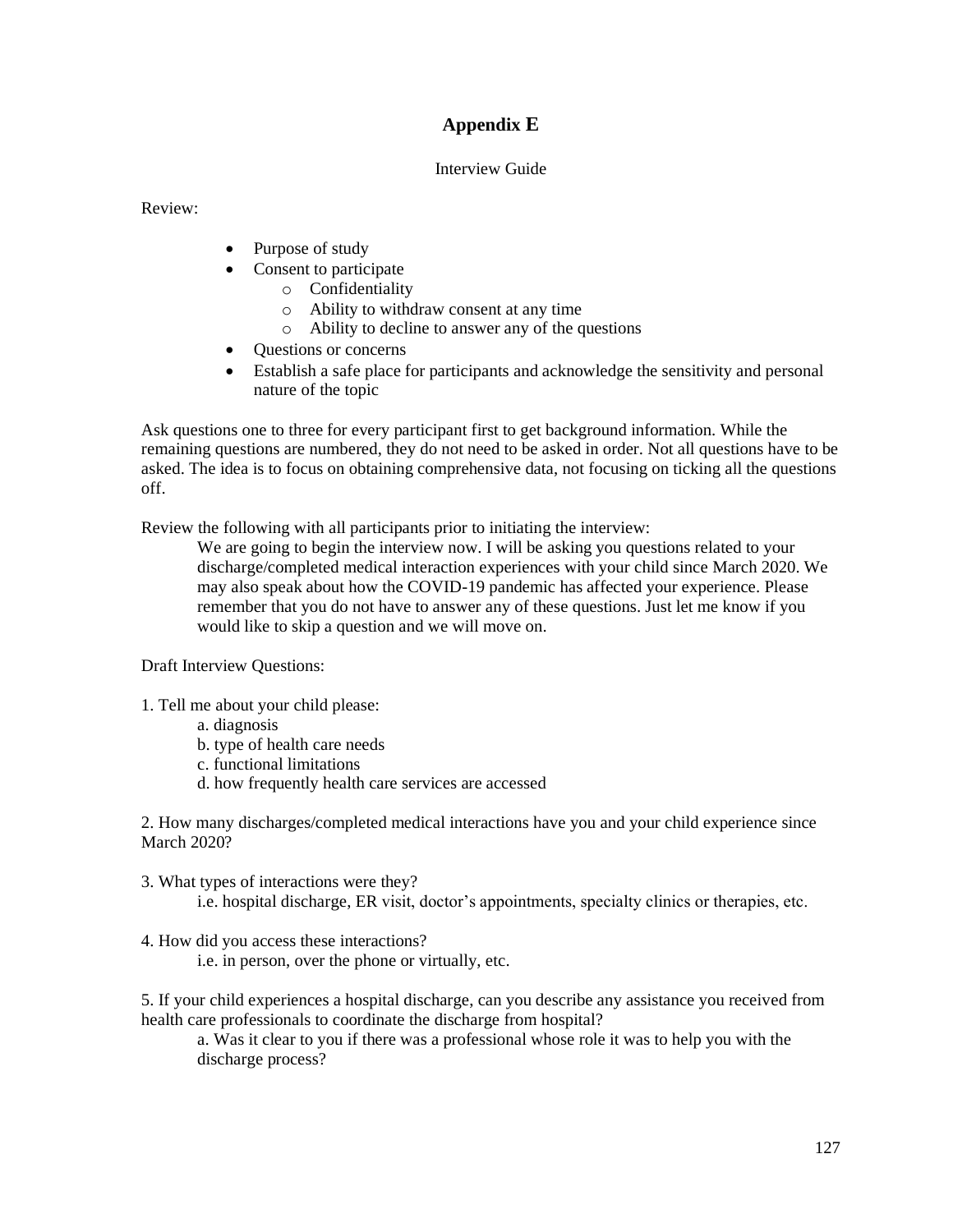6. How would you describe your overall experiences of the discharge/completed medical interaction process(es)?

7. What kinds of emotions did you experience during the discharge/completed medical interaction and how long did they last?

8. What were your expectations of the last discharge/medical interaction process? Were you given an opportunity to express and discuss your expectations with the health care professional or team? a. Would you say that your expectations in general were met? If not, how could they have been better met?

9. Looking back, how ready did you feel to manage your child's care on your own after the discharge/completed medical interaction? What factors influenced this feeling for you? Was this a topic that was discussed openly between your family and the members of the health care team?

10. How did the discharge/medical interaction affect the health care services your child received or accessed after the interaction?

11. What made you feel supported during the discharge/completed medical interaction?

12. What made you feel less supported during the discharge/completed medical interaction?

13. What do you think creates a positive discharge/medical interaction experience?

14. What do you think creates a more negative discharge/medical interaction experience?

15. This next question is related to COVID-19. You can choose to skip this questions if you prefer. How did the COVID-19 pandemic affect your experience?

i.e. were there positive aspects, were there negative aspects?

16. This next question is related to COVID-19. You can also skip this question if you prefer. Was your child every diagnosed with COVID-19?

a. If yes, how did this diagnosis impact your experience with interactions?

17. Do you have any suggestions for how clinicians can support families with medically complex children during discharge/medical interactions?

a. If yes, what are the suggestions?